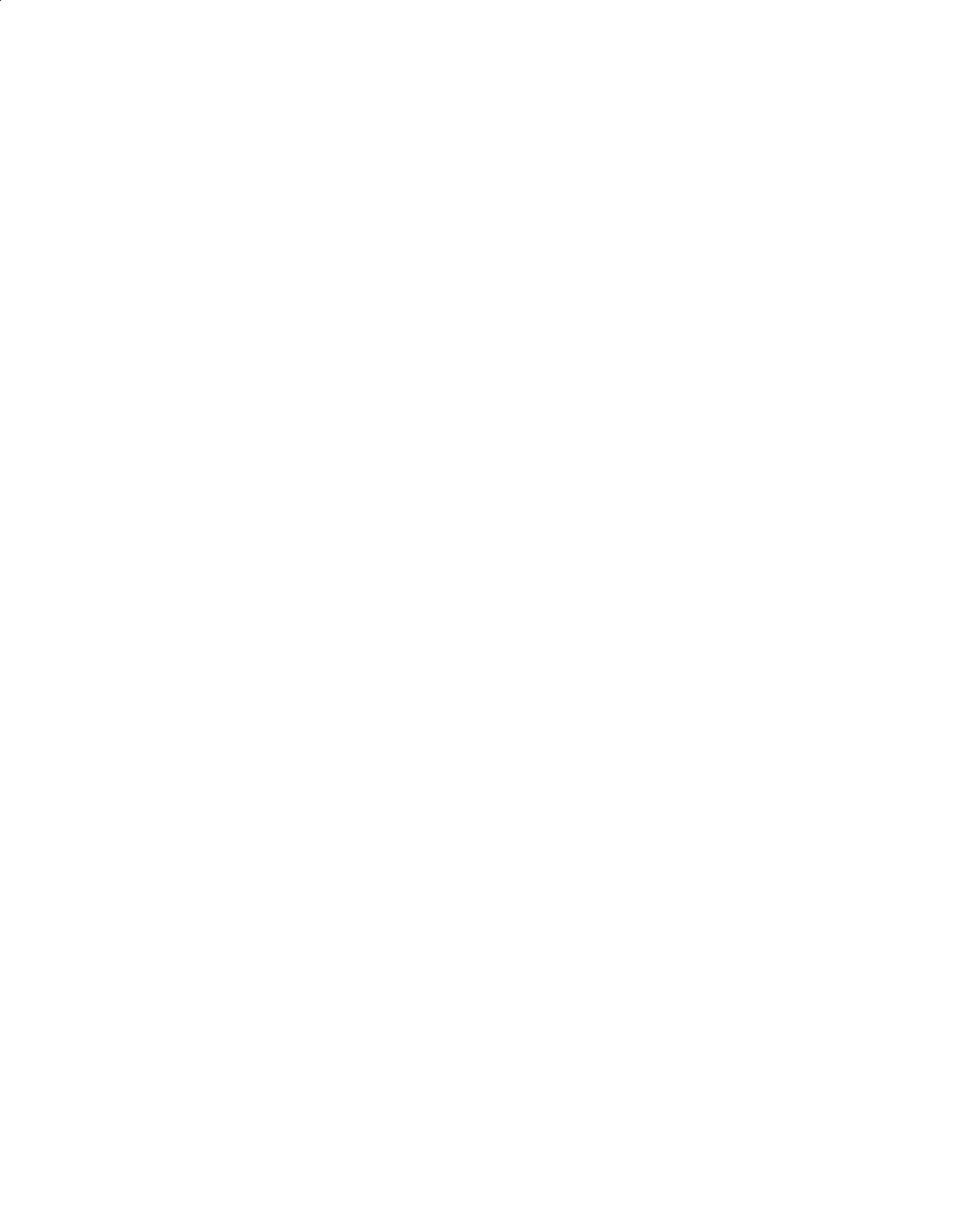

# rc<br>T  $opression$ enc<br>| From Disobedience to Self Oppression

*Reverend Delvert Williams Williams*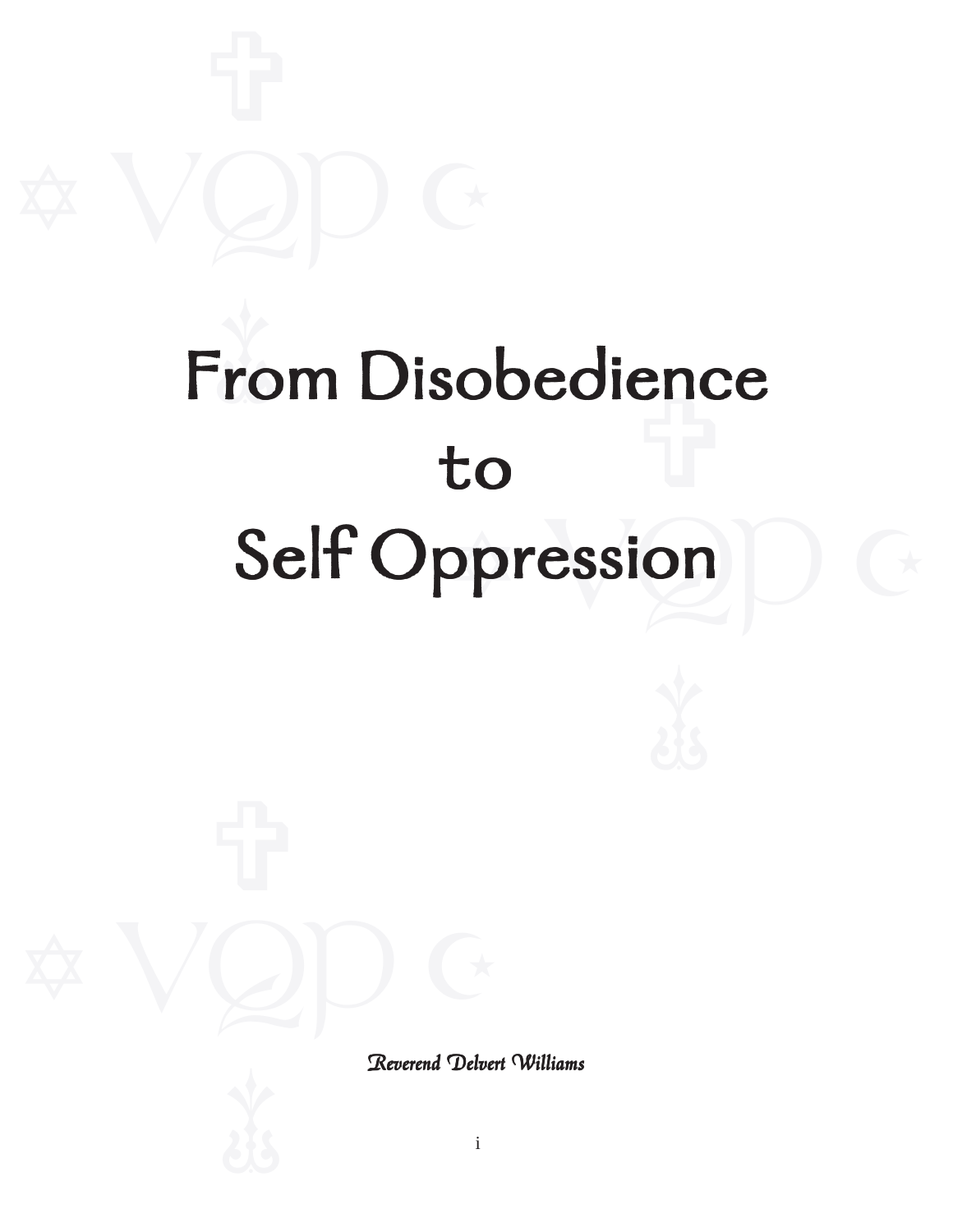#### **Scripture quotations, unless otherwise indicated:**

 lished by the American Bible Society, New York, NY. Used by permission. All rights reserved. Scripture quotations, unles<br>All scripture quotations, unless otherwise indica<br>NKJV®. Copyright© 1979. 1980. 1982 by Thomas N All scripture quotations, unless otherwise indicated, are taken from the New King James Version. NKJV®. Copyright© 1979, 1980, 1982 by Thomas Nelson Publishers. Copy used for this work pub-

> Copyright © 2000 Rev. Delvert Williams (Deceased)

-Darnell © 2 Edited by Teresa Spurling, PhD, NBCT and copyrighted by Charles E. Darnell © 2015, All Rights Reserved

Published by VisionQuest Publishing Campbellsville, Kentucky 42718

Puest Dublishing<br>ille, Kentucky 42718<br> $\downarrow \qquad \qquad \downarrow \qquad \qquad \qquad \downarrow \qquad \qquad \qquad \downarrow \qquad \qquad \downarrow \qquad \qquad \downarrow \qquad \qquad \downarrow \qquad \qquad \downarrow$ 

All rights reserved.

from VisionQuest Publishing will be electronically watermarked. Any page not having this watermark is<br>not an original and should not be accepted as a valid copy of the original copyrighted material.<br>Throughout my works I h means<br>media fo<br>es of dig No portion of this book may be reproduced in any form or by any means in whole or in part without written permission of the publisher. Reproduction for use in electronic media format is also prohibited. Due to copyright infringement and piracy of intellectual property all pages of digital formatted work not an original and should not be accepted as a valid copy of the original copyrighted material.

Throughout my works I have attempted to incorporate supporting scripture for the convenience of the reader. In doing such I may, or may not, follow the appropriate manuscript style as stated in the Fifth Edition of the Publication Manual of the American Psychological Association (APA) or any other accepted which needs to be inserted herein:

manuscript guide. While acknowledging the authority of the APA there is a clause used in the stated manual<br>which needs to be inserted herein:<br>The Publication Manual presents explicit style requirements but acknowledges tha alternatives are sometimes necessary; authors should balance the rules of the Publication The Publication Manual presents explicit style requirements but acknowledges that Manual with good judgment. Preface: p. xx.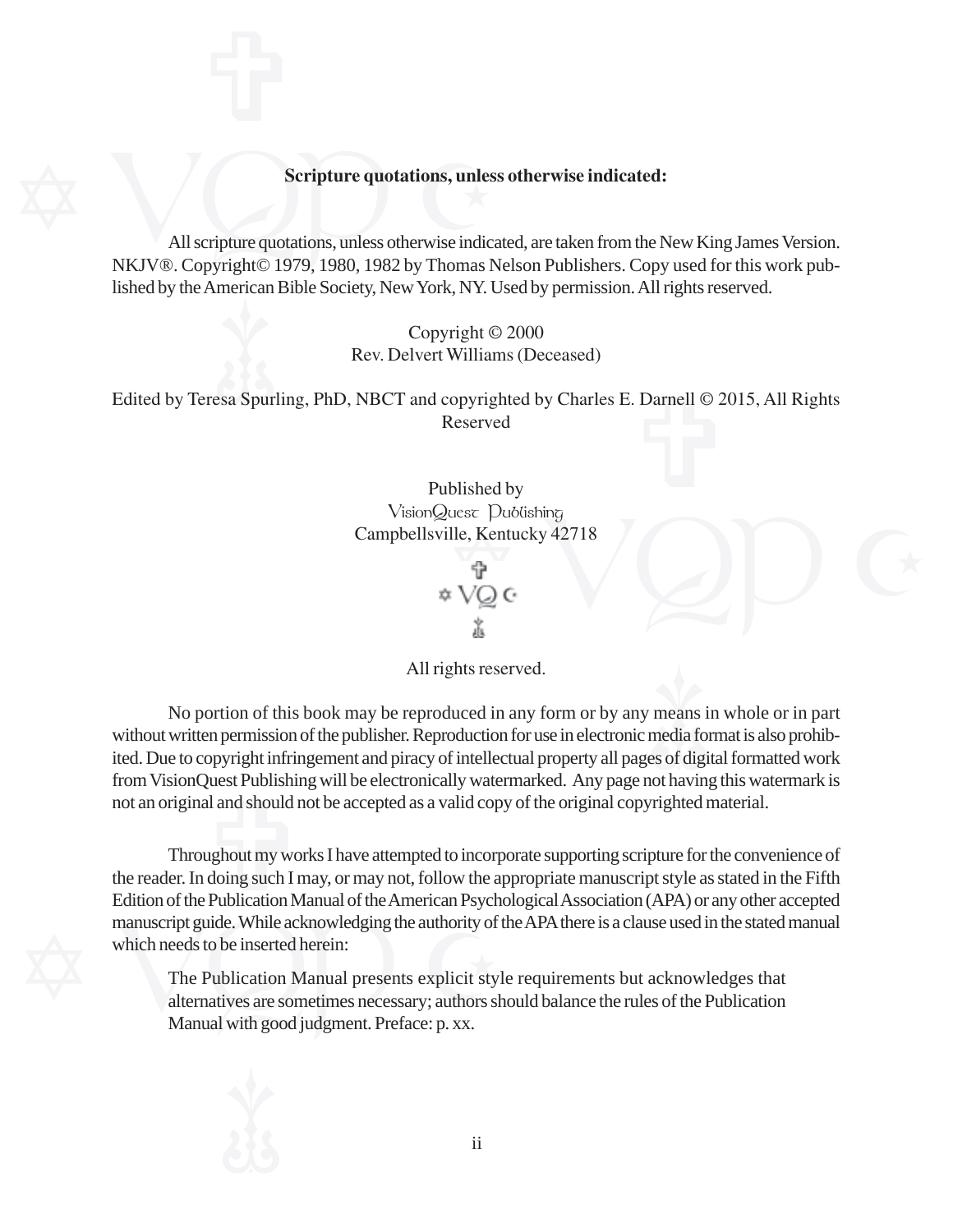## **Table of Contents**

 $\ddot{\mathbf{r}}$ 

| <b>Table of Contents</b> |                     |                                                    |              |
|--------------------------|---------------------|----------------------------------------------------|--------------|
|                          |                     |                                                    |              |
|                          | <b>Preface</b>      |                                                    | $\mathbf{1}$ |
|                          | <b>Introduction</b> |                                                    | 3            |
|                          | <b>Chapter 1</b>    | <b>Disobedience is Sin</b>                         | 5            |
|                          | <b>Chapter 2</b>    | <b>Disobedience</b>                                | 12           |
|                          | <b>Chapter 3</b>    | <b>Revelation</b>                                  | 17           |
|                          | <b>Chapter 4</b>    | <b>Justification</b>                               | 20           |
|                          | <b>Chapter 5</b>    | <b>Innocence</b>                                   | 24           |
|                          | <b>Chapter 6</b>    | <b>Our Adversaries</b>                             | 29           |
|                          | <b>Chapter 7</b>    | <b>Satan</b>                                       | 32           |
|                          | <b>Chapter 8</b>    | <b>Temptation</b>                                  | 39           |
|                          | <b>Chapter 9</b>    | <b>Sin</b>                                         | 41           |
|                          | <b>Chapter 10</b>   | <b>Prayer</b>                                      | 44           |
|                          | <b>Chapter 11</b>   | <b>Holy Spirit</b>                                 | 53           |
|                          | <b>Chapter 12</b>   | <b>Suffering</b>                                   | 62           |
|                          | <b>Chapter 13</b>   | <b>Condemnation</b>                                | 66           |
|                          | <b>Chapter 14</b>   | <b>Imputation (Accusation)</b>                     | 67           |
|                          | <b>Chapter 15</b>   | <b>Punishment</b>                                  | 69           |
|                          | <b>Chapter 16</b>   | <b>Death</b>                                       | 72           |
|                          | <b>Chapter 17</b>   | <b>The Dead</b>                                    | 74           |
|                          | <b>Chapter 18</b>   | <b>Obedience</b>                                   | 77           |
|                          | <b>Chapter 19</b>   | <b>Atonement</b>                                   | 79           |
|                          | <b>Chapter 20</b>   | <b>Salvation</b>                                   | 82           |
|                          | <b>Appendix A</b>   | <b>Finding Help in Special Circumstances</b>       | 89           |
|                          | <b>Appendix B</b>   | <b>What the Bible Says About God's Forgiveness</b> | 93           |
|                          | <b>Appendix C</b>   | <b>Experiencing Troublesome Feelings</b>           | 95           |

iii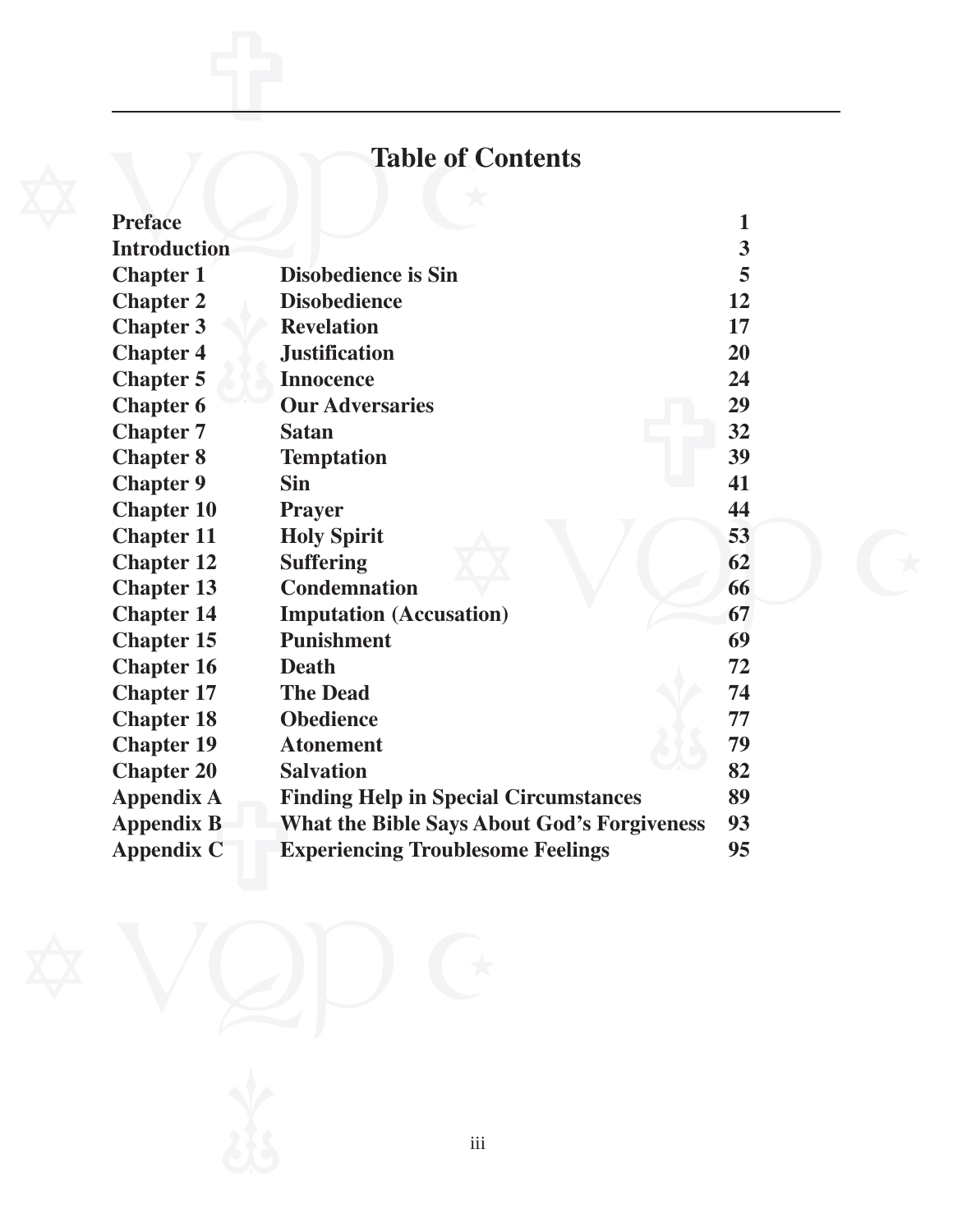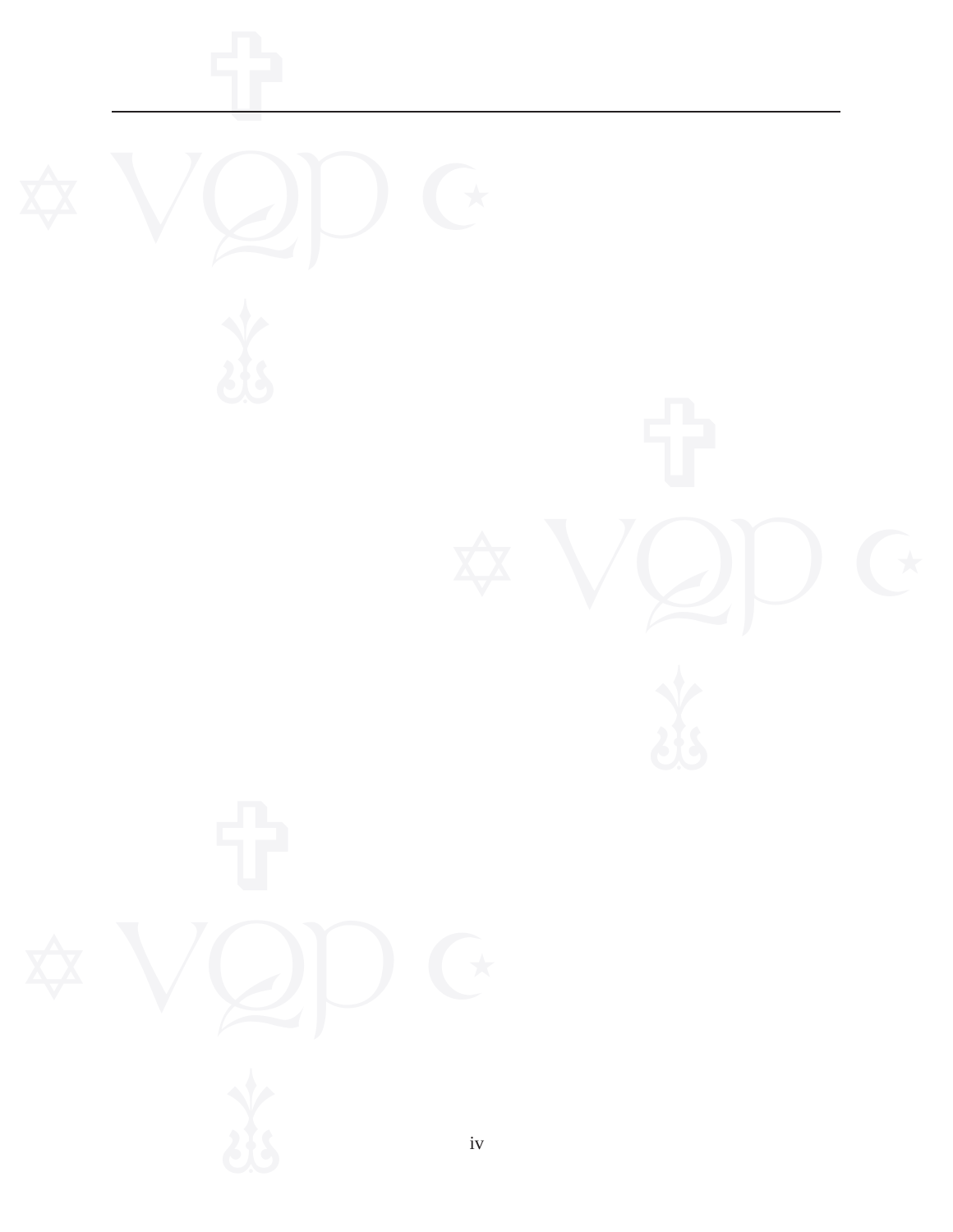## **Preface**

I first met Reverend Delvert (Del to his fri<br>ployed by Doghouse Publishing in Louisville, Kentu<br>and very outgoing and I was always at ease talking<br>ship. It didn't take very long before Del told the re and very outgoing and I was always at ease talking with him. We developed an almost instant friend-I first met Reverend Delvert (Del to his friends) Williams in 1993 when we were both employed by Doghouse Publishing in Louisville, Kentucky. Del was short of statue, full of the Holy Spirit ship. It didn't take very long before Del told the rest of the employees at Doghouse something fishy was going on and therefore he quit.

> the tria<br>again. I<br>we were<br>lennedy<br>less in o the way Mr. Kennedy managed to convince the State of Kentucky to advance him one million dollars<br>to start a business in one of the depressed counties of our Commonwealth. The state's money, our time,<br>our pay, the investmen It was the trial of Mr. Fred Kennedy, owner of Doghouse Publishing, that brought Del and I together once again. Del was very accurate in his observation the previous year. Mr. Kennedy was a con man and we were all his pawns in a game of fraud that took much from a group of people. Along to start a business in one of the depressed counties of our Commonwealth. The state's money, our time, our pay, the investments of potential customers and even a thriving printing company were all taken advantage of by Mr. Kennedy. But God works in strange ways!

of the other party in our friendship and a complete lack of<br>or hours between Louisville and Nashville, later between<br>veen LaGrange and Bardstown, Kentucky. It seemed God<br>dule toward our individual writings.<br>were disclosed Del and I began a running dialog between us concerning interpretations and applications of God's Word. Why were we able to speak to one another and understand each other when many others professed hatred for God, hatred for the race of the other party in our friendship and a complete lack of understanding God's Word? We would talk for hours between Louisville and Nashville, later between Louisville and LaGrange and even later between LaGrange and Bardstown, Kentucky. It seemed God moved both of us physically and on His schedule toward our individual writings.

 Walter Malone at Canaan Christian Church in Louisville, Kentucky and the encouragement for Del to In many of those conversations facts were disclosed with each other concerning our previous lifetime journey and where our own path had led us. I learned of Del's membership in a band, the night club temptations and the results it impacted upon his life. I also learned about the guidance of Dr. attend American Baptist Seminary in Nashville, Tennessee.

his written books with me, with the specific instruction to get this one presented to his people: African-<br>Americans. His people may not want to hear from me, I was just Del's friend, who happens to be<br>Caucasian. But, I as une enco<br>Villiams<br><u>Reverence</u><br>Was de I can tell you honestly that the Reverend in this book is Delvert Williams. He basically says so in his introduction as well as where he introduces the student he calls: Reverend. I can tell you one other thing about Del. He knew God and freely praised God. Del's health was deteriorating and he left Americans. His people may not want to hear from me, I was just Del's friend, who happens to be Caucasian. But, I assure you Del and I both understood that God only made one blood for mankind: human blood. There isn't a different blood type for each race, only the one type for the whole human race!

across the major points of understanding who God a<br>may find the simple truth of God and His plan for m<br>tion, Redemption, Sanctification, Justification and E<br>of God and presented here by Reverend Delvert Will<br>Del, may you l Read Del's book! It is concise in the fact that it takes a journey from sin and self oppression across the major points of understanding who God and Jesus really are. It demonstrates how anyone may find the simple truth of God and His plan for mankind's salvation through His Son Jesus. Salvation, Redemption, Sanctification, Justification and Everlasting Life are all recorded within the words of God and presented here by Reverend Delvert William.

 Del, may you live in God's grace throughout eternity. I thank God that you were my friend and I had the pleasure of knowing you.

res E. L Reverend Charles E. Darnell, PhD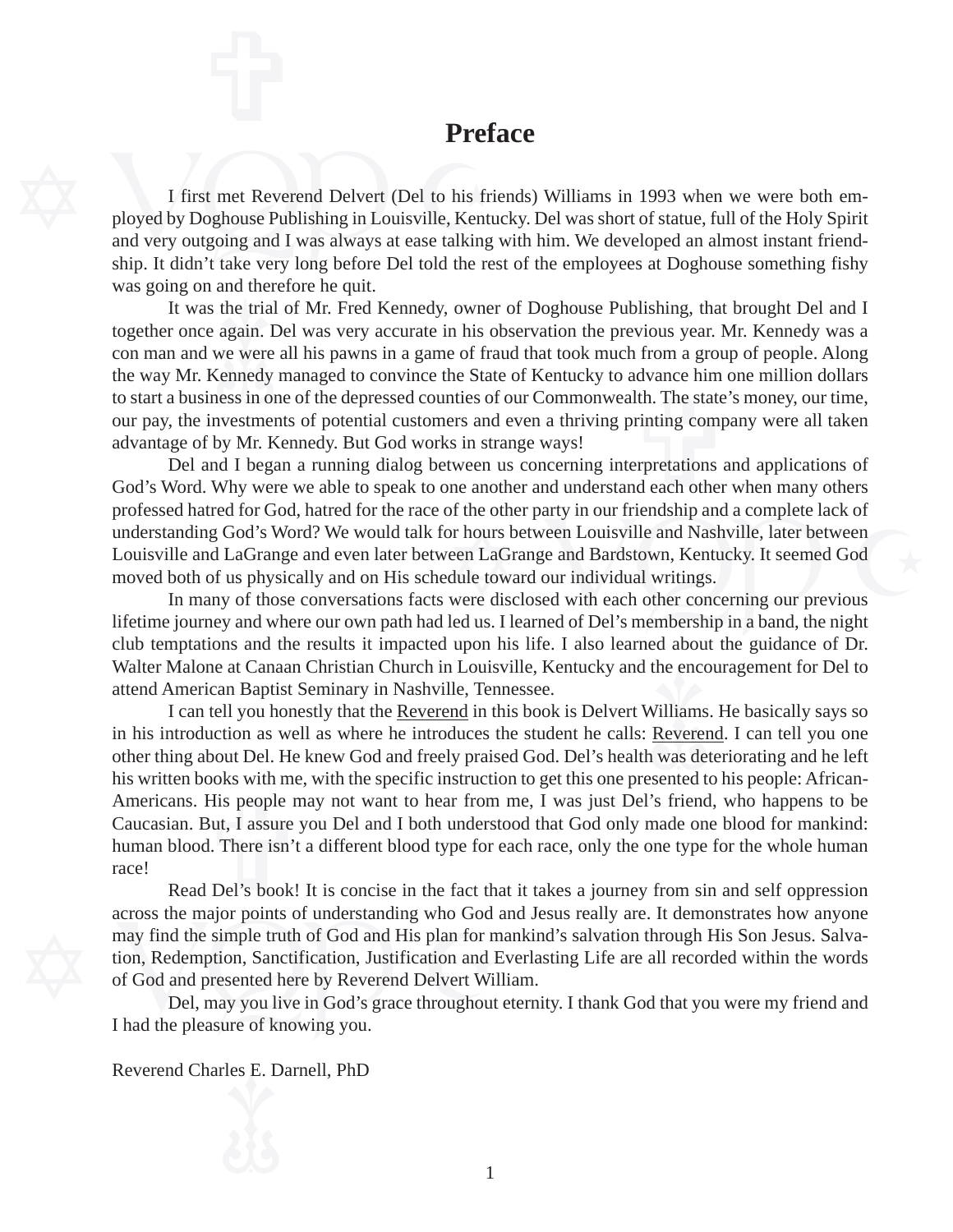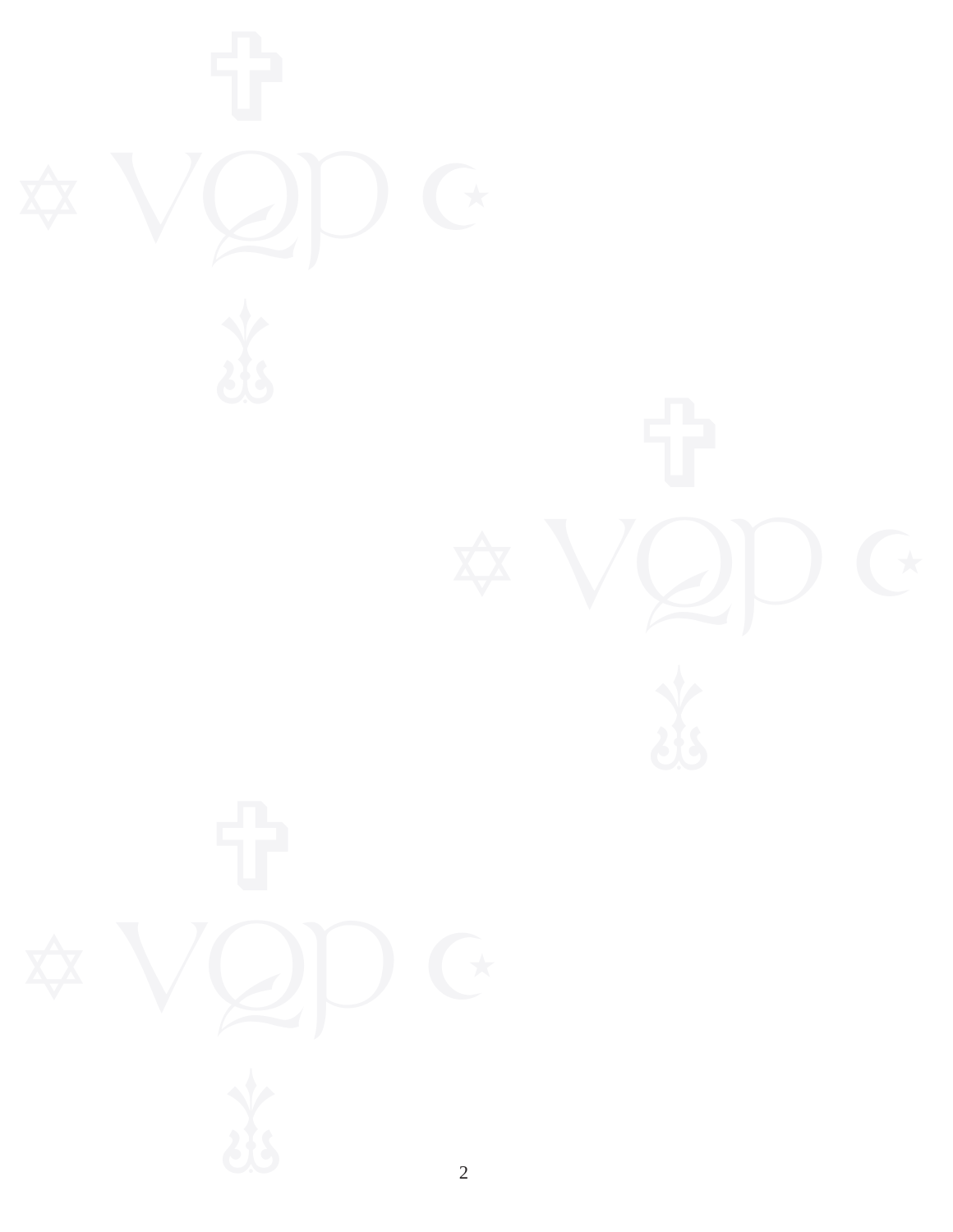#### **Introduction**

Introduced a the Second Second Second Section 2.1 This book is based upon personal experience after reading it, do not say you are too far got come back, however, I never gave up hope. after reading it, do not say you are too far gone and cannot return. I did not think I could This book is based upon personal experiences of the author, so while reading it or come back, however, I never gave up hope. Life without Christ is not life at all, it is merely an existence. That was not good enough. I could never be satisfied without possessing the full rich life of serving my Savior and enjoying his saving grace. I knew there was a better life only because at one time I had it and I wanted it back.

he full<br>better l<br>rfully,<br>ad this Archives to remain<br>ion. The ke<br>e must lear Prayerfully, I hope you will know what to do, and how to remain obedient when you have read this book, or at least you can recognize your disobedience and repent before you reach a severe level of self-oppression and deprivation. The key word is prayer. Before going into disobedience, we become less prayerful. We must learn to be more and more thankful everyday, regardless of our situations.

be overemphasized. Allow me to name a couple reasons: First, we should be thankful for God's creation of the world, including humans. David reminds us in Psalm 100 concerning the area of thanksgiving. The apostle John tell God for His work in Creation. In Revelation 4:11, we are given this song of praise: *"You* The importance of spiritual benefits through thanksgiving in our prayer life cannot God's creation of the world, including humans. David reminds us in Psalm 100 concerning the area of thanksgiving. The apostle John tells us throughout all eternity we will thank *are worthy, O Lord, to receive glory and honor and power; for You created all things, and by Your will they exist and were created."*

Second, John informs us that our second song in heaven will feature thanksgiving<br>for God's work in redemption: Revelation 5:9, "And they sang a new song, saying, 'You<br>are worthy to take the scroll, and to open its seals; f Second, John informs us that our second song in heaven will feature thanksgiving for God's work in redemption: Revelation 5:9, *"And they sang a new song, saying, 'You are worthy to take the scroll, and to open its seals; for You were slain, and have redeemed* trail of pride, disobedience, and separation from God, that finally leads to deprivation and self-oppression. Presuming of course, that same individual loves the Lord.

that it is not worth the going. What I have four<br>of my heart. Nothing compares to living ever<br>His presence. It is a walk of joy and glory far<br>will ever find. Don't believe me! Try Him for de, disobec<br>ppression. I<br>mmend, or<br>success, bu<br>tle choice a I commend, or send, the journey of obedience to you, not because it is full of fun and quick success, but because it is what God through Scripture calls us to, and because we have little choice as servants except to obey the will of the Father. This does not mean that it is not worth the going. What I have found on the way answers the deepest hungers of my heart. Nothing compares to living every day reconciled with God and filled with His presence. It is a walk of joy and glory far exceeding any other adventure you and I will ever find. Don't believe me! Try Him for yourself.

3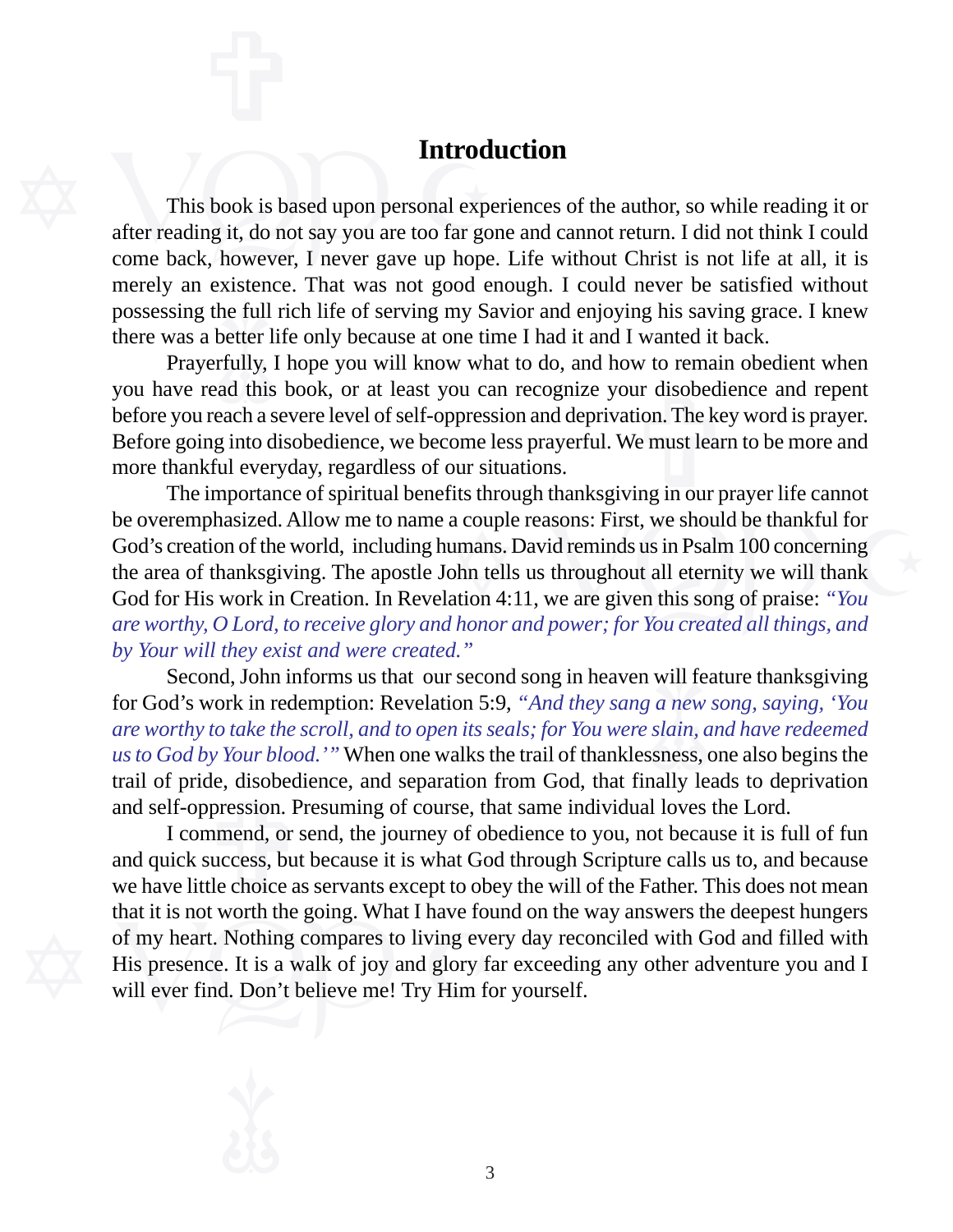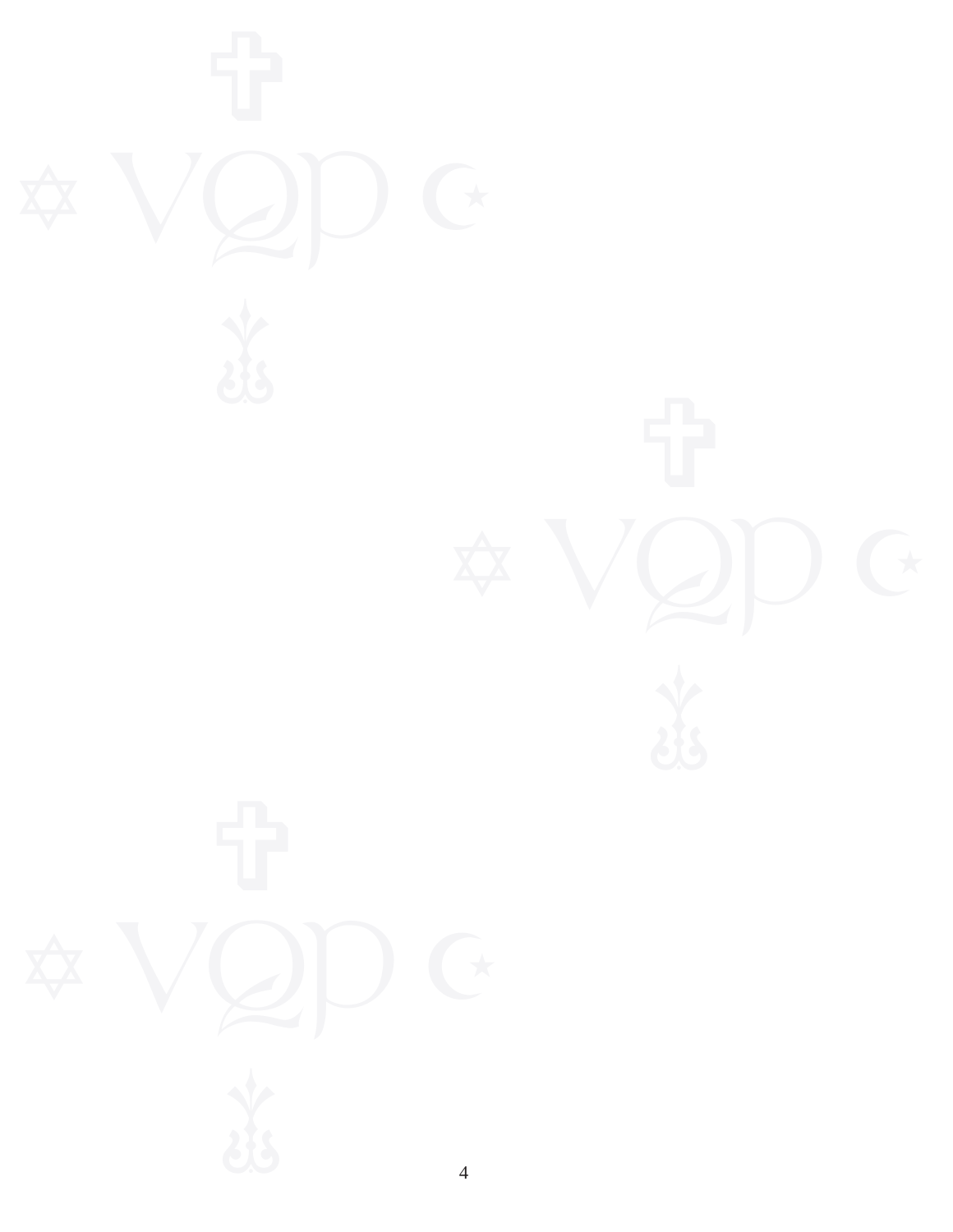#### **Chapter 1 Disobedience is Sin**

washir<br>undan<br>wuld b<br>these t **Disobedier**<br>Titus 3:3-8, 10-11, *For we ourselves were verying various lusts and pleasures, living if*<br>another. But when the kindness and the love of *serving various lusts and pleasures, living in malice and envy, hateful and hating one critat tife.*<br>those who<br>are good<br>nonition, kn Titus 3:3-8, 10-11, *For we ourselves were also once foolish, disobedient, deceived, another. But when the kindness and the love of God our Savior toward man appeared, not by works of righteousness which we have done, but according to His mercy He saved us, through the washing of regeneration and renewing of the Holy Spirit, whom He poured out on us abundantly through Jesus Christ our Savior, that having been justified by His grace we should become heirs according to the hope of eternal life. This is a faithful saying, and these things I want you to affirm constantly, that those who have believed in God should be careful to maintain good works. These things are good and profitable to men. . . . Reject a divisive man after the first and second admonition, knowing that such a person is warped and sinning, being self-condemned.*

The Apostle Paul advises us of our past and informs<br>grace and mercy of God, He has made us heirs of<br>s still a large part of the Christian life. The Apostle<br>the sin of disobedience. God has the foreknowledge<br>ontact with sin further advises us how to warn others of the sin of disobedience. God has the foreknowledge At some point in the Christian walk we all become disobedient, foolish, and deceived by people and pleasures of this world. The Apostle Paul advises us of our past and informs us therefore, that because of the love, grace and mercy of God, He has made us heirs of His kingdom. However, disobedience is still a large part of the Christian life. The Apostle of the fact that if there is continuous contact with sinners, sooner or later, there will be contamination. It is my hope and prayer, as well as the will of God, this book will serve as a warning and a source of encouragement for you to continue your service and obedience to God.

eption he bot<br>he just did<br>happy with<br>nly a few tip<br>d then wea as a warning and a source of encouragement for you to continue your service and obedience<br>to God.<br>During the winter of 1991 to the fall of 1992, I knew a student (we will call him<br>Reverend) that allowed himself to be decei During the winter of 1991 to the fall of 1992, I knew a student (we will call him In this deception he became disobedient. Reverend did not intentionally arrive at foolish deceptions, he just did not remember God was the source of all his rich blessings. Reverend became so happy with things that his prayer life was reduced from continuing or continual prayer to only a few times per week, and his Scripture reading, having been daily, became weekly, and then weakly.

Reverend became so infused with the it<br>him, that he allowed them to push God slowly<br>to Church every Sunday, Bible Study on Wed<br>had changed.<br>God brought the difference to his atten Reverend became so infused with the items with which he had asked God to bless him, that he allowed them to push God slowly out of his daily life. Oh sure, he still went to Church every Sunday, Bible Study on Wednesday evenings and even thought nothing had changed.

r ure pr<br>weeks<br>ney all he did not feel the presence of the Holy Spirit, so he began searching for answers. Reverend God brought the difference to his attention one Sunday morning during a sermon he preached. Reverend was so disappointed in the sermon because it had no power, and searched for weeks and asked some of his classmates if they had experienced similar situations. They all said, "Do not worry about it, it is something that happens to all of us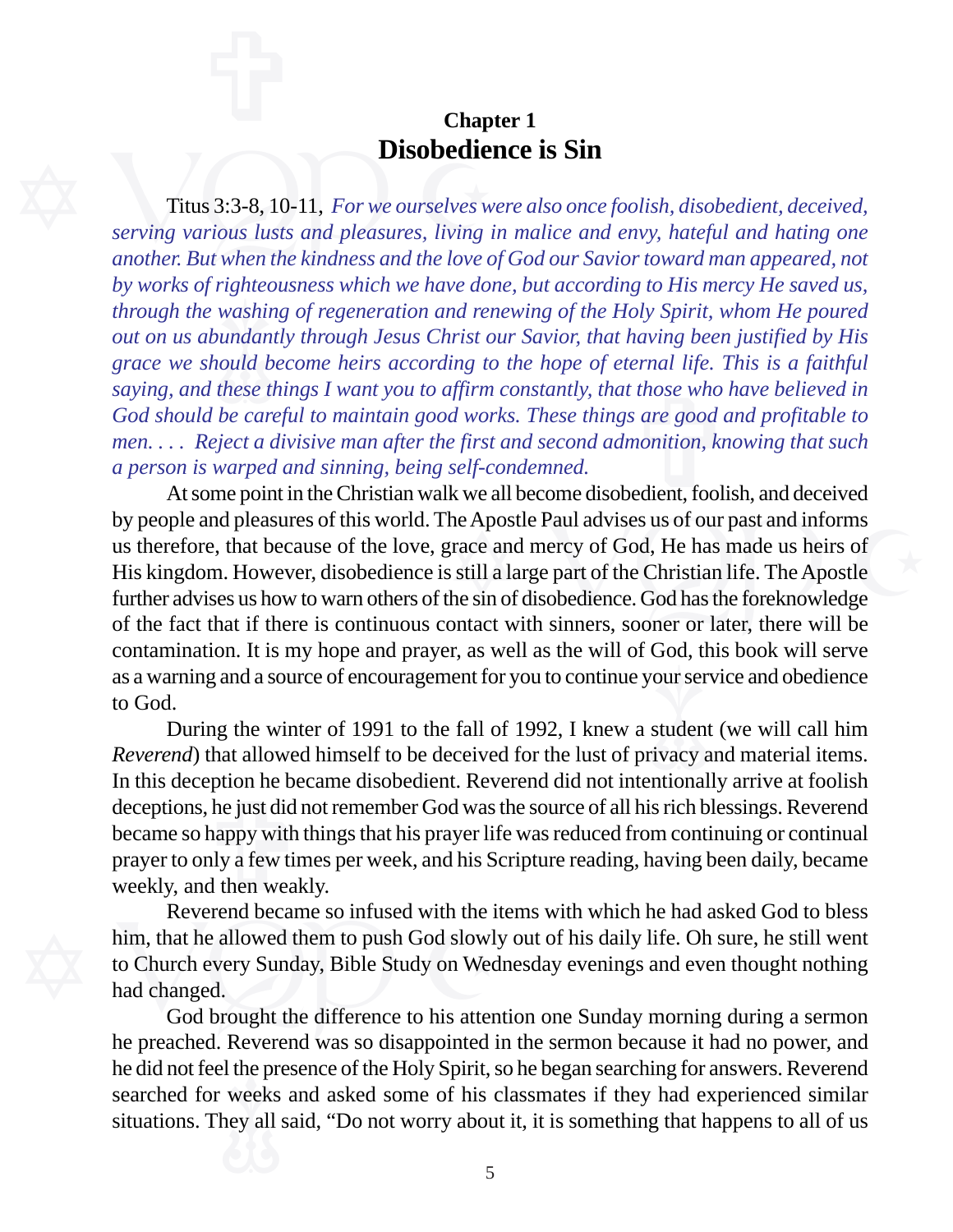r another." at one time or another." However, it had never happened to him before, so he was not satisfied with their answers. Finally, he began to pray and ask God why. Reverend received no answers.

It still amazes me that when we have problems we are willing to look everywhere<br>but to self. Three weeks later, Reverend was blessed to preach again and he experienced<br>the same, no power, no filling of the Holy Spirit. It the same, no power, no filling of the Holy Spirit. It caused him to question his spiritual It still amazes me that when we have problems we are willing to look everywhere but to self. Three weeks later, Reverend was blessed to preach again and he experienced refused to believe it.

ence 1s<br>a trou<br>d some<br>validit Disobedience is not just something one hears of or reads about, it is a reality. to question the validity and the essence of all my experiences, rather than just accepting<br>them. Some of course, were accomplished my way. I have spent many hours debating<br>with the Lord. In the end I learned that only The Disobedience is a troubled and burdensome experience which Christians have personally encountered and some more than others. I personally have always been a person who had them. Some of course, were accomplished my way. I have spent many hours debating with the Lord. In the end I learned that only The Lord's way will work!

through the<br>teousness<br>an's offens<br>lan's righte<br>prone man's ne Mar<br>h the c<br>nation,<br>the on *much more the grace of God and the gift by the grace of the one Man, Jesus Christ,* 2-19, Therefore, just as through one man sin<br>and thus death spread to all men, because all<br>world, but sin is not imputed when there is no<br>a to Moses, even over those who had not sinned<br>ion of Adam, who is a type of Him wh I am certain there are others like myself who find it necessary to blaze your own trail in your Christian life. Even to the extreme sometime of becoming disobedient. Simply stated, disobedience is sin! Romans 5:12-19, *Therefore, just as through one man sin entered the world, and death through sin, and thus death spread to all men, because all sinned—(For until the law sin was in the world, but sin is not imputed when there is no law. Nevertheless death reigned from Adam to Moses, even over those who had not sinned according to the likeness of the transgression of Adam, who is a type of Him who was to come. But the free gift is not like the offense. For if by the one man's offense many died, abounded to many. And the gift is not like that which came through the one who sinned. For the judgment which came from one offense resulted in condemnation, but the free gift which came from many offenses resulted in justification. For if by the one man's offense death reigned through the one, much more those who receive abundance of grace and of the gift of righteousness will reign in life through the One, Jesus Christ.) Therefore, as through one man's offense judgment came to all men, resulting in condemnation, even so through one Man's righteous act the free gift came to all men, resulting in justification of life. For as by one man's disobedience many were made sinners, so also by one Man's obedience many will be made righteous.* Disobedience is an unwillingness to comply with the guidance of authority, especially a neglect of God's will.

with the guidance of authority, especially a neglect of God's will.<br> *Knowing disobedience is rebellion against God and His authority, we should also*<br> *be aware of at least three sources of disobedience:*<br> **Satan's Tempta** Knowing disobedience is rebellion against God and His authority, we should also be aware of at least three sources of disobedience:

 **Satan's Temptations:** Genesis 3:1-13, *Now the serpent was more cunning than God indeed said, 'You shall not eat of every tree of the garden?'"*

And the woman said to the serpent, "We may eat the fruit of the trees of the garden;<br>the fruit of the tree which is in the midst of the garden, God has said, 'You shall not<br>nor shall you touch it, lest you die.'"<br>———————— *but of the fruit of the tree which is in the midst of the garden, God has said, 'You shall not eat it, nor shall you touch it, lest you die.'"*

6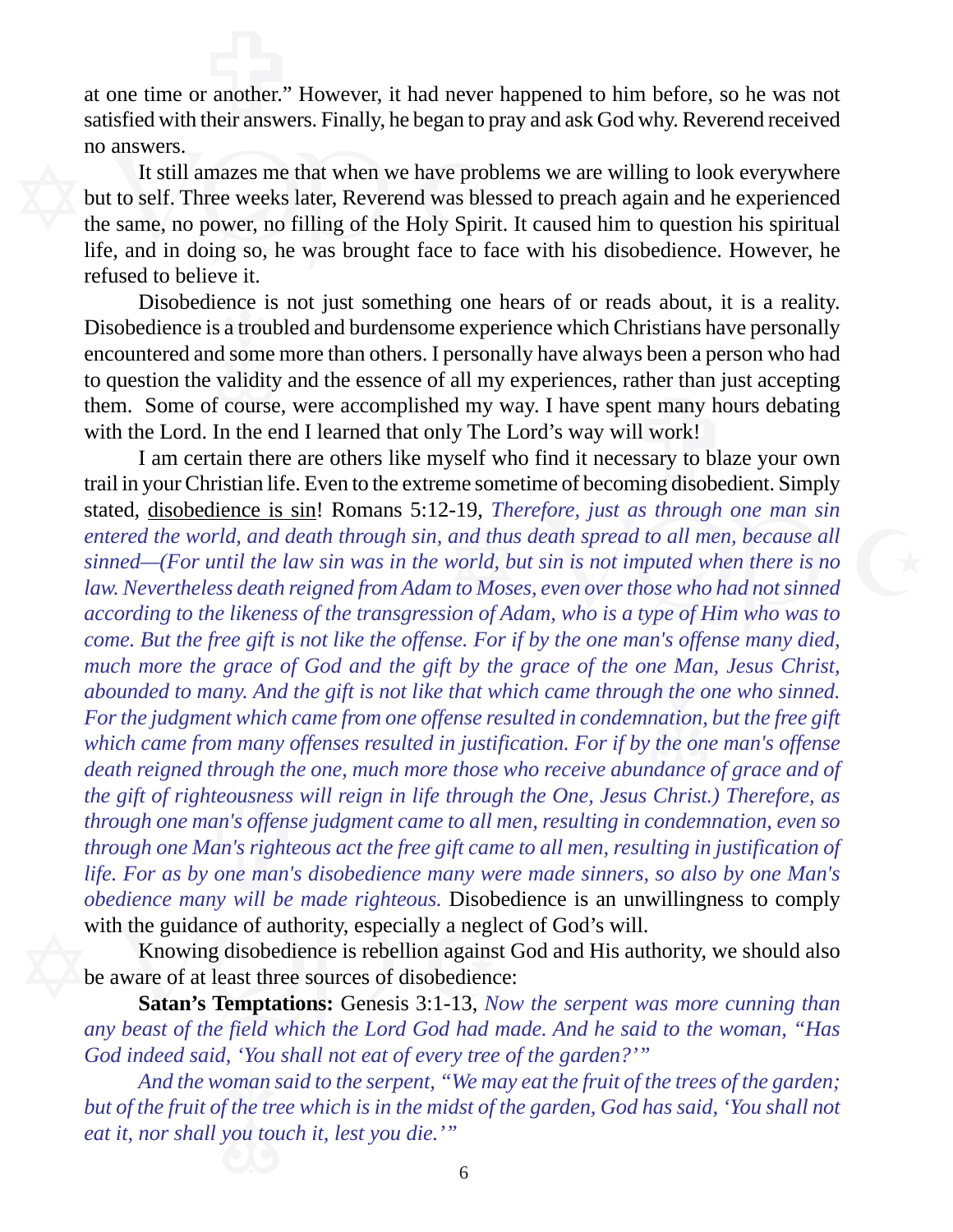n the serpe *Then the serpent said to the woman, "You will not surely die. For God knows that in the day you eat of it your eyes will be opened, and you will be like God, knowing good and evil."*

Adam<br>the gar<br>the Lor<br>said, *the day, and Adam and his wife hid themselves from the presence of the Lord God among* and evil."<br>So when the woman saw that the tree was good for food, that it was pleasant to the<br>eyes, and a tree desirable to make one wise, she took of its fruit and ate. She also gave to<br>her husband with her, and he ate. T *her husband with her, and he ate. Then the eyes of both of them were opened, and they So when the woman saw that the tree was good for food, that it was pleasant to the eyes, and a tree desirable to make one wise, she took of its fruit and ate. She also gave to coverings. And they heard the sound of the Lord God walking in the garden in the cool of the trees of the garden.*

*Then the Lord God called to Adam and said to him, "Where are you?"*

 $\frac{1}{2}$  was afraited values of the set of the set of the set of the set of the set of the set of the set of the set of the set of the set of the set of the set of the set of the set of the set of the set of the set of t *So he said, "I heard Your voice in the garden, and I was afraid because I was naked; and I hid myself."*

*And He said, "Who told you that you were naked? Have you eaten from the tree of which I commanded you that you should not eat?"*

*Then the man said, "The woman whom You gave to be with me, she gave me of the tree, and I ate."*

Aoses and Aaron gathered the assembly together<br>Hear now, you rebels! Must we bring water for you<br>is hand and struck the rock twice with his rod; and<br>ingregation and their animals drank. *out of this rock?" Then Moses lifted his hand and struck the rock twice with his rod; and* **Lust:** Numbers 20:10-24, *And Moses and Aaron gathered the assembly together before the rock; and he said to them, "Hear now, you rebels! Must we bring water for you water came out abundantly, and the congregation and their animals drank.*

ut not t<br>of Mei<br>red am<br>f Edon<br>us hol *hallow Me in the eyes of the children of Israel, therefore you shall not bring this assembly Then the Lord spoke to Moses and Aaron, "Because you did not believe Me, to into the land which I have given them." This was the water of Meribah, because the children of Israel contended with the Lord, and He was hallowed among them.*

aet: You F<br>ypt, and we<br>Then we cr<br>up out of E<br>us pass thre *Now Moses sent messengers from Kadesh to the king of Edom. "Thus says your brother Israel: 'You know all the hardship that has befallen us, how our fathers went down to Egypt, and we dwelt in Egypt a long time, and the Egyptians afflicted us and our fathers. When we cried out to the Lord, He heard our voice and sent the Angel and brought us up out of Egypt; now here we are in Kadesh, a city on the edge of your border. Please let us pass through your country. We will not pass through fields or vineyards, nor will we drink water from wells; we will go along the King's Highway; we will not turn aside to the right hand or to the left until we have passed through your territory.'"*

*Then Edom said to him, "You shall not pass through my land, lest I come out against you with the sword."*

aside to the right hand or to the left until we have passed through your territory."<br>
Then Edom said to him, "You shall not pass through my land, lest I come out<br>
against you with the sword."<br>
So the children of Israel sai *So the children of Israel said to him, "We will go by the Highway, and if I or my nothing more."*

> Then he said, "You shall not pass through." So Edom came out against them with<br>men and with a strong hand. Thus Edom refused to give Israel passage through his<br>ry; so Israel turned away from him. *many men and with a strong hand. Thus Edom refused to give Israel passage through his territory; so Israel turned away from him.*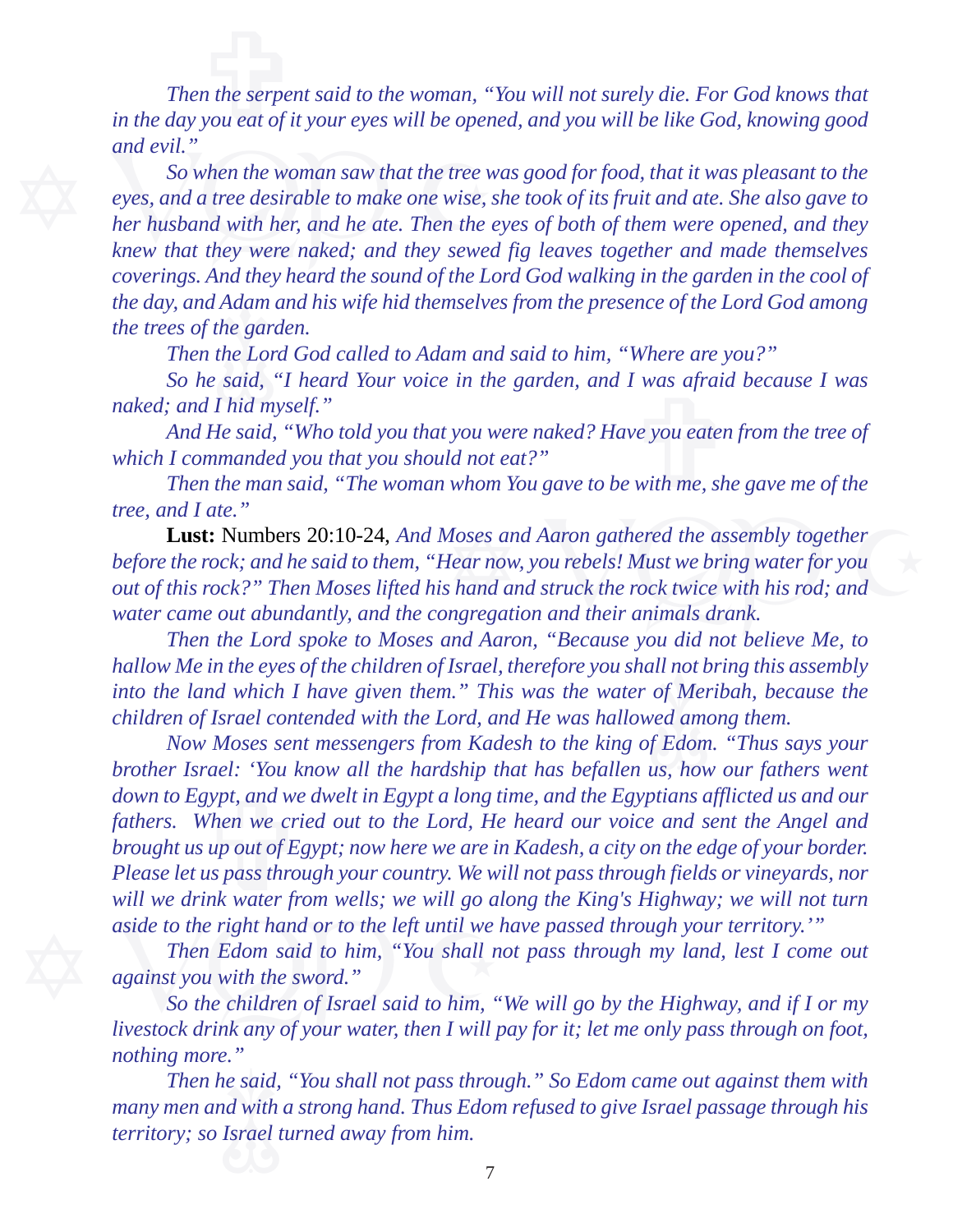of the land of Edom, saying: "Aaron shall be gati<br>the land which I have given to the children of I<br>word at the water of Meribah."<br>**Rebellion:** 1 Samuel 15:16-23, Then Samu<br>you what the Lord said to me last night." *Then the children of Israel, the whole congregation, journeyed from Kadesh and came to Mount Hor. And the Lord spoke to Moses and Aaron in Mount Hor by the border of the land of Edom, saying: "Aaron shall be gathered to his people, for he shall not enter the land which I have given to the children of Israel, because you rebelled against My word at the water of Meribah."*

 **Rebellion:** 1 Samuel 15:16-23, *Then Samuel said to Saul, "Be quiet! And I will tell you what the Lord said to me last night."*

*And he said to him, "Speak on."*

et said,<br>' And d<br>ind sai<br>itil the *So Samuel said, "When you were little in your own eyes, were you not head of the tribes of Israel? And did not the Lord anoint you king over Israel? Now the Lord sent you on a mission, and said, 'Go, and utterly destroy the sinners, the Amalekites, and fight against them until they are consumed.' Why then did you not obey the voice of the Lord? Why did you swoop down on the spoil, and do evil in the sight of the Lord?"*

by the voice<br>of the Lord:<br>he Lord, an<br>of Amalek;<br>een and oxe *And Saul said to Samuel, "But I have obeyed the voice of the Lord, and gone on the mission on which the Lord sent me, and brought back Agag king of Amalek; I have utterly destroyed the Amalekites. But the people took of the plunder, sheep and oxen, the best of the things which should have been utterly destroyed, to sacrifice to the Lord your God in Gilgal."*

destroyed, to sacrifice to the Lord your God in<br>great delight in burnt offerings and sacrifices,<br>ld, to obey is better than sacrifice, and to heed<br>the sin of witchcraft, and stubbornness is as *So Samuel said: "Has the Lord as great delight in burnt offerings and sacrifices, as in obeying the voice of the Lord? Behold, to obey is better than sacrifice, and to heed than the fat of rams. For rebellion is as the sin of witchcraft, and stubbornness is as iniquity and idolatry. Because you have rejected the word of the Lord, He also has rejected you from being king."*

*a what yo*<br>*bu may be*<br>**nal desires**<br>**nd, made clinary to be** Satan.<br>
ion ha.<br>
l not a Most of us are always willing to blame our disobedience on Satan. Satan can only tempt us, he cannot make us sin: 1 Corinthians 10:13, *No temptation has overtaken you except such as is common to man; but God is faithful, who will not allow you to be tempted beyond what you are able, but with the temptation will also make the way of escape, that you may be able to bear it.* Most of the time the reason for disobedience is our own personal desires, which are not the desires or the will of God.

he had to obtain full-time and part-time employme<br>led him toward the direction of further financial of<br>still, the lust of, material things.<br>God had blessed him with such an abundant<br>from whence cometh his help and success. Reverend, made chaos of the plan God had originally designed for him. God sent him to the seminary to become better equipped for service to Him and His people. During the latter part of his Junior year, he decided to move off campus. In moving off campus, he had to obtain full-time and part-time employment and get an apartment. That of course, led him toward the direction of further financial obligations, due to the need of, or better still, the lust of, material things.

 God had blessed him with such an abundant life, that somehow he failed to remember from whence cometh his help and success. Due to declining health, he thought he was left with no choice but to drop out of school, and work full-time to survive the financial grave he had dug for himself.

g for h<br>do it<br>is disol Trying to do it on his own without God, he buried himself deeper into selfoppression. In his disobedience, he began to lose faith, and became separated from God,

8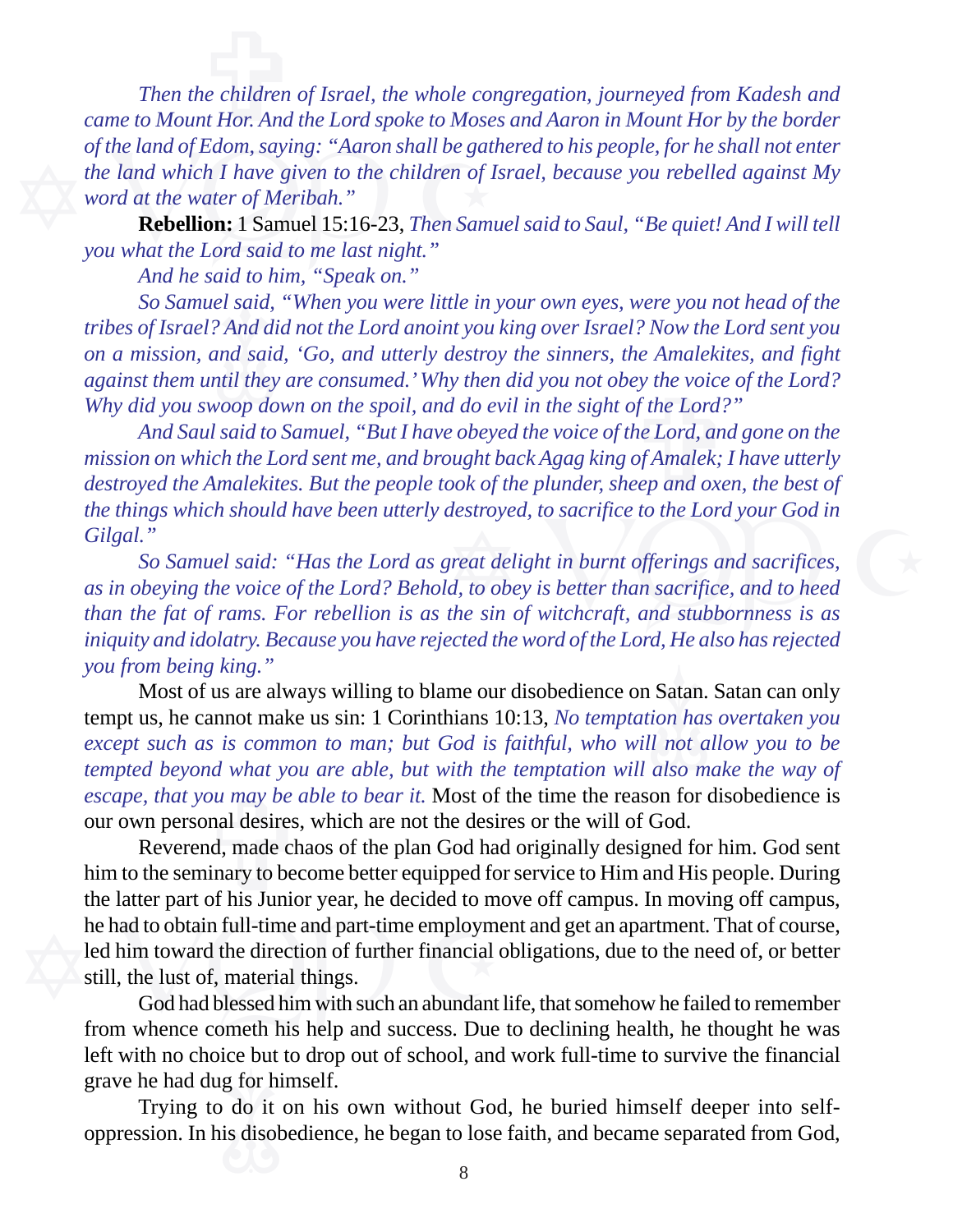Experience<br>
The Povernor<br>
The Povernor and had forgotten the fact that God had blessed him so richly. In the midst of all this, God decided that Reverend needed His help, whether Reverend thought he did or not. Early one Saturday morning as Reverend was looking out his living-room window, he heard a familiar voice that called him by name, "Reverend, are you listening?"

 been a long, arduous, and continuous valley experience. one Saturday morning as Reverend was look<br>familiar voice that called him by name, "Rev<br>"Yes Lord," he replied. At that momen<br>brought forth of his disobedience. After ackr<br>was given again, the peace and joy he had brought forth of his disobedience. After acknowledgment of his sins and repentance, he "Yes Lord," he replied. At that moment he began to weep at the knowledge God was given again, the peace and joy he had lost during his period of disobedience and separation from God. Since that morning, the trip back to his original status with God has

arduo<br>asked<br>live in<br>a God, Folks asked him daily how he was doing, and he would tell them, "God is teaching me how to live in the valley." Reverend did not think they understood what he was

saying. With God, the valley experience should not be a complaint, but a praise.<br>Since that morning (Praise God), Reverend's life with Christ has been much<br>Again, he can sing the song, "*He walks with me and He talks with* Since that morning (Praise God), Reverend's life with Christ has been much closer. Again, he can sing the song, "*He walks with me and He talks with me, and He tells me I am His very own, and the joy we share as we tarry there, none other has ever known*."1 Reverend knew as his days continued, the Lord would help him draw closer.

 *him and honor him. With long life I will satisfy him, and show him My salvation."* Praise ecognize as David did the fact: Psalms 91:1-2, He<br>Most High shall abide under the shadow of the<br>my refuge and my fortress; My God, in Him I will<br>lms 91:14-16, "Because he has set his love upon<br>set him on high, because he h *trust."* I can also hear God saying: Psalms 91:14-16, *"Because he has set his love upon* Today, like Reverend, I too can recognize as David did the fact: Psalms 91:1-2, *He who dwells in the secret place of the Most High shall abide under the shadow of the Almighty. I will say of the Lord, "He is my refuge and my fortress; My God, in Him I will Me, therefore I will deliver him; I will set him on high, because he has known My name. He shall call upon Me, and I will answer him; I will be with him in trouble; I will deliver* God!

of this type<br>we God, d<br>erefore, sel<br>.<br>time those  $\lim_{t \to \infty} My$ <br>true m<br>to writ Like Reverend and many other Christians, I, too, know the true meaning of suffering through self-oppression, so much so, the Lord inspired me to write this book. Selfoppression of this type, is only brought on those who love the Lord. In people who do not know or love God, disobedience is a part of their everyday life, without the desire to repent. Therefore, self-oppression, due to guilt of sin, is something the world does not experience.

because the guilt and anguish becomes so severe. Self-oppression, puts undue hardships<br>upon one's-self. Especially knowing that Jesus said: Matthew 11:28-30, "Come to Me,<br>all you who labor and are heavy laden, and I will g *and learn from Me, for I am gentle and lowly in heart, and you will find rest for your* Any time those of us who love the Lord continually sin, and do not repent and ask forgiveness, we begin to feel dejected, depressed, disheartened, dispirited, and alone upon one's-self. Especially knowing that Jesus said: Matthew 11:28-30, *"Come to Me, all you who labor and are heavy laden, and I will give you rest. Take My yoke upon you souls. For My yoke is easy and My burden is light."*

> him or herself. Therefore, they cannot go to the Lord and ask forgiveness to return to the<br>
> <sup>1</sup>In The Garden, Charles Austin Miles, 1868-1946, published 1913, ©Public Domain. The problem however, is one can be so oppressed, that he or she cannot absolve

1 *In The Garden*, Charles Austin Miles, 1868-1946, published 1913, ©Public Domain.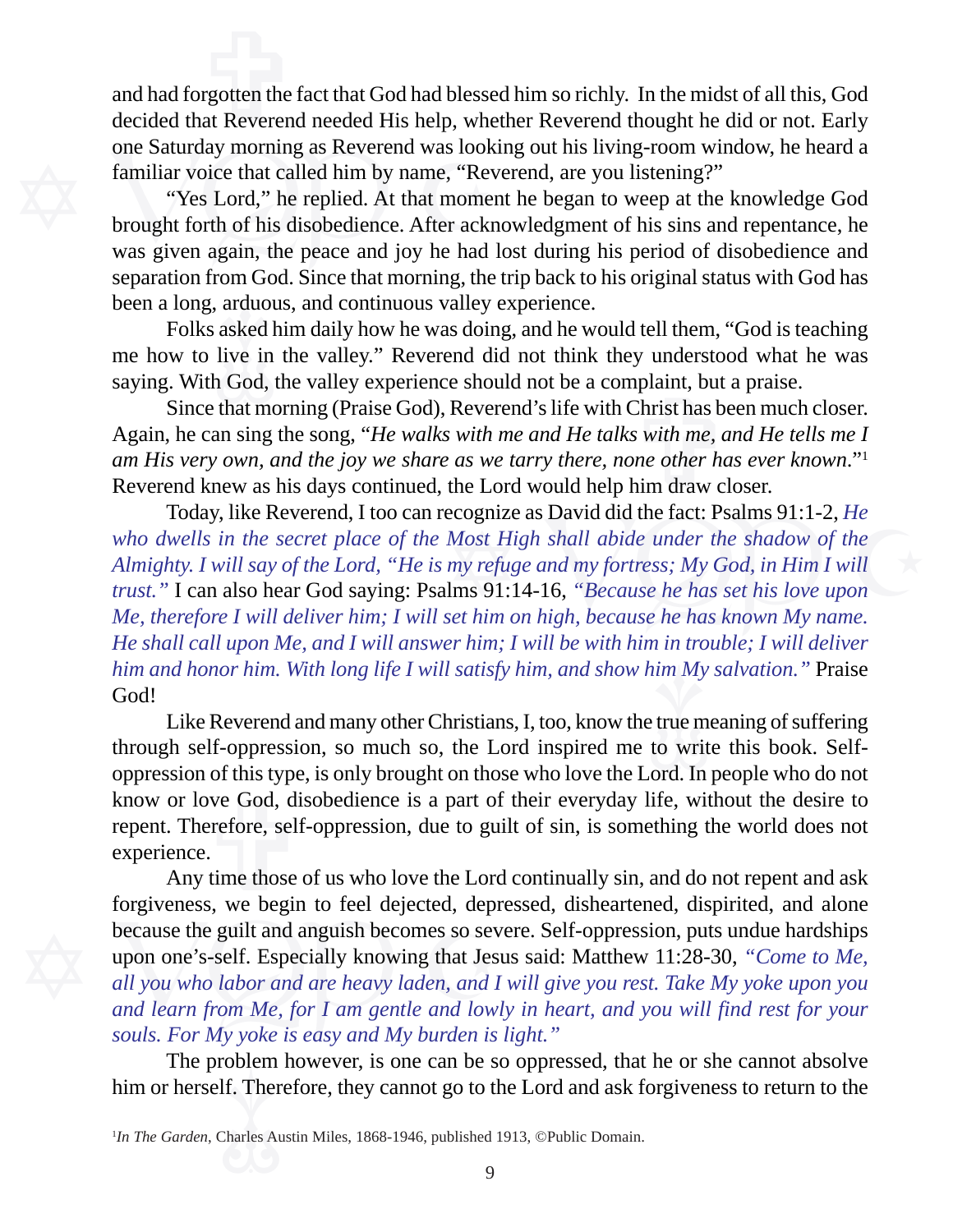*by the commandment, deceived me, and by it killed me. Therefore the law is holy, and the* they are too ashamed of what they have done. Ju<br>that they know would hurt their parents, it hu<br>oppression. Romans 7:8-19, *But sin, taking oppo*<br>in me all manner of evil desire. For apart from<br>without the law, but when the *in me all manner of evil desire. For apart from the law sin was dead. I was alive once* Since one grace of God. Since one cannot forgive oneself, it becomes almost impossible to ask God for forgiveness. Due to the guilt and anguish felt within, one cannot stand to face God, they are too ashamed of what they have done. Just like a child, when something is done that they know would hurt their parents, it hurts the child to tell them. This is selfoppression. Romans 7:8-19, *But sin, taking opportunity by the commandment, produced without the law, but when the commandment came, sin revived and I died. And the commandment, which was to bring life, I found to bring death. For sin, taking occasion commandment holy and just and good.*

dment,<br>holy ar<br>s prodi<br>s . my flesh) nothing good dwells; for to will is<br>is good I do not find. For the good that I will to<br>o, that I practice. Disobedience is sin, sin is an<br>ses God and His work of righteousness in the so that singlends so that the lay<br>derstand. For do what I v *Has then what is good become death to me? Certainly not! But sin, that it might appear sin, was producing death in me through what is good, so that sin through the commandment might become exceedingly sinful. For we know that the law is spiritual, but I am carnal, sold under sin. For what I am doing, I do not understand. For what I will to do, that I do not practice; but what I hate, that I do. If, then, I do what I will not to do, I agree with the law that it is good. But now, it is no longer I who do it, but sin that dwells in me. For I know that in me (that is, in my flesh) nothing good dwells; for to will is present with me, but how to perform what is good I do not find. For the good that I will to* do, I do not do; but the evil I will not to do, that I practice. Disobedience is sin, sin is an evilness, and evilness is a force that opposes God and His work of righteousness in the world.

d, fam<br>iself to<br>elf, he point of almost hatred, and sometimes there is hatred: hatred of God, family, friends, and Such intense fear and bitterness is there during the oppression. Bitterness is to a self. Reverend stated he hated himself for what he had allowed himself to believe and do, but because of self-oppression or not being able to forgive himself, he could not face God.

could have<br>nd has given<br>sovertaken<br>you to be t<br>way of esc Yes, we could have blamed Satan because of our temptations, but God holds us accountable and has given us an escape in **all** temptations: 1 Corinthians 10:13, *No temptation has overtaken you except such as is common to man; but God is faithful, who* will not allow you to be tempted beyond what you are able, but with the temptation will *also make the way of escape, that you may be able to bear it.*

The question nowever that comes to find<br>use it? Only individually can we each answer through our human nature, feel the need to sore<br>drudgery, and sometimes that includes our Christ<br>that which we feel we believe has caused that which we feel we believe has caused us to become imprisoned, or discouraged. The question however that comes to mind—if we have an escape, why do we not use it? Only individually can we each answer that question. I personally believe we, through our human nature, feel the need to sometimes remove ourselves from life's drudgery, and sometimes that includes our Christian life. In other words, to rebel against

way al<br>e are o discouragement, but a freedom of true expression. However, sometimes we feel the human Through Christ, what we have is not a prison or confinement, nor is it a need to break away and do something else or something wrong for a while. We tell ourselves that we are only human and can only accept so much of what life offers.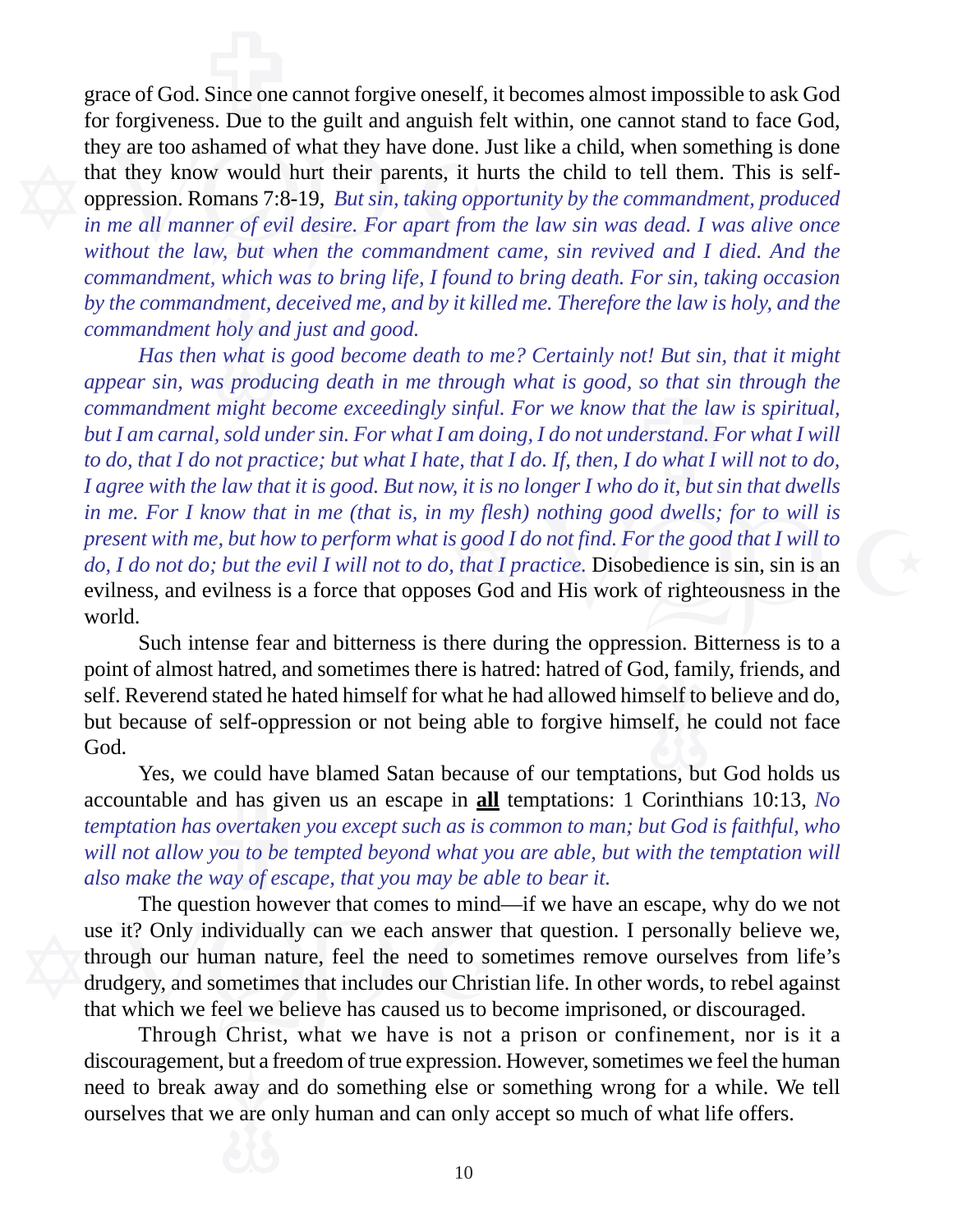within us, we too are part Divine. Peter said: 2<br>to us all things that pertain to life and godi<br>called us by glory and virtue, by which has<br>precious promises, that through these you me<br>escaped the corruption that is in the *precious promises, that through these you may be partakers of the divine nature, having* so easy to It is so easy to say we are **only human**. The problem with that answer of course, is that God is Divine. Therefore, since we are part of Him and have the Holy Spirit living within us, we too are part Divine. Peter said: 2 Peter 1:3-4, *As His divine power has given to us all things that pertain to life and godliness, through the knowledge of Him who called us by glory and virtue, by which have been given to us exceedingly great and escaped the corruption that is in the world through lust.*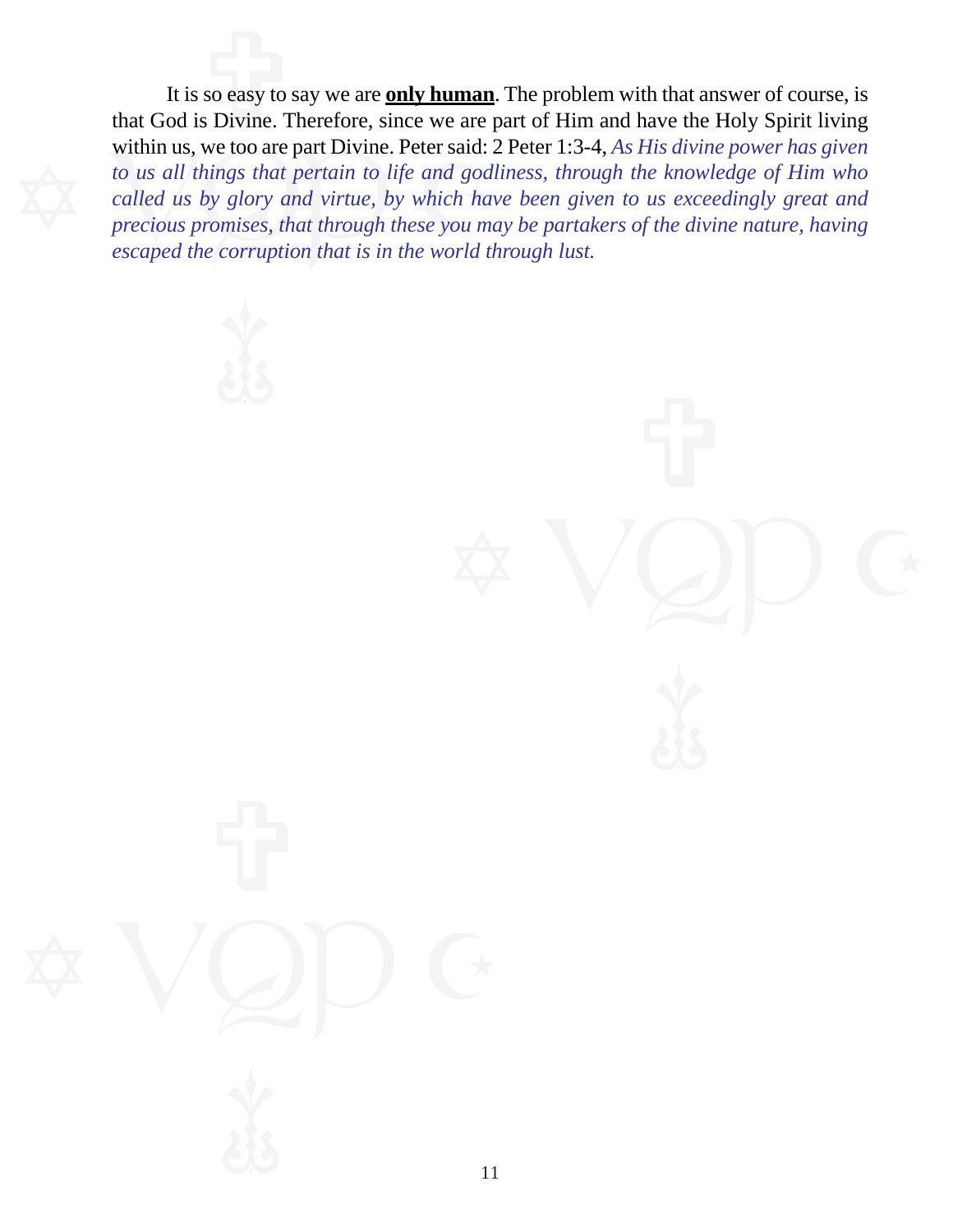#### **Chapter 2 Disobedience**

**Disobedie**<br>Romans 5:19, For as by one man's disobed<br>so also by one Man's obedience (Jesus) many w *so also by one Man's obedience* (Jesus) *many will be made righteous.* Romans 5:19*, For as by one man's disobedience* (Adam) *many were made sinners,*

does no<br>felt wh<br>to foll<br>the stage the fiest about<br>this, we have<br>*u* once *wall*<br>of the air, *i*<br>nce conduc The first act of disobedience was committed when Adam and Eve ate of the forbidden fruit. The Bible does not speak of it, but can you imagine the self-oppression and depression Adam and Eve felt when they were evicted from the Garden of Eden, especially knowing the pains of life to follow? Their disobedience set the desire of the flesh above the will of God and set the stage for all human disobedience. Because of this, we have all become sons and daughters of disobedience. Ephesians. 2:2-3, *In which you once walked according to the course of this world, according to the prince of the power of the air, the spirit who now works in the sons of disobedience, among whom also we all once conducted ourselves in the lusts of our flesh, fulfilling the desires of the flesh and of the mind, and were by nature children of wrath, just as the others.*

e <u>obedient to the point of death</u>. Philippians 2:8, And being found in appearance as<br>The humbled Himself and became obedient to the point of death, even the death of<br>I read a story in the July 1992 issue of the *Our Daily* s.<br>
engage in spiritual warfare against their own<br>
nthians 10:5-6, Casting down arguments and<br>
the knowledge of God, bringing every thought<br>
nd being ready to punish all disobedience when Christians have little choice but to engage in spiritual warfare against their own natural tendency to disobey God. 2 Corinthians 10:5-6, *Casting down arguments and every high thing that exalts itself against the knowledge of God, bringing every thought into captivity to the obedience of Christ, and being ready to punish all disobedience when your obedience is fulfilled.* We should aim to be as obedient as Christ was when He became obedient to the point of death. Philippians 2:8, *And being found in appearance as a man, He humbled Himself and became obedient to the point of death, even the death of the cross.*

decided to print it in its entirety. It compares our following of Christ to that of a symphony<br>following a conductor:<br>**What Does it Take to Follow Christ?** following a conductor:

#### **What Does it Take to Follow Christ?**

As the auditorium lights dimmed and the ended their conversations and turned their attention<br>to the podium and bowed in response to enthusize<br>Then the conductor turned to face the orch-<br>concert with a dramatic gesture. Wha As the auditorium lights dimmed and the curtain began to rise, the concert-goers ended their conversations and turned their attention to center stage. The conductor strode to the podium and bowed in response to enthusiastic applause.

Then the conductor turned to face the orchestra. He raised his baton and began the concert with a dramatic gesture. What followed was one of the strangest concerts imaginable.

difficial<br>lead. T<br>rent co After a harmonious first few minutes, only a few musicians continued to follow the conductor's lead. The others seemed to play only when they felt like it, or played a completely different composition. A violinist sauntered out in front and tried to perform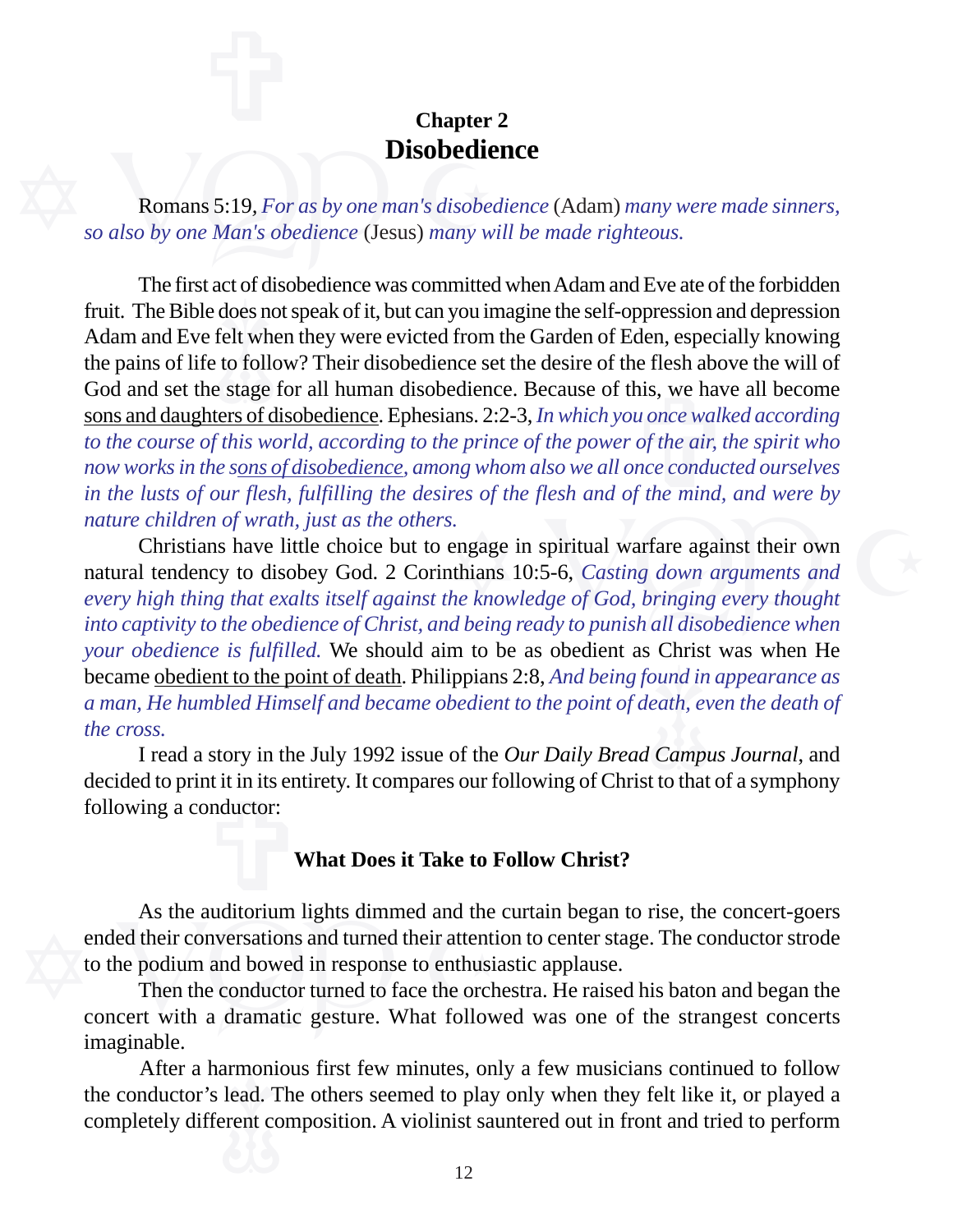had writte a piece he had written himself. A trombonist broke into a jazz number. Chaos reigned. The audience sat for several minutes in stunned silence, then walked out in disbelief.

Fortunately, the scene described above<br>to play in a symphony orchestra simply do r<br>agreement they will follow the conductor's lea<br>who all just happened to be playing at the same<br>Unfortunately, we who have declared of who all just happened to be playing at the same time. Fortunately, the scene described above is fictitious. Skilled musicians who agree to play in a symphony orchestra simply do not behave that way. They sign on with the agreement they will follow the conductor's lead. They are part of a symphony, not soloists

ncy to<br>n God's<br>ife.<br>ugh w have a tendency to want to direct our own lives. Our goals take on greater importance and Unfortunately, we who have declared ourselves to be followers of Christ sometimes behave as members of that imaginary orchestra. We may not like to think so, but we all urgency than God's goals for us. We act as though God is supposedly to help us get what we want in life.

on the cros<br>ted. We may<br>in lives. He<br>to do is wh Although we are thankful for what Christ did for us on the cross, and we gladly accepted His offer of forgiveness, we may have gotten distracted. We may have forgotten as part of His symphony, we are to submit to His direction in our lives. He is the Conductor, the Head, the King whom we serve. Doing what He wants us to do is what our new life is all about. He longs to lead us through a life that will demonstrate to a watching audience, the unbelieving world, that we know what it means to be His people. He wants us to demonstrate the validity of our profession of faith by walking with Him in obedience.

what it means to be His people. He wants us to<br>ion of faith by walking with Him in obedience.<br>or's lead has four elements: (1) dependence, (2)<br>will depend on Christ as a vine does on the branch,<br>come, as near as possible, risk, (3) loyalty, and (4) imitation. We will depend on Christ as a vine does on the branch, A life that follows the Conductor's lead has four elements: (1) dependence, (2) trust Him, remain true to Him, and become, as near as possible, like Him in everything we do.

*m, with tha<br>ich surpas<br>us.*<br>e first chap<br>me of the o esists the<br>e becon<br>cive fo<br>verythi James, the brother of Christ said: James 4:6, *. . . "God resists the proud, but gives grace to the humble."* Perhaps you are thinking, how does one become humble? Being thankful does it! What Paul told the Philippians is also conducive for Christians today. He said: Philippians 4:6-7, *Be anxious for nothing, but in everything by prayer and supplication, with thanksgiving, let your requests be made known to God: and the peace of God, which surpasses all understanding, will guard your hearts and minds through Christ Jesus.*

In the first chapter, only three sources of disobedience was mentioned, now I shall mention some of the consequences of disobedience. They are death, exclusion from the promise land, the defeat of Israel and doom.

l and th<br>is not l *gift is not like the offense. For if by the one man's offense many died, much more the* **Death:** Romans 5:12-19, *Therefore, jus*<br>and death through sin, and thus death spread<br>the law sin was in the world, but sin is not in<br>death reigned from Adam to Moses, even over<br>likeness of the transgression of Adam, who *death reigned from Adam to Moses, even over those who had not sinned according to the* **Death**: Romans 5:12-19, *Therefore, just as through one man sin entered the world, and death through sin, and thus death spread to all men, because all sinned—(For until the law sin was in the world, but sin is not imputed when there is no law. Nevertheless likeness of the transgression of Adam, who is a type of Him who was to come. But the free grace of God and the gift by the grace of the one Man, Jesus Christ, abounded to many. And the gift is not like that which came through the one who sinned. For the judgment*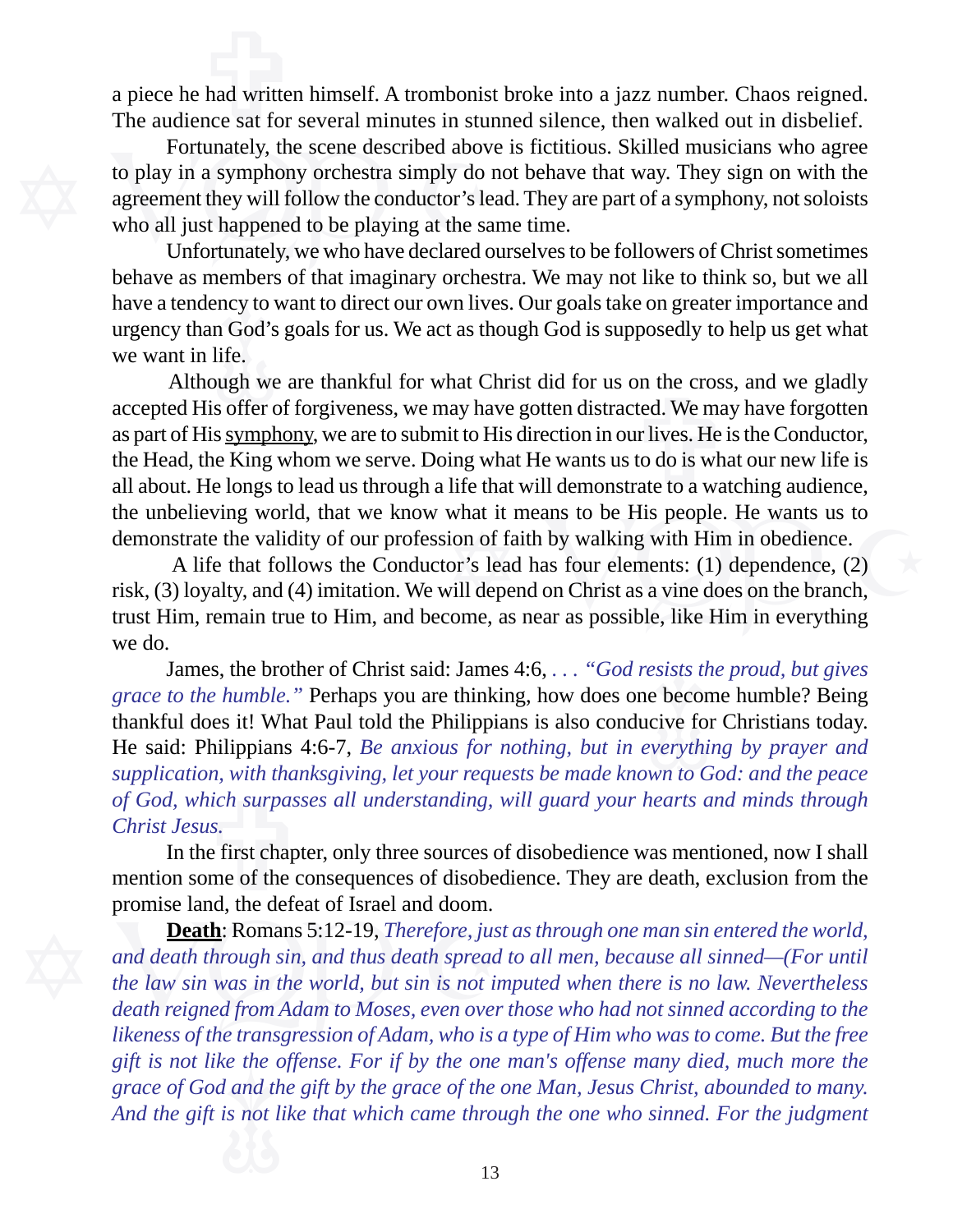through the one, much more those who receive<br>righteousness will reign in life through the One,<br>man's offense judgment came to all men, resultin<br>Man's righteous act the free gift came to all men<br>by one man's disobedience ma *Man's righteous act the free gift came to all men, resulting in justification of life. For as* and the set of the set of the set of the set of the set of the set of the set of the set of the set of the set of the set of the set of the set of the set of the set of the set of the set of the set of the set of the set o *which came from one offense resulted in condemnation, but the free gift which came from many offenses resulted in justification. For if by the one man's offense death reigned through the one, much more those who receive abundance of grace and of the gift of righteousness will reign in life through the One, Jesus Christ.) Therefore, as through one man's offense judgment came to all men, resulting in condemnation, even so through one by one man's disobedience many were made sinners, so also by one Man's obedience many will be made righteous.*

n Fron<br>My glo<br>the test *have put Me to the test now these ten times, and have not heeded My voice, they certainly shall not see the land of which I swore to their fathers, nor shall any of those who rejected Me see it. But My servant Caleb, beca* **Exclusion From the Promise Land**: Numbers 14:26-39, *"Because all these men who have seen My glory and the signs which I did in Egypt and in the wilderness, and shall not see the land of which I swore to their fathers, nor shall any of those who rejected Me see it. But My servant Caleb, because he has a different spirit in him and has followed Me fully, I will bring into the land where he went, and his descendants shall inherit it. Now the Amalekites and the Canaanites dwell in the valley; tomorrow turn and move out into the wilderness by the Way of the Red Sea."*

congregation who are gamered together against the. In this widerness they shall be consumed, and there they shall die.'" Now the men whom Moses sent to spy out the land, who returned and made all the congregation complain *plague before the Lord. But Joshua the son of Nun and Caleb the son of Jephunneh is wildern*<br>*ar the brur*<br>*cording to<br>day you sl*<br>*ction. I th* entire number, from twenty years old and above. Except for Caleb the son of Jephunneh<br>and Joshua the son of Nun, you shall by no means enter the land which I swore I would<br>make you dwell in. But your little ones, whom you *entire number, from twenty years old and above. Except for Caleb the son of Jephunneh* Sea."<br>aron, saying, "How long shall I bear with this<br>Me? I have heard the complaints which the<br>o them, 'As I live,' says the Lord, 'just as you<br>ou: The carcasses of you who have complained *And the Lord spoke to Moses and Aaron, saying, "How long shall I bear with this evil congregation who complain against Me? I have heard the complaints which the children of Israel make against Me. Say to them, 'As I live,' says the Lord, 'just as you have spoken in My hearing, so I will do to you: The carcasses of you who have complained against Me shall fall in this wilderness, all of you who were numbered, according to your and Joshua the son of Nun, you shall by no means enter the land which I swore I would make you dwell in. But your little ones, whom you said would be victims, I will bring in, shall fall in this wilderness. And your sons shall be shepherds in the wilderness forty years, and bear the brunt of your infidelity, until your carcasses are consumed in the wilderness. According to the number of the days in which you spied out the land, forty days, for each day you shall bear your guilt one year, namely forty years, and you shall know My rejection. I the Lord have spoken this; I will surely do so to all this evil congregation who are gathered together against Me. In this wilderness they shall be who returned and made all the congregation complain against him by bringing a bad report of the land, those very men who brought the evil report about the land, died by the remained alive, of the men who went to spy out the land.*

 *Then Moses told these words to all the children of Israel, and the people mourned greatly.*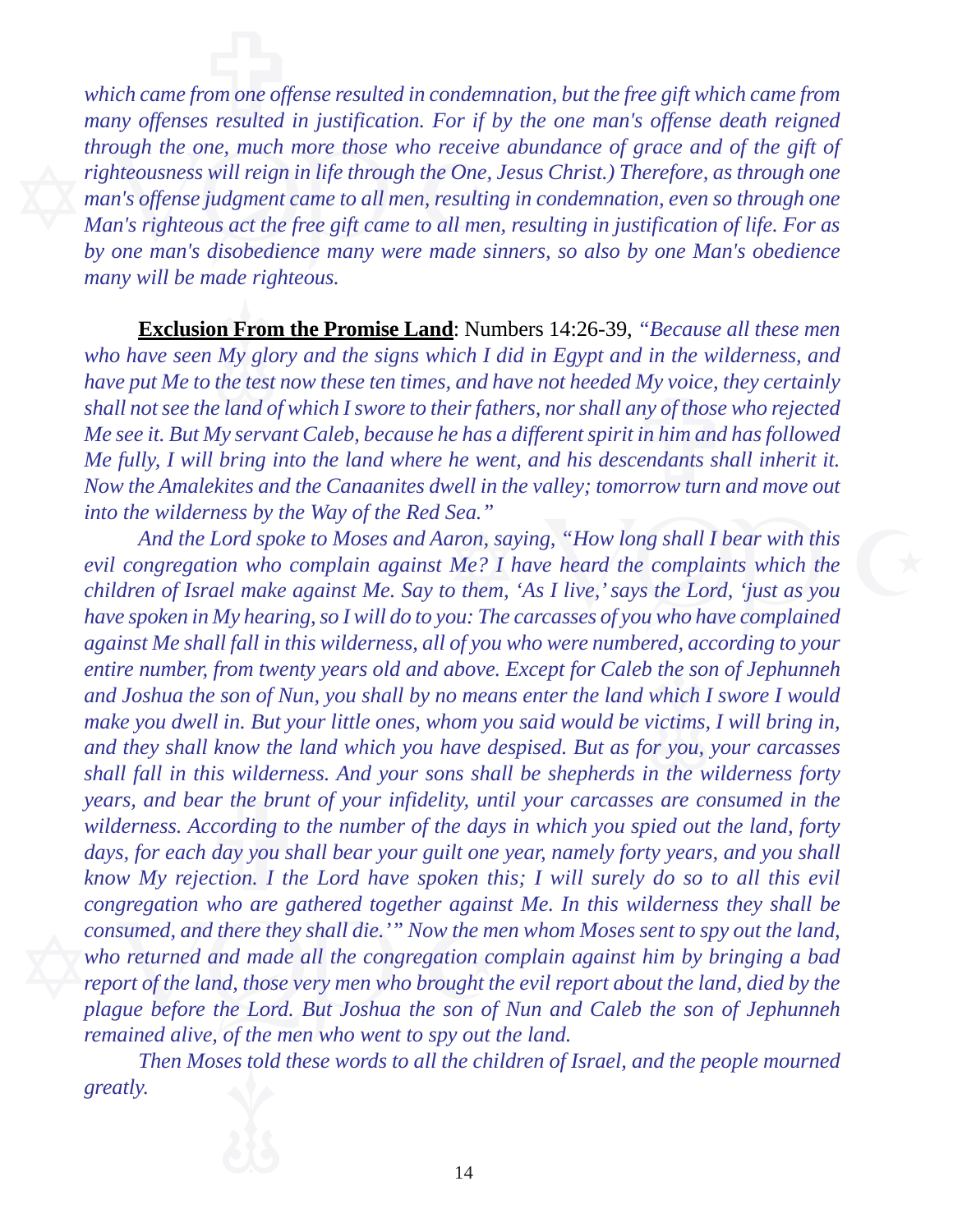Egypt and He delivered them to a region of n<br>report of the spies was true enough, but it is<br>infected the congregation. Their anxiety crea<br>before them.<br>The proposal was **refused**. It was late e iceless private A priceless privilege has been offered, refused, and lost in verses 22-23. The **offer** was the glory of all lands. Canaan, the gift of their Father, who redeemed them from Egypt and He delivered them to a region of milk and honey (liberty and rest). The initial report of the spies was true enough, but it represented skepticism and fears that soon infected the congregation. Their anxiety created panic! However, God's proposal is still before them.

gh pra<br>day? T<br>o indic<br>refuse heart. Through prayer, why could they not realize what was insurmountable yesterday is deliberately refused the proposal of the Promise Land. Just like today, sinners would<br>believe a lie rather than the truth. They would rather be mistaken in their reasoning and<br>revolt against God, the One whom they know has The proposal was **refused**. It was late evening when the spies gave their report and by morning there was a dissenting reaction, a powerful reaction, but not a contrition of applicable today? The quarrel of the devoted Caleb and Joshua was ineffectual. The parish was ready to indict Moses and slay the faithful two, Caleb and Joshua. The multitude believe a lie rather than the truth. They would rather be mistaken in their reasoning and revolt against God, the One whom they know has been their help in a time of need—the only true God.

*do not*<br>*do lead*<br>gener *commit sin not leading to death. There is sin leading to death. I do not say that he should* er, Moses intervened, but he could not shield them<br>hristians must realize there are indeed boundaries<br>:1, *Then the Lord said to me, "Even if Moses and<br>ld not be favorable toward this people. Cast them*<br>1 John 5:16-17, *If Samuel stood before Me, My mind would not be favorable toward this people. Cast them* God decided to defend His two dedicated witnesses and servants, and proclaimed a lethal sentence upon the rest. However, Moses intervened, but he could not shield them or himself from possible loss. We as Christians must realize there are indeed boundaries to our intercessory prayer. Jeremiah 15:1, *Then the Lord said to me, "Even if Moses and out of My sight, and let them go forth."* 1 John 5:16-17, *If anyone sees his brother sinning a sin which does not lead to death, he will ask, and He will give him life for those who pray about that. All unrighteousness is sin, and there is sin not leading to death.* The proposal God made to the children of Israel was lost to that generation. Why? Only because of the lack of faith, which is disobedience.

The offer was lost because of fear and non-belief, which induced disobedience and brought **death** and **exclusion from the Promise Land.**

t is impossible for as to fove and follow ev<br>because it involves: disobedience, thankless<br>lowest quests. The causes of desertion of fait<br>and comfort, endurance of a corrupt and immediately<br>lower order. The offer was lost because of fear and non-belief, which induced disobedience and<br>brought **death** and **exclusion from the Promise Land.**<br>The **<u>Defeat</u> of Israel Because of the Desertion of Their Faith:** The nature of<br>deser **The Defeat of Israel Because of the Desertion of Their Faith:** The nature of it is impossible for us to love and follow evil. The remorse of deserting God is great because it involves: disobedience, thanklessness, and the fall from the Highest to the lowest quests. **The causes of desertion of faith are:** substandard learning, a state of ease and comfort, endurance of a corrupt and immoral life, and the natural enticements of the lower order.

> lay of t<br>rn to w **Doom**: Ezekiel 7:7, 13, *Doom has come to you, you who dwell in the land; the time has come, a day of trouble is near, and not of rejoicing in the mountains. . . . For the seller shall not return to what has been sold, though he may still be alive; for the vision concerns*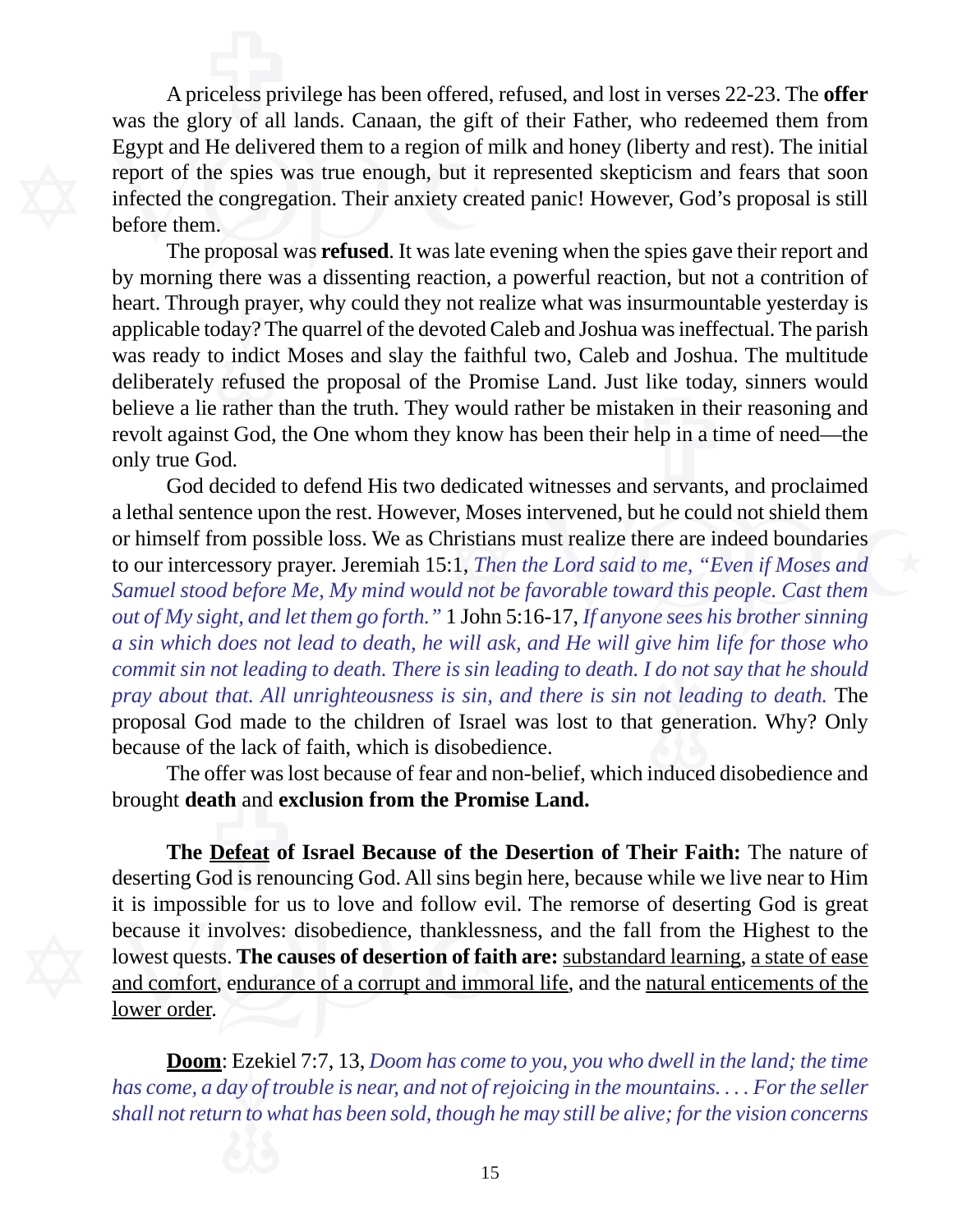not, there is death (doom). Where God is, there is Heaven, and where God is not, there is Never yet has the transgressor escaped, and he<br>shines, vengeance of God will come to the diso<br>sin and punishment are one and the same thing.<br>sin in its very nature is destructive, and can lea<br>Obedience through love cements sin in its very nature is destructive, and can lead to nothing but destruction and doom. <u>litude, and</u><br>litude, and *the whole multitude, and it shall not turn back; no one will strengthen himself who lives in iniquity.* Never yet in the history of men has God failed to vindicate His righteousness. Never yet has the transgressor escaped, and he or she never will. Assuredly as the sun shines, vengeance of God will come to the disobedient. Disobedience is sin. Therefore sin and punishment are one and the same thing. Retribution is simply full-grown sin. So Obedience through love cements and unites, disobedience is transgression, which dissolves and separates. Separation from God is ruin. Where God is, there is life, and where God is the blackest hell.

th (doon)<br>1.<br>1 is wa now while God is waiting, do not continue waiting until death comes. The choice is yours: joy and peace, or doom! Do not continue in disobedience. God is calling all of us to repentance now! Come yours: joy and peace, or doom!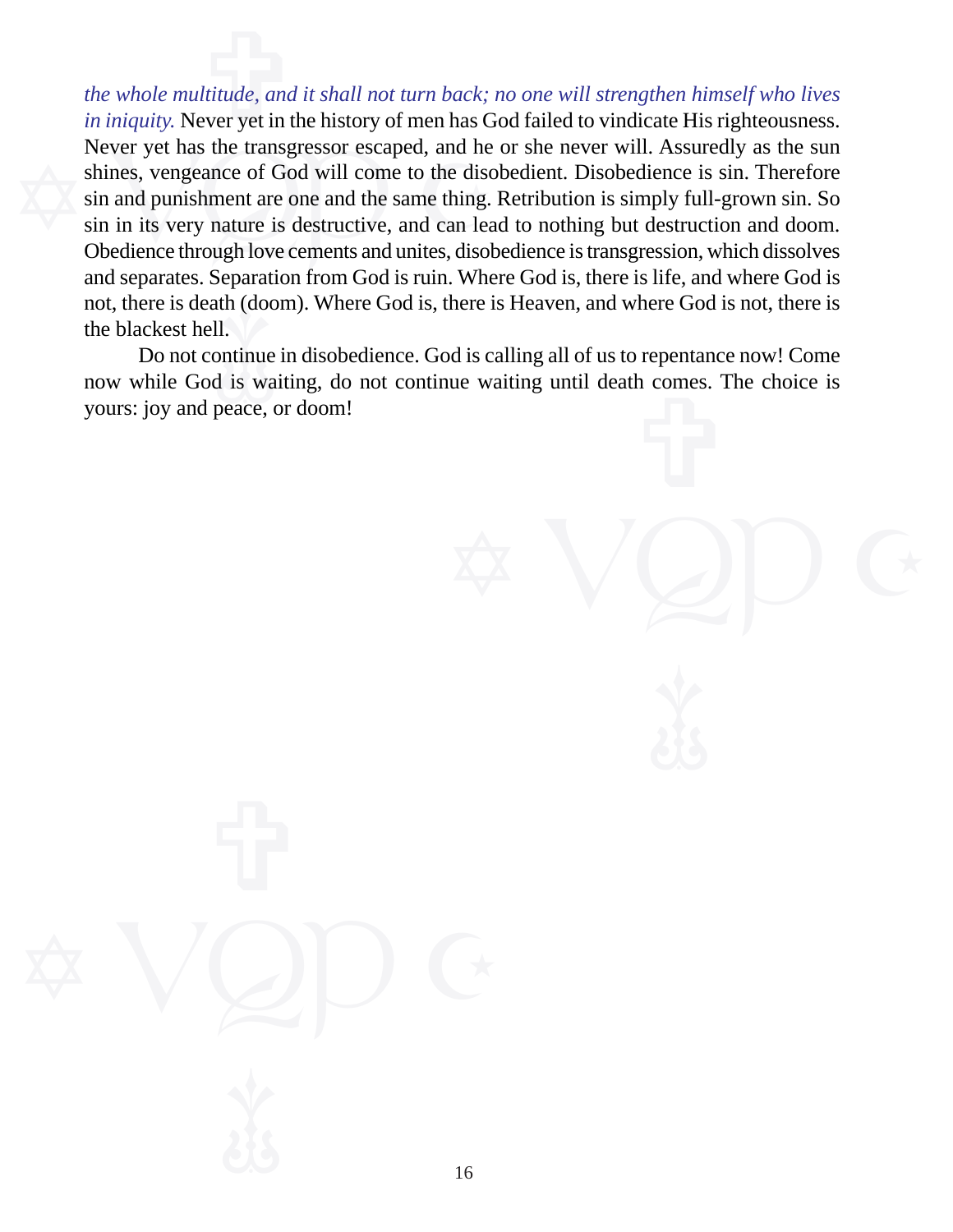### **Chapter 3 Revelation**

**Revel:**<br>Amos 4:13, For behold, He who fore<br>declares to man what his thought is, and may<br>high places of the earth—the Lord God of ho *declares to man what his thought is, and makes the morning darkness, who treads the* Amos 4:13, *For behold, He who forms mountains, and creates the wind, who high places of the earth—the Lord God of hosts is His name.*

> ation is<br>n of sa<br>Learn<br>19:1-0 Revelation is a revealing of God to people concerning Himself, His moral standards, and His plan of salvation. As we continue, we will review His modes and ways of revelations. Learn from the following:

> id. The hea<br>unto day ui<br>nguage wh<br>their words Psalm 19:1-6, *To the Chief Musician. A Psalm of David. The heavens declare the glory of God; and the firmament shows His handiwork. Day unto day utters speech, and night unto night reveals knowledge. There is no speech nor language where their voice is not heard. Their line has gone out through all the earth, and their words to the end of the world. In them He has set a tabernacle for the sun, which is like a bridegroom coming out of his chamber, and rejoices like a strong man to run its race. Its rising is from one end of heaven, and its circuit to the other end; and there is nothing hidden from its heat.*

Equality that is the divide groom coming out<br>ig man to run its race. Its rising is from one end of<br>is and there is nothing hidden from its heat.<br>iself known to all mankind through the marvels of<br>This is proven by our abili nature and in the human conscience. This is proven by our ability to distinguish right Psalms 19 shows us God has made Himself known to all mankind through the marvels of from wrong. This knowledge is universal and continuous, simply because God has displayed His glory for everyone to see.

filled v<br><u>s</u>; full<br><u>aters c</u> *fitting; being filled with all unrighteousness, sexual immorality, wickedness, covetousness,* 1:21, *Because*, *although* <u>they knew God</u>, they <u>di</u><br>but became futile in their thoughts, and <u>their</u><br>Paul spoke of the unrighteous: Romans 1:25,<br>and worshiped and served the creature rathe<br>Amen. Paul's continues: Romans *and worshiped and served the creature rather than the Creator, who is blessed forever. be known of God is manifest in them, for <u>God has shown it to them</u>. Paul's words imply that the unrighteous must have the truth in order to <u>suppress</u> it. Paul goes further and wrote: Romans 1:20, <i>For since the creation* Many Christians believe they are the only ones who can see God's revelation in and through nature. However, unbelievers also know the truth about God. Paul said: Romans 1:18-19, For the wrath of God is revealed from heaven through nature. However, unbelievers also know the truth about God. Paul said: Romans 1:18-19, *For the wrath of God is revealed from heaven against all ungodliness and unrighteousness of men, who suppress the truth in unrighteousness, because what may* that the unrighteous must have the truth in order to suppress it. Paul goes further and wrote: Romans 1:20, *For since the creation of the world His invisible attributes are clearly seen, being understood by the things that are made, even His eternal power and Godhead, so that they are without excuse.* Continuing with his thought Paul wrote: Romans 1:21, *Because, although they knew God, they did not glorify Him as God, nor were thankful, but became futile in their thoughts, and their foolish hearts were darkened.* In verse 25 Paul spoke of the unrighteous: Romans 1:25, *Who exchanged the truth of God for the lie, Amen.* Paul's continues: Romans 1:28-31, *And even as they did not like to retain God in their knowledge, God gave them over to a debased mind, to do those things which are not maliciousness; full of envy, murder, strife, deceit, evil-mindedness; they are whisperers, backbiters, haters of God, violent, proud, boasters, inventors of evil things, disobedient*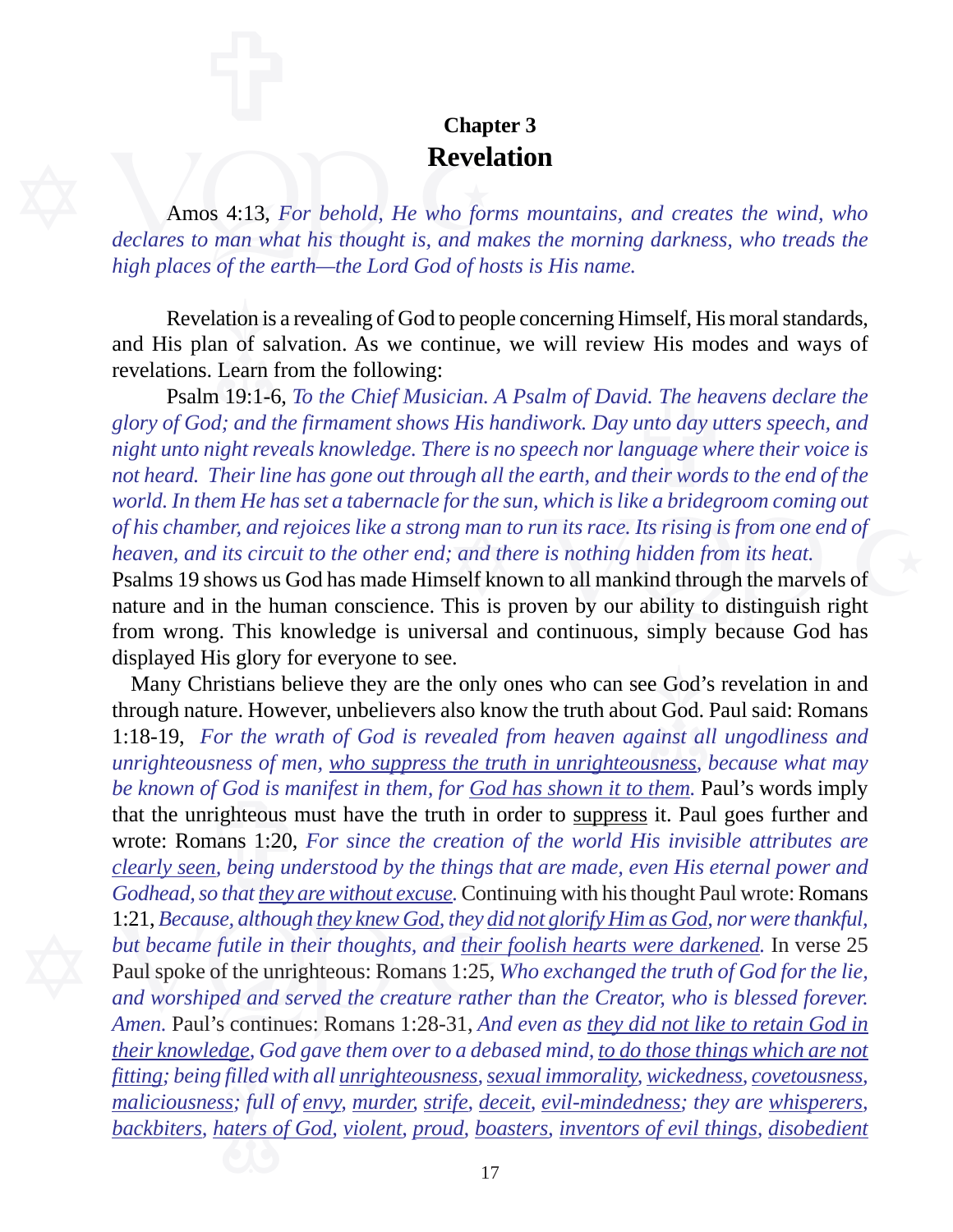unbelievers knowing the righteous judgment (1<br>1:32, Who, knowing the righteous judgment of C<br>are deserving of death, not only do the same but a<br>Paul's final word on this subject is: Roman<br>man, whoever you are who judge, fo <u>ndiscerning</u><br>ndiscerning *to parents, undiscerning, untrustworthy, unloving, unforgiving, and unmerciful.* Paul concludes his statement concerning the unrighteous in the thirty-second verse saying unbelievers knowing the righteous judgment (moral law) of God, disobey it. Romans 1:32, *Who, knowing the righteous judgment of God, that those who practice such things are deserving of death, not only do the same but also approve of those who practice them.*

 before God's righteous judgment is they possessed but rejected the truth that God gave Paul's final word on this subject is: Romans 2:1, *Therefore you are inexcusable, O man, whoever you are who judge, for in whatever you judge another you condemn yourself; for you who judge practice the same things.* The reason the ungodly are inexcusable them.

ghteou<br>now G<br>*world* ng conduct<br>nts of God<br>a result of<br>lge of lovir witnes<br>e day<br>Paul pi<br>he diff *of the law written in their hearts, their conscience also bearing witness, and between* m 29:4, The voice of the Lord is powerful; the<br>s 2:12-16, For as many as have sinned without<br>any as have sinned in the law will be judged by<br>ust in the sight of God, but the doers of the law<br>lo not have the law, by nature *creation of the world His invisible attributes are <u>clearly seen</u>, being understood by the things that are made, even His eternal power and Godhead, so that <u>they are without excuse</u>. God's universal revelation is clear t* Can we know God though nature? Yes! We saw that in Romans 1:20, *For since the things that are made, even His eternal power and Godhead, so that they are without excuse.* God's universal revelation is clear that God exists, and that God, the Creator of the mountains, oceans, vegetation, animals, and mankind, is wise: Psalms 104:24, *O Lord, how manifold are Your works! In wisdom You have made them all. The earth is full of Your possessions.* He is powerful: Psalm 29:4, *The voice of the Lord is powerful; the voice of the Lord is full of majesty.* Romans 2:12-16, *For as many as have sinned without law will also perish without law, and as many as have sinned in the law will be judged by the law (for not the hearers of the law are just in the sight of God, but the doers of the law will be justified; for when Gentiles, who do not have the law, by nature do the things in the law, these, although not having the law, are a law to themselves, who show the work themselves their thoughts accusing or else excusing them) in the day when God will* judge the secrets of men by Jesus Christ, according to my gospel. Paul provides proof to us that we are aware of our own moral responsibility. We all know the difference between right and wrong conduct and have a sense of guilt when we do wrong. Our guilt reflects the requirements of God though the Ten Commandments (Law) that is written in our hearts.

by Jesus all would be right because everything<br>13:34, *A new commandment I give to you, that yo<br>that you also love one another*. However, no one<br>their neighbors as themselves. We have been gi<br>Him. their neighbors as themselves. We have been given by God an inert desire to worship Is there a result of divine revelation in nature? Again, I say yes! If people lived up to the knowledge of loving and obeying God every day of their lives, they would be right with God and would not need salvation. If we would only follow the one command given by Jesus all would be right because everything would fall into its proper place. John 13:34, *A new commandment I give to you, that you love one another; as I have loved you, that you also love one another.* However, no one loves God with their whole being and Him.

that people worship and serve things and other people in creation rather than the Creator.<br>Romans 1:24-25, *Therefore God also gave them up to uncleanness, in the lusts of their*  However, of this inert desire to worship something or someone Paul informs us Romans 1:24-25, *Therefore God also gave them up to uncleanness, in the lusts of their*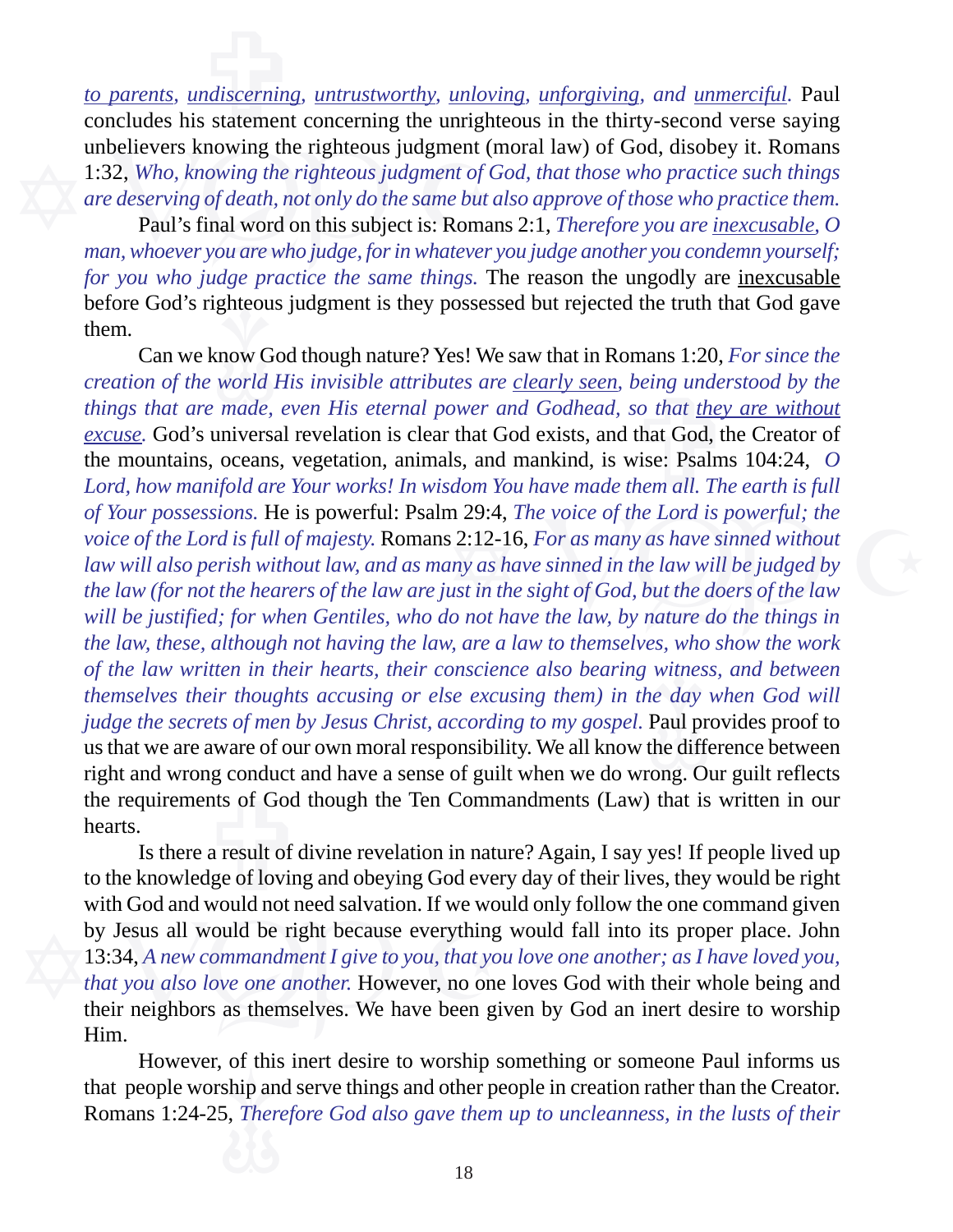own So<br>that the<br>ing to<br>we as *sending His own Son in the likeness of sinful flesh, on account of sin: He condemned sin forever. Amen.* Paul goes further to tell us th which like the Law is holy, just, and good, the lives. The most admirable human being (o uprightness God requires. View the followis Therefore the law is holy, and the comma uprightness God requires. View the following scripture for the proof: Romans 7:12, dishonor the<br>dishonor the *hearts, to dishonor their bodies among themselves, who exchanged the truth of God for the lie, and worshiped and served the creature rather than the Creator, who is blessed forever. Amen.* Paul goes further to tell us the problem does not lie with the revelation, which like the Law is holy, just, and good, the problem is with the sinfulness of human lives. The most admirable human being (other than Jesus Christ), falls short of the *Therefore the law is holy, and the commandment holy and just and good.* And Romans 8:3-4, *For what the law could not do in that it was weak through the flesh, God did by in the flesh, that the righteous requirement of the law might be fulfilled in us who do not walk according to the flesh but according to the Spirit.*

what may be known of God is manifest in them, for<br>lesty, decency and fair and equal treatment in the<br>be completed and complimented by the good news<br>of perfect righteousness.<br>hal revelation of God has occurred in Jesus Chri ency in our<br>ose our spe<br>al principle<br>9, For the When we as Christians defend justice, honesty, and decency in our schools, homes, neighborhoods, businesses, and governments, we do not impose our special beliefs upon others. Paul also states that most of us merely point to universal principles that all sinners know, but suppress in their unrighteousness. Romans 1:18-19, *For the wrath of God is revealed from heaven against all ungodliness and unrighteousness of men, who suppress the truth in unrighteousness, because what may be known of God is manifest in them, for God has shown it to them.* Justice, honesty, decency and fair and equal treatment in the world today is not enough. They must be completed and complimented by the good news of God's mercy and His gracious gift of perfect righteousness.

by the Sp<br>intil we hear<br>the foreverme<br>in 2nd Pet<br>given to sp of the Father, He has declared Him. Christ has <u>declared</u> God to us personally. At the cross<br>Jesus supremely revealed God's self-giving love. We learned that He died: <u>the just for the unjust, that He might bring us to God</u> *of the Father, He has declared Him.* Christ has declared God to us personally. At the cross In John we learned the full and final revelation of God has occurred in Jesus Christ. John 1:18, *No one has seen God at any time. The only begotten Son, who is in the bosom* Jesus supremely revealed God's self-giving love. We learned that He died: the just for the unjust, that He might bring us to God. 1 Peter 3:18, *For Christ also suffered once for sins, made alive by the Spirit.* However, that was just part of the good news, and it is not complete until we hear that He rose again triumphantly over sin, Satan, and the grave, and is alive forevermore. Praise God!

It is in 2nd Peter that we see the content of God's special revelation concerning salvation, given to specially gifted spokespersons (the Apostles). We find it supremely revealed in Christ. 2 Peter 3:2, *That you may be mindful of the words which were spoken Savior.*

no longer say: **I** did not know. *before by the holy prophets, and of the commandment of us, the apostles of the Lord and Savior.*<br>You the reader, now prayerfully understand the revelation of God, and because of this knowledge should have gained the stren this knowledge should have gained the strength which will keep you from self-oppression You the reader, now prayerfully understand the revelation of God, and because of through disobedience, and now begin the walk of obedience. We as a people of God can

May God continue to bless and strengthen you, not only for yourself, but for others<br>1. as well.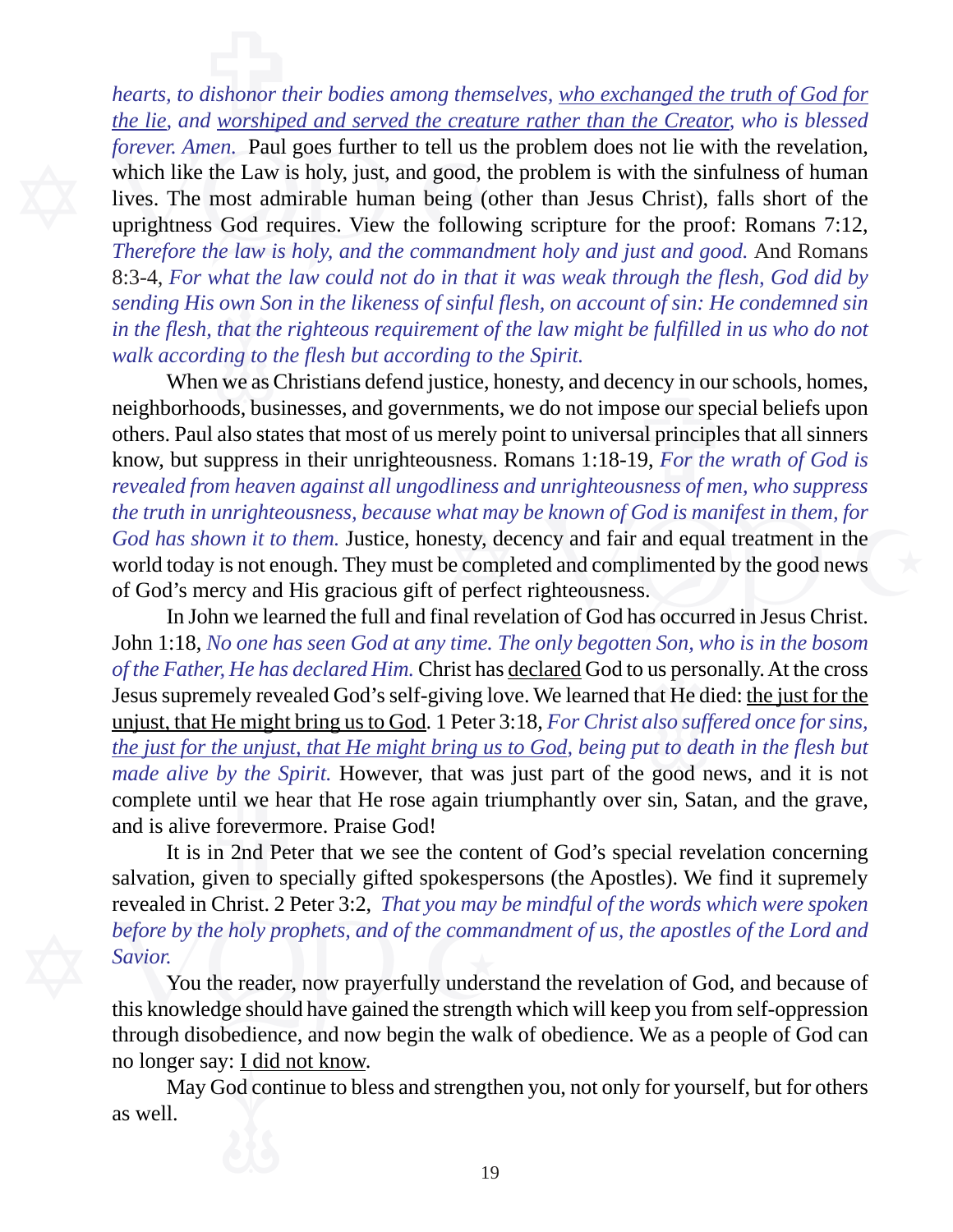## **Chapter 4 Justification**

Justificat<br>
Romans 3:24, *Being justified freely by Hi*.<br> *in Christ Jesus.*  Romans 3:24, *Being justified freely by His grace through the redemption that is in Christ Jesus.*

non thi<br>holy C<br>grace.<br>lled in Justification through Grace is the only way by which we as sinners are made acceptable to a holy God. Paul instructs us in the verse above that Christianity teaches justification by grace. Justification is God's declaration that the demands of His Law death of Christ.

 *who was delivered up because of our offenses, and was raised because of our justification.* e offering He has perfected forever those who<br>Abraham to teach us that justification, then, is<br>if through His blood, and informs us that Jesus<br>His resurrection. Romans 4:23-25, Now it was<br>that it was imputed to him, <u>but a</u> have been fulfilled in the righteousness of His Son. The basis for this justification is the<br>death of Christ.<br>The writer of Hebrews says: Hebrews 10:10, *And by that will, we have been made*<br>holy through the sacrifice of t The writer of Hebrews says: Hebrews 10:10, *And by that will, we have been made holy through the sacrifice of the body of Jesus Christ once for all.* God was in Christ reconciling the world to Himself, not imputing their trespasses to them. This reconciliation covers all sin: Hebrews 10:14, *For by one offering He has perfected forever those who are being sanctified.* Paul uses the faith of Abraham to teach us that justification, then, is based on the work of Christ, accomplished through His blood, and informs us that Jesus brought redemption to His people through His resurrection. Romans 4:23-25, *Now it was not written for his sake alone* (Abraham) *that it was imputed to him, but also for us. It shall be imputed to us who believe in Him who raised up Jesus our Lord from the dead,*

5, . . . . (<br>he pre:<br>uas fait by the Law and the Prophets, even the righteousne<br>to all and on all who believe. God is just because H<br>has been fulfilled in Christ. Acts 13:38-39 NIV,<br>know that through Jesus the forgiveness of sins is p<br>who believes is j *know that through Jesus the forgiveness of sins is proclaimed to you. Through him everyone* righteous<br>Therefore,<br>on, even so<br>stification<br>from the la *use of c*<br>ged to<br>*e made<br>of God* We our taught that when God justifies us, our sins are charged to Christ and God credits the righteousness of Jesus to us. 2 Corinthians 5:21, *For He made Him who knew no sin to be sin for us, that we might become the righteousness of God in Him.* Thus, through Jesus' righteous act, the free gift came to all men, resulting in justification of life. Romans 5:18, *Therefore, as through one man's offense judgment came to all men, resulting in condemnation, even so through one Man's righteous act the free gift came to all men, resulting in justification of life.* Because this righteousness is the righteousness of God which is apart from the law and freely given to all who believe by faith in Jesus. Romans 3:21-22, *But now the righteousness of God apart from the law is revealed, being witnessed by the Law and the Prophets, even the righteousness of God, through faith in Jesus Christ, to all and on all who believe.* God is just because His holy standard of perfect righteousness has been fulfilled in Christ. Acts 13:38-39 NIV, *"Therefore, my brothers, I want you to who believes is justified from everything you could not be justified from by the law of Moses.*" God is the justifier, because this righteousness is freely given to the believer. Romans 3:25-26, *. . . God had passed over the sins that were previously committed, to demonstrate at the present time His righteousness, that He might be just and the justifier of the one who has faith in Jesus.*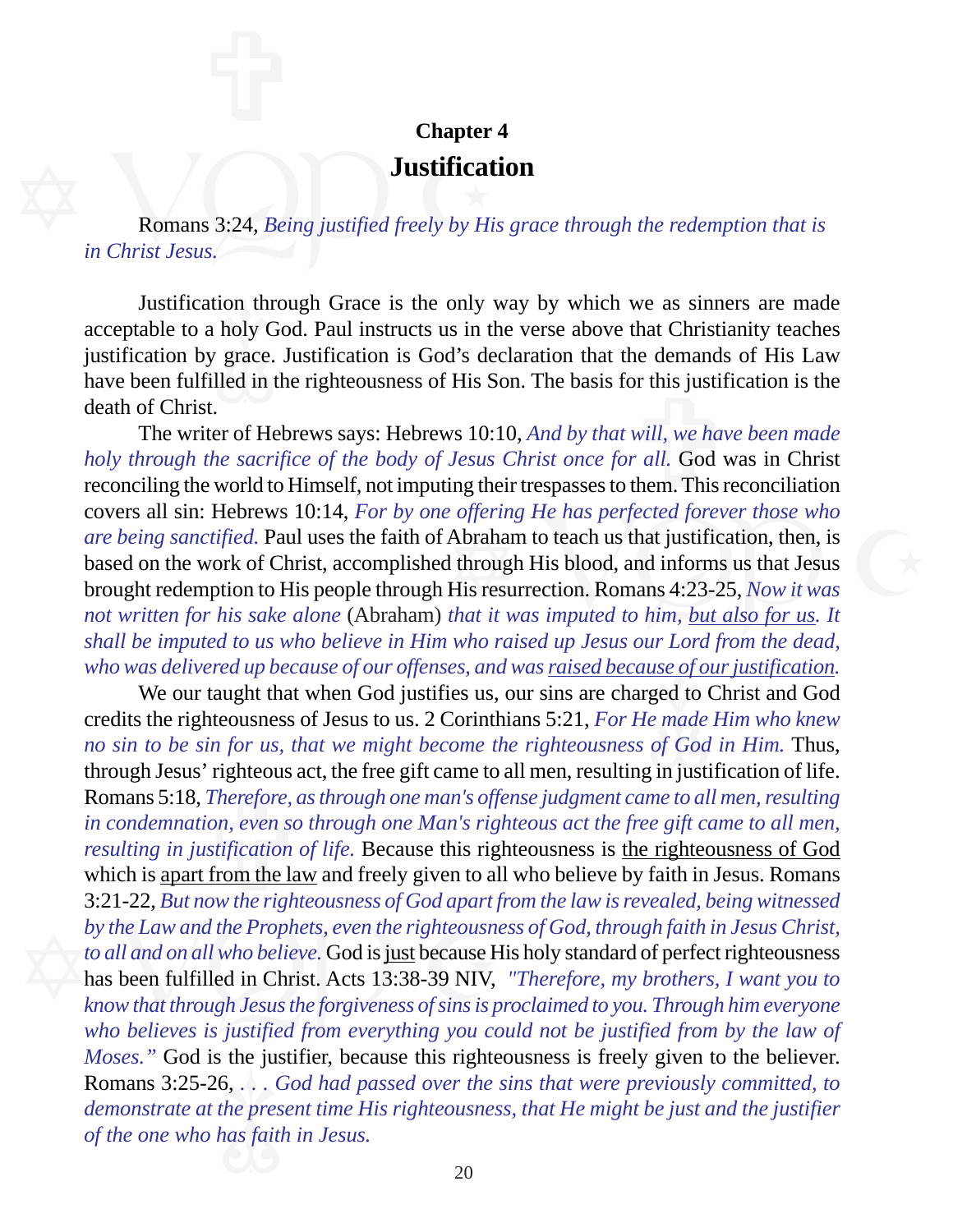#### **Justification by and Through Faith**

iustifie<br>set fori<br>ss, bec<br>ommitt *who believe. For there is no difference; for all have sinned and fall short of the glory of* Although the Lord Jesus has paid the<br>faith and not the lack of faith that He is rece<br>and enjoyed. We clearly see this in Paul's is<br>righteousness of God apart from the law is re<br>Prophets even the righteousness of God three *righteousness of God apart from the law is revealed, being witnessed by the Law and the* ed over the<br>ighteousne<br>fworks? N<br>apart from Although the Lord Jesus has paid the price for our justification, it is through our faith and not the lack of faith that He is received and His righteousness is experienced and enjoyed. We clearly see this in Paul's teaching in Romans 3:21-31, *But now the Prophets, even the righteousness of God, through faith in Jesus Christ, to all and on all God, being justified freely by His grace through the redemption that is in Christ Jesus, whom God set forth as a propitiation by His blood, through faith, to demonstrate His righteousness, because in His forbearance God had passed over the sins that were previously committed, to demonstrate at the present time His righteousness, that He might be just and the justifier of the one who has faith in Jesus.*

who will justify the circumcised by faith and the<br>who will justify the circumcised by faith and the<br>pay make void the law through faith? Certainly not!<br>Paul and John both tell us that faith in Christ is<br>rk of man, but as t considered righteousness, not as the work of man, but as the gift and work of God. Review *Where is boasting then? It is excluded. By what law? Of works? No, but by the law of faith. Therefore we conclude that a man is justified by faith apart from the deeds of the law. Or is He the God of the Jews only? Is He not also the God of the Gentiles? Yes, of the Gentiles also, since there is one God who will justify the circumcised by faith and the uncircumcised through faith. Do we then make void the law through faith? Certainly not! On the contrary, we establish the law.* Paul and John both tell us that faith in Christ is the following:

and it was accounted to him for righteousness." . . . <u>But to him who does not work but</u><br>believes on Him who justifies the ungodly, his faith is accounted for righteousness, . . .<br>Does this blessedness then come upon the c Romans 4:3, 5, and 9, *For what does the Scripture say? "Abraham believed God, believes on Him who justifies the ungodly, his faith is accounted for righteousness, . . . Does this blessedness then come upon the circumcised only, or upon the uncircumcised also? For we say that faith was accounted to Abraham for righteousness.*

Philippians 1:28-29, *And not in any way terrified by your adversaries, which is to* a proof of perdition, but <u>to you of salvation</u>, and that <u>from God</u>. For <u>to you it has granted on behalf of Christ</u>, not only to believ *them a proof of perdition, but to you of salvation, and that from God. For to you it has been granted on behalf of Christ, not only to believe in Him, but also to suffer for His sake.*

John 6:28-29, *Then they said to Him, "What shall we do, that we may work the works of God?"*

works of God?"<br>Jesus answered and said to them, "This<br>whom He sent."<br>The New Testament sometimes seem *Jesus answered and said to them, "This is the work of God, that you believe in Him whom He sent."*

r word<br><u>e doers</u><br>n the si<sub>s</sub> *"For by your words you will be justified, and by your words you will be condemned."* The New Testament sometimes seems to speak of justification by works. For example Jesus spoke of justification (and condemnation) by your words. Matthew 12:37, Paul said: the doers of the law will be justified. Romans 2:13, *For not the hearers of the* law are just in the sight of God, but the doers of the law will be justified. James concluded: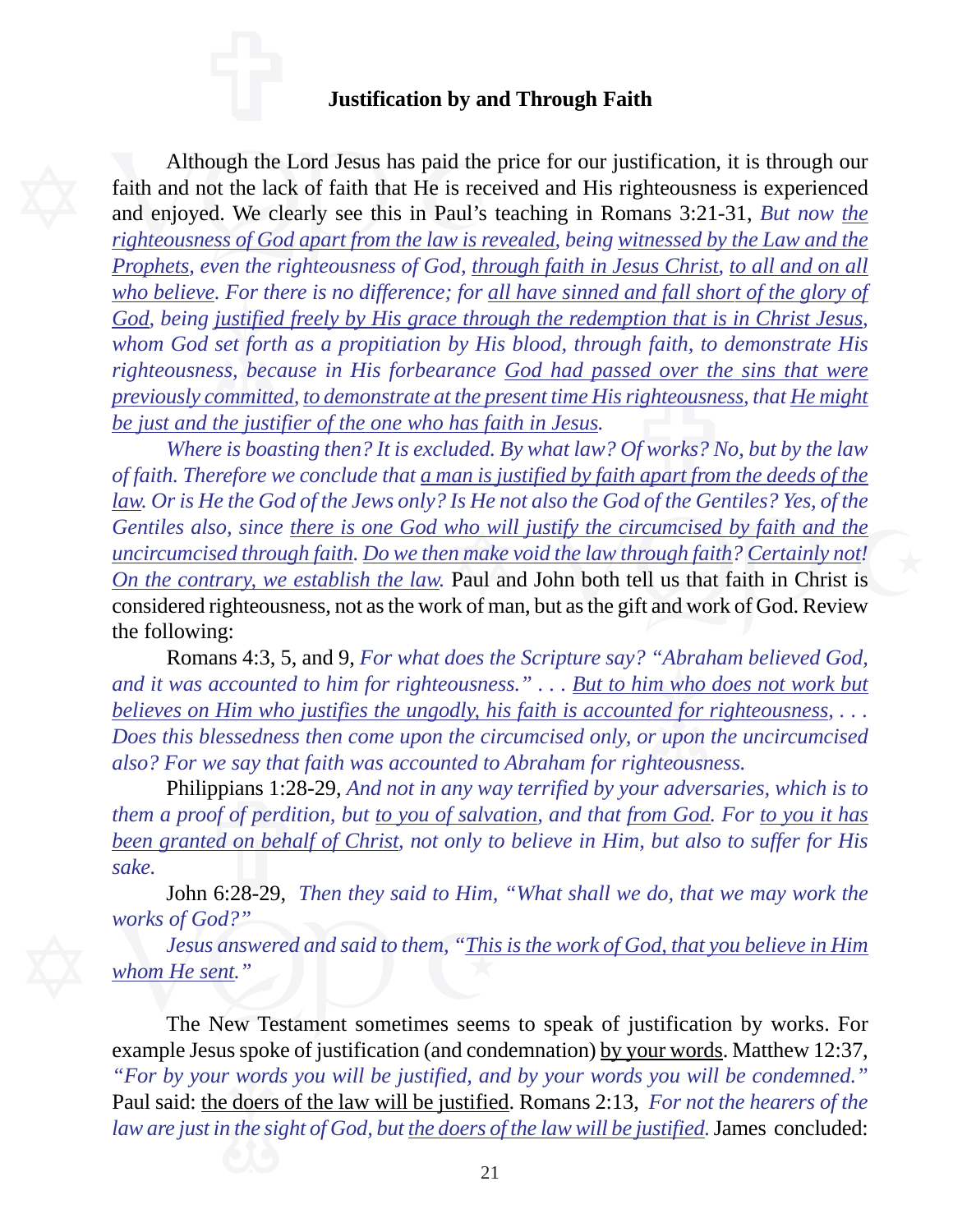warnings in Romans 3:20, *Therefore by the deed*<br>*His sight, for by the law is the knowledge of sin.* G<br>*from Christ, you who attempt to be justified by l*<br>**Galatians informs us the solution to this pr**<br>works of the flesh Fied by works a man is justified by works, and not by faith only. James 2:24, *You see then that a man is justified by works, and not by faith only.* These statements seem to conflict with Paul's warnings in Romans 3:20, *Therefore by the deeds of the law no flesh will be justified in His sight, for by the law is the knowledge of sin.* Galatians 5:4, *You have become estranged from Christ, you who attempt to be justified by law; you have fallen from grace.*

gainst<br>uat you<br>of the<br>utry, so *and the Spirit against the flesh; and these are contrary to one another, so that you do not* Galatians informs us the solution to this problem lies in the distinction between the ther words<br>you have be<br>works, lest<br>or good we *should*<br>*ord*, *Yo*<br>being<br>n is: g *Jesus for good works, which God prepared beforehand that we should walk in them.* First's have crucified the flesh with its passions<br>
S also walk in the Spirit. Not only is Christ's<br>
eliever, but Christ also dwells in the believer<br>
if Christ is in you, the body is dead because of<br>
usness. With the Holy *thursts of v*<br>evelries, and that those<br>of the Spiri works of the flesh and the fruit of the Spirit. Galatians 5:16-25, *I say then: Walk in the Spirit, and you shall not fulfill the lust of the flesh. For the flesh lusts against the Spirit, do the things that you wish. But if you are led by the Spirit, you are not under the law. Now the works of the flesh are evident, which are: adultery, fornication, uncleanness, lewdness, idolatry, sorcery, hatred, contentions, jealousies, outbursts of wrath, selfish ambitions, dissensions, heresies, envy, murders, drunkenness, revelries, and the like; of which I tell you beforehand, just as I also told you in time past, that those who practice such things will not inherit the kingdom of God. But the fruit of the Spirit is love, joy, peace, longsuffering, kindness, goodness, faithfulness, gentleness, self-control. Against such there is no law. And those who are Christ's have crucified the flesh with its passions and desires. If we live in the Spirit, let us also walk in the Spirit.* Not only is Christ's righteousness legally accounted to the believer, but Christ also dwells in the believer through the Holy Spirit. Romans 8:10, *And if Christ is in you, the body is dead because of sin, but the Spirit is life because of righteousness. With* the Holy Spirit's help the believer creates works of faith. Ephesians 2:10, *For we are His workmanship, created in Christ* Certainly God's works may be declared righteous. Isaiah 26:12, *Lord, You will establish peace for us, For You have also done all our works in us.* This being true, then Paul explains to the Ephesians that the order of events in justification is: grace, faith, and works, or, in other words, by grace, through faith, resulting in works. Ephesians 2:8-10, *For by grace you have been saved through faith, and that not of yourselves; it is the gift of God, not of works, lest anyone should boast. For we are His workmanship, created in Christ Jesus for good works, which God prepared beforehand that we should walk in them.*

#### **The Influence of Exoneration**

are just<br>these *H*<br>se *He a*  saved is that we are justified and gloried through Christ. Romans 8:30, *Moreover whom* The Influence of Exoneration<br>By our exoneration (vindication, freedom from guilt or blame) from sin we are<br>saved from the wrath of God: Romans 5:9, *Much more then, having now been justified by*  By our exoneration (vindication, freedom from guilt or blame) from sin we are *His blood, we shall be saved from wrath through Him.* The positive influence of being *He predestined, these He also called; whom He called, these He also justified; and whom He justified, these He also glorified.* Paul especially notes that peace with God and access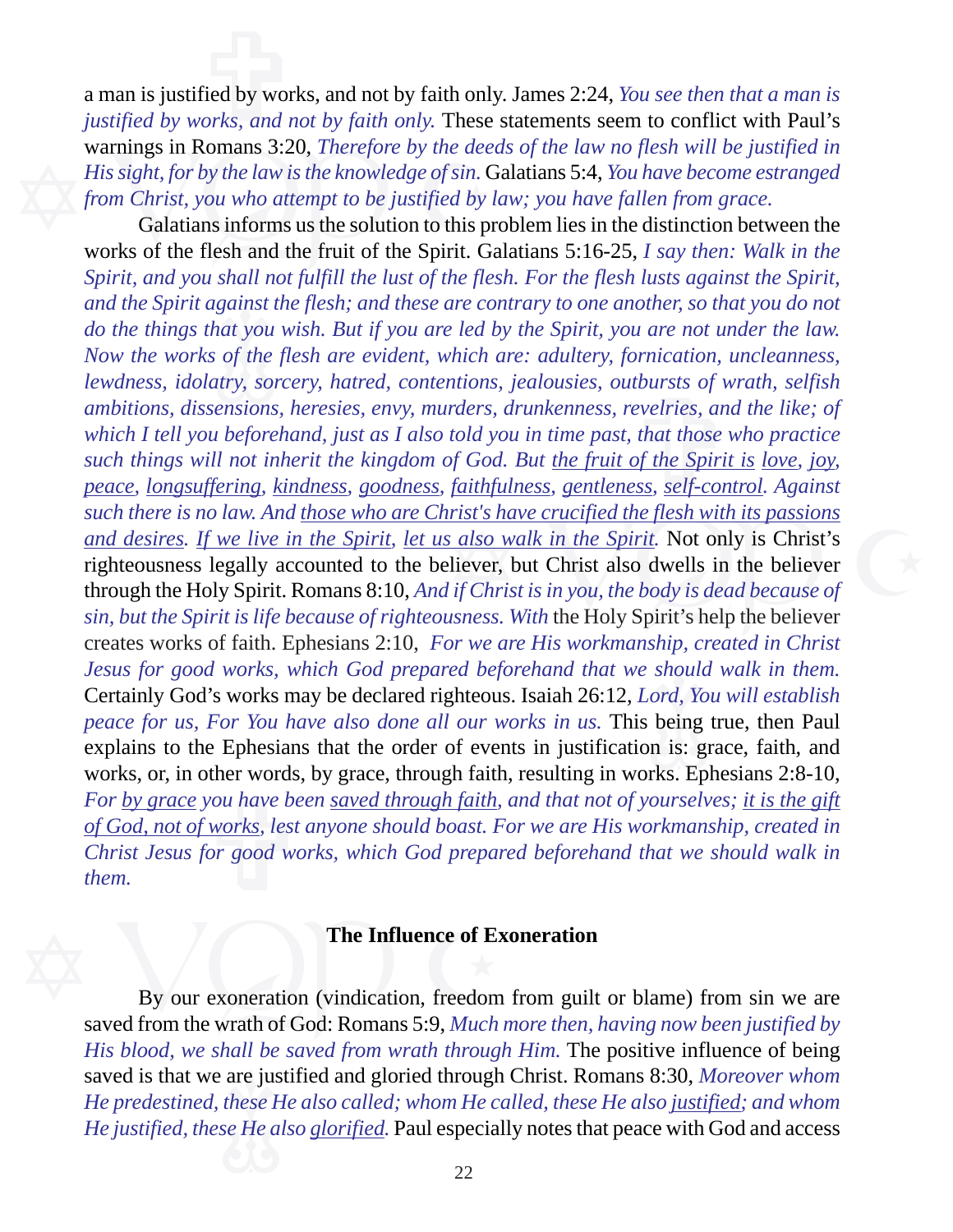have access by faith into this grace in which<br>God. And not only that, but we also glory in trimperseverance; and perseverance, character;<br>Paul further states that we, as believer<br>look to the future to the redemption of His Exercise de la procesa de la procesa de la procesa de la procesa de la procesa de la procesa de la procesa de la procesa de la procesa de la procesa de la procesa de la procesa de la procesa de la procesa de la procesa de to God's grace are positive benefits. Romans 5:1-4, *Therefore, having been justified by faith, we have peace with God through our Lord Jesus Christ, through whom also we have access by faith into this grace in which we stand, and rejoice in hope of the glory of God. And not only that, but we also glory in tribulations, knowing that tribulation produces perseverance; and perseverance, character; and character, hope.*

hen he<br>e may d<br>the Spi<br>e rede *if children, then heirs—heirs of God and joint heirs with Christ, if indeed we suffer with* Paul further states that we, as believers in our Lord and Savior Jesus Christ, may *adoption, the redemption of our body.* Peter offers us additional proof: 1 Peter 1:3-5, *Blessed be the God and Father of our Lord Jesus Christ, who according to His abundant* mercy has begotten us again to a living hope look to the future to the redemption of His body and an eternal inheritance. Romans 8:16- 17, 23, *The Spirit Himself bears witness with our spirit that we are children of God, and Him, that we may also be glorified together. . . . Not only that, but we also who have the firstfruits of the Spirit, even we ourselves groan within ourselves, eagerly waiting for the Blessed be the God and Father of our Lord Jesus Christ, who according to His abundant mercy has begotten us again to a living hope through the resurrection of Jesus Christ from the dead, to an inheritance incorruptible and undefiled and that does not fade away, reserved in heaven for you, who are kept by the power of God through faith for salvation ready to be revealed in the last time.*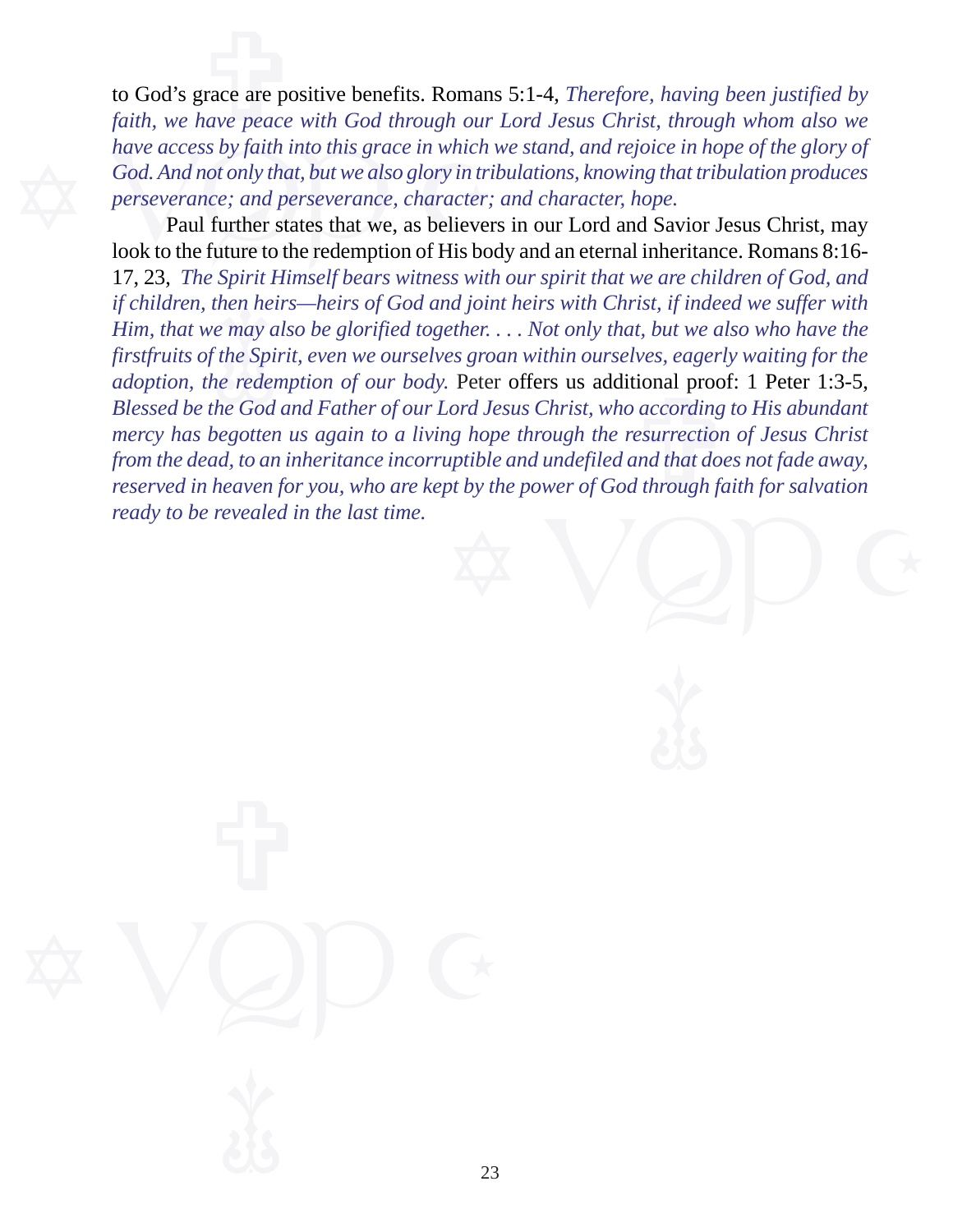## **Chapter 5 Innocence**

Innocen<br>2 Corinthians 5:21, For He made Him wi<br>might become the righteousness of God in Him. 2 Corinthians 5:21, *For He made Him who knew no sin to be sin for us, that we*

e speak<br>e from<br>l Bible<br>tted she perfect with the exception and reared on a farm by Christian parents and never did any wrong. Therefore, she was innocent of sin. She was confused over the difference between innocence and perfection. Of course, the pastor When we speak of innocence, it is sometimes confused with a good life, perhaps even an absence from God or what perfection means. I heard an elderly Christian lady say one night in Bible study, "She is innocent as a new born baby because she had never sinned." She stated she was born and reared on a farm by Christian parents and never did any wrong. Therefore, she was innocent of sin. She was confused over the difference between innocence and perfection. Of course, the pastor explained that none of us are *short of the glory of God.*

re this<br>*ame wa*<br>*mned e*<br>*Noah and upright, and one that feared God, and eschewed evil.* Compare this with the NKJV dom from iniquity and shame, and only Jesus<br>to mankind. In Genesis 3 we learn Adam and<br>ankind thereafter to be in a condition of sin. A<br>at there were a few that God called innocent<br>ere is what the Bible says about Job: Job Innocence, or blamelessness is freedom from iniquity and shame, and only Jesus Christ our Lord and Savior can bring that to mankind. In Genesis 3 we learn Adam and Eve originated disobedience causing all mankind thereafter to be in a condition of sin. A diligent search of scripture will show that there were a few that God called innocent (blameless). One such person was Job. Here is what the Bible says about Job: Job 1:1 KJV, *There was a man in the land of Uz, whose name was Job; and that man was perfect* version: Job 1:1 NKJV, *There was a man in the land of Uz, whose name was Job; and that man was blameless and upright, and one who feared God and shunned evil.*

*nm.* We find the statement concerning Enjan in Zike<br>as they continued on and talked, that suddenly a<br>fire, and separated the two of them; and <u>Elijah</u><br>Surely, God found these two men to be blameles<br>The reality of the spir perfect in his generations. Compare this with the NIV: Genesis 6:9 NIV, *Noah was a* righteous man, *blameless among the people of his time, and he <u>walked with God</u>. There are two others that we could say were blameless e* Another person we can look at is Noah: Genesis 6:9 NKJV, *Noah was a just man, perfect in his generations.* Compare this with the NIV: Genesis 6:9 NIV, *Noah was a righteous man, blameless among the people of his time, and he walked with God.* There are two others that we could say were blameless even though the Bible does not record this outright. The two are Enoch and Elijah! We find Enoch in Genesis and here is the *him.* We find the statement concerning Elijah in 2nd Kings: 2 Kings 2:11, *Then it happened, as they continued on and talked, that suddenly a chariot of fire appeared with horses of fire, and separated the two of them; and Elijah went up by a whirlwind into heaven.* Surely, God found these two men to be blameless before Him.

 may be forgiven of sin and been declared a new creation through faith in Christ. The reality of the spiritual condition of mankind is that no one except Jesus has been totally sinless and blameless, *i.e.* innocent. Innocence today is only because one

Paul records the act of disobedience and the means to correct that condition in his<br>o the Romans. Romans 5:12, 15, *Therefore, just as through one man sin entered the* letter to the Romans. Romans 5:12, 15, *Therefore, just as through one man sin entered the*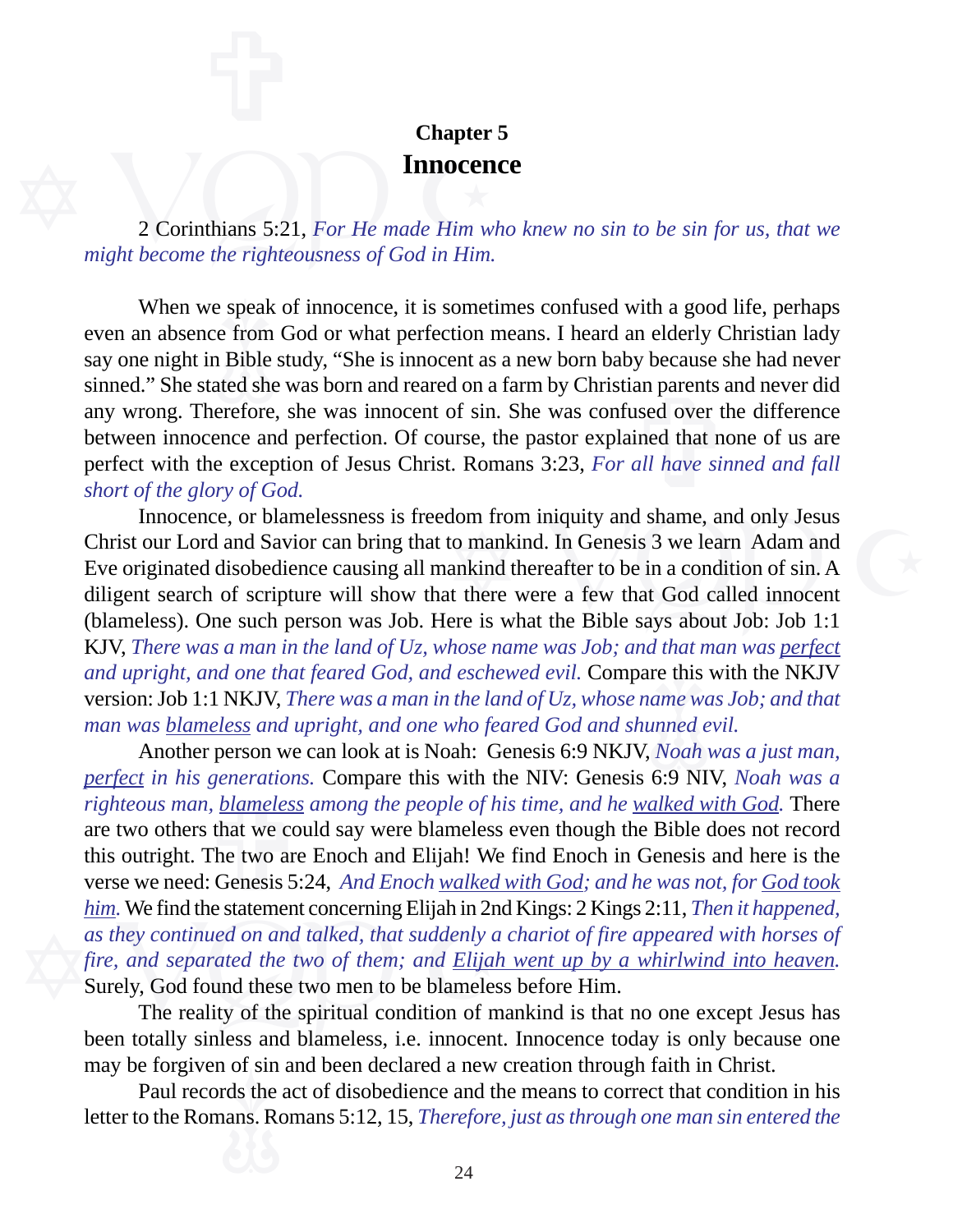death throu *world, and death through sin, and thus death spread to all men, because all sinned. . . . But the free gift is not like the offense. For if by the one man's offense many died, much more the grace of God and the gift by the grace of the one Man, Jesus Christ, abounded to many.*

There are basically four different types of innocence:

of God and the gift by the grace of the one Mar<br>There are basically four different types<br>1 Absolute: 2 Corinthians 5:21, For He l Absolute: 2 Corinthians 5:21, *For He made Him who knew no sin to be sin for us, that we might become the righteousness of God in Him.*

> l Legal: Luke 23:4, *So Pilate said to the chief priests and the crowd, "I find no fault in this Man."*

> ll: Luke<br>"<br>al: Josh<br>of Canc of Gad, ana<br>sive altar. l<br>n, the chila<br>of the land of l Moral: Joshua 22:10-34, *And when they came to the region of the Jordan which is in the land of Canaan, the children of Reuben, the children of Gad, and half the tribe of Manasseh built an altar there by the Jordan—a great, impressive altar. Now the children of Israel heard someone say, "Behold, the children of Reuben, the children of Gad, and half the tribe of Manasseh have built an altar on the frontier of the land of Canaan, in the region of the Jordan—on the children of Israel's side." And when the children of Israel heard of it, the whole congregation of the children of Israel gathered together at Shiloh to go to war against them.*

Example and the ross over to the tand by the tabernacle stands, and take possession among<br>rebel against us, by building yourselves an a.<br>Did not Achan the son of Zerah commit a tresp<br>all the congregation of Israel? And tha *all the congregation of Israel? And that man did not perish alone in his iniquity.'"* an altar, th<br>i for us, fra<br>ie congrega<br>And it shall<br>the whole ud, and<br>ing, "T<br>ve com<br>in that *Then they came to the children of Reuben, to the children of Gad, and to half the tribe of* ie children of Israel gathered together at Shiloh to<br>hinehas the son of Eleazar the priest to the children<br>d to half the tribe of Manasseh, into the land of<br>ruler each from the chief house of every tribe of *of Reuben, to the children of Gad, and to half the tribe of Manasseh, into the land of Then the children of Israel sent Phinehas the son of Eleazar the priest to the children Gilead, and with him ten rulers, one ruler each from the chief house of every tribe of Israel; and each one was the head of the house of his father among the divisions of Israel. Manasseh, to the land of Gilead, and they spoke with them, saying, "Thus says the whole congregation of the Lord: 'What treachery is this that you have committed against the God of Israel, to turn away this day from following the Lord, in that you have built for yourselves an altar, that you might rebel this day against the Lord? Is the iniquity of Peor not enough for us, from which we are not cleansed until this day, although there was a plague in the congregation of the Lord, but that you must turn away this day from following the Lord? And it shall be, if you rebel today against the Lord, that tomorrow He will be angry with the whole congregation of Israel. Nevertheless, if the land of your possession is unclean, then cross over to the land of the possession of the Lord, where the Lord's tabernacle stands, and take possession among us; but do not rebel against the Lord, nor rebel against us, by building yourselves an altar besides the altar of the Lord our God. Did not Achan the son of Zerah commit a trespass in the accursed thing, and wrath fell on*

gods,<br>ainst th *answered and said to the heads of the divisions of Israel: "The Lord God of gods, the Then the children of Reuben, the children of Gad, and half the tribe of Manasseh Lord God of gods, He knows, and let Israel itself know—if it is in rebellion, or if in treachery against the Lord, do not save us this day. If we have built ourselves an altar to*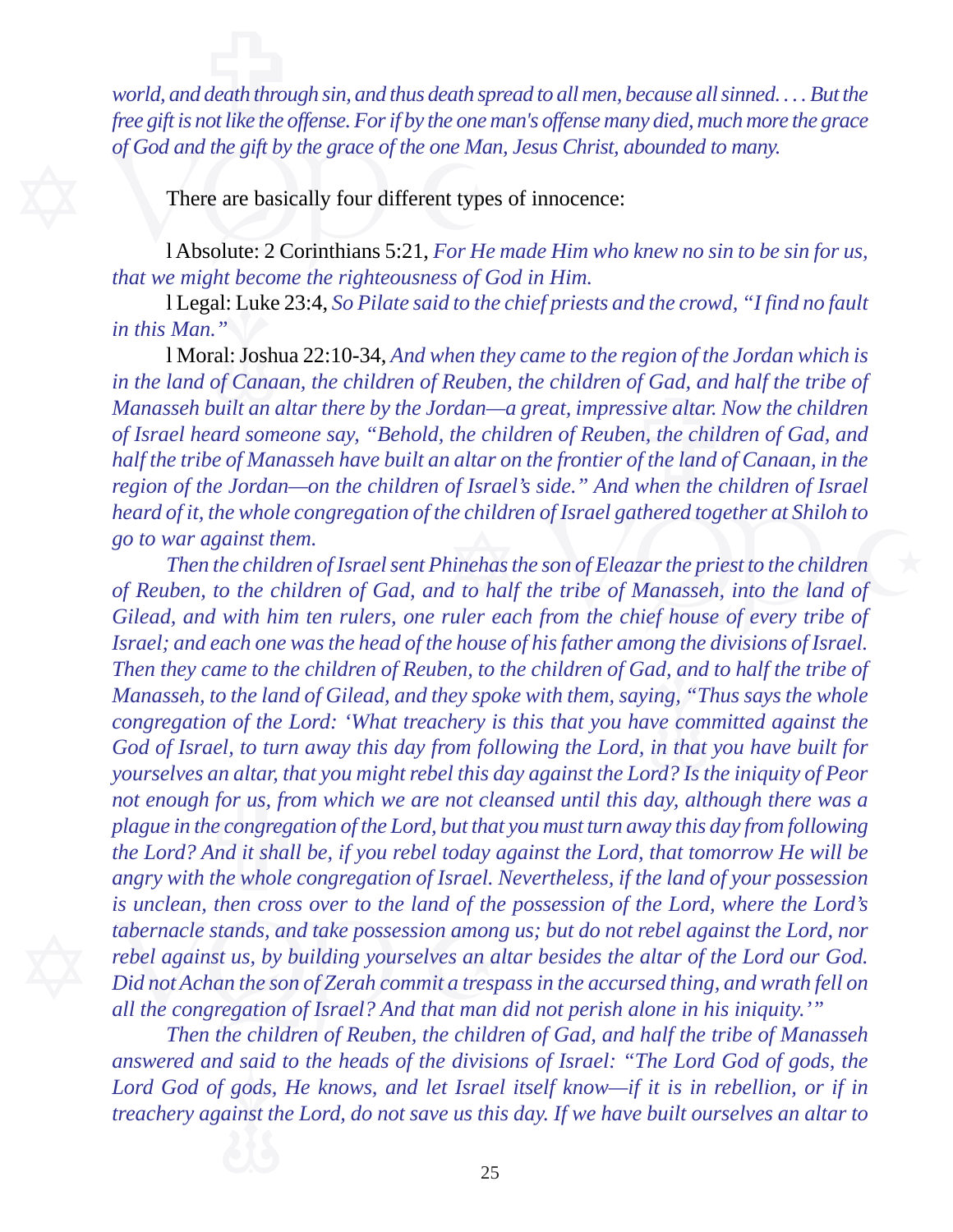done it for fear, for a reason, saying, In time to c<br>descendants, saying, "What have you to do with a<br>made the Jordan a border between you and us,<br>Gad. You have no part in the Lord." So your de<br>cease fearing the Lord." *Gad. You have no part in the Lord." So your descendants would make our descendants* and the last the series of the series of the series of the series of the series of the series of the series of the series of the series of the series of the series of the series of the series of the series of the series of *turn from following the Lord, or if to offer on it burnt offerings or grain offerings, or if to offer peace offerings on it, let the Lord Himself require an account. But in fact we have done it for fear, for a reason, saying, In time to come your descendants may speak to our descendants, saying, "What have you to do with the Lord God of Israel? For the Lord has made the Jordan a border between you and us, you children of Reuben and children of cease fearing the Lord."*

r sacri<br>er us, i<br>with o<br>ur des *offering nor for sacrifice, but that it may be a witness between you and us and our in the Lor*<br>ons in time<br>ur fathers<br>een you and<br>owing the *Therefore we said, "Let us now prepare to build ourselves an altar, not for burnt generations after us, that we may perform the service of the Lord before Him with our burnt offerings, with our sacrifices, and with our peace offerings; that your descendants may not say to our descendants in time to come, You have no part in the Lord." Therefore we said that it will be, when they say this to us or to our generations in time to come, that we may say, "Here is the replica of the altar of the Lord which our fathers made, though not for burnt offerings nor for sacrifices; but it is a witness between you and us. Far be it from us that we should rebel against the Lord, and turn from following the Lord this day, to build an altar for burnt offerings, for grain offerings, or for sacrifices, besides the altar of the Lord our God which is before His tabernacle."*

nong t<br>delive<br>urned fi<br>land at *children of Manasseh, "This day we perceive that the Lord is among us, because you* grain offerings, or for sacrifices, besides the<br>His tabernacle."<br>the rulers of the congregation, the heads of the<br>ard the words that the children of Reuben, the<br>sseh spoke, it pleased them. Then Phinehas the *Now when Phinehas the priest and the rulers of the congregation, the heads of the divisions of Israel who were with him, heard the words that the children of Reuben, the children of Gad, and the children of Manasseh spoke, it pleased them. Then Phinehas the son of Eleazar the priest said to the children of Reuben, the children of Gad, and the have not committed this treachery against the Lord. Now you have delivered the children of Israel out of the hand of the Lord."*

 $\alpha$  and bi<br>ael, and bi<br>children of<br>stroy the la<br>e children *And Phinehas the son of Eleazar the priest, and the rulers, returned from the children of Reuben and the children of Gad, from the land of Gilead to the land of Canaan, to the children of Israel, and brought back word to them. So the thing pleased the children of Israel, and the children of Israel blessed God; they spoke no more of going against them in battle, to destroy the land where the children of Reuben and Gad dwelt. The children of Reuben and the children of Gad called the altar, Witness, "For it is a witness between us that the Lord is God."*

l Spiritual: 2 Peter 3:14, *Therefore, beloved, looking forward to these things, be diligent to be found by Him in peace, without spot and blameless.*

ace of t<br>
e find<br>
ere water<br>
explicitly 1 Spiritual: 2 Peter 3:14, *Therefore, belove*<br>diligent to be found by Him in peace, without spe<br>Paul made a correlation that runs between<br>Adam and of righteousness and life by the seco Paul made a correlation that runs between the cause of sin and death by the first Adam and of righteousness and life by the second Adam, Jesus Christ. This not only characterizes the veracity he expressed, but concludes with the acclaiming of the love of God and the solace of the hearts of true believers. In revealing the reconciliation between God and man, we find a more immense power in the second Adam (Jesus Christ) to make us happy, than there was in the first (Adam) to make us woeful. Praise God!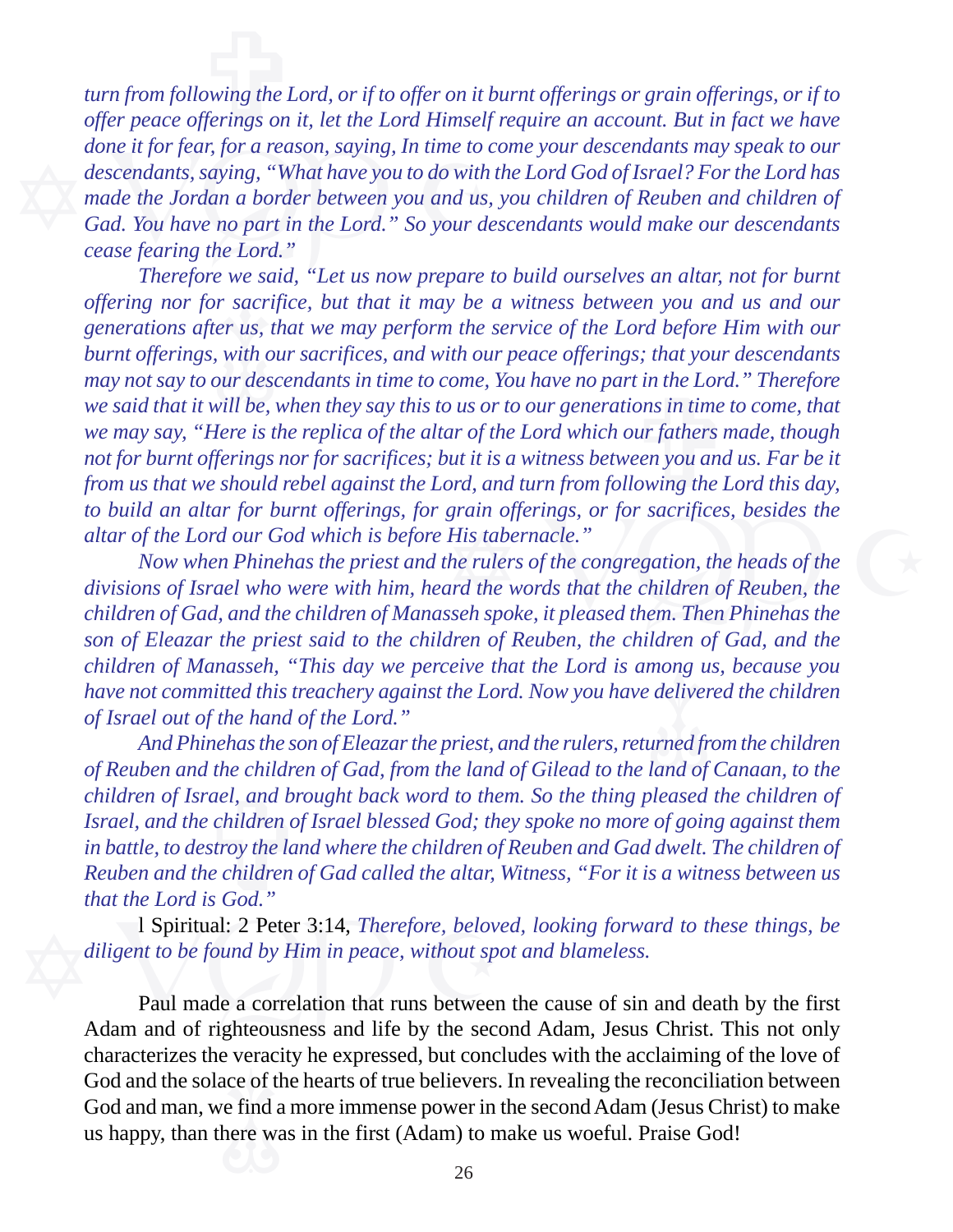#### **Disobedience Through Idolatry**

While disobedience seems to be the pre<br>unrighteousness before God there is another<br>creation. Idolatry is a form of disobedience<br>His people. We can find text in the Bible were<br>into bondage in Babylon and even casts Israel His people. We can find text in the Bible were God gives a divorce to Israel, places Judah While disobedience seems to be the predominate cause for mankind's condition of unrighteousness before God there is another means that God becomes upset with His creation. Idolatry is a form of disobedience and its practices cause God to turn against into bondage in Babylon and even casts Israel out of the promised land because of idolatry. While in the wilderness Israel worshiped an idol, but look at what is recorded in Psalms.

> s 106:<br>nded th<br>idols,<br>ers to a ressed them, and they were brought into subjection<br>ered them; but they rebelled in their counsel, and<br>wertheless He regarded their affliction, when He<br>emembered His covenant, and relented according *heard their cry; and for their sake He remembered His covenant, and relented according n* sacrifice<br>of their son<br>is polluted<br>that He ab Psalms 106:34-45, *They did not destroy the peoples, concerning whom the Lord had commanded them, but they mingled with the Gentiles and learned their works; they served their idols, which became a snare to them. They even sacrificed their sons and their daughters to demons, and shed innocent blood, the blood of their sons and daughters, whom they sacrificed to the idols of Canaan; and the land was polluted with blood. Thus they were defiled by their own works, and played the harlot by their own deeds. Therefore the wrath of the Lord was kindled against His people, so that He abhorred His own inheritance. And He gave them into the hand of the Gentiles, and those who hated them ruled over them. Their enemies also oppressed them, and they were brought into subjection under their hand. Many times He delivered them; but they rebelled in their counsel, and were brought low for their iniquity. Nevertheless He regarded their affliction, when He to the multitude of His mercies.*

ut the **I**<br>ring th<br>r some<br>put the Idolatry is, of course, another sin of disobedience. Israel, once comfortably settled in Palestine, with adequate room for its numbers did not carry out the Divine command to annihilate the Canaanite nations, but was comfortable in sharing the land with them. Today we are content to live in disobedience if it is someone or something we enjoy.

f ease, con<br>re those des<br>ed their cu<br>s contamin<br>instruction It was not compassion that restrained them from casting out the Canaanite nations, but love of ease, comfort, and idleness. This was one of the seven deadly sins. The results were those described in Psalm 106:35 NIV, *"But they mingled with the nations and adopted their customs."* This was the effect of the continuous contact. Wicked connections contaminated good behaviors.

The instruction to eradicate, today, may seem terribly brutal and almost vicious. However, it was based upon God's foreknowledge of the fact, otherwise, there would be contact, and if contact, then contamination.

eart w<br>
bughts. *there your heart will be also."* Knowing the scripture should impact our behavior, However, it was based upon God's foreknowl<br>contact, and if contact, then contamination.<br>The idol they worshiped was Baal prima<br>sometimes even the sun and moon. We tod<br>automobiles, money, houses, our children or sp The idol they worshiped was Baal primarily, along with the nature god and goddess, sometimes even the sun and moon. We today may worship drugs, alcohol, self, our automobiles, money, houses, our children or spouses, our hobbies, anything and everyone but God. We know the Scripture tells us, Matthew 6:21 NIV, *"For where your treasure is,* decisions, thoughts, etc.

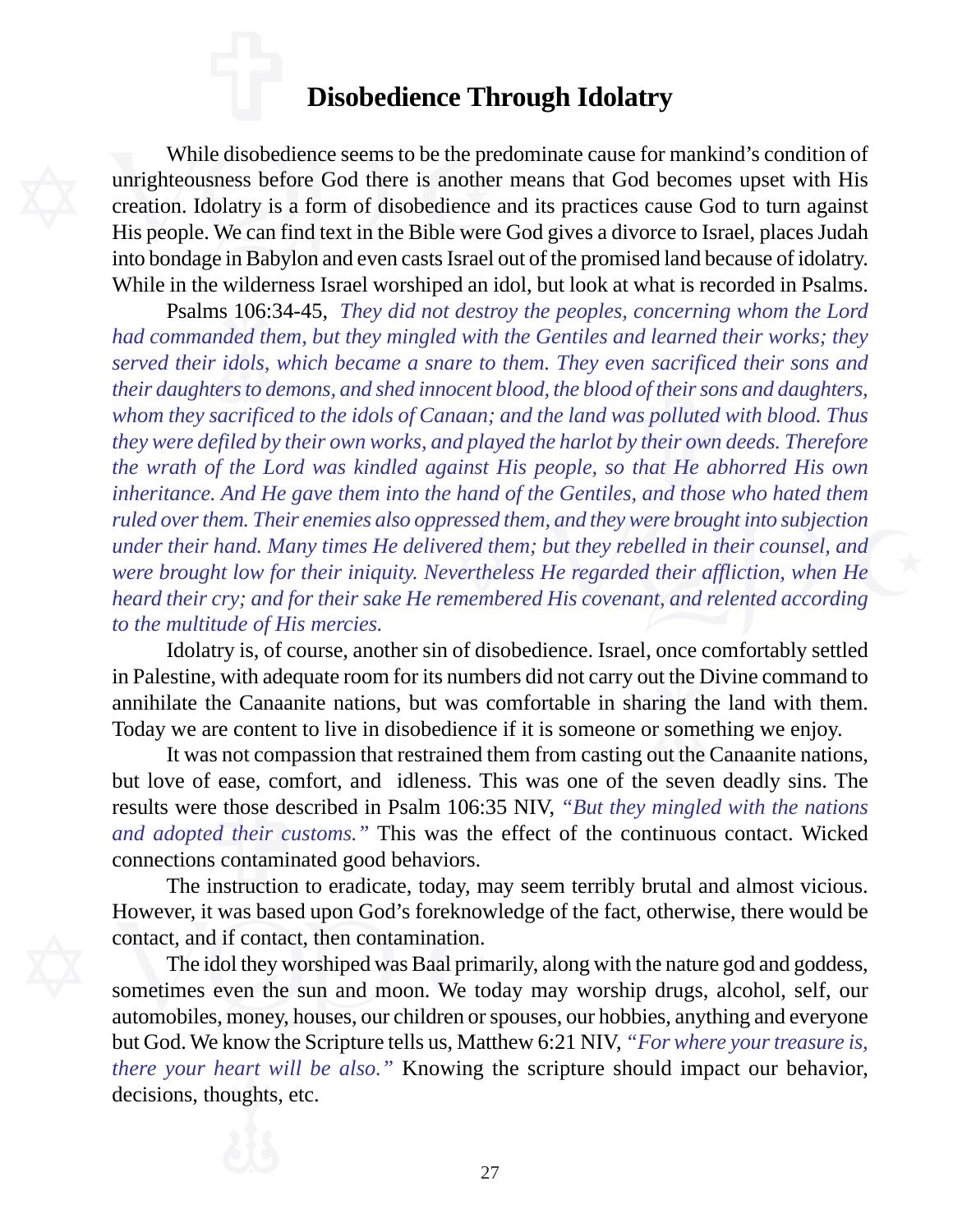understand. Matthew 5:19-34 NIV, "Do not sto<br>where moth and rust destroy, and where thiever<br>yourselves treasures in heaven, where moth and<br>not break in and steal. For where your treasure<br>The eye is the lamp of the body. If *not break in and steal. For where your treasure is, there your heart will be also.* erse taken f This verse taken from Matthew is a portion of the *Sermon on the Mount* and we need to define what is meant by this word treasure. We need a few more verses to help us understand. Matthew 5:19-34 NIV, *"Do not store up for yourselves treasures on earth, where moth and rust destroy, and where thieves break in and steal. But store up for yourselves treasures in heaven, where moth and rust do not destroy, and where thieves do*

 *within you is darkness, how great is that darkness! The eye is the lamp of the body. If your eyes are good, your whole body will be full of light. But if your eyes are bad, your whole body will be full of darkness. If then the light*

*urkness*<br>an serv<br>to the<br>? I tell *No one can serve two masters. Either he will hate the one and love the other, or he will be devoted to the one and despise the other. You cannot serve both God and Money.*

*Therefore I tell you, do not worry about your life, what you will eat or drink; or your body, what you will wear. Is not life more important than food, and the body mportant than clothes? Look at the birds of the air; the about your body, what you will wear. Is not life more important than food, and the body more important than clothes? Look at the birds of the air; they do not sow or reap or store away in barns, and yet your heavenly Father feeds them. Are you not much more valuable than they? Who of you by worrying can add a single hour to his life ?*

n*d all t<br>r tomo*<br>nd acti *you need them. But seek first his kingdom and his righteousness, and all these things will* s? See how the lilies of the field grow. They do<br>n Solomon in all his splendor was dressed like<br>he grass of the field, which is here today and<br>ot much more clothe you, O you of little faith?<br>t?' or 'What shall we drink?' o *And why do you worry about clothes? See how the lilies of the field grow. They do not labor or spin. Yet I tell you that not even Solomon in all his splendor was dressed like one of these. If that is how God clothes the grass of the field, which is here today and tomorrow is thrown into the fire, will he not much more clothe you, O you of little faith? So do not worry, saying, 'What shall we eat?' or 'What shall we drink?' or 'What shall we wear?' For the pagans run after all these things, and your heavenly Father knows that be given to you as well. Therefore do not worry about tomorrow, for tomorrow will worry about itself. Each day has enough trouble of its own."*

e if you are<br>fe is consti<br>aterialism,<br>At the end<br>en from yo What Jesus is instructing in this passage is that your deeds and actions on the earth now will prove if you are storing up treasure on the earth, or in heaven! In other words if your whole life is constructed in working, partying and other general pursuits, and is focused on materialism, and attaining riches, then you are guilty of storing up treasures on the earth. At the end of the day these things are meaningless because they can be destroyed, taken from you, or will mean nothing when you are dead!

matters of getting to know God better, worshiping Him and His Son and your words and<br>actions reflect treating your neighbor as yourself, then you will be storing up treasures in<br>Heaven and these things will be eternal.<br>Sur On the other hand if your life is spent unselfishly with your focus on spiritual actions reflect treating your neighbor as yourself, then you will be storing up treasures in Heaven and these things will be eternal.

 greater treasure. Surely, we know if Jesus Christ our Lord and Savior is our treasure, there will not be a greater reward than to receive the glorious crown one day in heaven. There is no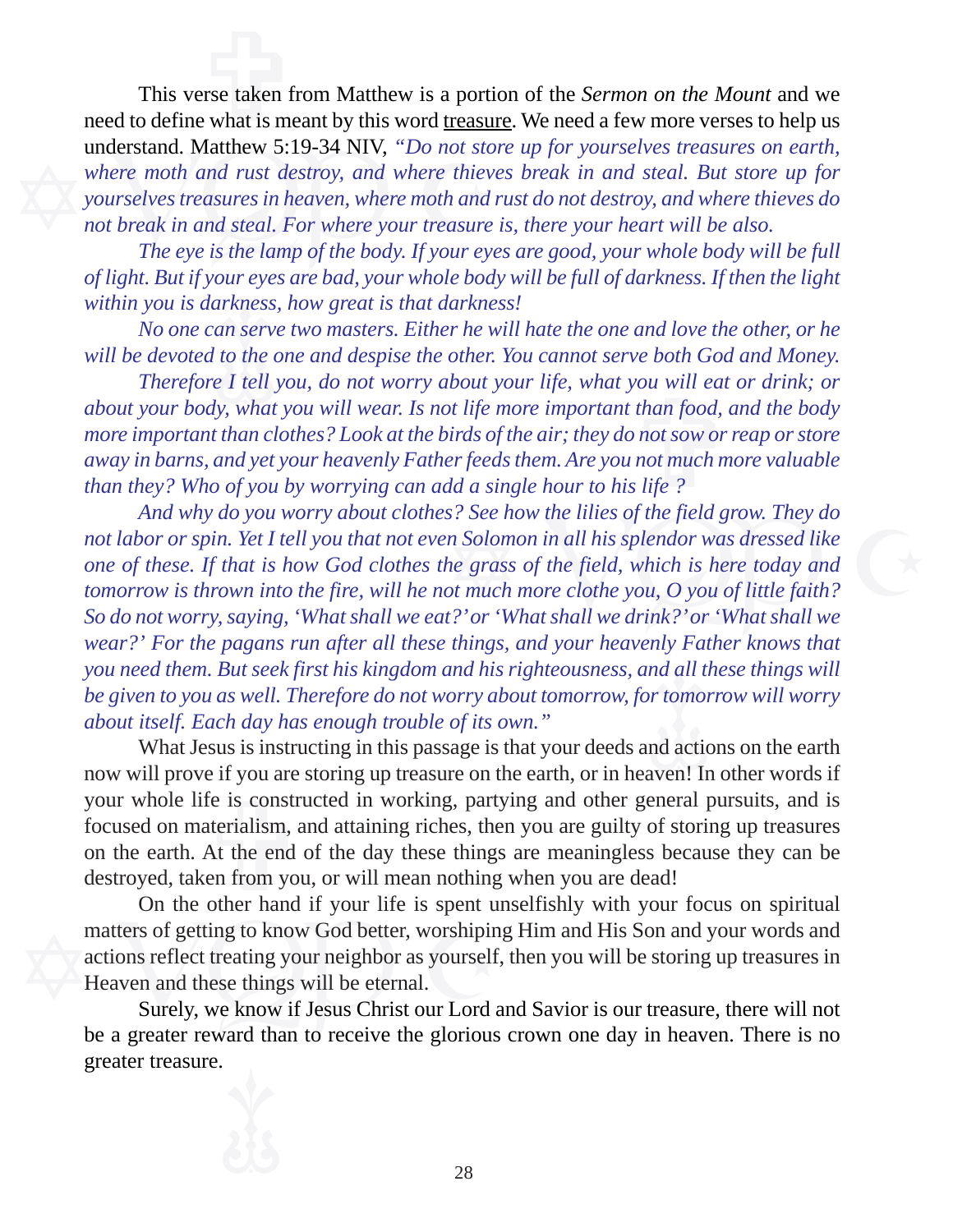#### **Chapter 6 Our Adversaries**

**Our Adv**<br>1 Corinthians 16:9 NIV, *Because a great and there are many who oppose me. and there are many who oppose me.* 1 Corinthians 16:9 NIV, *Because a great door for effective work has opened to me,*

> s plan c<br>d's pla<br>plish hi<br>His id In the Bible, the word adversary is often used to identify Satan, the adversary of ntan later o<br>m to misus<br>i*rit into the<br>l forty nigh<br>'If You are* God and His plan of righteousness and redemption in the world. Since his fall, Satan has opposed God's plan to establish His kingdom on earth. He tricked Eve in order to use man to establish his kingdom on earth rather than God's. Satan later opposed Jesus by questioning His identity as the Messiah and by tempting Him to misuse His powers as God's Son. Matthew 4:1-11, *Then Jesus was led up by the Spirit into the wilderness to be tempted by the devil. And when He had fasted forty days and forty nights, afterward He was hungry. Now when the tempter came to Him, he said, "If You are the Son of God, command that these stones become bread."*

> *But He answered and said, "It is written, 'Man shall not live by bread alone, but by every word that proceeds from the mouth of God.'"*

unition, 'Man shall not live by bread alone, but by<br>uth of God.'"<br>he holy city, set Him on the pinnacle of the temple,<br>FGod, throw Yourself down. For it is written: 'He<br>' and, 'in their hands they shall bear you up, lest *and said to Him, "If You are the Son of God, throw Yourself down. For it is written: 'He Then the devil took Him up into the holy city, set Him on the pinnacle of the temple, shall give His angels charge over you,' and, 'in their hands they shall bear you up, lest you dash your foot against a stone.'"*

*Jesus said to him, "It is written again, 'You shall not tempt the Lord your God.'"*

npt the<br>puntain<br>m, "Al *Again, the devil took Him up on an exceedingly high mountain, and showed Him all the kingdoms of the world and their glory. And he said to Him, "All these things I will give You if You will fall down and worship me."*

*Then Jesus said to him, "Away with you, Satan! For it is written, 'You shall worship*<br>rd your God, and Him only you shall serve.'" Then the devil left Him, and behold,<br>came and ministered to Him.<br>The Apostle Paul told us *the Lord your God, and Him only you shall serve.'" Then the devil left Him, and behold, angels came and ministered to Him.*

adversaries is **self**. There are other adversaries<br>misrepresentation, hindrances, hatred, open host files of these help in our disobedience.<br>However, some of the obstacles (adversand to bring out courage, resolution and pa The Apostle Paul told us in 1 Corinthians 16:9 NKJV, *. . . there are many adversaries.* Therefore, we know Satan is not the only adversary we must face. One of the biggest adversaries is **self**. There are other adversaries, such as, slander, secret and purposeful misrepresentation, hindrances, hatred, open hostility, and violence just to name a few. All of these help in our disobedience.

could<br>s many adversaries, could also be times of testing. For Paul, these testings called forth and However, some of the obstacles (adversaries) serve to test the quality of our labor and to bring out courage, resolution and patience where such qualities are required. Some always answer a valuable purpose in testing the sincerity of the converts. Times of employed his many and remarkable powers. It enabled him to realize his fellowship with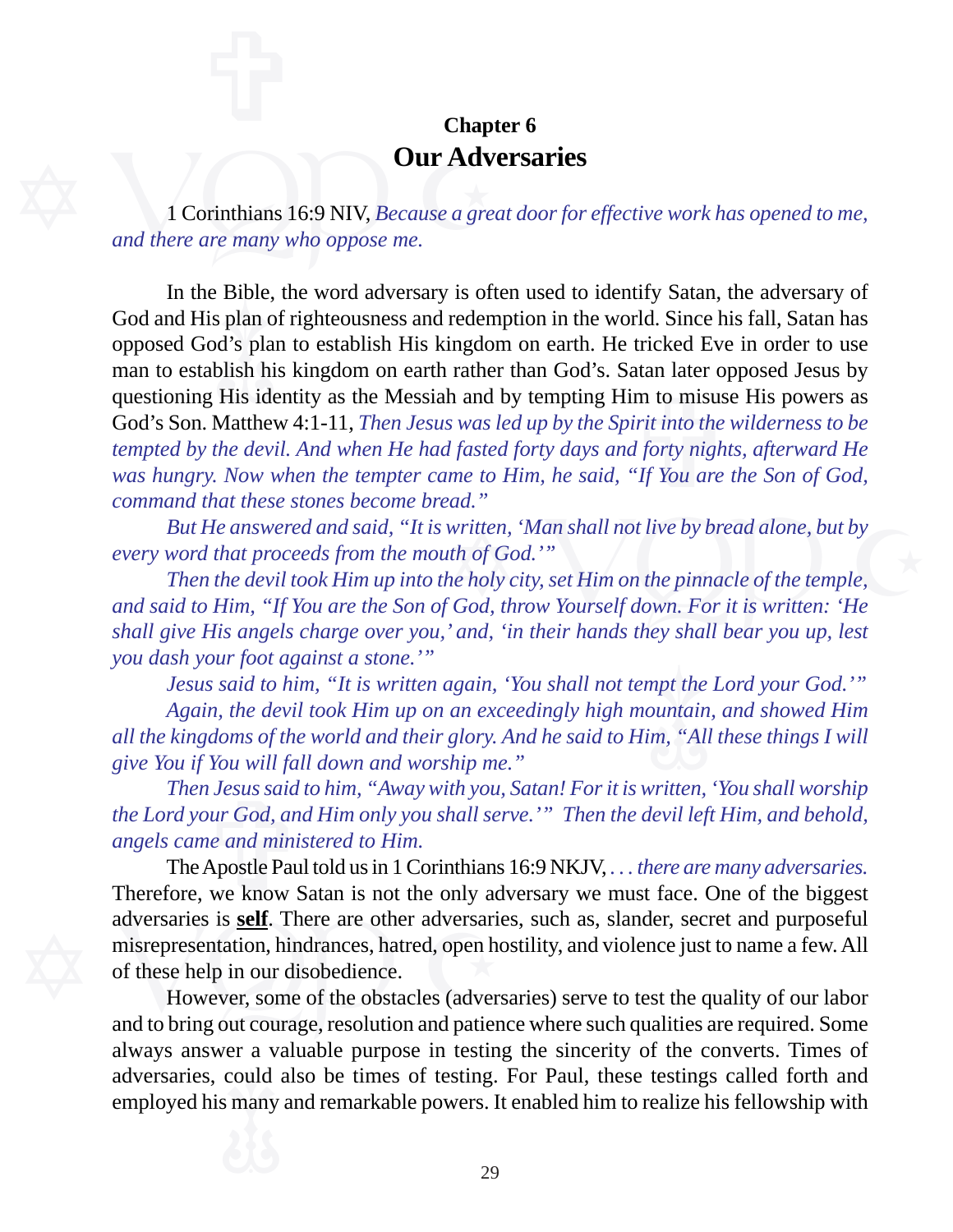romised green<br>onto in at God, and it promised great results of spiritual good. In short, the meaning of verse nine is: Christians, enter in at every door and are to be fearless of adversaries.

In the face of all of our adversaries, we sh<br>He who can help us in the small problems of life<br>against a difficult adversary does not mean to tu<br>position meant a position to be abandoned as qu<br>Some of us are always running position meant a position to be abandoned as quickly as possible. In the face of all of our adversaries, we should be able to keep the faith and stand. He who can help us in the small problems of life, can also help us in the large. Standing against a difficult adversary does not mean to turn and run. God did not think a difficult

y and r<br>be stro<br>e coin (<br>I disco the path of duty and responsibility to God. Where the adversary is strongest, the loyal As I grew older I discovered that life contained trials, struggles and pains that we all have<br>to learn to either live with or overcome. We hope someone will always be there to save us<br>from our own failures. Along the way I Some of us are always running away from the task at hand. These runners are always seeking rest, but they are never finding rest. There is no rest off of and away from soldier should be strongest. God never said our lives would be a bed of roses. On the other side of the coin God never said that life on earth would be a bed of rotten tomatoes. to learn to either live with or overcome. We hope someone will always be there to save us from our own failures. Along the way I realized that no one can really pick me up and save me except my belief in Jesus and all He taught pertaining to God the Father. By God's grace and my two hands I have learned to deal with difficulties in life and understand this is a skill that needs to be mastered in order to survive.

*erefore mo<br>t upon me.<br><u>s, in distre</u><br>ently true o*<br>ot the cond<sup>:</sup> elation<br>xalted<br>night c<br><u>sth is n</u> *lest I should be exalted above measure by the abundance of the revelations, a thorn in the* order to survive.<br>
Frail health, (2) the difficulties and dangers of<br>
wn by his traveling companions, (4) the sudden<br>
ering his plans, (5) the persistent and watchful<br>
sometimes strange and trying limitations put Paul for example had (1) his own frail health, (2) the difficulties and dangers of traveling, (3) the willfulness sometimes shown by his traveling companions, (4) the sudden and unexpected claims of the Churches altering his plans, (5) the persistent and watchful opposition of his Jewish enemies, and (6) sometimes strange and trying limitations put upon him by the Holy Spirit. Is this what Paul is telling us: 2 Corinthians 12:7-10, *And flesh was given to me, a messenger of Satan to buffet me, lest I be exalted above measure. Concerning this thing I pleaded with the Lord three times that it might depart from me. And He said to me, "My grace is sufficient for you, for My strength is made perfect in weakness." Therefore most gladly I will rather boast in my infirmities, that the power of Christ may rest upon me. Therefore I take pleasure in infirmities, in reproaches, in needs, in persecutions, in distresses, for Christ's sake. For when I am weak, then I am strong.* This was evidently true of Paul, which is the common experience of God's servants, and we must accept the conditions, and win virtue out of the limitations.

great hopes and expectations, knowing if God op<br>unswerving, untarnished and effortless. This we fil<br>is also ever making barriers for future faith and s<br>If we only reflect, how often do we see the<br>lessons that increased our Some of us Christians believe since God has opened doors for us, we enter with great hopes and expectations, knowing if God opened the door, the path within **must** be unswerving, untarnished and effortless. This we find is not always true, for God's foresight is also ever making barriers for future faith and strength.

 life's hard times such as death of a loved one, accidents, sicknesses, losses, etc. If we only reflect, how often do we see those very difficult times of our life as but lessons that increased our faith, strength and ability to get through, cope with, or survive

fully a<br>ther, the We must fully accept the fact that, here on earth, God has put open doors and hindrances together, that the combination might nurture and develop the noblest qualities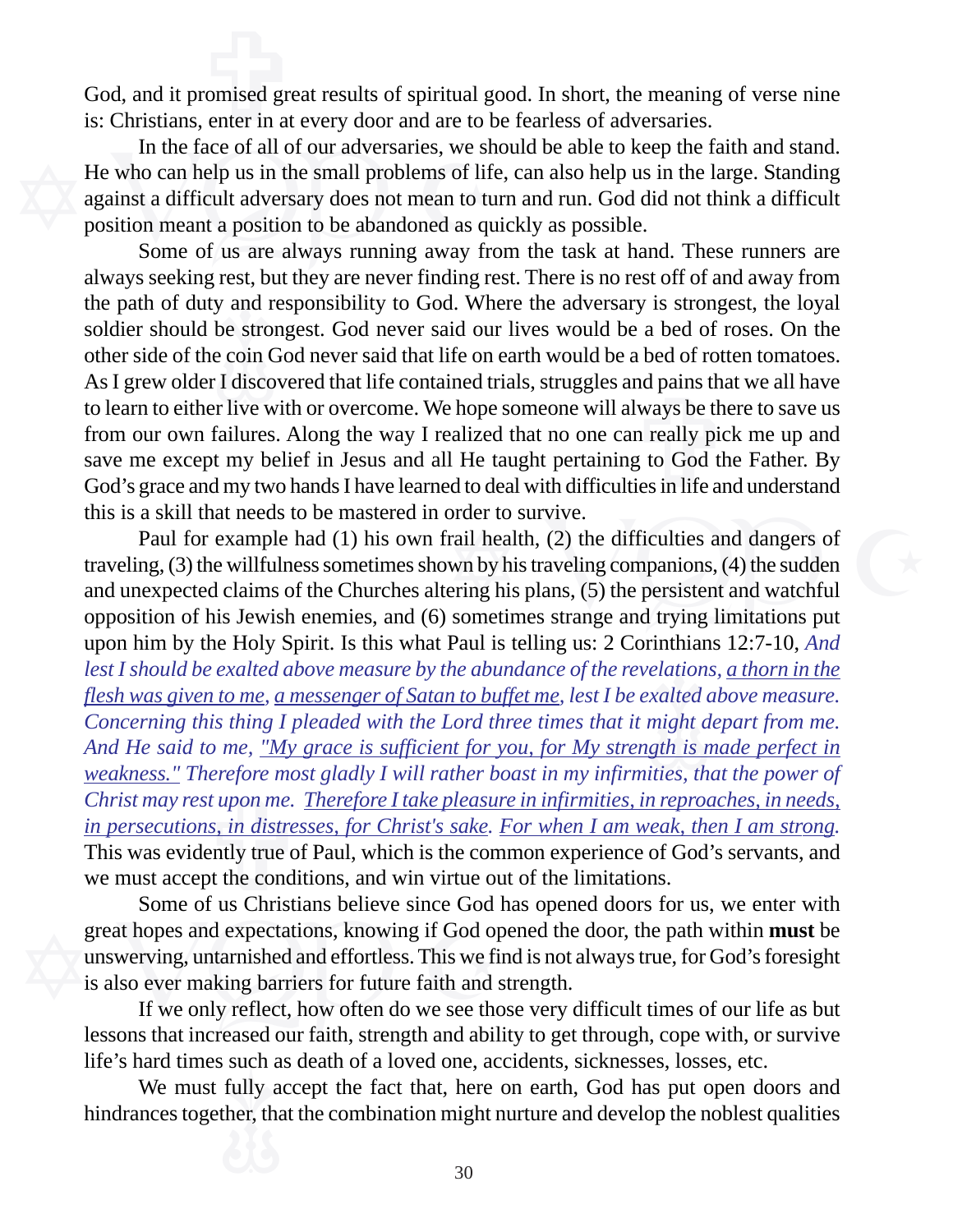ve can pas in us. If we can pass the test, we have eluded the disobedience, therefore, the selfoppression.

 *to help us and to fight our battles." And the people gained confidence from what Hezekiah* In the face of hindrances and adversaries<br>and never give up, but give over to God. Alwardstrength and courage. Remember if God is<br>Chronicles 32:7-8 NIV, "Be strong and cour<br>because of the king of Assyria and the vast c Chronicles 32:7-8 NIV, *"Be strong and courageous. Do not be afraid or discouraged* In the face of hindrances and adversaries, we must always pray for wisdom, fortitude and never give up, but give over to God. Always use the words of the Bible for guidance, strength and courage. Remember if God is for us who can be against us. Review 2 *because of the king of Assyria and the vast army with him, for there is a greater power with us than with him. With him is only the arm of flesh, but with us is the Lord our God the king of Judah said.*

*d to fig*<br>i*udah s*<br>istand<br>*f the fo good fight of the faith. Take hold of the eternal life to which you were called when you made your good confession in the presence of many witnesses. One day all Christians want to be able to stand in the presence of God* Let us stand in faith just as Paul wrote to Timothy: 1 Timothy 6:12 NIV, *Fight the made your good confession in the presence of many witnesses.* One day all Christians want to be able to stand in the presence of God and say: 2 Timothy 4:7-8 NIV, *I have fought the good fight, I have finished the race, I have kept the faith. Now there is in store for me the crown of righteousness, which the Lord, the righteous Judge, will award to me on that day—and not only to me, but also to all who have longed for his appearing.*

hand the Usus that we thank You in advance for the blessings presently and to come.<br>Amen. *lso to all who have longed for his appearing.*<br>ther, forgive us of our sins and give us the strength<br>ttles and adversaries, and do not let us grow weak<br>poming disobedient by failing and refusing to carry<br>vou for the opene and faint, therefore, giving up and becoming disobedient by failing and refusing to carry Let us pray: Our God and our Father, forgive us of our sins and give us the strength to stand and permit You to fight our battles and adversaries, and do not let us grow weak on the blood stained banner. We thank you for the opened doors in our lives, as well as the adversaries. We thank You for Your Son, our Lord and Savior Jesus Christ. It is in the Amen.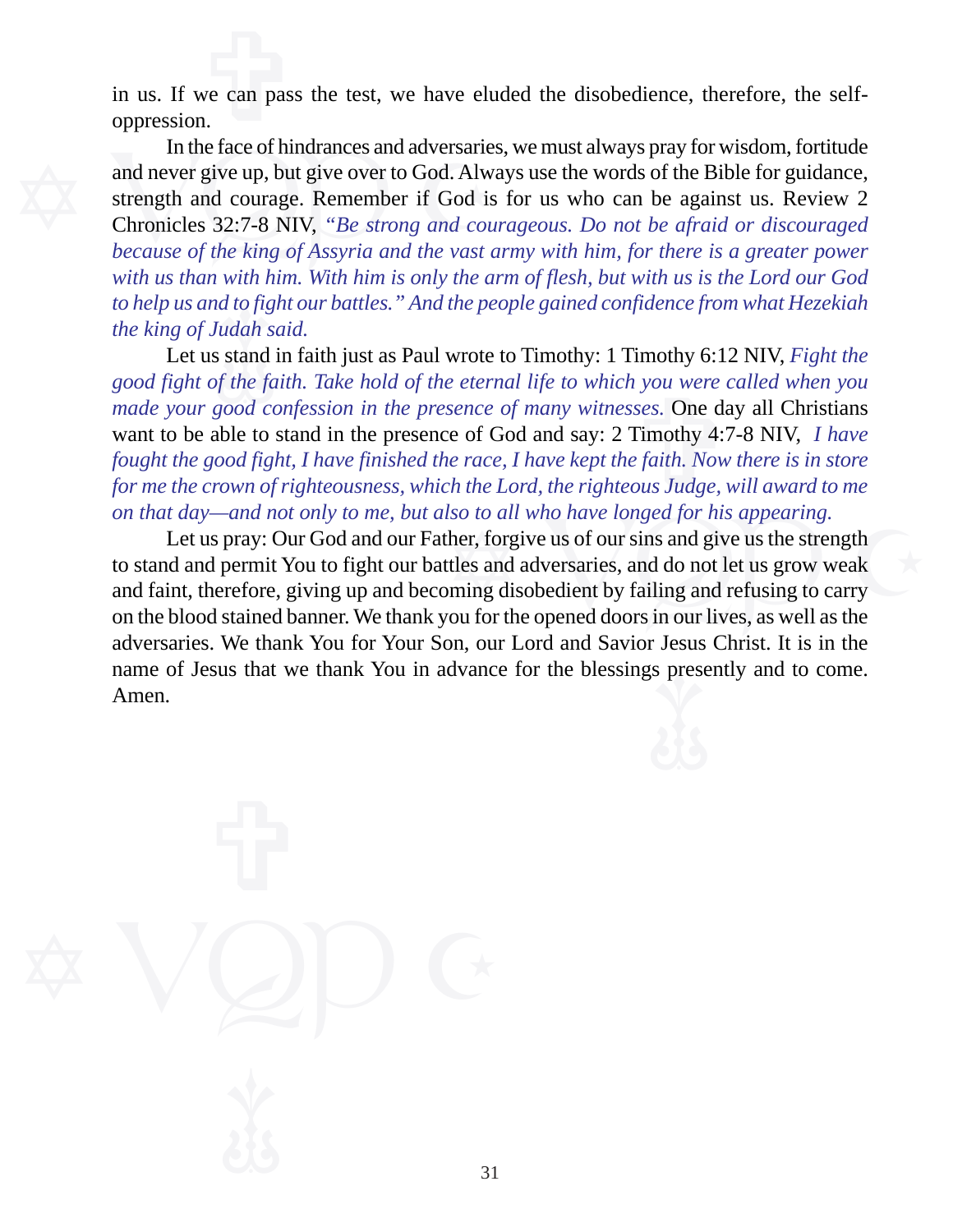# **Chapter 7 Satan**

**Satan**<br>1 Peter 5:8, Be sober, be vigilant; becaus<br>like a roaring lion, seeking whom he may devou *like a roaring lion, seeking whom he may devour.* 1 Peter 5:8, *Be sober, be vigilant; because your adversary the devil walks about*

nmes fo<br>more en<br>e many Satan is God's greatest opponent, or adversary, as well as man's. The name Satan is one of the names for the fallen angel Lucifer. This chapter is related to the previous one, however, more emphasis will be given to Satan himself.

That is the reason Satan tries to discredit the Word of God. He is not a <u>principle of evil</u>,<br>he is a created person. 1 Peter 5:8, "*Be sober, be vigilant; because your adversary the*<br>devil walks about like a roaring lion, in what with<br>gible thing<br>irit (heart)<br><u>GOOD</u> th<br>ot be detern There are many who deny the existence of Satan. They claim what we call Satan is only a principle of evil. This evil is a sort of malaria, an intangible thing like disease germs that float about in the atmosphere and attacks people's spirit (heart) under certain conditions. They are willing to go so far as to say if God is ALL GOOD there cannot be the existence of a devil (Satan). The existence of Satan cannot be determined by the opinions of men. The only known reliable source of information on Satan is the Bible. That is the reason Satan tries to discredit the Word of God. He is not a *principle of evil*, he is a created person. 1 Peter 5:8, *"Be sober, be vigilant; because your adversary the devil walks about like a roaring lion, seeking whom he may devour."*

erpent. He i<br>epending up<br>He thousand years; and he cast him into the bottomless pit, and shut him up, and set a seal on<br>him, so that he should deceive the nations no more till the thousand years were finished. But<br>after these things he must be releas He walks about, and is to be chained. Revelation 20:1-3, *Then I saw an angel coming hold of the dragon, that serpent of old, who is the Devil and Satan, and bound him for a thousand years; and he cast him into the bottomless pit, and shut him up, and set a seal on him, so that he should deceive the nations no more till the thousand years were finished. But after these things he must be released for a little while.* These could not be said of a principle Dragon; and Serpent. He is mentioned by one or the other of these names a total of 174 times in the Bible (depending upon which translation you use).

# **He is a great Celestial Potentate.** He is: *The Prince of the Power of the Air.*

Ephesians 2:2, In which you once walked according to the <u>prince of the power of the air</u>, the size of the power of the air, the is also<br>disobedient disobedient<br>**He is also** Ephesians 2:2, *In which you once walked according to the course of this world, according to the prince of the power of the air, the spirit who now works in the sons of disobedience.*

## **He is also**

# *The God of this World (Age).*

 $the\ qos$  2 Corinthians 4:4, *Whose minds the god of this age has blinded, who do not believe, lest the light of the gospel of the glory of Christ, who is the image of God, should shine on them.*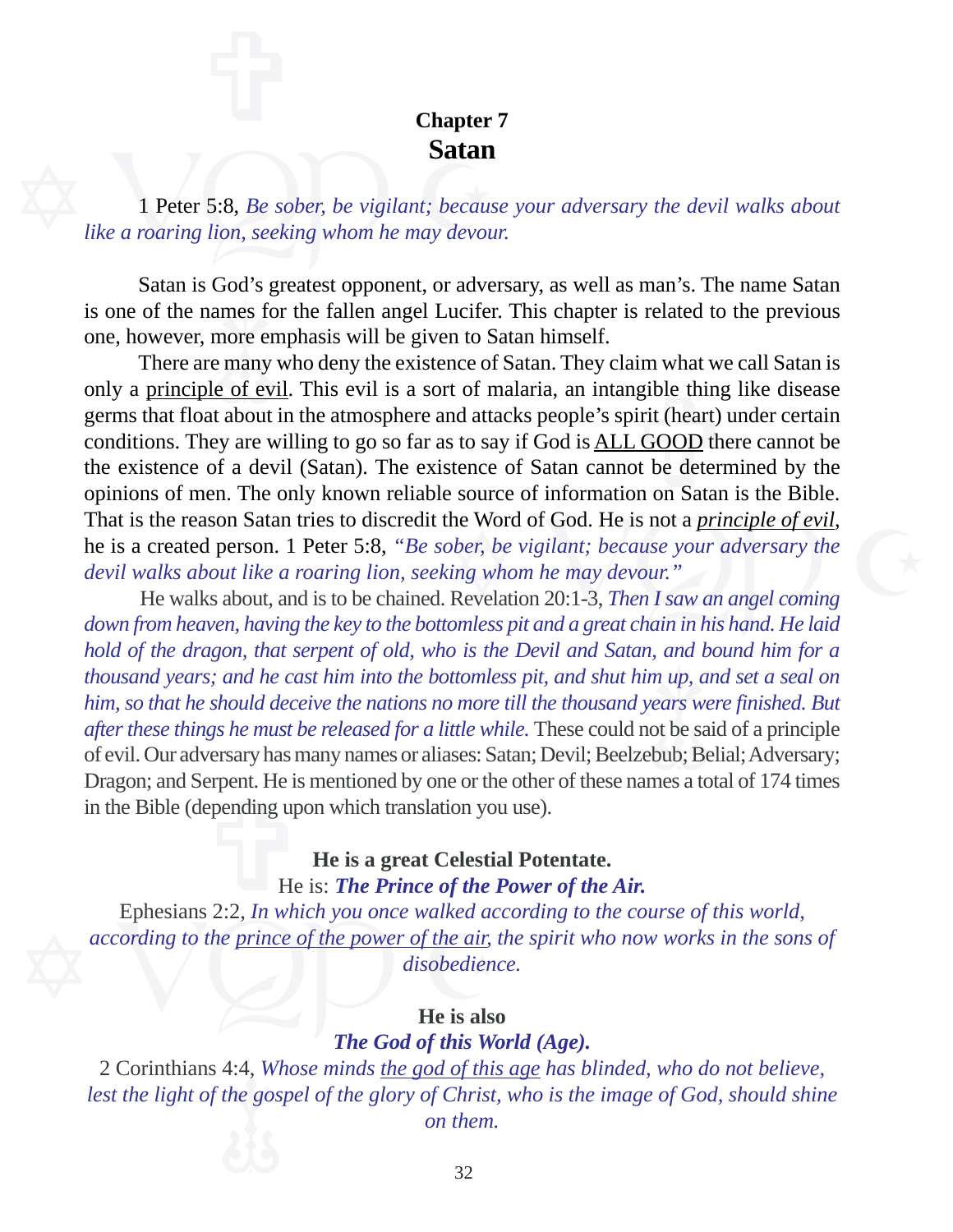il, is anothermal.<br>Superior Othermal. Devil, is another common name for Satan in the New Testament meaning slanderer or false accuser. Other titles by which Satan is identified in the New Testament include:

I The tempter: 1 Thessalonians 3:5, *For this reason, when I could no longe*<br>*it, I sent to know your faith, lest by some means <u>the tempter</u> had tempted you,<br><i>labor might be in vain.*<br>1 Beelzebub: Matthew 12:24, *Now when* l The tempter: 1 Thessalonians 3:5, *For this reason, when I could no longer endure it, I sent to know your faith, lest by some means the tempter had tempted you, and our labor might be in vain.*

l Beelzebub: Matthew 12:24, *Now when the Pharisees heard it they said, "This*

 *and does not understand it, then the wicked one comes and snatches away what was sown* l The wicked one: Matthew 13:19, *When anyone hears the word of the kingdom, in his heart. This is he who received seed by the wayside.*

*t under*<br>This is<br>ruler o<br><u>world</u> l The ruler of this world: John 12:31, *Now is the judgment of this world; now the ruler of this world will be cast out.*

 $ds$  <u>the god</u><br>big glory of C<br>st with Boli l The god of this age: 2 Corinthians 4:4, *Whose minds the god of this age has blinded, who do not believe, lest the light of the gospel of the glory of Christ, who is the image of God, should shine on them.*

l Belial: 2 Corinthians 6:15, *And what accord has Christ with Belial? Or what part has a believer with an unbeliever?*

e air: Ephesians 2:2, *In which you once walked*<br>uccording to <u>the prince of the power of the air</u>, the<br>sobedience.<br>evelation 12:10, *Then I heard a loud voice saying* l The prince of the power of the air: Ephesians 2:2, *In which you once walked according to the course of this world, according to the prince of the power of the air, the spirit who now works in the sons of disobedience.*

 *His Christ have come, for the accuser of our brethren, who accused them before our God* l The accuser of our brethren: Revelation 12:10, *Then I heard a loud voice saying in heaven, "Now salvation, and strength, and the kingdom of our God, and the power of day and night, has been cast down."*

used th<br>: king c<br>in Gree l Abaddon or Apollyon: Revelation 9:11, *And they had as king over them the angel of the bottomless pit, whose name in Hebrew is Abaddon, but in Greek he has the name Apollyon.*

tion for<br>rfectio Ezekiel 28:11-19, *Moreover the word of the Lord came to me, saying, "Son of man, take Lucifer, son of the morning! How you are cut down to the ground, you who weakened the nations! For you have said in your heart: 'I will ascend into heaven, I will exalt my throne above the stars of God; I will also sit on farthest sides of the north; I will ascend above the heights of the clouds, I will be like the* h and Ezek<br>of that cap<br>ambitious<br>and his fol Isaiah and Ezekiel help provide a picture of Satan's original position and the reasons for his loss of that capacity. They tell of an celestial being, one of God's creatures, who became too ambitious and proud. His desire was to take over the throne of God. But God threw him and his followers (one third of the angels) out, therefore, removing him from his position of dignity and honor. Isaiah 14:12-15, *"How you are fallen from heaven, O nations! For you have said in your heart: 'I will ascend into heaven, I will exalt my throne above the stars of God; I will also sit on the mount of the congregation on the Most High.' Yet you shall be brought down to Sheol, to the lowest depths of the Pit." up a lamentation for the king of Tyre, and say to him, 'Thus says the Lord God: "You were the seal of perfection, full of wisdom and perfect in beauty. You were in Eden, the garden*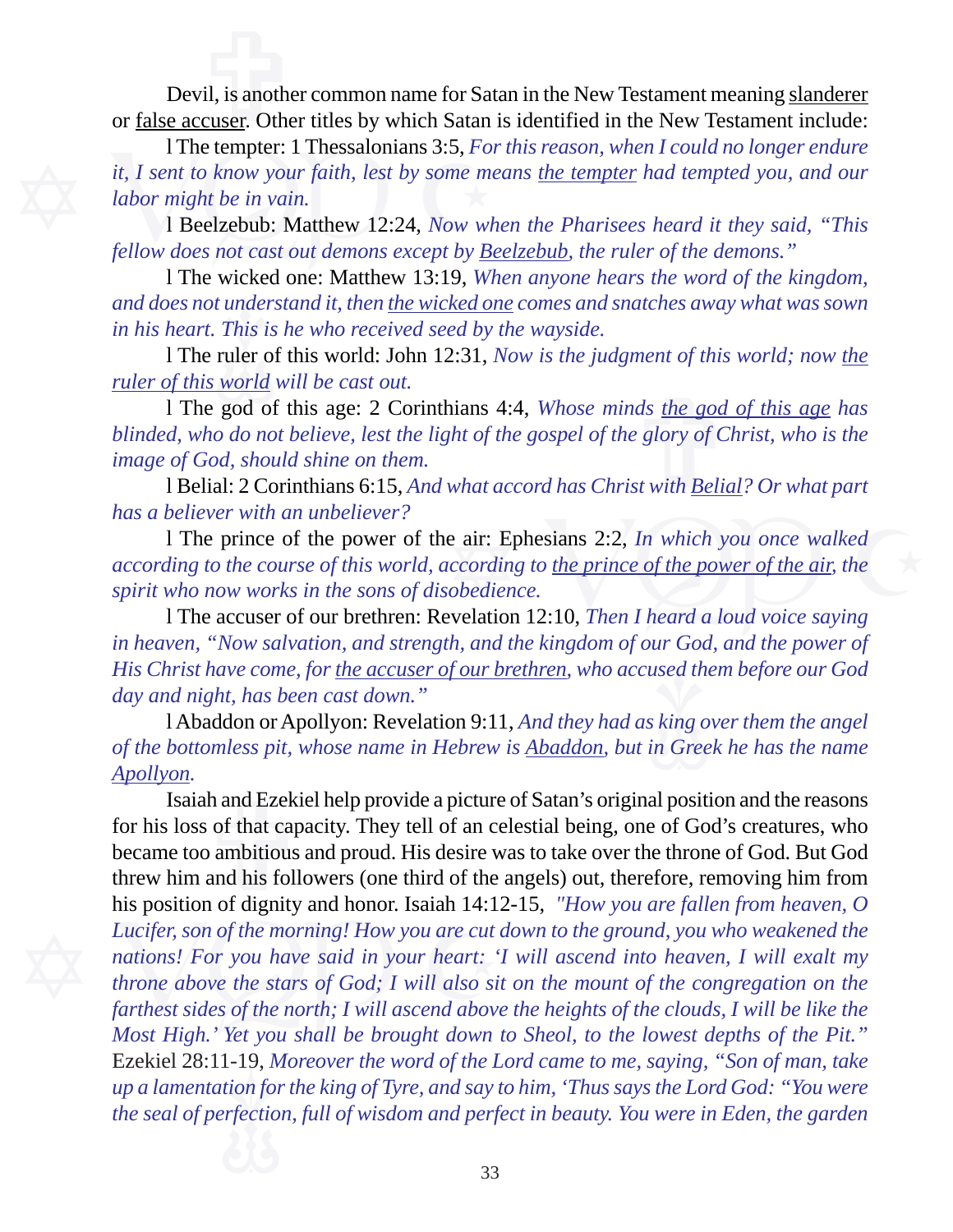*es. You*<br>sake o<br>gaze at<br>of your *of the fiery stones. Your heart was lifted up because of your beauty; you corrupted your* timbrels and pipes was prepared for you on the<br>anointed cherub who covers; I established you;<br>you walked back and forth in the midst of fiery state day you were created, till iniquity was found i<br>you became filled with vio *the day you were created, till iniquity was found in you. By the abundance of your trading* precious s *by the iniquity of your trading; therefore I brought fire from your midst; it devoured you, and I turned you to ashes upon the earth in the sight of all who saw you. All who knew you among the peoples are astonished at yo of God; every precious stone was your covering: the sardius, topaz, and diamond, beryl, onyx, and jasper, sapphire, turquoise, and emerald with gold. The workmanship of your timbrels and pipes was prepared for you on the day you were created. You were the anointed cherub who covers; I established you; you were on the holy mountain of God; you walked back and forth in the midst of fiery stones. You were perfect in your ways from you became filled with violence within, and you sinned; therefore I cast you as a profane thing out of the mountain of God; and I destroyed you, O covering cherub, from the midst wisdom for the sake of your splendor; I cast you to the ground, I laid you before kings, that they might gaze at you. You defiled your sanctuaries by the multitude of your iniquities, and I turned you to ashes upon the earth in the sight of all who saw you. All who knew you among the peoples are astonished at you; you have become a horror, and shall be no more forever.'"*

on havi<br>a third<br>e the w<br>She boi *another sign appeared in heaven: behold, a great, fiery red dragon having seven heads* Revelation 12 tells us Satan influenced a third<br>on. Throughout the time of the Old Testament<br>esus, and when the Messiah became a person,<br>2:1-5, Now a great sign appeared in heaven: a<br>n under her feet, and on her head a gar Building upon this foundation, Revelation 12 sketches the further stages in Satan's work of evil. In his fall from God's favor, Revelation 12 tells us Satan influenced a third of the angels to follow him in his rebellion. Throughout the time of the Old Testament period Satan tried to destroy the line of Jesus, and when the Messiah became a person, Satan tried to eliminate Him. Revelation 12:1-5, *Now a great sign appeared in heaven: a woman clothed with the sun, with the moon under her feet, and on her head a garland of twelve stars. Then being with child, she cried out in labor and in pain to give birth. And and ten horns, and seven diadems on his heads. His tail drew a third of the stars of heaven and threw them to the earth. And the dragon stood before the woman who was ready to give birth, to devour her Child as soon as it was born. She bore a male Child who was to rule all nations with a rod of iron. And her Child was caught up to God and His throne.*

e word<br>e, O he *our God day and night, has been cast down. And they overcame him by the blood of the prevail, nor was a place found for them in heaven any longer. So the great dragon was* cast out, that serpent of old, called the Devil and Satan, who deceives the whole world; he was cast to the earth, and his angels were *saying in heaven, "Now salvation, and strength, and the kingdom of our God, and the le all natio*<br>7-12 of Rev<br>tion and be<br>re. Revela Verses 7-12 of Revelation chapter 12 inform us that during the future period of the Great Tribulation and before Jesus' second coming, Satan will be thrown out of the heavenly sphere. Revelation 12:7-12, *And war broke out in heaven: Michael and his angels fought with the dragon; and the dragon and his angels fought, but they did not cast out, that serpent of old, called the Devil and Satan, who deceives the whole world; he was cast to the earth, and his angels were cast out with him. Then I heard a loud voice power of His Christ have come, for the accuser of our brethren, who accused them before Lamb and by the word of their testimony, and they did not love their lives to the death. Therefore rejoice, O heavens, and you who dwell in them! Woe to the inhabitants of the*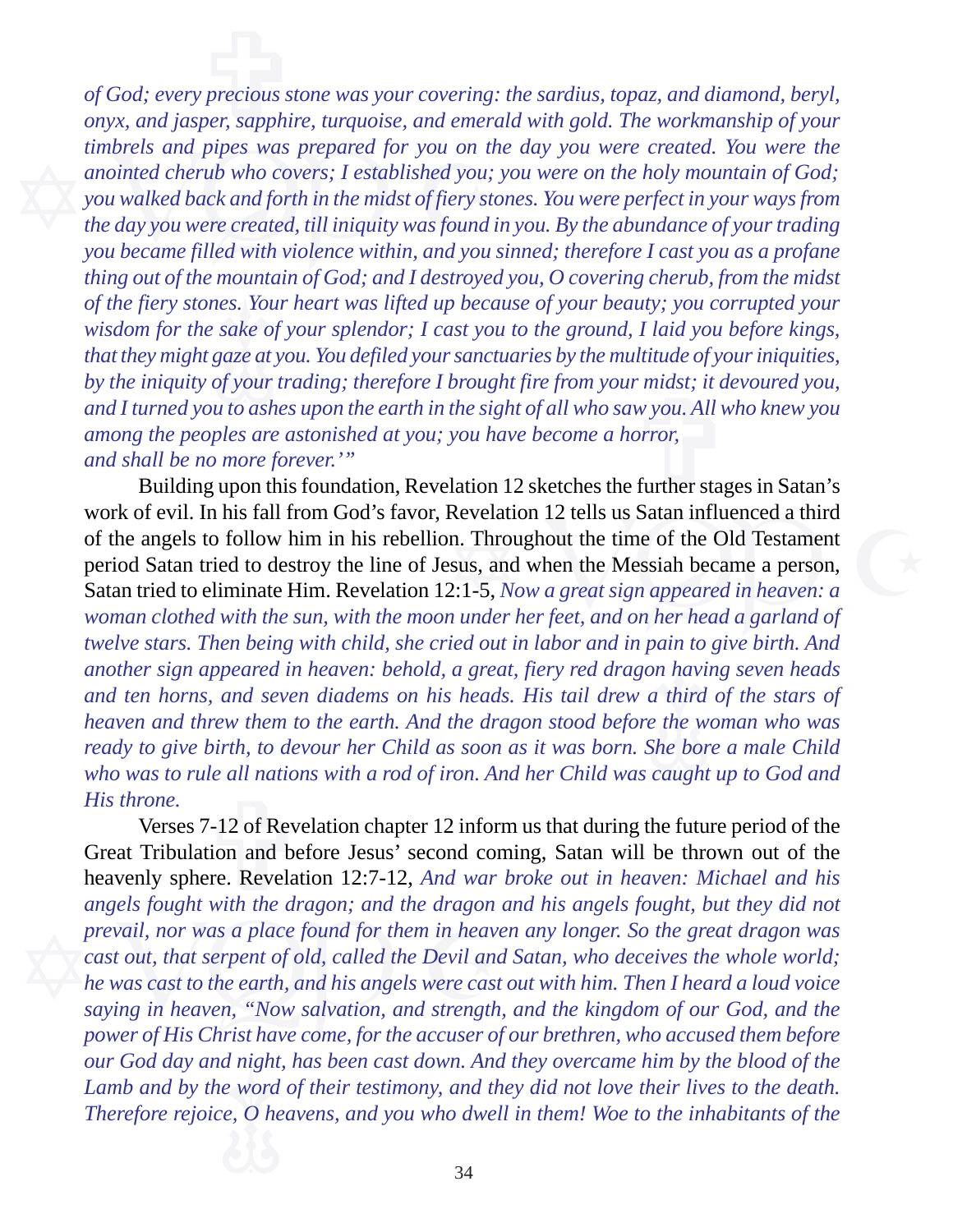flood.<br>up the f<br>l with t<br>nmand *away by the flood. But the earth helped the woman, and the earth opened its mouth and* of this chapter informs us then he will direct hipped that the 12:13-17, Now when the dragon saw that he has woman who gave birth to the male Child. But eagle, that she might fly into the wilderness time and times and half *eagle, that she might fly into the wilderness to her place, where she is nourished for a*  $\frac{1}{2}$ <br>the sea! For the base of  $\frac{1}{2}$ *earth and the sea! For the devil has come down to you, having great wrath, because he knows that he has a short time."* However, that will not be the end of Satan, verses 13-17 of this chapter informs us then he will direct his wrath toward Jesus' followers. Revelation 12:13-17, *Now when the dragon saw that he had been cast to the earth, he persecuted the woman who gave birth to the male Child. But the woman was given two wings of a great time and times and half a time, from the presence of the serpent. So the serpent spewed water out of his mouth like a flood after the woman, that he might cause her to be carried swallowed up the flood which the dragon had spewed out of his mouth. And the dragon was enraged with the woman, and he went to make war with the rest of her offspring, who keep the commandments of God and have the testimony of Jesus Christ.*

Esus Christ<br>Satan's wond<br>ars and fin<br>that serpe Revelation 20 provides details of the final phases of Satan's work, and in verses two and ten we learn he will be constrained for a thousand years and finally cast into the lake of fire. Revelation 20:2, 10, *He laid hold of the dragon, that serpent of old, who is the Devil and Satan, and bound him for a thousand years . . . The devil, who deceived them, was cast into the lake of fire and brimstone where the beast and the false prophet are. And they will be tormented day and night forever and ever.*

 *dared not bring against him a reviling accusation, but said, "The Lord rebuke you!" I* brimstone where the beast and the false prophet<br>d night forever and ever.<br>cs of Satan we will learn as a result of his original<br>r and dignity. Jude tells us so great is his strength,<br>a foe too powerful to oppose. Jude status and authority, he has great power and dignity. Jude tells us so great is his strength, When we study the characteristics of Satan we will learn as a result of his original Michael the archangel viewed him as a foe too powerful to oppose. Jude 9, *Yet Michael the archangel, in contending with the devil, when he disputed about the body of Moses,*

bes not touch him. We know that we are of God, and <u>the whole world lies under the<br>of the wicked one</u>. And we know that the Son of God has come and has given us an<br>standing, that we may know Him who is true; and we are in  $\frac{1}{2}$  he Loi<br>
e in w<br>  $\frac{1}{2}$  We kn We have learned by Satan's various titles his influence in worldly affairs. The Bible even goes so far as to state the following: 1 John 5:18-20, *We know that whoever is born of God does not sin; but he who has been born of God keeps himself, and the wicked one does not touch him. We know that we are of God, and the whole world lies under the sway of the wicked one. And we know that the Son of God has come and has given us an understanding, that we may know Him who is true; and we are in Him who is true, in His Son Jesus Christ. This is the true God and eternal life.*

principalities of darkness.

Matthew 12:24, *Now when the Pharisees heard it they said, "This fellow does not cast out demons except by Beelzebub, the ruler of the demons."*

Matthew 12:24, Now when the Pharise<br>cast out demons except by <u>Beelzebub</u>, the rule<br>Matthew 25:41, Then He will also say t<br>you cursed, into the everlasting fire prepared<br>Revelations 12:7.9. And war broke out *you cursed, into the everlasting fire prepared for the devil and his angels."* Matthew 25:41, *Then He will also say to those on the left hand, "Depart from Me,*

out, that serpent of old, called the Devil and Satan, who deceives the whole world; he was<br>cast to the earth, and <u>his angels were cast out with him</u>. *with the dragon; and the dragon and his angels fought . . . So the great dragon was cast* Revelations 12:7, 9, *And war broke out in heaven: Michael and his angels fought cast to the earth, and his angels were cast out with him.*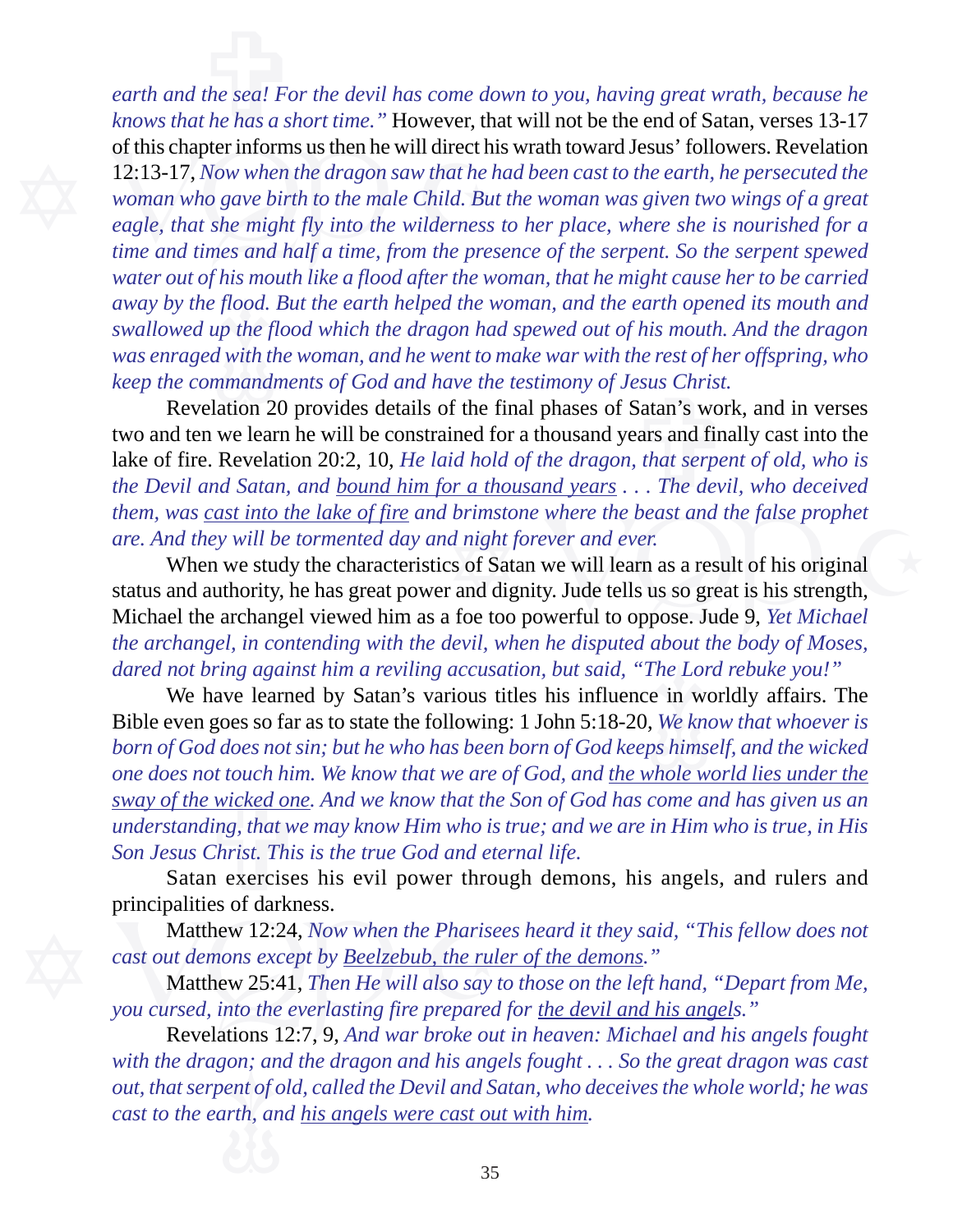words were heard; and I have come because of yer of Persia withstood me twenty-one days; and be<br>came to help me, for I had been left alone there<br>Ephesians 6:12, For we do not wrestle<br>principalities, against powers, against  $\frac{10:12-13}{10:12-13}$ Daniel 10:12-13, *Then he said to me, "Do not fear, Daniel, for from the first day that you set your heart to understand, and to humble yourself before your God, your words were heard; and I have come because of your words. But the prince of the kingdom of Persia withstood me twenty-one days; and behold, Michael, one of the chief princes, came to help me, for I had been left alone there with the kings of Persia."*

 Ephesians 6:12, *For we do not wrestle against flesh and blood, but against principalities, against powers, against the rulers of the darkness of this age, against spiritual hosts of wickedness in the heavenly places.*

going 1<br>'s limit<br>protect<br>conque Without going into all the details we should already know that Satan's powers are subject to God's limitations. Satan had to ask God for permission to test Job. We also know that God protects His people and Satan has to ask permission to test them but he is not allowed to conquer them.

ve God's pe<br>exact oppo<br>ne same tin Satan's objective and ambition is to replace God and to have God's people worship him. God has baffled this aspiration and Satan became God's exact opposite. Text has shown us that one of Satan's titles is the wicked one, while, at the same time, God is the Holy One!

us in his endeavors of combating God, God's<br>is forever opposed to the follower's of Christ<br>introduced sin into the human family, through<br>rever, we know that this power was broken by<br>His resurrection from the grave. We know that Satan is very malicious in his endeavors of combating God, God's people, and his methods are untiring. He is forever opposed to the follower's of Christ and their best interests. In Genesis Satan introduced sin into the human family, through which he gained the power of death. However, we know that this power was broken by Jesus, through His death on the cross and His resurrection from the grave.

 more characteristic than that of temptation. Satan influences people into iniquity by diverse Satan uses various methods in carrying out his evil work. None of his methods is methods. He sometimes uses explicit exhortation, as with:

 $e$  devil<br> $\cdots$  A. Judas Iscariot : John 13: 2, 27, *And supper being ended, the devil having already put it into the heart of Judas Iscariot, Simon's son, to betray Him . . . As soon as Judas took the bread, Satan entered into him.*

*spirits, wheread, Satan entered into him.*<br>**Through his agents who disguise themselves as messengers of God: 2 Thessalonians**<br>**2:9,** The coming of the lawless one is according to the working of Satan, with all power,<br>sign Through his agents who disguise themselves as messengers of God: 2 Thessalonians 2:9, *The coming of the lawless one is according to the working of Satan, with all power, signs, and lying wonders.* 1 John 4:1, *Beloved, do not believe every spirit, but test the world.*

Through our own weaknesses: 1 Corinth<br>except with consent for a time, that you may give<br>come together again so that Satan does not tempt<br>He tempts us directly as he did Christ: Luk<br>on a high mountain, showed Him all the ki Through our own weaknesses: 1 Corinthians 7:5, *Do not deprive one another except with consent for a time, that you may give yourselves to fasting and prayer; and come together again so that Satan does not tempt you because of your lack of self-control.*

delivered to me, and I give it to whomever I wish. Therefore, if You will worship before<br>me, all will be Yours."<br>36 He tempts us directly as he did Christ: Luke 4:5-8, *Then the devil, taking Him up on a high mountain, showed Him all the kingdoms of the world in a moment of time. And the devil said to Him, "All this authority I will give You, and their glory; for this has been me, all will be Yours."*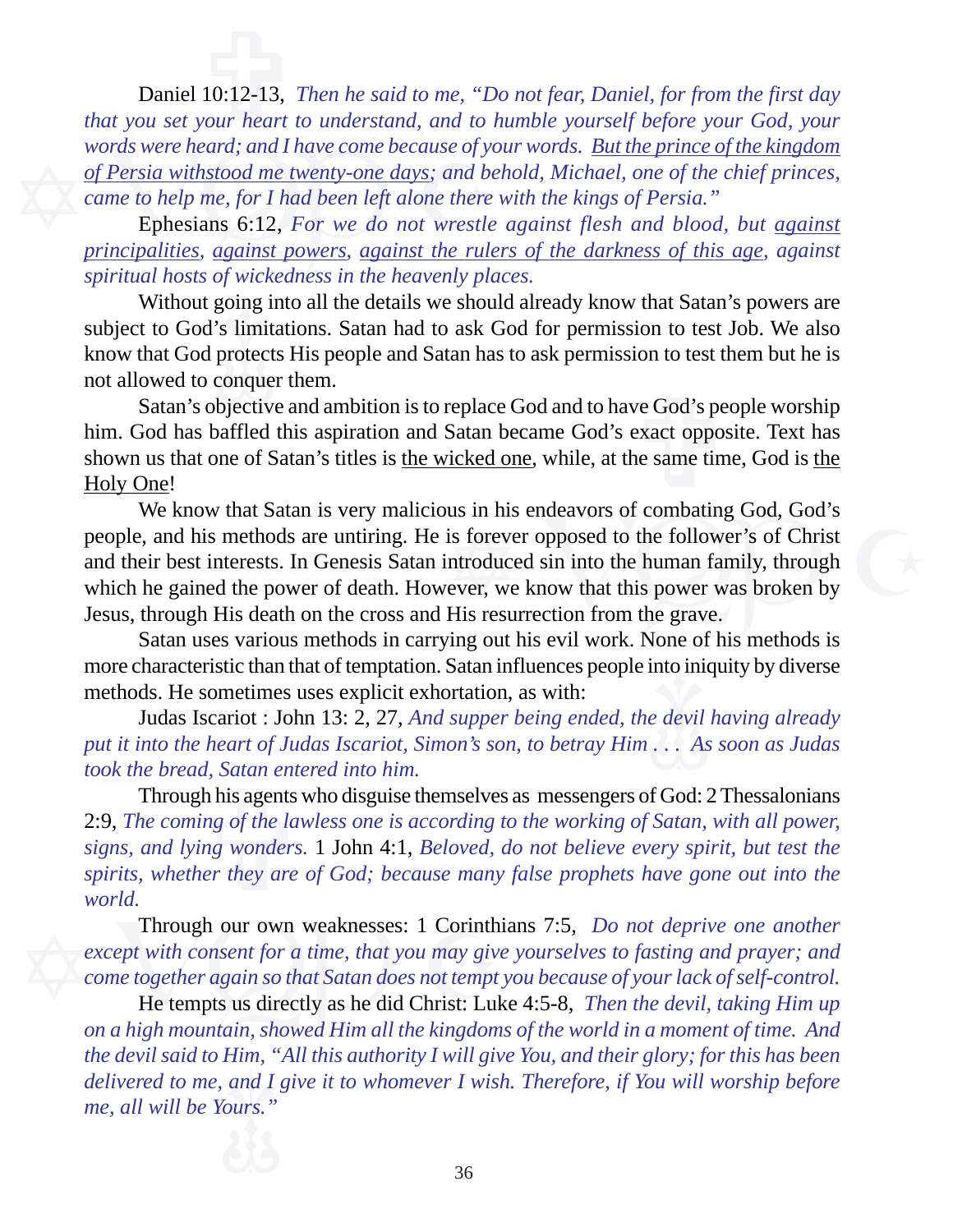# *Jesus ans And Jesus answered and said to him, "Get behind Me, Satan! For it is written, 'You shall worship the Lord your God, and Him only you shall serve.'"*

Satan also delights in deception. Satan'<br>dissimilarity to the gospel for which Christ sta<br>that he tempts us to believe good can be atta<br>you the reader, know and understand Satan is<br>the master at falsifying the truth. you the reader, know and understand Satan is the greatest deceiver of all time, he is also Satan also delights in deception. Satan's untruthful characteristics are in prominent dissimilarity to the gospel for which Christ stands. He uses so frequently a great falsehood, that he tempts us to believe good can be attained by doing wrong. I am certain by now the master at falsifying the truth.

of when<br>apex to<br>returns<br>ll be lea remind him of where he's going because of sin. Jesus' death and resurrection was the I read a sign several years ago stating: If Satan reminds you of where you are in sin, magnificent apex to a sinless life during which Jesus conquered the adversary repeatedly. When Jesus returns at His second coming Satan will be bound for one thousand years and mankind will be lead in truth by Christ for those one thousand years., that will be the final victory and the time when Satan will be cast into the lake of fire.

years., tha<br>fire.<br>of Christ, a<br>der your feat We have already won the victory through the death of Christ, and we have the perfect assurance that the God of peace will crush Satan under your feet. But you must know however, that we can only have such personal victory if we resist Satan's temptations.

Thristians to win this battle we know that God has<br>We have the continuing prayer of Christ in heaven<br>Inding of the Holy Spirit. Finally, we learn God has<br>piritual warfare. Therefore, we have no excuse for<br>to you realize ex provided us with various weapons for spiritual warfare. Therefore, we have no excuse for To help you, myself, and other Christians to win this battle we know that God has furnished the power of Christ's blood. We have the continuing prayer of Christ in heaven for us the believer. We also have the leading of the Holy Spirit. Finally, we learn God has failing and no excuse for giving up. Do you realize excuses are only choices we make? Consider this thought the next time you make an excuse for not being obedient to God.

etuse to<br>g the e<br>nave al<br>his lif I am utterly amazed how some people, even Christians, refuse to believe Satan is a reality. For whatever reason, some people have trouble admitting the existence of such an enemy. They can believe in the Boogie Man, but not Satan. I have already explained in prior paragraphs the Bible makes it plain Satan is alive and his life is to dispute the precepts of God in the concerns of man.

God in the<br>aps you, a<br>have never<br>1 knowing<br>nptations a Perhaps you, as I, have wondered why God would allow Satan to exist in His creation. I have never found an answer that fulfilled my inquisitiveness. Since God is an all wise, all knowing God, perhaps He allows it to show us there is evil and good, and without temptations and test, how would or could we know the true fulfillments of life?

not worth fighting for— I am not sure I would want it. Anything worth having, is worth fighting for. Nothing in this life worth having comes easy. Sin is the easy route toward all we may ever want. Sometimes we try so hard having is worth fighting for. What you put in is what you get out. We grow from obstacles, Life would indeed be a bore without challenges and obstacles, and if heaven were fighting for. Nothing in this life worth having comes easy. Sin is the easy route toward all we may ever want. Sometimes we try so hard but still fail. However, anything worth test and pain. No pain, no gain!

> er scrip As you continue to read, it is my prayer you are developing a positive attitude from scripture after scripture, prayer after prayer and page after page. If you have attained the level of self-oppression through disobedience, I further pray you are beginning to see the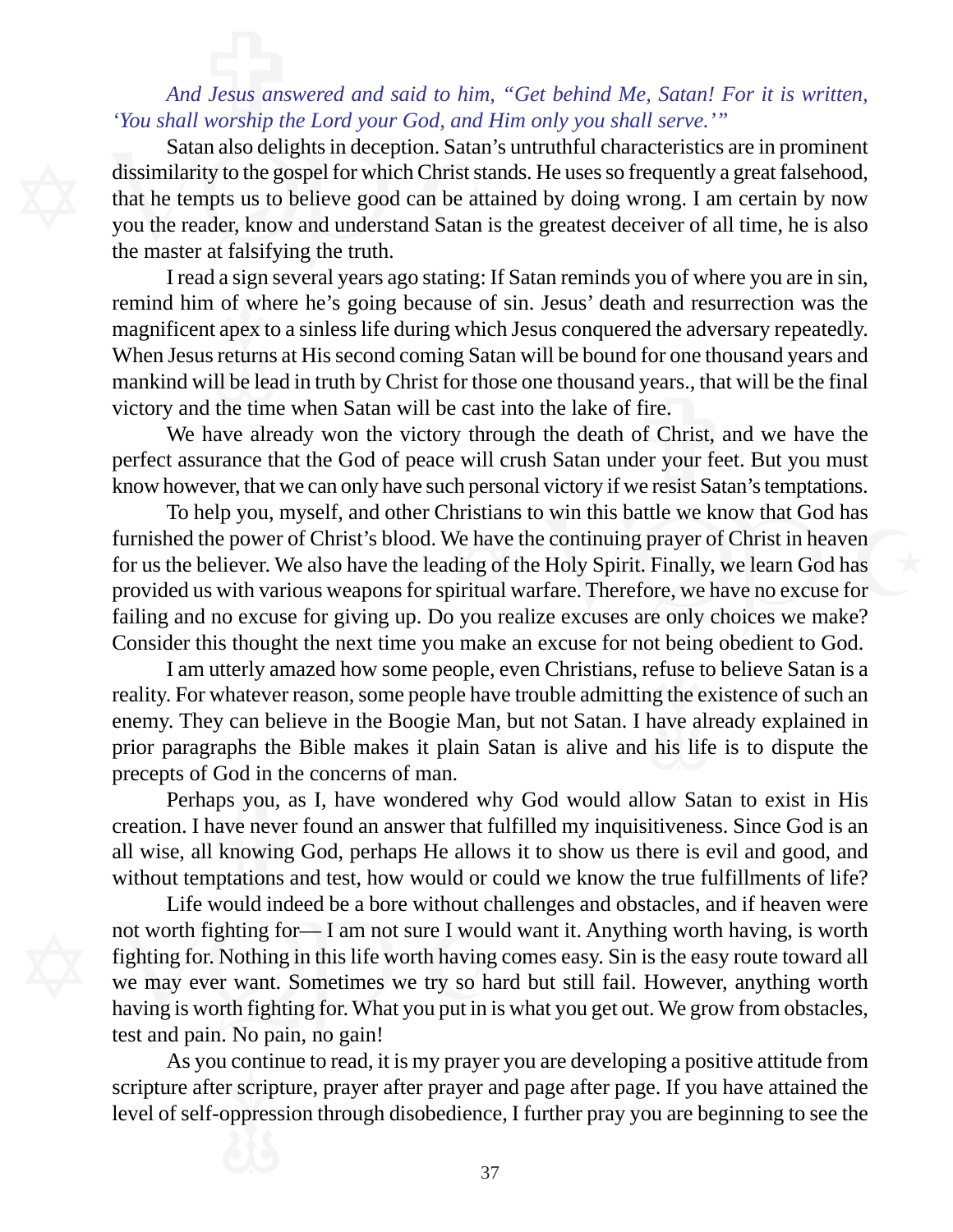means you light. Which means you are beginning to pray and ask for forgiveness and repenting of your sins. If so, then I also know a great burden has been lifted from you by our Lord and Savior Jesus Christ. Praise our Father in heaven!

Theodore Roosevelt once said:

Savior Jesus Christ. Praise our Father in heaven!<br>Theodore Roosevelt once said:<br>Nothing in the world is worth having or worth doing unless it is<br>difficulty . . . I have never in my life envied a human being who led a<br>envie difficulty . . . I have never in my life envied a human being who led an easy life. I have Nothing in the world is worth having or worth doing unless it means effort, pain,

Pray this prayer:

prayer<br>er and<br>s for Yo<br>rden ar these bountiful blessings. Amen. through this burden and pain of self-oppression. I know You are patiently awaiting for<br>me to come into Your presence with a contrite heart and humble spirit. Forgive me now,<br>oh Lord, as only You can, for I have sinned. Cle Our Father and our God. I thank You for the privilege of coming to the throne of grace, as well as for Your love, mercy and forgiving heart. Only You, Father, can help me me to come into Your presence with a contrite heart and humble spirit. Forgive me now, oh Lord, as only You can, for I have sinned. Cleanse me as white as the driven snow, so I may again have Your peace that the world did not give me and cannot take away. Cleanse me Father, so I again may become the temple of the Holy Spirit. It is in the sweet name of my Lord and Savior Jesus Christ I ask for these bountiful blessings. Amen.

38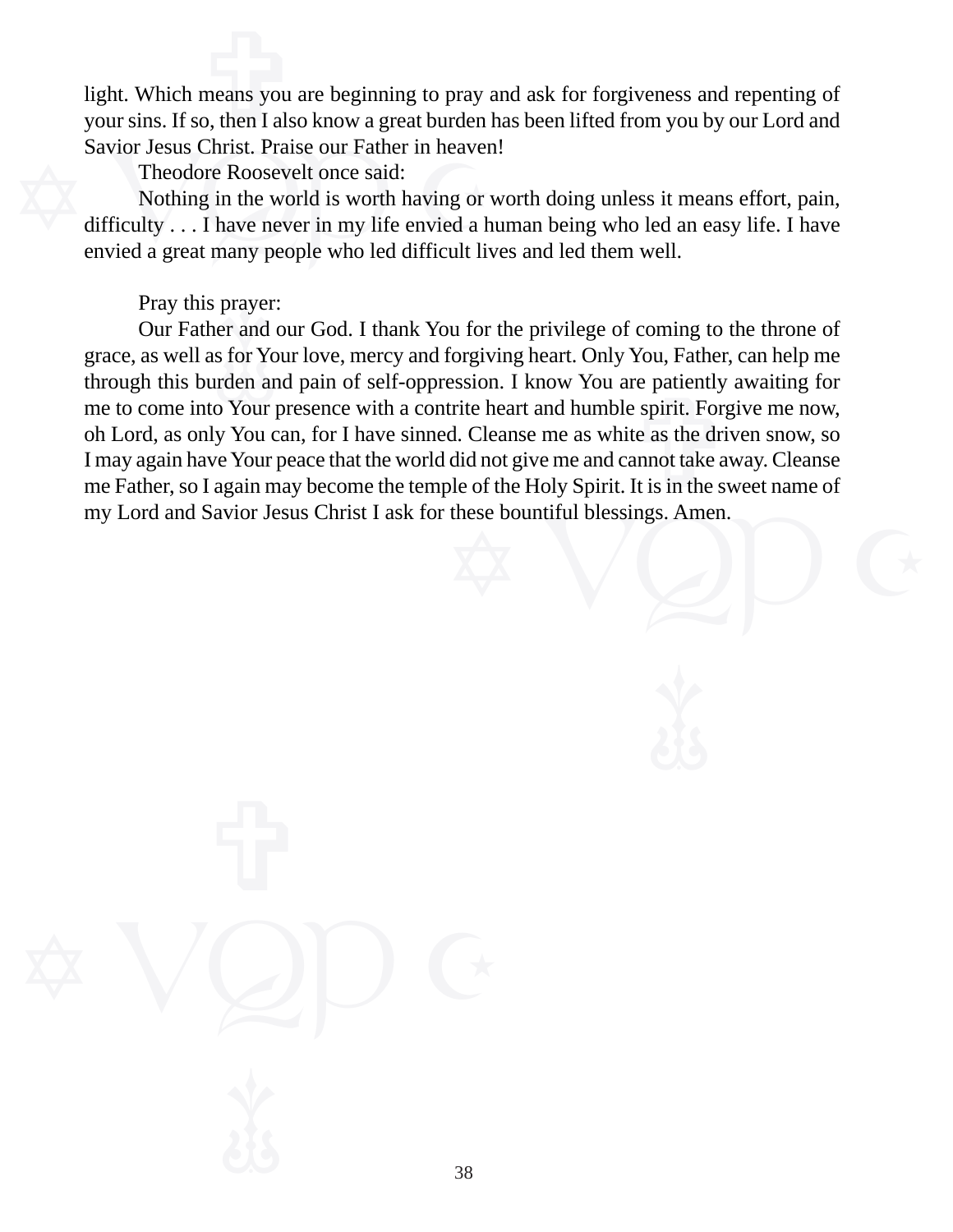# **Chapter 8 Temptation**

**Tempt**<br>Matthew 26:41, "Watch and pray, lest<br>is willing, but the flesh is weak." Matthew 26:41, *"Watch and pray, lest you enter into temptation. The spirit indeed is willing, but the flesh is weak."*

> derived<br>nor car<br>*empted*<br>t*empt d* each one is tempted when he is drawn away by his own desires and enticed. Satan is the<br>one who leads people to destruction. James 1:15, Then, when desire has conceived, it<br>gives birth to sin; and sin, when it is full-grown *De tempted*<br>Himself. 2<br>*elf.* The sup<br>*p* longer en<br>you, and ot Temptation is an enticement or invitation to sin, with the implied promise of greater good to be derived. This follows the way of disobedience. In this sense, God does not tempt man, nor can He Himself as the holy God be tempted. James 1:13, *Let no one say when he is tempted, "I am tempted by God"; for God cannot be tempted by evil, nor does He Himself tempt anyone.* God cannot be influenced to deny Himself. 2 Timothy 2:13, *If we are faithless, He remains faithful; He cannot deny Himself.* The supreme tempter is Satan. 1 Thessalonians 3:5, *For this reason, when I could no longer endure it, I sent to know your faith, lest by some means the tempter had tempted you, and our labor might be in vain.* Satan who plays upon the weakness of corrupted human nature. James 1:14, *But each one is tempted when he is drawn away by his own desires and enticed.* Satan is the one who leads people to destruction. James 1:15, Then, when desire has conceived, it gives birth to sin; and sin, when it is full-grown, brings forth death.

ty to resist.<br>non to man,<br>re able, but<br>bear it.<br>e Old Testa yer, foi<br>*to temp<br>er and*<br>ation <mark>t</mark> The gospel of Jesus directs man to resist temptation, promising a blessing to those *approved, he will receive the crown of life which the Lord has promised to those who love Him.* The gospel also directs us to pray, as in the Lord's Prayer, for deliverance from exposure to temptation. Matthew 6:13, *"And do not lead us into temptation, but deliver us from the evil one. For Yours is the kingdom and the power and the glory forever. Amen."* The Lord will not allow His people to encounter temptation beyond their Spiritgiven ability to resist. 1 Corinthians 10:13, *No temptation has overtaken you except such as is common to man; but God is faithful, who will not allow you to be tempted beyond what you are able, but with the temptation will also make the way of escape, that you may be able to bear it.*

rmove<br>nce ha<br>C *when you fall into various trials, knowing that the testing of your faith produces patience.* context is the covenant relationship of mutual<br>people. The Lord tests Israel to prove the<br>Deuteronomy 8:2, And you shall remember to<br>these forty years in the wilderness, to humble<br>heart, whether you would keep His command In the Old Testament, temptation can best be understood as testing or proving. The context is the covenant relationship of mutual love and faithfulness between God and His people. The Lord tests Israel to prove the true nature of her faithfulness to Him. Deuteronomy 8:2, *And you shall remember that the Lord your God led you all the way these forty years in the wilderness, to humble you and test you, to know what was in your heart, whether you would keep His commandments or not.* His purpose is not to induce His people to sin but to confirm their faith. James 1:2-4, *My brethren, count it all joy But let patience have its perfect work, that you may be perfect and complete, lacking nothing.*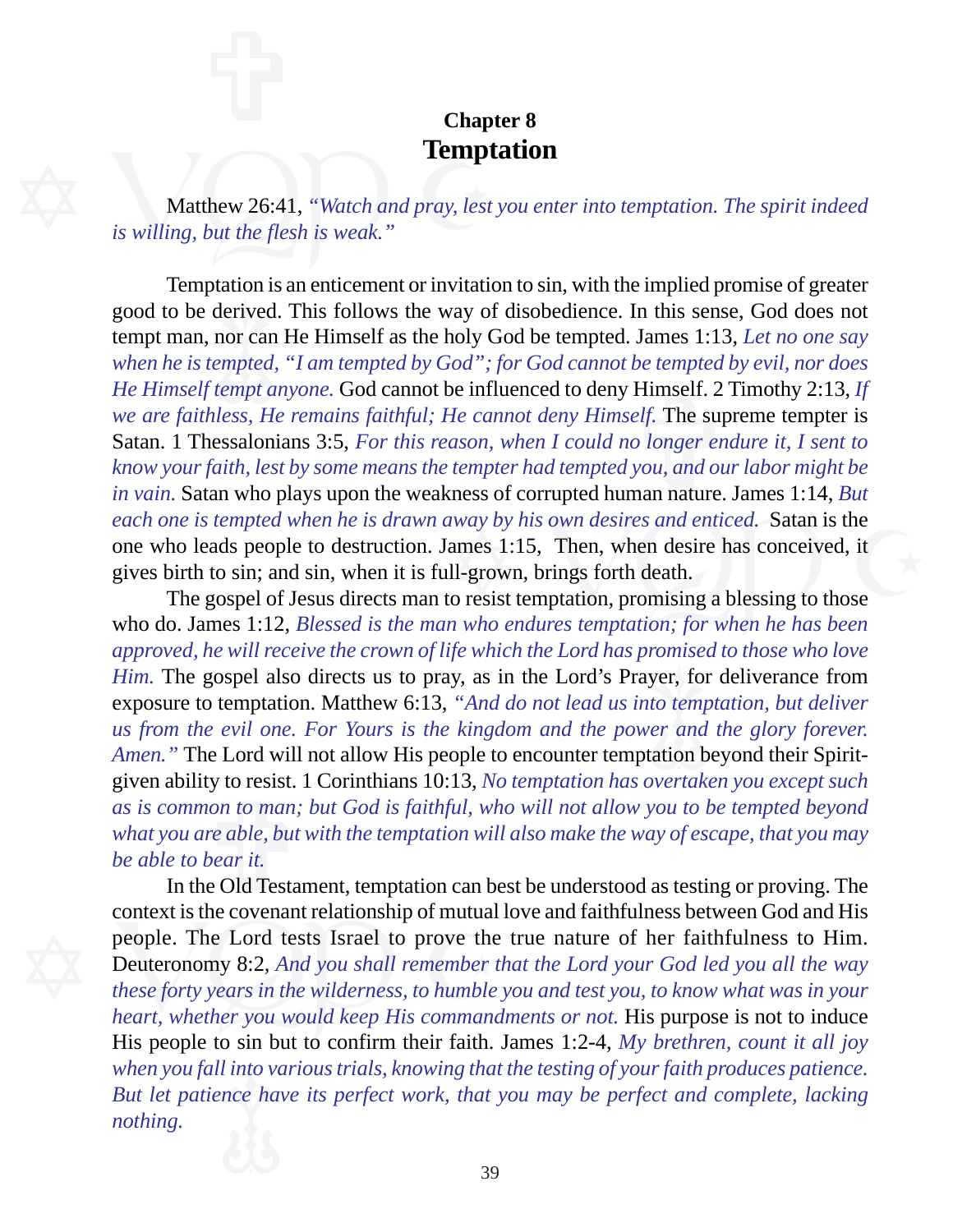$\frac{1}{2}$  of Job, Sa As in the case of Job, Satan the tempter can serve the Lord's purpose. Satan's temptation of Adam in the Garden of Eden was also the Lord's testing of Adam's faith.

 to be their God. The nation of Israel also tempts, or tests, the Lord by calling into question the<br>Lord's unswerving loyalty to His people. Exodus 17:2, *Therefore the people contended*<br>with Moses, and said, "Give us water, that we may dri *"Why do you contend with me? Why do you tempt the Lord?"* God has promised to The nation of Israel also tempts, or tests, the Lord by calling into question the Lord's unswerving loyalty to His people. Exodus 17:2, *Therefore the people contended with Moses, and said, "Give us water, that we may drink." And Moses said to them,* destroy a rebellious nation. His people's disobedience tempts the Lord to break His promise

nptatio<br>esus, ho<br>mpt Go red in the same, that through death He might<br>hat is, the devil, and release those who through<br>ct to bondage.... For in that He Himself has<br>those who are tempted. to the test, or tempt God, like Israel of old. He lives *by every word that proceeds from the mouth of God*. Matthew 4:4, *But He answered and said, "It is written, 'Man shall not live by bread alone, but by every word tha* In the temptation of Jesus, Satan enticed the Son of God to forsake His messianic commitment. Jesus, however, did not prove to be a disloyal Son. He did not put the Lord *mouth of God.* Matthew 4:4, *But He answered and said, "It is written, 'Man shall not live by bread alone, but by every word that proceeds from the mouth of God.'"* Having resisted satanic temptation Himself, Christ is able to comfort and aid His followers who are tempted in similar fashion. Hebrews 2:14-15, 18, *Inasmuch then as the children have partaken of flesh and blood, He Himself likewise shared in the same, that through death He might destroy him who had the power of death, that is, the devil, and release those who through fear of death were all their lifetime subject to bondage. . . . For in that He Himself has suffered, being tempted, He is able to aid those who are tempted.*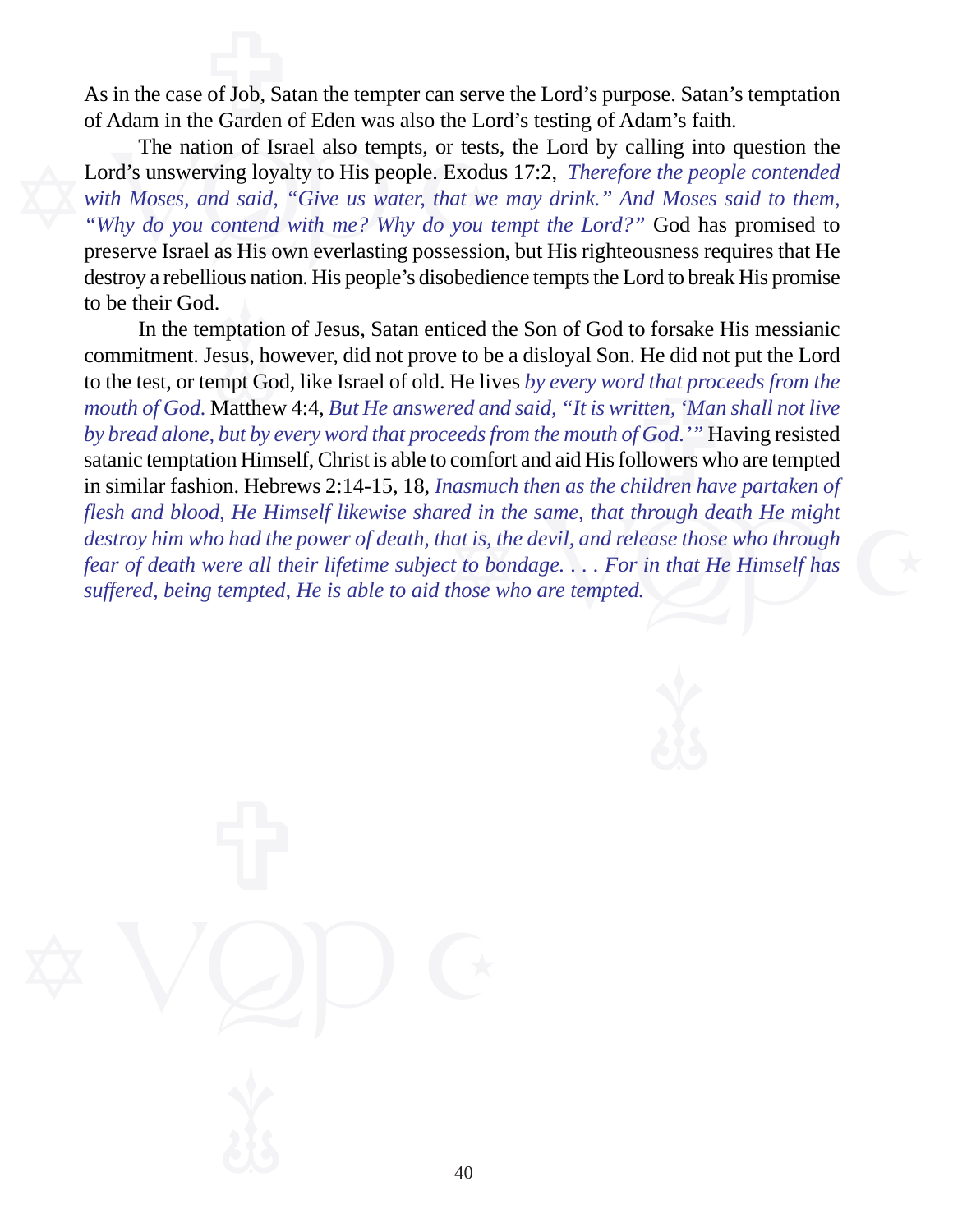1 John 3:4*, Everyone who sins breaks the law; in fact, sin is lawlessness.*

Sin<br>
1 John 3:4, *Everyone who sins breaks the law; in fact, sin is lawlessness*.<br>
Sin is transgression of God's will, either by omitting to do what God's law requires or by doing what it forbids. The transgression can occur in:

> **Thought:** 1 John 3:15, *Whoever hates his brother is a murderer, and you know that no murderer has eternal life abiding in him.*

> **ght:** 1 .<br>· *has et*<br>: Matt<br>*uuse sh* hoever say<br>You fool!' si<br>nent of Goo **Word:** Matthew 5:22, *"But I say to you that whoever is angry with his brother without a cause shall be in danger of the judgment. And whoever says to his brother, 'Raca!' shall be in danger of the council. But whoever says, 'You fool!' shall be in danger of hell fire."*

> **Deed:** Romans 1:32, *Who, knowing the righteous judgment of God, that those who practice such things are deserving of death, not only do the same but also approve of those who practice them.*

gift came to all men, resulting in justification of life. For as by one man's disobedience<br>many were made sinners, so also by one Man's obedience many will be made righteous. *to all men, resulting in condemnation, even so through one Man's righteous act the free* the gip by the grace of the one man, sesas entirely the that which came through the one who sinn<br>offense resulted in condemnation, but the free g<br>in justification. For if by the one man's offense<br>those who receive abundanc *those who receive abundance of grace and of the gift of righteousness will reign in life* us death sp<br>but sin is n<br>loses, even<br>on of Adan<br>. For if by i that it was pleasant to the eyes, and a tree desirable to make one wise, she took of its fruit<br>and ate. She also gave to her husband with her, and he ate. Because Adam was the head<br>and representative of the whole human rac *that it was pleasant to the eyes, and a tree desirable to make one wise, she took of its fruit* sin, morally upright and inclined to do good.<br>ave found: that God made man upright, but they<br>in entered into the human experience when Adam<br>of God by partaking the forbidden fruit in the *have sought out many schemes."* But sin entered into the human experience when Adam Mankind was created without sin, morally upright and inclined to do good. Ecclesiastes 7:29, *"Truly, this only I have found: that God made man upright, but they* and Eve violated the direct command of God by partaking the forbidden fruit in the Garden of Eden. Genesis 3:6, *So when the woman saw that the tree was good for food, and ate. She also gave to her husband with her, and he ate.* Because Adam was the head and representative of the whole human race, his sin affected all future generations. Romans *sin, and thus death spread to all men, because all sinned—(For until the law sin was in the world, but sin is not imputed when there is no law. Nevertheless death reigned from Adam to Moses, even over those who had not sinned according to the likeness of the transgression of Adam, who is a type of Him who was to come. But the free gift is not like the offense. For if by the one man's offense many died, much more the grace of God and the gift by the grace of the one Man, Jesus Christ, abounded to many. And the gift is not like that which came through the one who sinned. For the judgment which came from one offense resulted in condemnation, but the free gift which came from many offenses resulted in justification. For if by the one man's offense death reigned through the one, much more through the One, Jesus Christ.) Therefore, as through one man's offense judgment came many were made sinners, so also by one Man's obedience many will be made righteous.*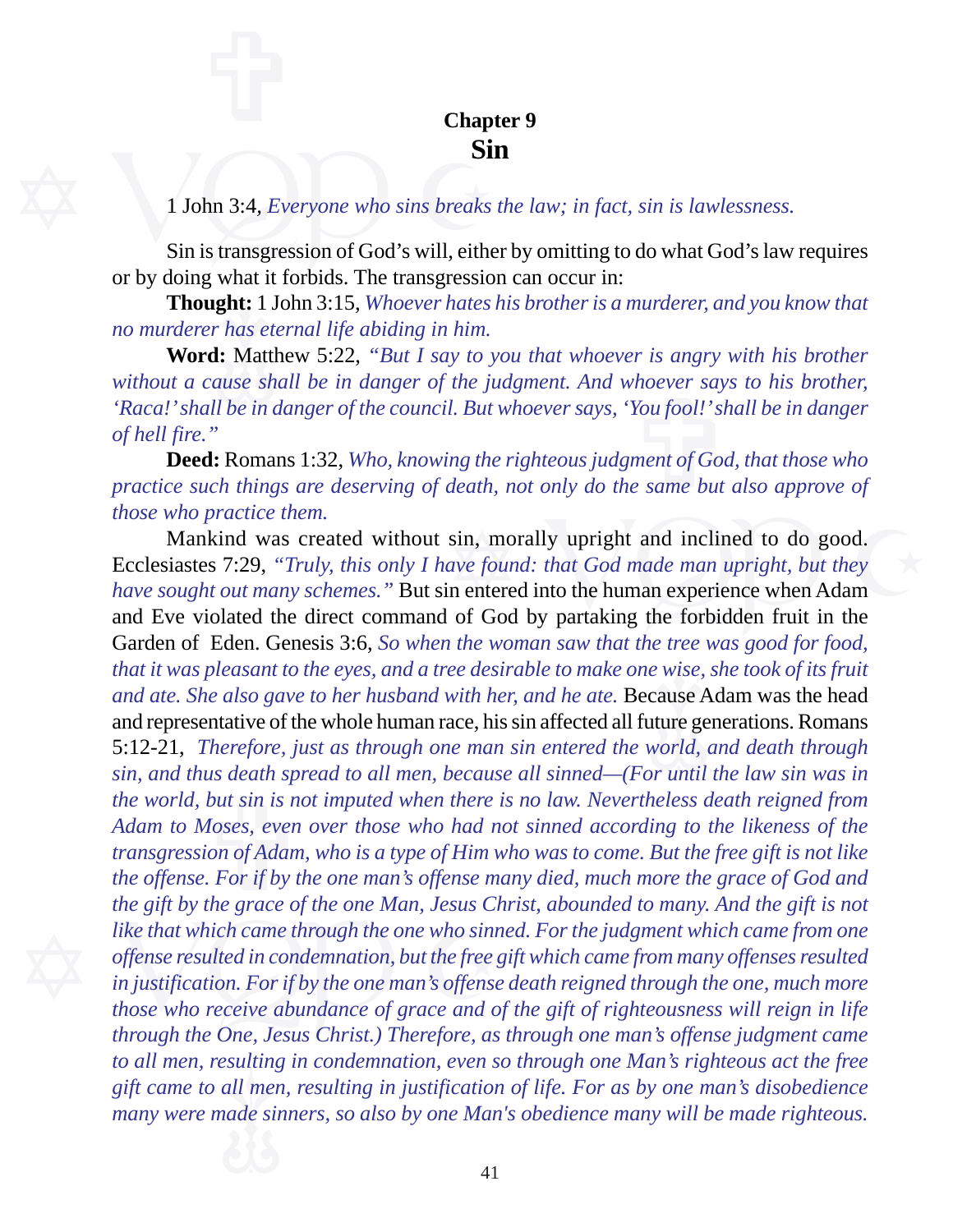righteousness to eternal life through Jesus Chris<br>a corrupted nature passed from Adam to all his d<br>arise all the sins that people commit. Matthew 1<br>thoughts, murders, adulteries, fornications, thefts<br>is free from involveme *thoughts, murders, adulteries, fornications, thefts, false witness, blasphemies."* No person a de la de la de la de la de la de la de la de la de la de la de la de la de la de la de la de la de la de la<br>La de la de la de la de la de la de la de la de la de la de la de la de la de la de la de la de la de la de la *Moreover the law entered that the offense might abound. But where sin abounded, grace abounded much more, so that as sin reigned in death, even so grace might reign through righteousness to eternal life through Jesus Christ our Lord.* Associated with this guilt is a corrupted nature passed from Adam to all his descendants. Out of this perverted nature arise all the sins that people commit. Matthew 15:19, *"For out of the heart proceed evil* is free from involvement in sin. Romans 3:23, *For all have sinned and fall short of the glory of God.*

bly and<br>*l*;" *for*<br>ie Son<br>s from God is holy and cannot sin. James 1:13, *Let no one say when he is tempted, "I am* perfection arises from His divine nature, as well as His human nature. 1 Peter 2:22, *"Who* committed no sin, nor was deceit found in His mouth." Although the story of the Bible focuses on the sin of mankind and God's prov *tempted by God;" for God cannot be tempted by evil, nor does He Himself tempt anyone.* Jesus Christ, the Son of God who came to earth in human form, is also sinless. His *committed no sin, nor was deceit found in His mouth."* Although the story of the Bible focuses on the sin of mankind and God's provision for our redemption, the angels are also described as capable of sinning. Some have fallen away from God's service. Jude 6, *And the angels who did not keep their proper domain, but left their own abode, He has reserved in everlasting chains under darkness for the judgment of the great day.* But animals are not morally responsible creatures, therefore they cannot sin.

ucifixion ha<br>f human hi<br>*an attested<br>in your mic<br>rpose and* ot sin.<br>*ien to i*<br>*nediate*<br>**d** in th plan for world redemption does include His dealing with the reality of sin. 1 Timothy 2:3 kness for the judgment of the great day. But<br>ures, therefore they cannot sin.<br>the temptation of Satan. As the tempter, he<br>3, Be sober, be vigilant; because your adversary<br>seeking whom he may devour. Nevertheless, Mankind originally fell into sin at the temptation of Satan. As the tempter, he continues to lure people into sin. 1 Peter 5:8, *Be sober, be vigilant; because your adversary the devil walks about like a roaring lion, seeking whom he may devour.* Nevertheless, people remain fully responsible for what they do. God is not the author of sin, but His 5 NIV, *This is good, and pleases God our Savior, who wants all men to be saved and to come to a knowledge of the truth. For there is one God and one mediator between God and men, the man Christ Jesus.* This truth is dramatically witnessed in the death of Jesus Christ. The crucifixion happened according to God's will, but at the same time, it was the worst crime of human history. Acts 2:22-24, *"Men of Israel, hear these words: Jesus of Nazareth, a Man attested by God to you by miracles, wonders, and signs which God did through Him in your midst, as you yourselves also know—Him, being delivered by the determined purpose and foreknowledge of God, you have taken by lawless hands, have crucified, and put to death; whom God raised up, having loosed the pains of death, because it was not possible that He should be held by it."*

 *of Your word is truth, and every one of Your righteous judgments endures forever.* because it was not possible that He should be he<br>Sin is not represented in the Bible as the<br>stems from our human limitations. Sin is portraye<br>than unwise, inexpedient, calamitous behavior the<br>rebellion against God's law, t than unwise, inexpedient, calamitous behavior that produces sorrow and distress. It is Sin is not represented in the Bible as the absence of good, or as an illusion that stems from our human limitations. Sin is portrayed as a real and harmful evil. Sin is more rebellion against God's law, the standard of righteousness. Psalms 119:160, *The entirety*

 $\frac{d}{d}$  dema<br>Sin is t Since God demands righteousness, sin must be defined in terms of mankind's relation to God. Sin is thus the faithless rebellion of the created against the just authority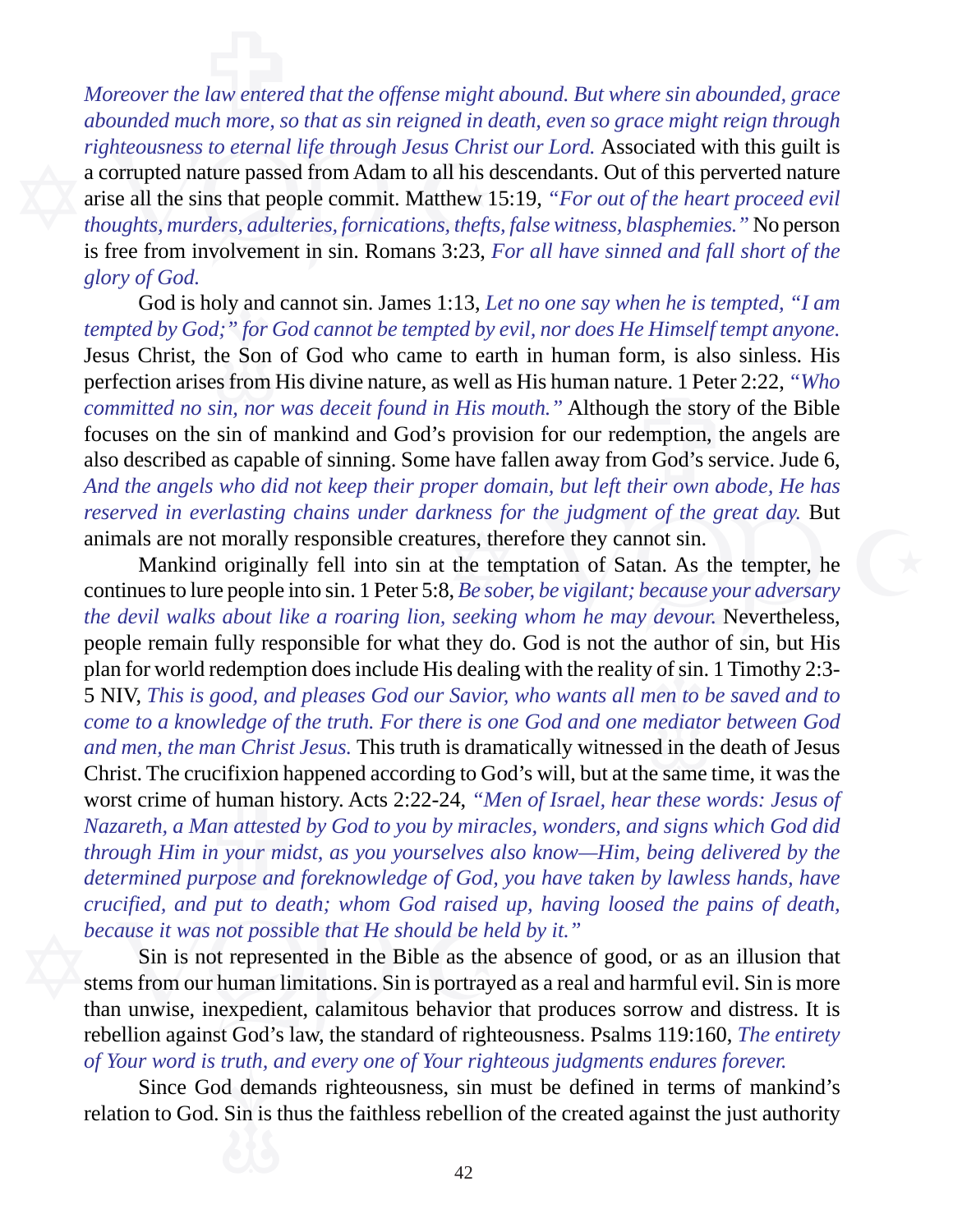ator. For the of his Creator. For this reason, breaking God's law at any point involves transgression at every point. James 2:10, *For whoever shall keep the whole law, and yet stumble in one point, he is guilty of all.*

point, he is guilty of all.<br>Violation of the law of God in thought,<br>human heart. Sin is actually a contradiction to<br>bears. This depraved condition is called <u>ori</u>g<br>characterizes all persons from the moment of bears. This depraved condition is called **original sin** because it comes from Adam and Violation of the law of God in thought, word, and deed shows the sinfulness of the human heart. Sin is actually a contradiction to the holiness of God, whose image mankind characterizes all persons from the moment of their birth.

*us enm*<br>bm Chr<br>*n tresp*<br>ccordi *carnal mind is enmity against God; for it is not subject to the law of God, nor indeed can t let you touch her.*" The corruption of sin is not<br>gree in every person; neither is it expressed in the<br>ing God from whom human beings draw their life<br>we live and move and have our being, as also some *this world, according to the prince of the power of the air, the spirit who now works in the sons of disobedience.* But this does not mean that people can behave as wickedly as they might, for God restrains the outworking The moral depravity of mankind is complete in that: Romans 8:7, *Because the be.* Apart from Christ, all who believe in Him are: Ephesians 2:1-2, *. . . Made alive, who were dead in trespasses and sins, in which you once walked according to the course of sons of disobedience.* But this does not mean that people can behave as wickedly as they might, for God restrains the outworking of the sinful heart. At times, He even helps sinners do things that conform to the law. Genesis 20:6, *And God said to him in a dream, "Yes, I know that you did this in the integrity of your heart. For I also withheld you from sinning against Me; therefore I did not let you touch her."* The corruption of sin is not developed or expressed to the same degree in every person; neither is it expressed in the same way in any person at all times.

ultima<br>t the gi<br>gospel revolt is death and the torment of hell (oppression). Death is the ultimate penalty imposed Sin involves the denial of the living God from whom human beings draw their life and existence. Acts 17:28, *For in Him we live and move and have our being, as also some of your own poets have said, "For we are also His offspring."* The consequence of this by God for sin. Romans 6:23, *For the wages of sin is death, but the gift of God is eternal life in Christ Jesus our Lord.*

Himsey His Own special people, sealons yor e deliveran<br>ace of His<br>to serve, d<br>s and make<br>Himself for Against this dark background of sin and its reality, the gospel comes as the good news of the deliverance that God has provided through His Son. Jesus bears the penalty of sin in place of His people. Mark 10:45, *"For even the Son of Man did not come to be served, but to serve, and to give His life a ransom for many."* He also redeems us from lawlessness and makes us long for good works in service to God and others. Titus 2:14, *Who gave Himself for us, that He might redeem us from every lawless deed and purify for Himself His own special people, zealous for good works.*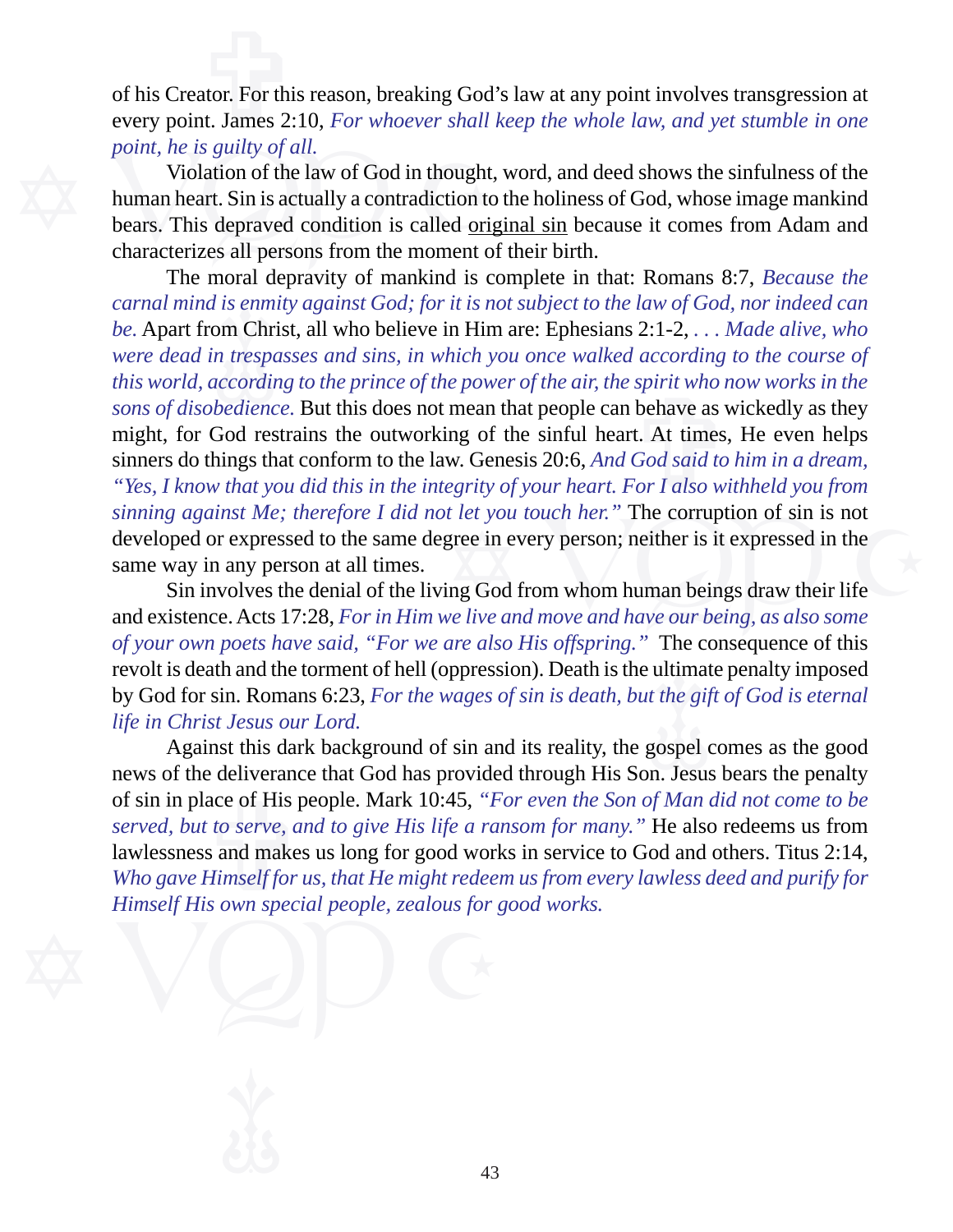# **Chapter 10 Prayer**

Prayer<br>
1 Thessalonians 5:17 NIV, "*Pray continu*<br>
Colossians 4:2 NIV, "*Devote yourself to*  Colossians 4:2 NIV*, "Devote yourself to prayer, being watchful and thankful."* 1 Thessalonians 5:17 NIV, *"Pray continually."*

s comin<br>n with<br>, we mu<br>. We m discussed<br>wever, sinn<br>od. So while Prayer is communication with God and/or our way of talking to God. The communication with God should be serious, sincere and from the heart. In our communication, we must also allow the Holy Spirit to enter and not attempt to communicate with Him alone. We must pray in the Spirit. More of this will be discussed further in this chapter.

Because God is personal, all people can offer prayers. However, sinners who have not trusted Jesus Christ for their salvation remain alienated from God. So while unbelievers may pray, they do not have the basis for a rewarding fellowship with God. They have not met the conditions laid down in the Bible for effectiveness in prayer.

for effectiveness in prayer.<br>
ce upon their Creator. They have every reason<br>
ut they have far more reason to respond to God<br>
I for them. God's love is revealed through the<br>
st, His atoning provision at the Cross, His Christians recognize their dependence upon their Creator. They have every reason to express gratitude for God's blessings. But they have far more reason to respond to God than this. They respond to the love of God for them. God's love is revealed through the marvelous incarnation and life of Christ, His atoning provision at the Cross, His resurrection, as well as His continuing presence through the Holy Spirit.

ly informed<br>er on the b<br>er involves y world<br>d God,<br>pught c<br>Effect Prayer cannot be replaced by devout good works in a needy world. Important as service to others is, at times we must turn away from it and toward God, who is distinct from all things and over all things. Neither should prayer be thought of as a mystical experience in which people lose their identity in the infinite reality. Effective prayer must be a scripturally informed response of persons saved by grace to the living God who can hear and answer on the basis of Christ's payment of the penalty which sinners deserved. As such, prayer involves several important aspects.

## **Faith**

erstone<br>bired w built on the cornerstone of Christ's work and words as shown by the prophets and apostles The most meaningful prayer comes from<br>who has acted and spoken through the Jesus of<br>God speaks to us through the Bible, and we in t<br>prayer. Assured by the Scripture that God is pe The most meaningful prayer comes from a heart that places its trust in the God who has acted and spoken through the Jesus of history and the teachings of the Bible. God speaks to us through the Bible, and we in turn speak to Him in trustful, believing prayer. Assured by the Scripture that God is personal, living, active, all-knowing, allwise, and all-powerful, we know God can hear and help us. A confident prayer life is in the Spirit inspired writings of the Bible.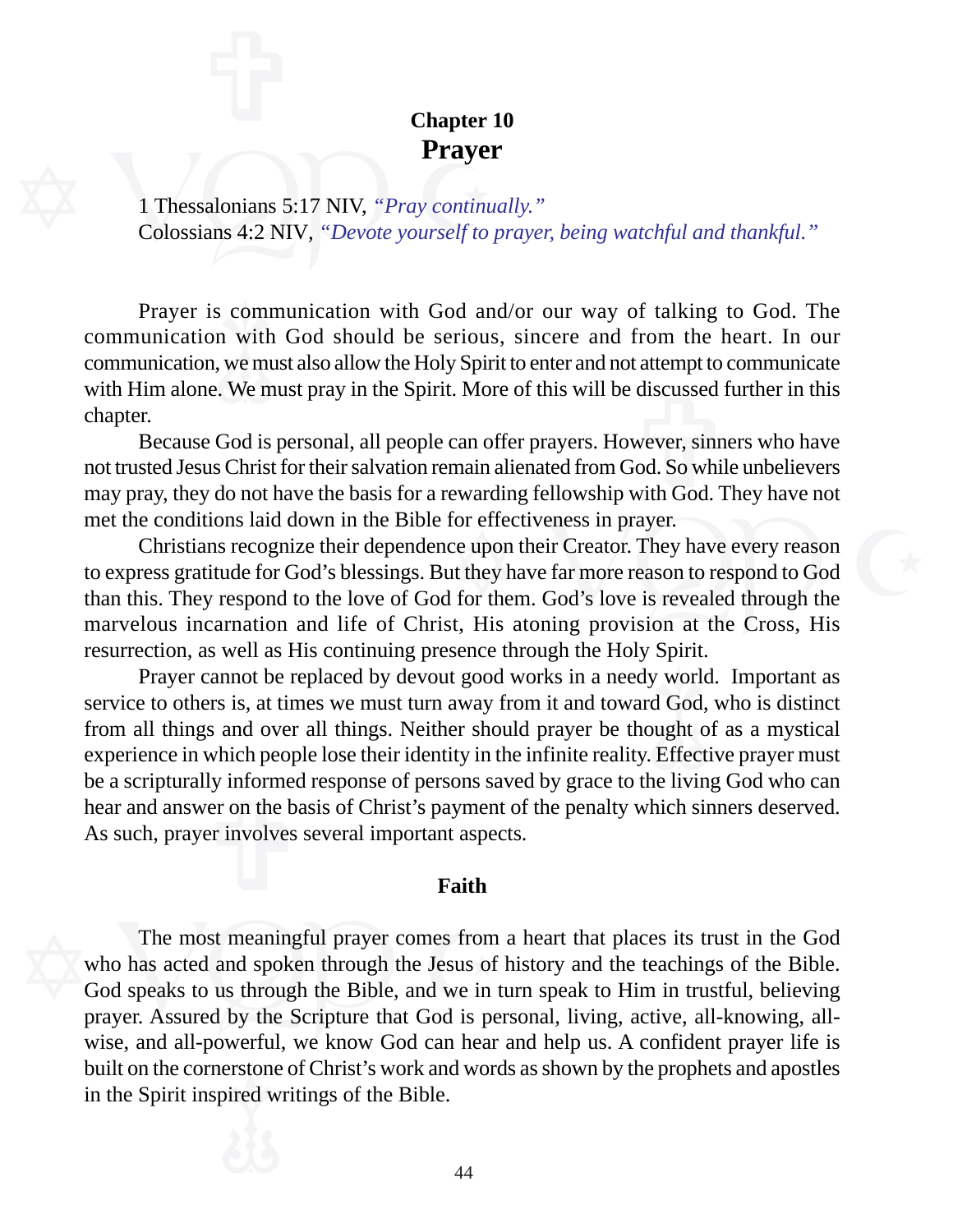## **Worship**

In worship we recognize what is of highest worth<br>work, but God. The Highest divine being deserves our highe<br>we set our values in accord with God's will and perfect<br>hide their faces and cry: Isaiah 6:3, *And one cried to an*  hide their faces and cry: Isaiah 6:3, *And one cried to another and said: "Holy, holy, holy* In worship we recognize what is of highest worth: not ourselves, others, or our work, but God. The Highest divine being deserves our highest respect. Guided by Scripture, we set our values in accord with God's will and perfect standards. Before God, angels

# **Confession**

eness o We must confess our sins to God to get right with<br>her being. But we should confess them directly to<br>our unrighteousness. 1 John 1:9, If we confess our<br>our sins and to cleanse us from all unrighteousness. *sins, He is faithful and just to forgive us our sins and to cleanse us from all unrighteousness.* am undone<br>clean lips;<br>ves and the<br>1:4, Again<br>*a*y be found Awareness of God's holiness leads to consciousness of our own sinfulness. Like the prophet Isaiah, we exclaim: Isaiah 6:5, *"Woe is me, for I am undone! Because I am a man of unclean lips, and I dwell in the midst of a people of unclean lips; for my eyes have seen the King, the Lord of hosts."* By sinning, we hurt ourselves and those closest to us, but first of all, and worst of all, sin is against God. Psalms 51:4, *Against You, You only, have I sinned, and done this evil in Your sight—that You may be found just when You speak, and blameless when You judge.* We must confess our sins to God to get right with Him. We need not confess them to another being. But we should confess them directly to God, who promises to forgive us of all our unrighteousness. 1 John 1:9, *If we confess our*

#### **Adoration**

*nd.*" Our let<br>People son<br>for God fi<br>responsible t of Hi<br>thew 2<br>*th all* y God is love, and He has demonstrated His love in the gift of His Son. The greatest desire of God is that we love Him with our whole being. Matthew 22:37, *Jesus said to him, "You shall love the Lord your God with all your heart, with all your soul, and with all your mind."* Our love should be expressed, as His has been expressed, in both deeds and words. People sometimes find it difficult to say to others and to God, I love you. But when love for God fills our lives, we will express our love in prayer to the one who is ultimately responsible for all that we are.

#### **Praise**

times a day I praise You, because of Your righteous judgments. For God Himself, for His works, and for His words, His people give sincere praise. *excellent greatness!* And praise Him for His righteous judgments. Psalms 119:164, *Seven* The natural outgrowth of faith, worshi<br>speak well of one whom we highly esteem an<br>above all others naturally receives our highe<br>mighty acts. Psalms 150:2. Praise Him for Hi above all others naturally receives our highest commendation. We praise Him for His The natural outgrowth of faith, worship, confession, and adoration is praise. We speak well of one whom we highly esteem and love. The one whom we respect and love mighty acts. Psalms 150:2, *Praise Him for His mighty acts; praise Him according to His* works, and for His words, His people give sincere praise.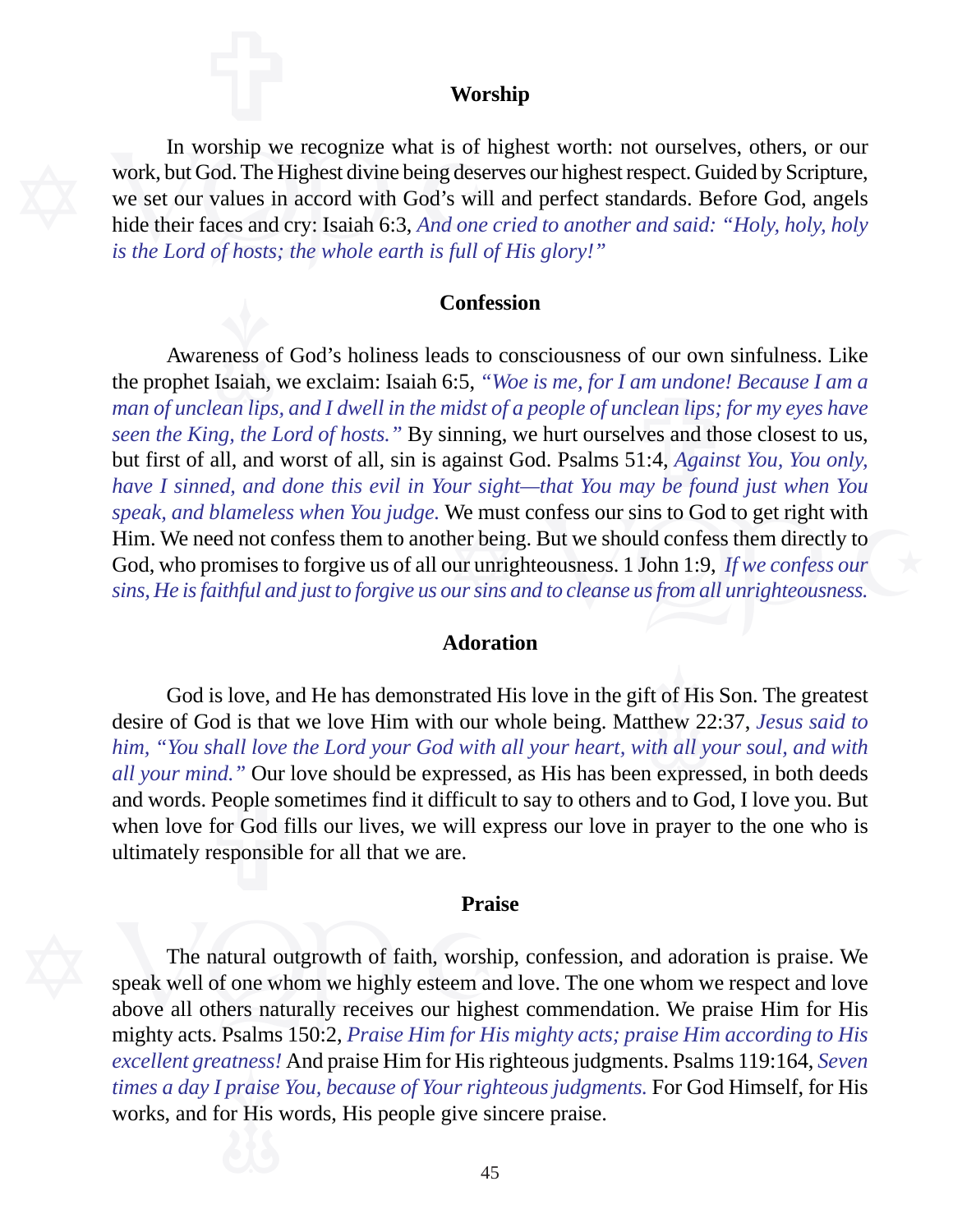# **Thanksgiving**

nought<br>God h<br>cipline<br>or dee futile in their thoughts, and their foolish hearts were darkened. Believers, in contrast, Are we thankless because we think we have not received what we deserve? But if<br>we got what we deserved, we would be condemned because of our guilt. As sinners, we<br>are not people of God by nature. We have no claim upon His He has forgiven our sins, granted us acceptance as His people, and given us His righteous iving than<br>g give than<br>**than** Are we thankless because we think we have not received what we deserve? But if we got what we deserved, we would be condemned because of our guilt. As sinners, we are not people of God by nature. We have no claim upon His mercy or grace. Nevertheless, *although they knew God, they did not glorify Him as God, nor were thankful, but became* live thankfully. God has been at work on our behalf in countless ways. So in everything, even for the discipline that is unpleasant, we give thanks. Colossians 3:17, *And whatever you do in word or deed, do all in the name of the Lord Jesus, giving thanks to God the Father through Him.* And in 1 Thessalonians 5:18, *In everything give thanks; for this is the will of God in Christ Jesus for you.*

## **Dedicated Action**

to withdraw from society, but to render service<br>over Jerusalem in compassionate prayer, and<br>ransom for many. Authentic prayer will be the<br>vas for the prophets and apostles. Christ's example does not require us to withdraw from society, but to render service to the needy in a spirit of prayer. He wept over Jerusalem in compassionate prayer, and then He went into the city to give His life a ransom for many. Authentic prayer will be the source of courage and productivity, as it was for the prophets and apostles.

#### **Request**

in the 1<br>eeds are Prayer is not only response to God's grace as brought to us in the life and work of Jesus and the teaching of Scripture, it is also a request for our needs and the needs of others.

For good reasons God's holy and wise purpose does not permit Him to grant every petition as it is asked. Several hindrances to answered prayer are mentioned in the Bible:

d reasons C<br>asked. Sev<br>in the hea Iniquity in the heart, Psalms 66:18, *If I regard iniquity in my heart, the Lord will not hear.*

Refusal to hear God's law, Proverbs 28:9, *One who turns away his ear from hearing the law, even his prayer is an abomination.*

the law, even his prayer is an abomination.<br>An estranged heart, Isaiah 29:13, Therefore people draw near with their mouths and honor M<br>hearts far from Me, and their fear toward Me is<br>Sinful separation from God, Isaiah 59:2 *hearts far from Me, and their fear toward Me is taught by the commandment of men.* An estranged heart, Isaiah 29:13, *Therefore the Lord said: "Inasmuch as these people draw near with their mouths and honor Me with their lips, but have removed their*

Sinful separation from God, Isaiah 59:2, *But your iniquities have separated you from your God; and your sins have hidden His face from you, so that He will not hear.*

ness, J<br>*ander;*<br>? *will re* Waywardness, Jeremiah 14:10-12, *Thus says the Lord to this people: "Thus they have loved to wander; they have not restrained their feet. Therefore the Lord does not accept them; He will remember their iniquity now, and punish their sins."*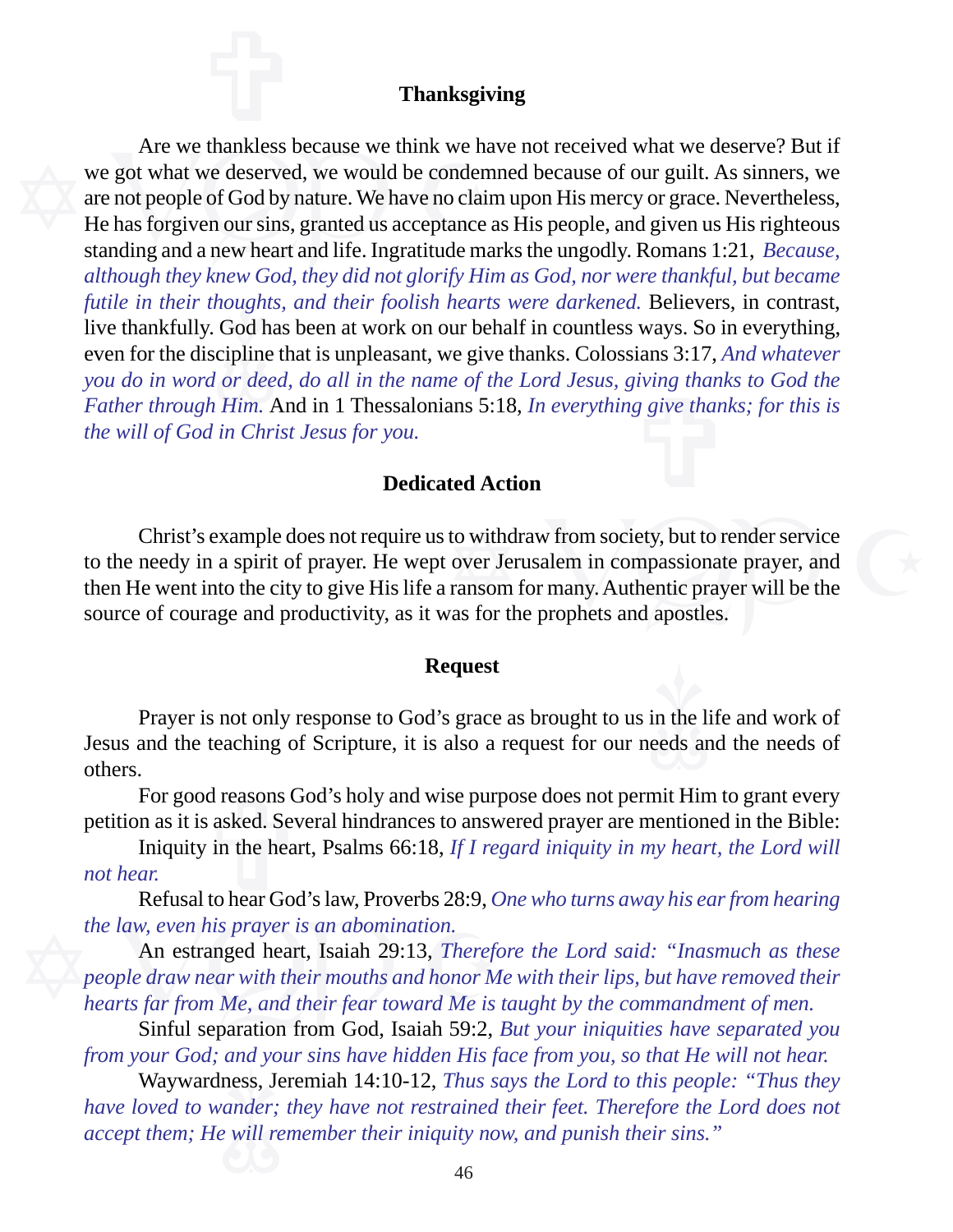n the Lord<br>n the Lord<br>not bear th *Then the Lord said to me, "Do not pray for this people, for their good. When they fast, I will not hear their cry; and when they offer burnt offering and grain offering, I will not accept them. But I will consume them by the sword, by the famine, and by the pestilence."*

*ould h*<br>that H<br>ou fave<br>ng to b *with you? Would he accept you favorably?" Says the Lord of hosts. "But now entreat contemptible.'* And will consume them by the sword, by the famine, and by the pestilence.''<br>Offering unworthy sacrifices, Malachi 1:7-9, "You offer defiled food on My altar.<br>But say, 'In what way have we defiled You?' By *But say, 'In what way have we defiled You?' By saying, 'The table of the Lord is* Offering unworthy sacrifices, Malachi 1:7-9, *"You offer defiled food on My altar. offer the lame and sick, is it not evil? Offer it then to your governor! Would he be pleased* God's favor, that He may be gracious to us. While this is being done by your hands, will *He accept you favorably?" Says the Lord of hosts.*

n you pray,<br>ngogues an<br>say to you,<br>en you have Praying to be seen of men, Matthew 6:5-6, *"And when you pray, you shall not be like the hypocrites. For they love to pray standing in the synagogues and on the corners of the streets, that they may be seen by men. Assuredly, I say to you, they have their reward. But you, when you pray, go into your room, and when you have shut your door, pray to your Father who is in the secret place; and your Father who sees in secret will reward you openly."*

18:11-14, "'*I fast twice a week*; *I give tithes of all* tanding afar off, would not so much as raise his ing, 'God, be merciful to me a sinner!' *I tell you*, ed rather than the other; for everyone who exalts *eyes to heaven, but beat his breast, saying, 'God, be merciful to me a sinner!' I tell you,* Pride in fasting and tithing, Luke 18:11-14, *"'I fast twice a week; I give tithes of all that I possess.' And the tax collector, standing afar off, would not so much as raise his this man went down to his house justified rather than the other; for everyone who exalts himself will be humbled, and he who humbles himself will be exalted."*

sible to<br>a rewa<br>d do ne Lack of faith, Hebrews 11:6, *But without faith it is impossible to please Him, for he who comes to God must believe that He is, and that He is a rewarder of those who diligently seek Him.*

Doubting or double-mindedness, James 4:3, *You ask and do not receive, because you ask amiss, that you may spend it on your pleasures.*

More positively, God has promised to answer our requests when we:

*iss, that yo*<br>e positively<br>helping th<br>*ill answer;* Start helping the hungry and afflicted, Isaiah 58:9-10, *"Then you shall call, and the Lord will answer; you shall cry, and He will say, 'Here I am.' If you take away the yoke from your midst, the pointing of the finger, and speaking wickedness, if you extend darkness, and your darkness shall be as the noonday."*

*I say to you, whatever things you ask when you pray, believe that you receive them, and* you will have them."<br> *A believes that those things he says will be done, he will have whatever he says. Therefore* your soul to the hungry and satisfy the afflicted soul, then your light shall dawn in the<br>darkness, and your darkness shall be as the noonday."<br>When we believe we will receive what we ask, Mark 11:22-24, So Jesus answered<br> *and said to them, "Have faith in God. For assuredly, I say to you, whoever says to this* When we believe we will receive what we ask, Mark 11:22-24, *So Jesus answered mountain, 'Be removed and be cast into the sea,' and does not doubt in his heart, but you will have them."*

47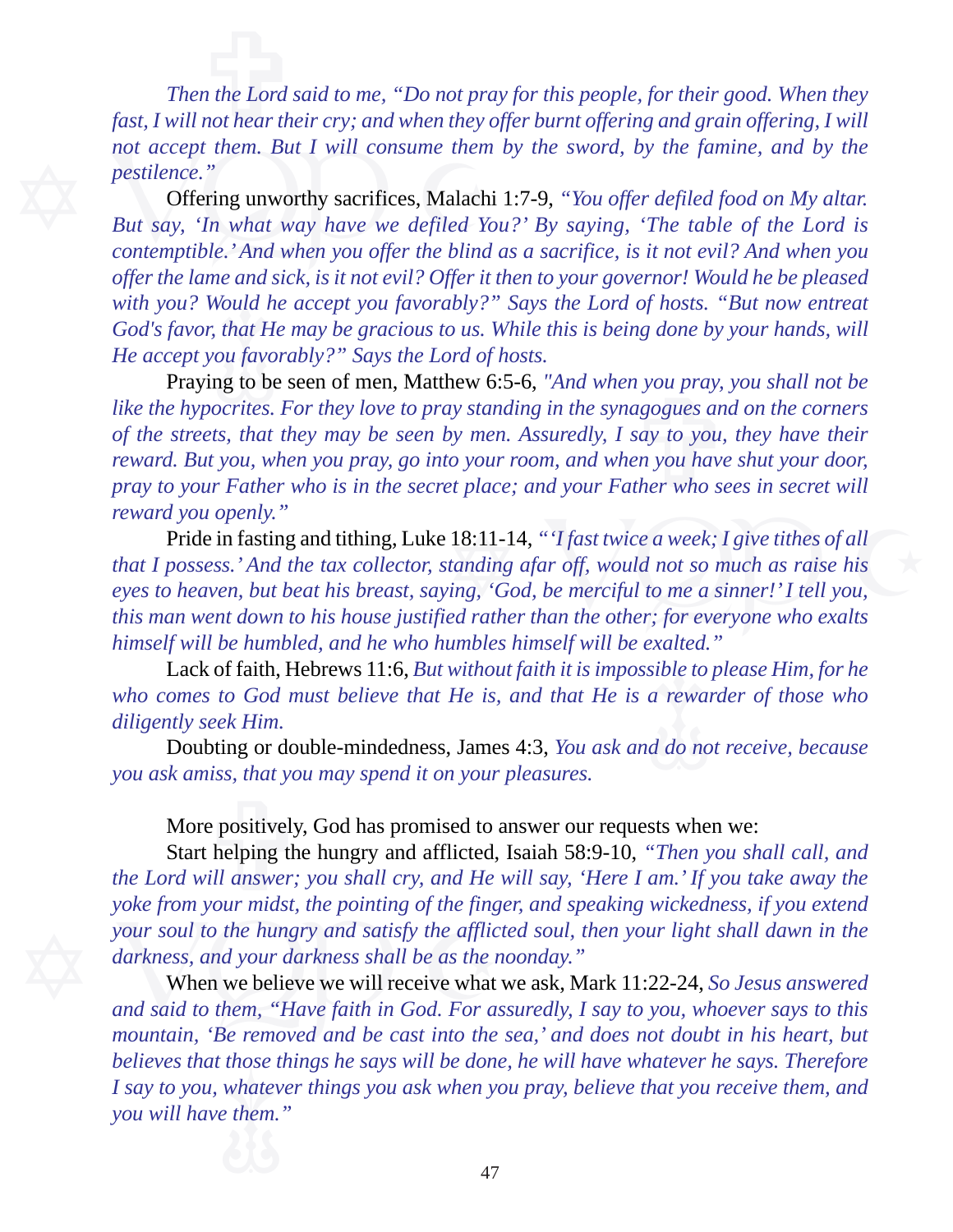we forgive When we forgive others, Mark 11:25-26, *"And whenever you stand praying, if you have anything against anyone, forgive him, that your Father in heaven may also forgive you your trespasses. But if you do not forgive, neither will your Father in heaven forgive your trespasses."*

you your trespasses. But if you do not forgive, ne<br>
your trespasses."<br>
When we ask in Christ's name, John 14<br>
name, that I will do, that the Father may be glori;<br>
name, I will do it." *name, that I will do, that the Father may be glorified in the Son. If you ask anything in My* When we ask in Christ's name, John 14:13-14, *"And whatever you ask in My name, I will do it."*

 *words abide in you, you will ask what you desire, and it shall be done for you."* When we abide in Christ and His words, John 15:7, *"If you abide in Me, and My*

you, you<br>he Spin<br>same j<br>Lord' Pray in the Spirit, Ephesians 6:8, *Knowing that whatever good anyone does, he will receive the same from the Lord, whether he is a slave or free.*

*tever we as<br>ings that af<br>confidence* Obey the Lord's commandments, 1 John 3:22, *And whatever we ask we receive from Him, because we keep His commandments and do those things that are pleasing in His sight.*

Ask according to His will, 1 John 5:14-15, *Now this is the confidence that we have in Him, that if we ask anything according to His will, He hears us. And if we know that He hears us, whatever we ask, we know that we have the petitions that we have asked of Him.*

Until we have properly responded to God and His Word, He cannot entrust us with His powerful resources.

 $\frac{1}{25}$ e have the petitions that we have asked of Him.<br>
So God and His Word, He cannot entrust us with<br>
who answers as He knows best. We should not<br>
ing the things for which we ask. In His wisdom, Prayer is request to a personal Lord who answers as He knows best. We should not think we will always have success in obtaining the things for which we ask. In His wisdom, God hears and answers in the way that is best. God meets our need, just not always in the manner we expect.

## **Effectiveness**

has power<br>
uman histo:<br>
i: James 5:<br>
you may be Prayer has power over everything. God can intelligently act in any part of the universe or human history. Although some people think prayer is a waste of time, the Bible declares: James 5:16, *Confess your trespasses to one another, and pray for one another, that you may be healed. The effective, fervent prayer of a righteous man avails much.*

One who prays will receive:

Since who plays will receive.<br>Freedom from fear, Psalms 118:5-6, *I ca*<br>answered me and set me in a broad place. The L<br>can man do to me?<br>Strength of soul, Psalms 138:3, *In the day* made me hold with strength in my soul. Freedom from fear, Psalms 118:5-6, *I called on the Lord in distress; the Lord answered me and set me in a broad place. The Lord is on my side; I will not fear. What can man do to me?*

 Strength of soul, Psalms 138:3, *In the day when I cried out, You answered me, and made me bold with strength in my soul.*

u will c<br>on, with<br> Guidance and satisfaction, Isaiah 58:9-11 NIV, *Then you will call, and the Lord will answer; you will cry for help, and He will say: "Here am I. If you do away with the yoke of oppression, with the pointing finger and malicious talk, and if you spend yourselves*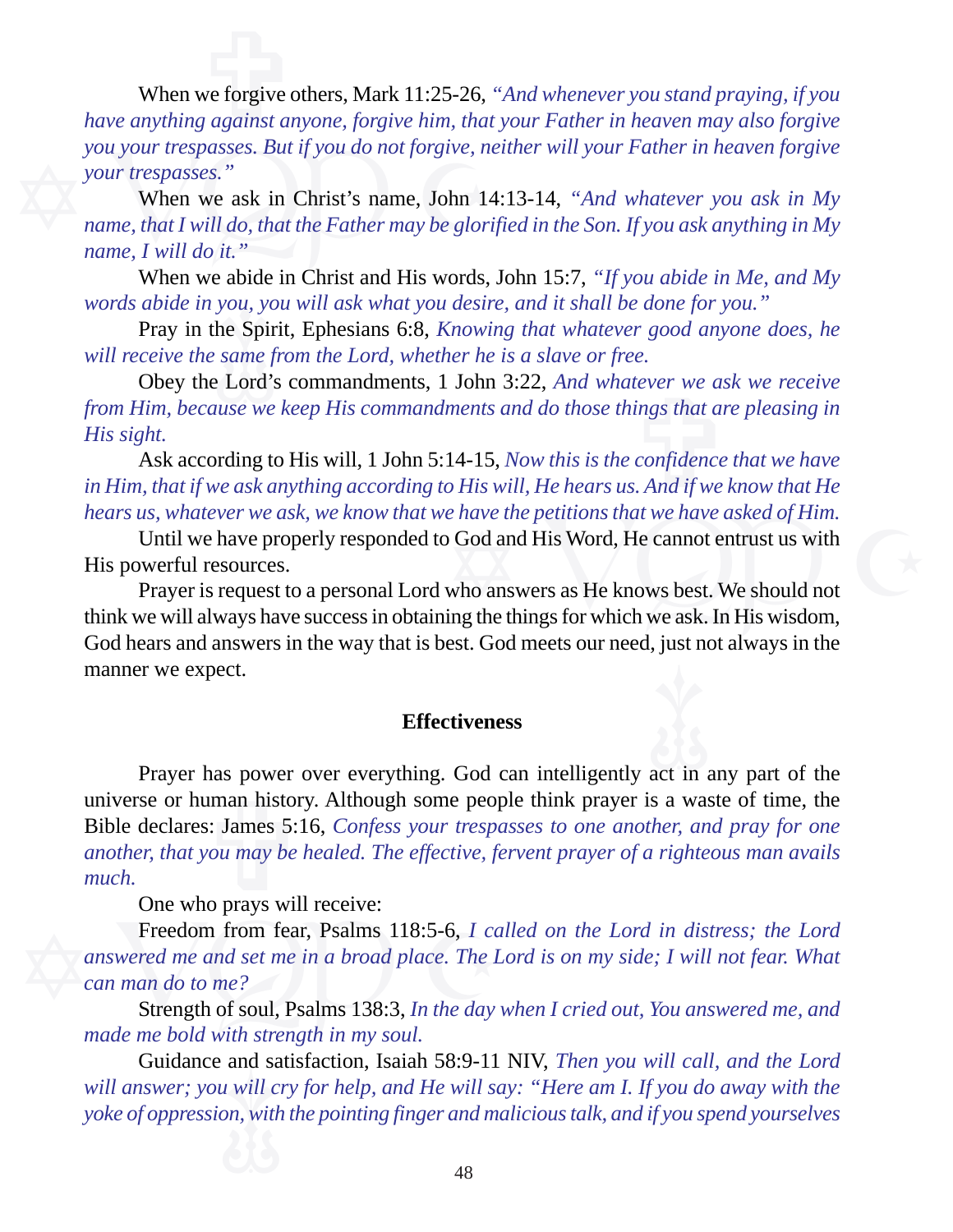of the hunging *in behalf of the hungry and satisfy the needs of the oppressed, then your light will rise in the darkness, and your night will become like the noonday. The Lord will guide you always; He will satisfy your needs in a sun-scorched land and will strengthen your frame. You will be like a well-watered garden, like a spring whose waters never fail."*

eached<br>ne, and<br>ning o<br>are gre *fly swiftly, reached me about the time of the evening offering. And he informed me, and* always; He will satisfy your needs in a sun-scale of the UV of the UV of the UV of the UV of the UV of the UV of the UV of the UV of the UV of the UV of the UV of the North performance before the Lord my God for the holy m *and confessing my sin and the sin of my people Israel, and presenting my supplication and offering. And on the wing of abominations shall be one who makes desolate,* re, there shall be seven weeks and sixty-two weeks;<br>e wall, even in troublesome times. And after the<br>f, but not for Himself; and the people of the prince<br>d the sanctuary. The end of it shall be with a flood,<br>are determined *who is to come shall destroy the city and the sanctuary. The end of it shall be with a flood,* % and under<br>*pur holy ci*<br>on for iniq<br>nd to anoin<br>the comman Wisdom and understanding, Daniel 9:20-27, *Now while I was speaking, praying, before the Lord my God for the holy mountain of my God, yes, while I was speaking in prayer, the man Gabriel, whom I had seen in the vision at the beginning, being caused to talked with me, and said, "O Daniel, I have now come forth to give you skill to understand. At the beginning of your supplications the command went out, and I have come to tell you, for you are greatly beloved; therefore consider the matter, and understand the vision: seventy weeks are determined for your people and for your holy city, to finish the transgression, to make an end of sins, to make reconciliation for iniquity, to bring in everlasting righteousness, to seal up vision and prophecy, and to anoint the Most Holy. Know therefore and understand, that from the going forth of the command to restore and build Jerusalem until Messiah the Prince, there shall be seven weeks and sixty-two weeks; the street shall be built again, and the wall, even in troublesome times. And after the sixty-two weeks Messiah shall be cut off, but not for Himself; and the people of the prince and till the end of the war desolations are determined. Then he shall confirm a covenant with many for one week; but in the middle of the week He shall bring an end to sacrifice even until the consummation, which is determined, is poured out on the desolate."*

*to mak*<br>*ut on t*<br>ass the<br>Jerusa Deliverance from harm, Joel 2:32, *And it shall come to pass that whoever calls on the name of the Lord shall be saved. For in Mount Zion and in Jerusalem there shall be deliverance, as the Lord has said, among the remnant whom the Lord calls.*

e, *as the Lc*<br>ard, Matthe<br>*our door, p<br>ret will rew*<br>d gifts, Lul Reward, Matthew 6:6, *But you, when you pray, go into your room, and when you have shut your door, pray to your Father who is in the secret place; and your Father who sees in secret will reward you openly.*

Good gifts, Luke 11:13, *"If you then, being evil, know how to give good gifts to your children, how much more will your heavenly Father give the Holy Spirit to those who ask Him!"*

who ask Him!"<br>Fullness of joy, John 16:23-24, And in<br>assuredly, I say to you, whatever you ask the<br>now you have asked nothing in My name. Ask,<br>full. *now you have asked nothing in My name. Ask, and you will receive, that your joy may be* Fullness of joy, John 16:23-24, *And in that day you will ask Me nothing. Most assuredly, I say to you, whatever you ask the Father in My name He will give you. Until full.*

> with the<br>
> with surp<br>
> and the surple Peace, Philippians 4:6-8, *Be anxious for nothing, but in everything by prayer and supplication, with thanksgiving, let your requests be made known to God; and the peace of God, which surpasses all understanding, will guard your hearts and minds through Christ Jesus.*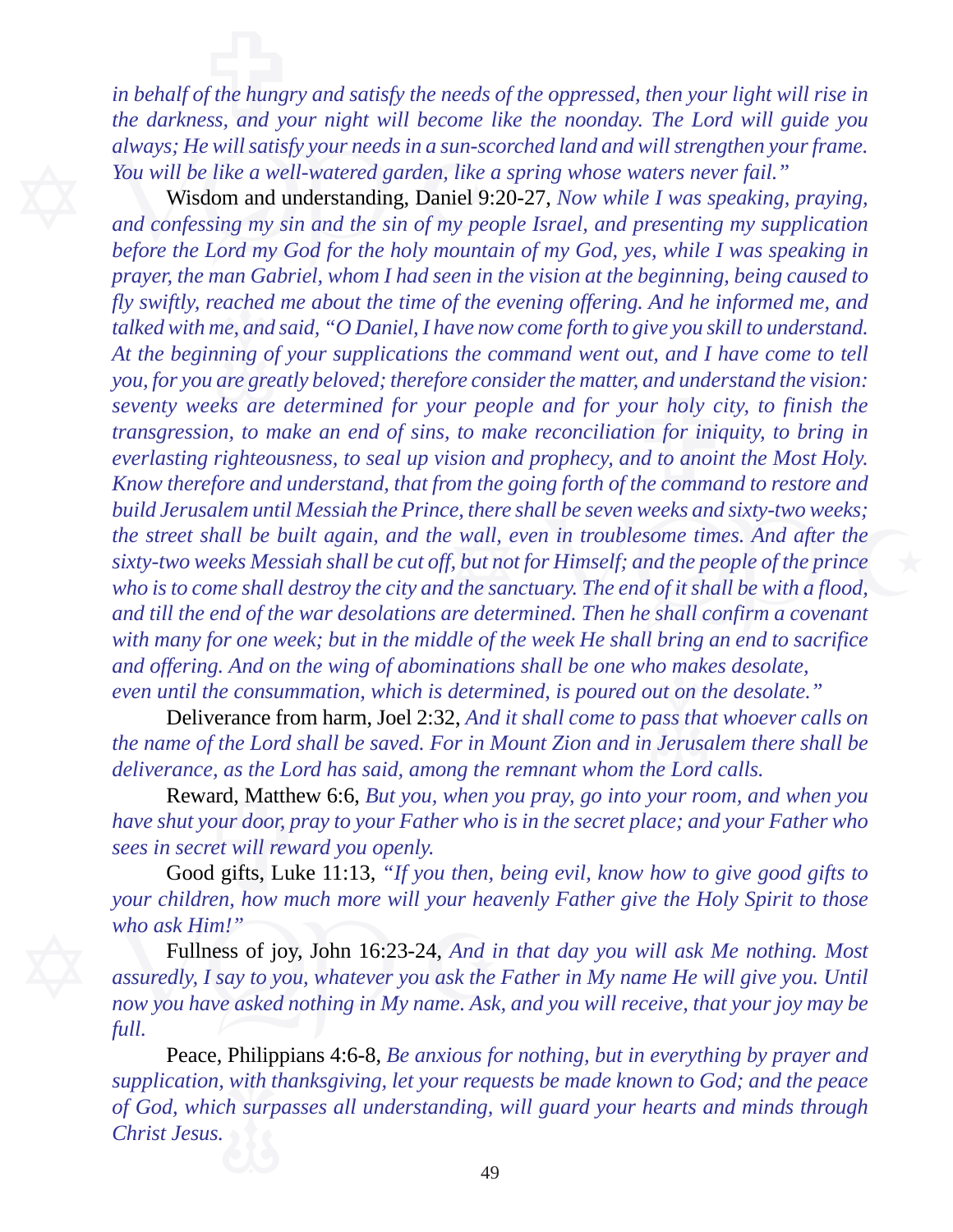of good report, if there is any virtue and if there is anything praiseworthy—meditate on<br>these things.<br>Freedom from anxiety, 1 Peter 5:7, Casting all your care upon Him, for He cares<br>for you. *brethren,*<br>twkatayar *Finally, brethren, whatever things are true, whatever things are noble, whatever things are just, whatever things are pure, whatever things are lovely, whatever things are these things.*

Freedom from anxiety, 1 Peter 5:7, *Casting all your care upon Him, for He cares for you.*

 a difference in the lives of others. Biblical writers believed prayer for others could result Is prayer effective only in the inner lives of those who pray? No, prayer can make in:

the live<br>visdom<br>*ed*; tha  $\lim_{x\to a}$  what  $\lim_{x\to a}$  with  $\lim_{x\to a}$  with  $\lim_{x\to a}$ Greater wisdom and power, Ephesians 1:18-19, *The eyes of your understanding being enlightened; that you may know what is the hope of His calling, what are the riches of the glory of His inheritance in the saints, and what is the exceeding greatness of His power toward us who believe, according to the working of His mighty power.*

The intermal in that Christ may dwell in<br>
vertical and a grounded in love, may be able to<br>
de width and length and depth and height—to<br>
owledge; that you may be filled with all the<br>  $\frac{1}{2}$ Inward strength, knowledge of Christ's love, and filling with God's fullness, Ephesians 3:16-19, *That He would grant you, according to the riches of His glory, to be strengthened with might through His Spirit in the inner man, that Christ may dwell in your hearts through faith; that you, being rooted and grounded in love, may be able to comprehend with all the saints what is the width and length and depth and height—to know the love of Christ which passes knowledge; that you may be filled with all the fullness of God.*

may ab<br>we the<br>of Chi<br>ory and righteousness, Philippians 1:9-11, *And this I pray, that your love may abound still more* Discernment, approval of what is excellent, and filling with the fruits of *and more in knowledge and all discernment, that you may approve the things that are excellent, that you may be sincere and without offense till the day of Christ, being filled with the fruits of righteousness which are by Jesus Christ, to the glory and praise of God.*

dge of God<br>tience, and<br>lo not ceas<br>His will in<br>Lord, fully Knowledge of God's will, spiritual understanding, a life pleasing to God, fruitfulness, endurance, patience, and joy, Colossians 1:9-12, *For this reason we also, since the day we heard it, do not cease to pray for you, and to ask that you may be filled with the knowledge of His will in all wisdom and spiritual understanding; that you may walk worthy of the Lord, fully pleasing Him, being fruitful in every good work and increasing in the knowledge of God; strengthened with all might, according to His glorious power, us to be partakers of the inheritance of the saints in the light.*

*for all patience and longsuffering with joy; giving thanks to the Father who has qualified*<br>us to be partakers of the inheritance of the saints in the light.<br>A quiet, peaceable life, 1 Timothy 2:1-2, Therefore I exhort fi *supplications, prayers, intercessions, and giving of thanks be made for all men, for kings* A quiet, peaceable life, 1 Timothy 2:1-2, *Therefore I exhort first of all that and all who are in authority, that we may lead a quiet and peaceable life in all godliness and reverence.*

one an<br>und day Love for one another and all people, and holiness before God, 1 Thessalonians 3:10-13, *Night and day praying exceedingly that we may see your face and perfect what*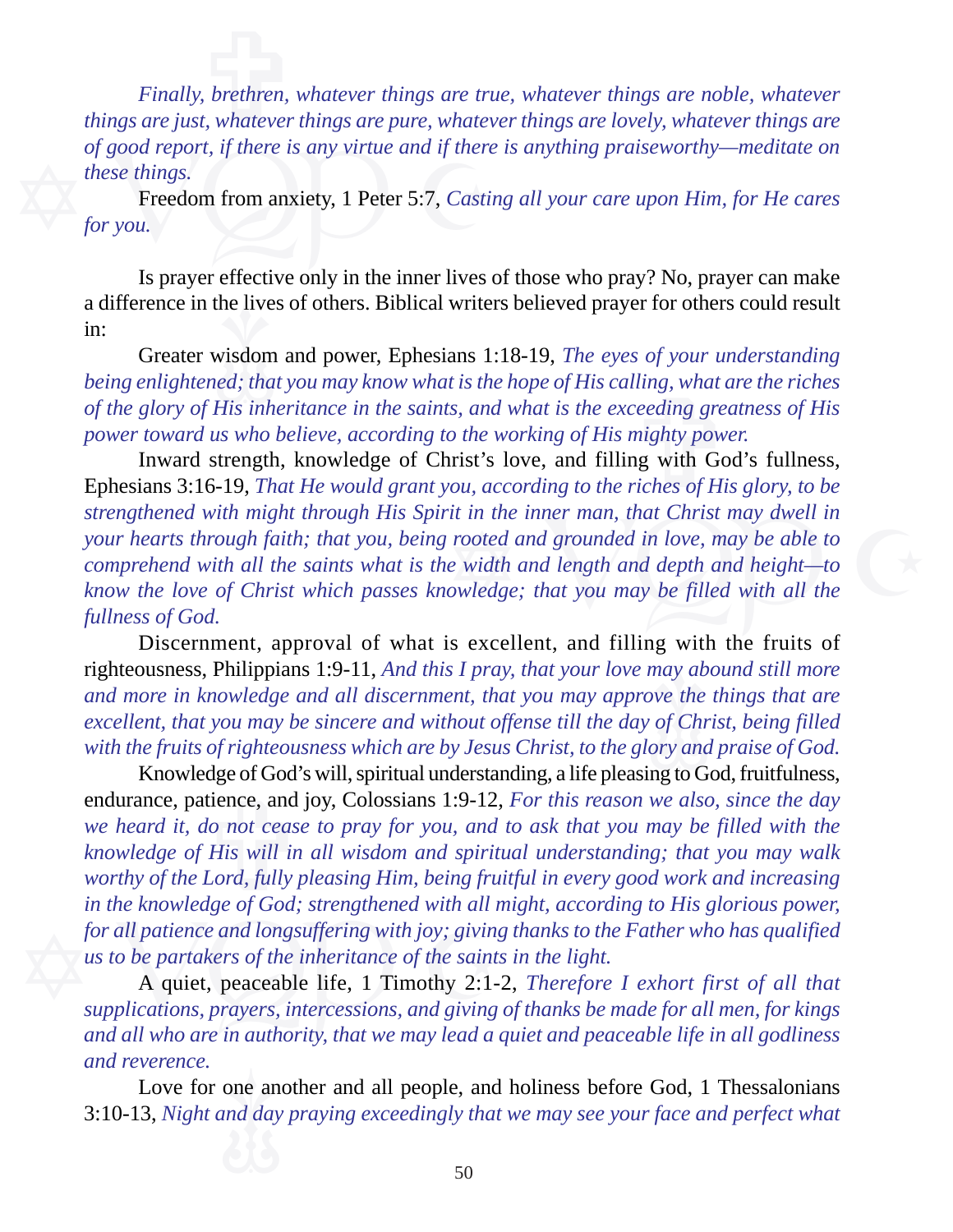one another and to all, just as we do to you, so<br>in holiness before our God and Father at the c<br>saints.<br>Comfort and establishment in every gone<br>17, Now may our Lord Jesus Christ Himself,  $\frac{1}{\ln \text{ your fa}}$ *is lacking in your faith? Now may our God and Father Himself, and our Lord Jesus Christ, direct our way to you. And may the Lord make you increase and abound in love to one another and to all, just as we do to you, so that He may establish your hearts blameless in holiness before our God and Father at the coming of our Lord Jesus Christ with all His saints.*

 *establish you in every good word and work.* Comfort and establishment in every good word and work, 2 Thessalonians 2:16- 17, *Now may our Lord Jesus Christ Himself, and our God and Father, who has loved us and given us everlasting consolation and good hope by grace, comfort your hearts and*

*u in ever*<br>for Goe<br>haring<br>m Love for God, and steadfastness in Christ, 2 Thessalonians 3:5, *Now may the Lord direct your hearts into the love of God and into the patience of Christ.*

wledge of<br>tive by the  $d$ , Hebrew The sharing of one's faith, and promotion of the knowledge of all that is good, Philemon 6, *That the sharing of your faith may become effective by the acknowledgment of every good thing which is in you in Christ Jesus.*

iverlasting covenant, make you complete in every<br>
u what is well pleasing in His sight, through Jesus<br>
ver. Amen.<br>
can affect others question the ability of God to<br>
cal world. But some prayers in the Bible changed Equipment for every good work that is pleasing to God, Hebrews 13:20-21, *Now may the God of peace who brought up our Lord Jesus from the dead, that great Shepherd of the sheep, through the blood of the everlasting covenant, make you complete in every good work to do His will, working in you what is well pleasing in His sight, through Jesus Christ, to whom be glory forever and ever. Amen.*

 Some people who think prayer can affect others question the ability of God to change His usual patterns in the physical world. But some prayers in the Bible changed nature and physical bodies:

harm,<br>*puld bl*<br>*t You w<br>reques*  Jabez prayed for enlarged borders and protection from harm, 1 Chronicles 4:10, *And Jabez called on the God of Israel saying, "Oh, that You would bless me indeed, and enlarge my territory, that Your hand would be with me, and that You would keep me from evil, that I may not cause pain!" So God granted him what he requested.*

many are the afflictions by the righteous, but<br>guards all his bones; not one of them is broker<br>hate the righteous shall be condemned. The I<br>none of those who trust in Him shall be conde<br>Deliverance from both poverty and ri r people ir<br><sup>f</sup> the Lord a<br>against the<br>pus cry out,<br>ur to those Other people in the Bible prayed for deliverance from trouble, Psalms 34:15-22, *The eyes of the Lord are on the righteous, and His ears are open to their cry. The face of the Lord is against those who do evil, to cut off the remembrance of them from the earth. The righteous cry out, and the Lord hears, and delivers them out of all their troubles. The Lord is near to those who have a broken heart, and saves such as have a contrite spirit. Many are the afflictions of the righteous, but the Lord delivers him out of them all. He guards all his bones; not one of them is broken. Evil shall slay the wicked, and those who hate the righteous shall be condemned. The Lord redeems the soul of His servants, and none of those who trust in Him shall be condemned.*

*You, and say, "Who is the Lord?" Or lest I be poor and steal, and profane the name of my*<br>God. *neither poverty nor riches—feed me with the food allotted to me; lest I be full and deny* Deliverance from both poverty and riches, Proverbs 30:7-9, *Two things I request of You (Deprive me not before I die): Remove falsehood and lies far from me; give me God.*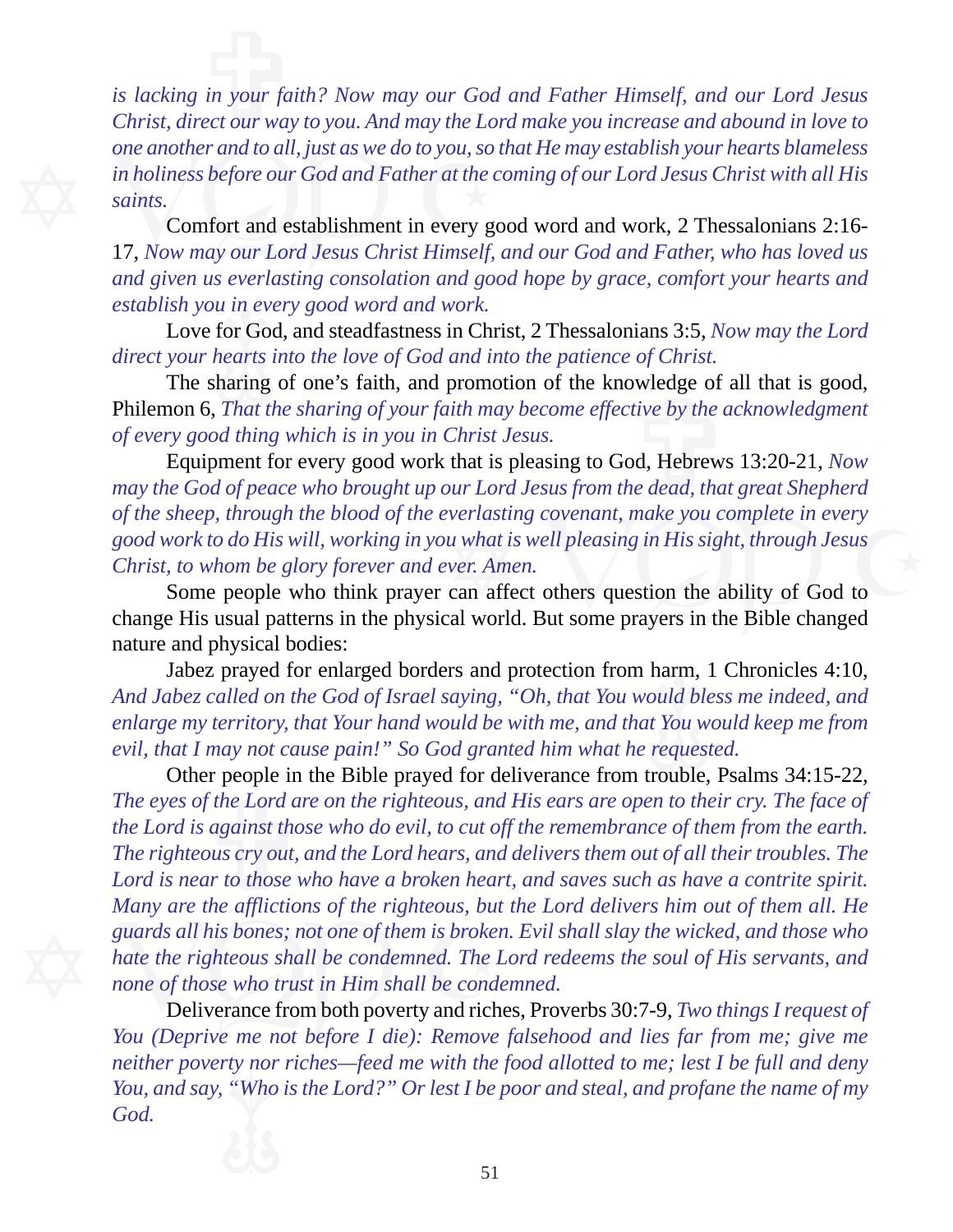have brought up my life from the pit, O Lord, my God.<br>
remembered the Lord; and my prayer went up to You,<br>
regard worthless idols forsake their own Mercy. But I<br>
of thanksgiving; I will pay what I have vowed. Salve<br>
spoke *of thanksgiving; I will pay what I have vowed. Salvation is of the Lord." So the Lord* Example 14 Deliverance from the belly of a great fish, Jonah 2:6-10, *"I went down to the moorings of the mountains; the earth with its bars closed behind me forever; yet You have brought up my life from the pit, O Lord, my God. When my soul fainted within me, I remembered the Lord; and my prayer went up to You, into Your holy temple. Those who regard worthless idols forsake their own Mercy. But I will sacrifice to You with the voice*

Daily bread, Matthew 6:11, *"Give us this day our daily bread."*

non and<br>*peace*<br>perved<br>of the si Preservation and sanctification of spirit, soul, and body, 1 Thessalonians 5:23, *Now may the God of peace Himself sanctify you completely; and may your whole spirit, soul, and body be preserved blameless at the coming of our Lord Jesus Christ.*

sick? Let hi<br>ith oil in th<br>l raise him<br>? Flijgh we Healing of the sick, James 5:14-15, *Is anyone among you sick? Let him call for the elders of the church, and let them pray over him, anointing him with oil in the name of the Lord. And the prayer of faith will save the sick, and the Lord will raise him up. And if he has committed sins, he will be forgiven.*

y that it would not rain; and it did not rain on<br>nd he prayed again, and the heaven gave rain,<br>ding around them shook, Acts 4:31, And when<br>ere assembled together was shaken; and they Ending of the rain and its beginning again, James 5:17-18, *Elijah was a man with a nature like ours, and he prayed earnestly that it would not rain; and it did not rain on the land for three years and six months. And he prayed again, and the heaven gave rain, and the earth produced its fruit.*

When the disciples prayed, the building around them shook, Acts 4:31, *And when they had prayed, the place where they were assembled together was shaken; and they were all filled with the Holy Spirit, and they spoke the word of God with boldness.*

5-26, 1<br>*isoner*<br>ndatior<br>veryon An earthquake opened the doors of their prison, Acts 16:25-26, *But at midnight Paul and Silas were praying and singing hymns to God, and the prisoners were listening to them. Suddenly there was a great earthquake, so that the foundations of the prison were shaken; and immediately all the doors were opened and everyone's chains were loosed.*

yers do ma Our prayers do make a difference in how God acts in the world!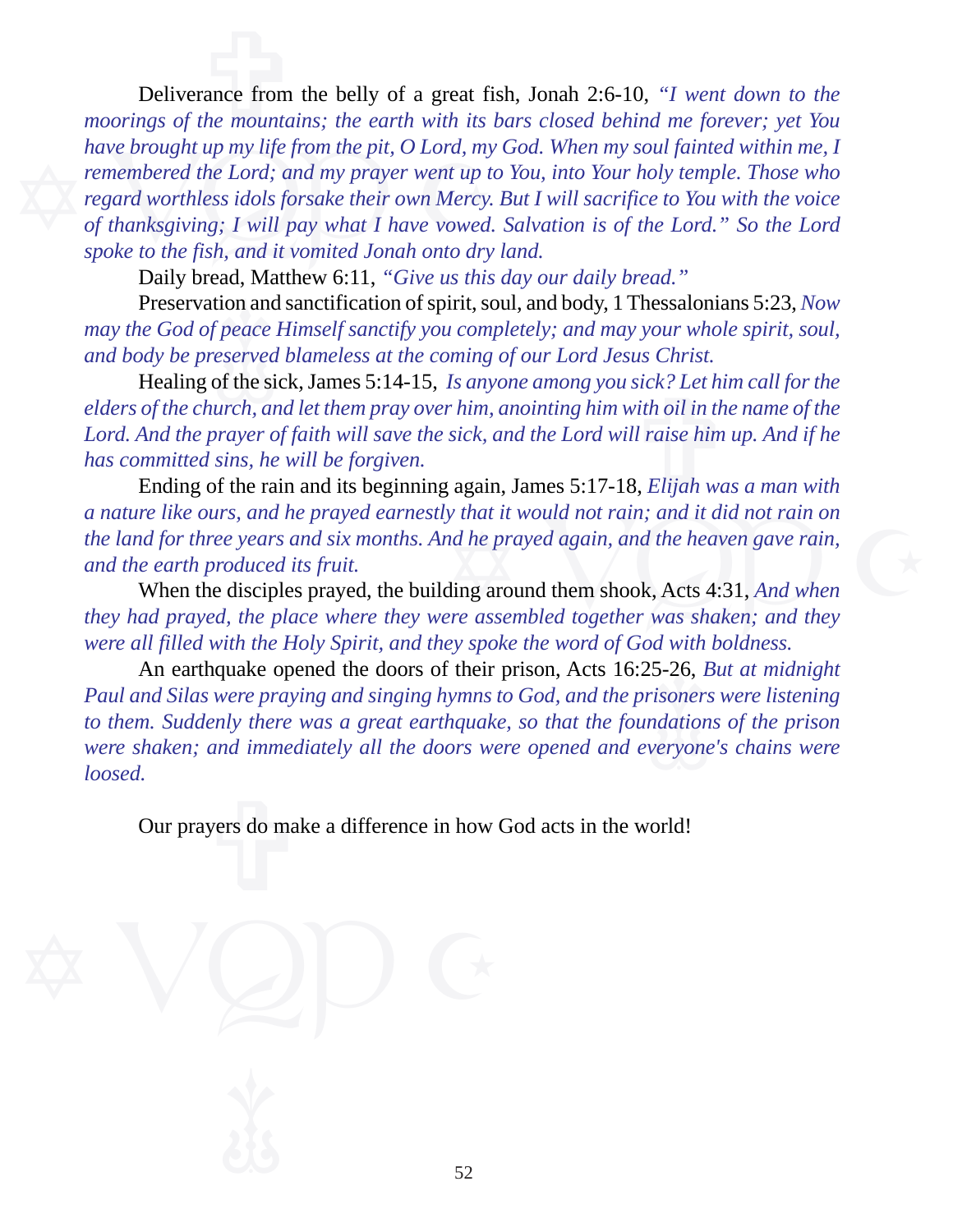# **Chapter 11 Holy Spirit**

**Holy S**<br>Acts 1:8 NIV, "But you will receive poy<br>you will be my witnesses in Jerusalem, and in<br>the earth." *you will be my witnesses in Jerusalem, and in all Judea and Samaria, and to the ends of* Acts 1:8 NIV, "But *you will receive power when the Holy Spirit comes on you; and the earth."*

> nird pe<br>redem<br>i see w<br>he bod the is seldo<br>is seen in a<br>re promine<br>-Son relation The third person of the trinity exercises the power of the Father and the Son in creation and redemption. Because the Holy Spirit is the power by which believers come to Christ and see with new eyes of faith, He is closer to us than we are to ourselves. Like the eyes of the body through which we see physical things, He is seldom in focus to be seen directly, because He is the One through whom all else is seen in a new light. This explains why the relationship of the Father and the Son is more prominent in the gospels, because it is through the eyes of the Holy Spirit that the Father-Son relationship is viewed.

nd their walk with God. He brings a person to new<br>of the flesh is flesh, and that which is born of the<br>fe: John 6:63, "It is the Spirit who gives life; the<br>speak to you are spirit, and they are life."<br>, or Helper, whom Jes The Holy Spirit appears in the Gospel of John as the power by which Christians are brought to faith and helped to understand their walk with God. He brings a person to new birth: John 3:6, *"That which is born of the flesh is flesh, and that which is born of the Spirit is spirit."* And to newness of life: John 6:63, *"It is the Spirit who gives life; the flesh profits nothing. The words that I speak to you are spirit, and they are life."*

Fathe.<br>But th<br>pu all to<br>he Hel. The Holy Spirit is the Counselor, or Helper, whom Jesus promised to the disciples after His ascension. The triune family of Father, Son, and Holy Spirit are unified in ministering to believers. John 14:16, 26, *"And I will pray the Father, and He will give you another Helper, that He may abide with you forever. . . . But the Helper, the Holy Spirit, whom the Father will send in My name, He will teach you all things, and bring to your remembrance all things that I said to you."* It is through the Helper that Father and Son abide with the disciples.

rna yet<br>ho sen<br>e who 18, 50, 54, *And yet if I do judge, My judgment is true; for I am not alone, but I am with* Father, He will testify of Me." It is a remar-<br>Trinitarian family serves the others as all def<br>hears from the Father. John 12:49-50, "For I<br>the Father who sent Me gave Me a command,<br>And I know that His command is everlasti with the dis<br>unified mi<br>of sin, right<br>He hears fi This unified ministry of the trinity is also seen as the Spirit brings the world under conviction of sin, righteousness, and judgment. He guides believers into all truth with that which He hears from the Father and Son. John 15:26, *"But when the Helper comes, whom I shall send to you from the Father, the Spirit of truth who proceeds from the Father, He will testify of Me.*" It is a remarkable fact that each of the persons of the Trinitarian family serves the others as all defer to one another: The Son says what He hears from the Father. John 12:49-50, *"For I have not spoken on My own authority; but the Father who sent Me gave Me a command, what I should say and what I should speak. And I know that His command is everlasting life. Therefore, whatever I speak, just as the Father has told Me, so I speak."* The Father witnesses to and glorifies the Son. John 8:16 *the Father who sent Me. It is also written in your law that the testimony of two men is true. I am One who bears witness of Myself, and the Father who sent Me bears witness of*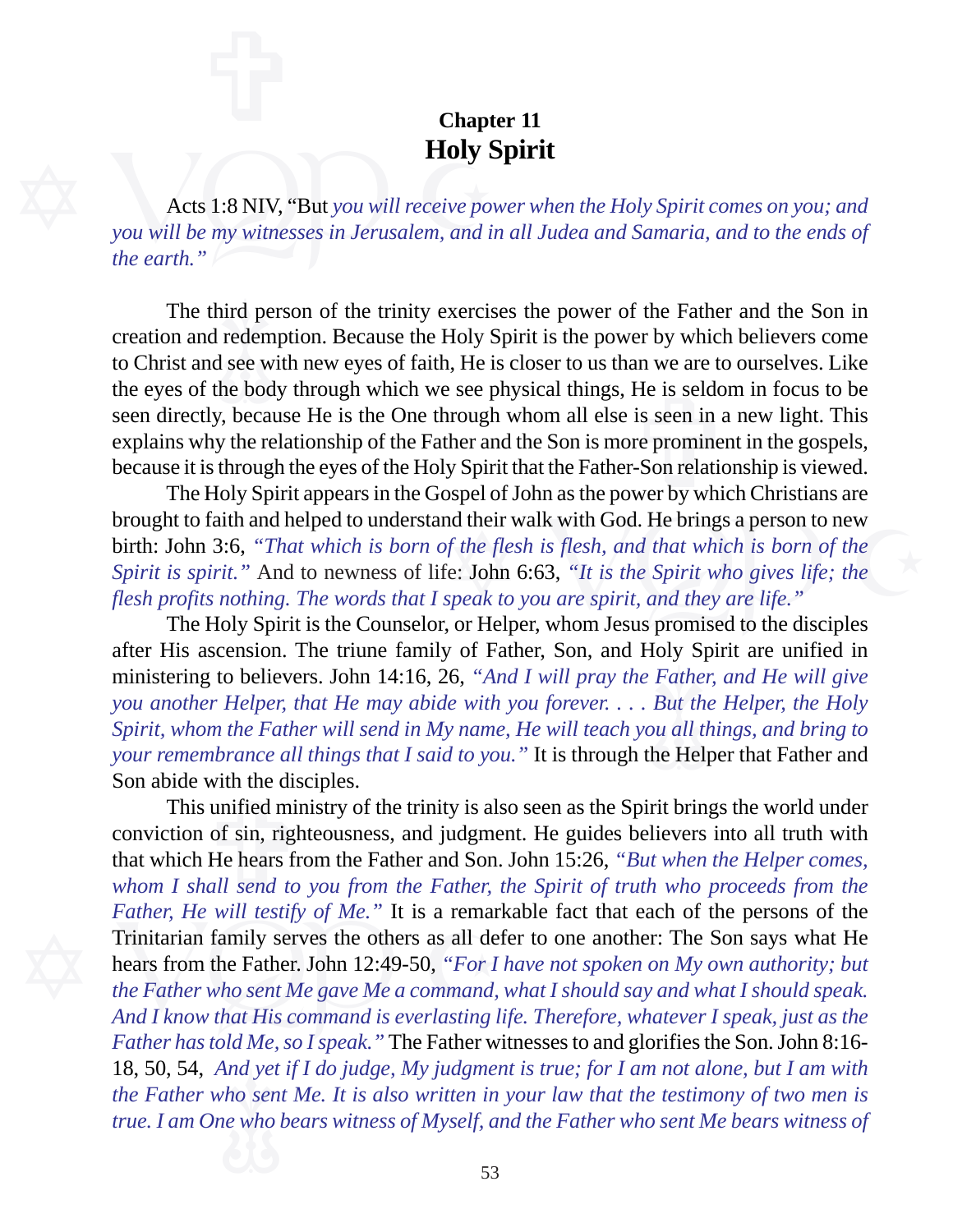the community of believers. whom you say that He is your God." The Fat<br>commissioning Him to speak in their name. John<br>Holy Spirit, whom the Father will send in My t<br>bring to your remembrance all things that I se<br>comes, whom I shall send to you from t *bring to your remembrance all things that I said to you.". . . "But when the Helper*  $dI$  do not set *Me.". . . "And I do not seek My own glory; there is One who seeks and judges." . . . Jesus answered, "If I honor Myself, My honor is nothing. It is My Father who honors Me, of whom you say that He is your God."* The Father and Son honor the Holy Spirit by commissioning Him to speak in their name. John 14:26; John 15:26, *"But the Helper, the Holy Spirit, whom the Father will send in My name, He will teach you all things, and comes, whom I shall send to you from the Father, the Spirit of truth who proceeds from the Father, He will testify of Me."* The Holy Spirit honors the Father and Son by helping

of beli<br>
ner and<br>
nd all<br>
rers. Th arked by go<br>n, and to w<br>of Matthey Like Father and Son, the Holy Spirit is at the disposal of the other persons of the triune family, and all three are one in graciously being at the disposal of the redeemed family of believers. The Holy Spirit's attitude and ministry are marked by generosity. His chief function is to illumine Jesus' teaching, to glorify His person, and to work in the life of the individual believer and the church.

 $\frac{1}{e}$  leaperture<br>of leaperture<br>of  $\frac{1}{e}$  *will overshadow you. So the holy one to be born will be called the Son of God." . . ."And it* ght about these things, behold, an angel of the<br>"Joseph, son of David, do not be afraid to take<br>nceived in her is of the Holy Spirit." And Luke<br>ht of the Lord, and shall drink neither wine nor<br>e Holy Spirit, even from his This quality of generosity is prominent in the Gospels of Matthew, Mark, and Luke, where the Holy Spirit prepares the way for the births of John the Baptist and Jesus the Son: Matthew 1:20, *But while he thought about these things, behold, an angel of the Lord appeared to him in a dream, saying, "Joseph, son of David, do not be afraid to take to you Mary your wife, for that which is conceived in her is of the Holy Spirit."* And Luke 1:15, 35, 41, *For he will be great in the sight of the Lord, and shall drink neither wine nor strong drink. He will also be filled with the Holy Spirit, even from his mother's womb. . . . The angel answered, "The Holy Spirit will come upon you, and the power of the Most High happened, when Elizabeth heard the greeting of Mary, that the babe leaped in her womb; and Elizabeth was filled with the Holy Spirit."*

At the baptism of Jesus, the Spirit of God is present in the form of a dove. This completes the presence of the triune family at the inauguration of the Son's ministry:

presence c<br>v 3:16-17,<br>*d behold, th*<br>*e a dove ar*<br>*is My belo* Matthew 3:16-17, *When He had been baptized, Jesus came up immediately from the water; and behold, the heavens were opened to Him, and He saw the Spirit of God descending like a dove and alighting upon Him. And suddenly a voice came from heaven, saying, "This is My beloved Son, in whom I am well pleased."*

Frank 1.5 11, *I* came to pass in those tarys in<br>and was baptized by John in the Jordan. And imm<br>saw the heavens parting and the Spirit descendi<br>came from heaven, "You are My beloved Son, in<br>Luke 3:21-22, When all the peop Mark 1:9-11, *It came to pass in those days that Jesus came from Nazareth of Galilee, and was baptized by John in the Jordan. And immediately, coming up from the water, He saw the heavens parting and the Spirit descending upon Him like a dove. Then a voice came from heaven, "You are My beloved Son, in whom I am well pleased."*

-*My beloved Son; in You I am well pleased." in bodily form like a dove upon Him, and a voice came from heaven which said, "You are* Luke 3:21-22, *When all the people were baptized, it came to pass that Jesus also was baptized; and while He prayed, the heaven was opened. And the Holy Spirit descended*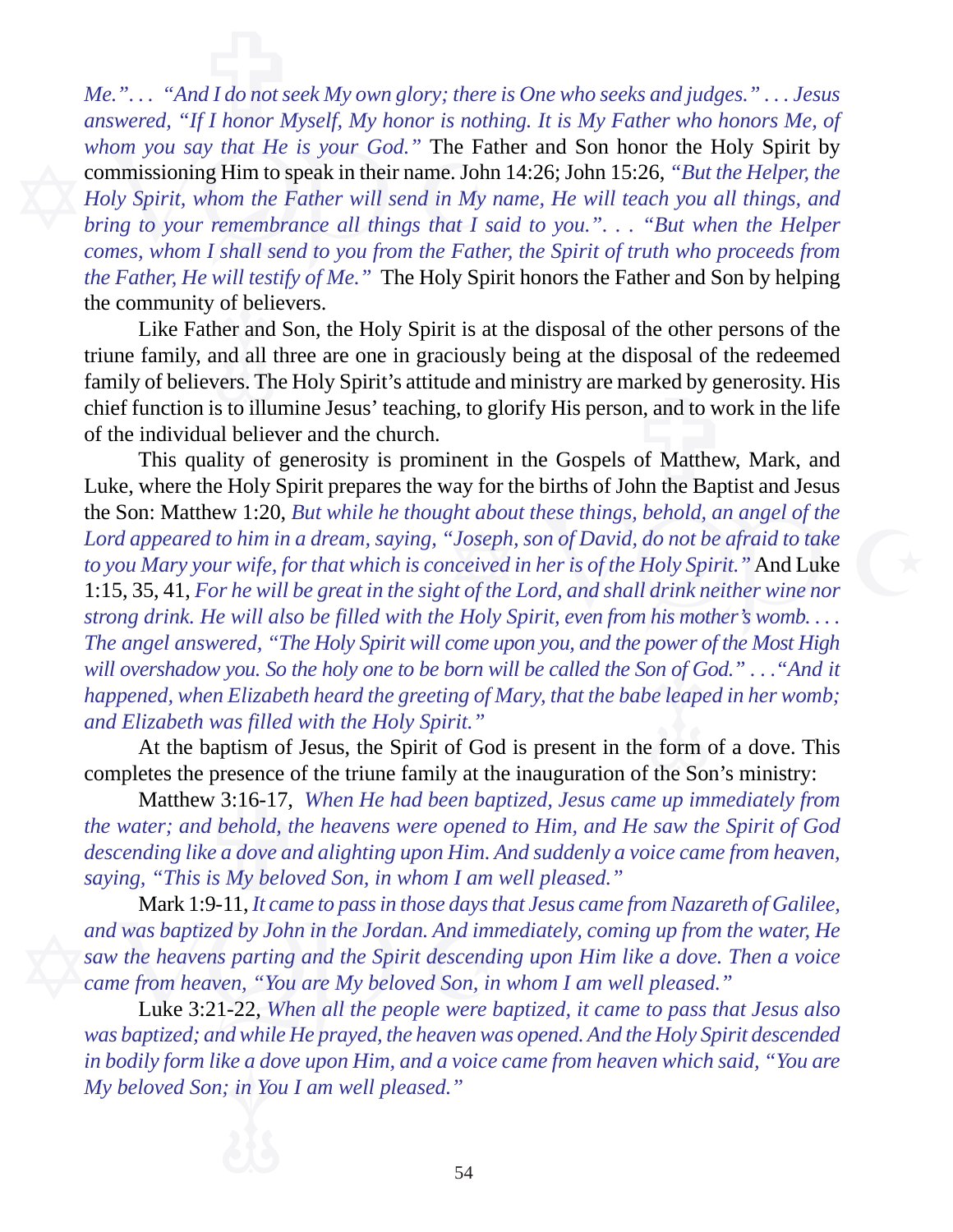$\frac{1}{33}$ , "I depend to the property of the state of the state of the state of the state of the state of the state of the state of the state of the state of the state of the state of the state of the state of the state o John 1:33, *"I did not know Him, but He who sent me to baptize with water said to me, 'Upon whom you see the Spirit descending, and remaining on Him, this is He who baptizes with the Holy Spirit.'"*

eal the<br>n those<br>pon M<br>to heal *sent Me to heal the brokenhearted, to proclaim liberty to the captives, and the opening of* baptizes with the Holy Spirit."<br>Jesus is also filled with the Holy Spirit a<br>Luke 4:1, *Then Jesus, being filled with the Hole d by the Spirit into the wilderness*. Jesus cla<br>in fulfillment of Old Testament prophecy. Is *led by the Spirit into the wilderness.* Jesus claims to be anointed by the Spirit of the Lord *has sent Me to heal the brokenhearted, to proclaim liberty to the captives and recovery of*<br>sight to the blind, to set at liberty those who are oppressed; to proclaim the acceptable<br>year of the Lord."<br>During His ministry Jesus is also filled with the Holy Spirit as He is led into the wilderness to be tempted. Luke 4:1, *Then Jesus, being filled with the Holy Spirit, returned from the Jordan and was* in fulfillment of Old Testament prophecy. Isaiah 61:1, *"The Spirit of the Lord God is upon Me, because the Lord has anointed Me to preach good tidings to the poor; He has the prison to those who are bound."* And the fulfillment: Luke 4:18-19, *"The Spirit of the Lord is upon Me, because He has anointed Me to preach the gospel to the poor; He sight to the blind, to set at liberty those who are oppressed; to proclaim the acceptable year of the Lord."*

 the reign of the Son but also the reign of the Spirit, as all share in the reign of the Father. cast out demons by the Spirit of God, surely the<br>Or how can one enter a strong man's house and<br>is the strong man? And then he will plunder his<br>ist out demons with the finger of God, surely the<br>Accordingly, the Spirit works *house."* And: Luke 11:20, *"But if I cast out demons with the finger of God, surely the* During His ministry, Jesus refers to the Spirit of God as the power by which He is casting out demons, thereby invading the stronghold of Beelzebub and freeing those held captive. Matthew 12:28-29, *"But if I cast out demons by the Spirit of God, surely the kingdom of God has come upon you. Or how can one enter a strong man's house and plunder his goods, unless he first binds the strong man? And then he will plunder his kingdom of God has come upon you."* Accordingly, the Spirit works with the Father and Son in realizing the redeeming power of the kingdom of God. God's kingdom is not only

*Then there appeared to them divided tongues, as of fire, and one sat upon each of them.*<br>And they were all filled with the Holy Spirit and began to speak with other tongues, as the<br>Spirit gave them utterance.<br>And there w *vou shall be<br>ve power w<br>erusalem, d<br>f Jesus beg<br>were all wa* in the independent<br>pels is<br>is the John t The person and ministry of the Holy Spirit in the Gospels is confirmed by His work in the early church. The baptism with the Holy Spirit is the pouring out of the Spirit's power in missions and evangelism. Acts 1:5, 8, *"For John truly baptized with water, but you shall be baptized with the Holy Spirit not many days from now. . . . But you shall receive power when the Holy Spirit has come upon you; and you shall be witnesses to Me in Jerusalem, and in all Judea and Samaria, and to the end of the earth."* This prophecy of Jesus begins on Pentecost. Acts 2:1-18, *When the Day of Pentecost had fully come, they were all with one accord in one place. And suddenly there came a sound from heaven, as of a rushing mighty wind, and it filled the whole house where they were sitting. And they were all filled with the Holy Spirit and began to speak with other tongues, as the Spirit gave them utterance.*

marveled, saying to one another, "Look, are not all these who speak Galileans? And how<br>is it that we hear, each in our own language in which we were born? Parthians and<br>55 *because everyone heard them speak in his own language. Then they were all amazed and And there were dwelling in Jerusalem Jews, devout men, from every nation under heaven. And when this sound occurred, the multitude came together, and were confused, is it that we hear, each in our own language in which we were born? Parthians and*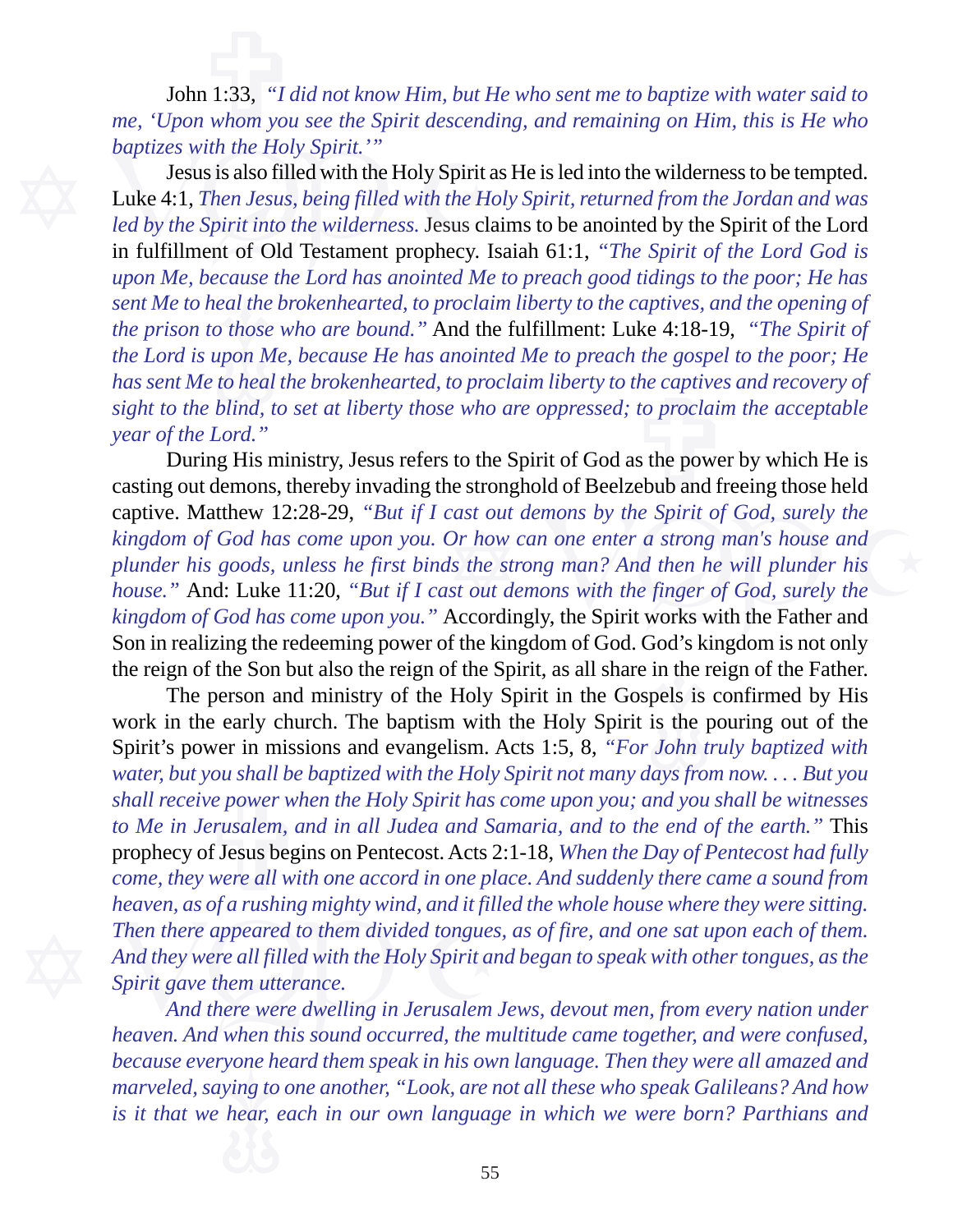from Rome, both Jews and proselytes, Cretans and<br>own tongues the wonderful works of God."<br>So they were all amazed and perplexed, s<br>this mean?"<br>Others mocking said, "They are full of ne antities, the main set of the set of the set of the set of the set of the set of the set of the set of the set of the set of the set of the set of the set of the set of the set of the set of the set of the set of the set o *Medes and Elamites, those dwelling in Mesopotamia, Judea and Cappadocia, Pontus and Asia, Phrygia and Pamphylia, Egypt and the parts of Libya adjoining Cyrene, visitors from Rome, both Jews and proselytes, Cretans and Arabs—we hear them speaking in our own tongues the wonderful works of God."*

*So they were all amazed and perplexed, saying to one another, "Whatever could this mean?"*

*Others mocking said, "They are full of new wine."*

rho dwe<br>runk, a<br>en by t<br>! pour *Judea and all who dwell in Jerusalem, let this be known to you, and heed my words. For* being exalted to the right hand of God, and<br>se of the Holy Spirit, He poured out this which<br>heavens, but he says himself: The Lord said to<br>Your enemies Your footstool.'" nd your da<br>l dream dre<br>'pirit in the<br>l work of C *But Peter, standing up with the eleven, raised his voice and said to them, "Men of these are not drunk, as you suppose, since it is only the third hour of the day. But this is what was spoken by the prophet Joel: 'And it shall come to pass in the last days, says God, that I will pour out of My Spirit on all flesh; your sons and your daughters shall prophesy, your young men shall see visions, your old men shall dream dreams. And on My menservants and on My maidservants I will pour out My Spirit in those days; and they shall prophesy.'"* Many of those who hear of the finished work of God in Jesus' death and resurrection repent of their sins. Acts 2:32-39, *"This Jesus God has raised up, of which we are all witnesses. Therefore being exalted to the right hand of God, and having received from the Father the promise of the Holy Spirit, He poured out this which you now see and hear."*

*"For David did not ascend into the heavens, but he says himself: The Lord said to my Lord, 'Sit at My right hand, till I make Your enemies Your footstool.'"*

*"Therefore let all the house of Israel know assuredly that God has made this Jesus, whom you crucified, both Lord and Christ."*

id to Pe<br>e bapti *Now when they heard this, they were cut to the heart, and said to Peter and the rest of the apostles, "Men and brethren, what shall we do?"*

*t for the rei<br>mise is to y<br>God will ca*<br>ome witnes<br>eaching abo *Then Peter said to them, "Repent, and let every one of you be baptized in the name of Jesus Christ for the remission of sins; and you shall receive the gift of the Holy Spirit. 39 For the promise is to you and to your children, and to all who are afar off, as many as the Lord our God will call."* In this act of repentance, they received the gift of the Holy Spirit and become witnesses of God's grace through the Holy Spirit.

one fo<br>other th *of activities, but it is the same God who works all in all. But the manifestation of the Spirit* Jesus is Lord. 1 Corinthians 12:3, *Therefore I make known to you that no one speaking by*<br>*the Spirit of God calls Jesus accursed, and no one can say that Jesus is Lord except by the*<br>*Holy Spirit*. Through the same Spiri ensure its richness and unity. 1 Corinthians 12:4-27, *There are diversities of gifts, but the* Paul's teaching about the Holy Spirit harmonizes with the accounts of the Spirit's activity in the gospels and Acts. According to Paul, it is by the Holy Spirit one confesses *the Spirit of God calls Jesus accursed, and no one can say that Jesus is Lord except by the Holy Spirit.* Through the same Spirit varieties of gifts are given to the body of Christ to *same Spirit. There are differences of ministries, but the same Lord. And there are diversities is given to each one for the profit of all: for to one is given the word of wisdom through the Spirit, to another the word of knowledge through the same Spirit, to another faith by*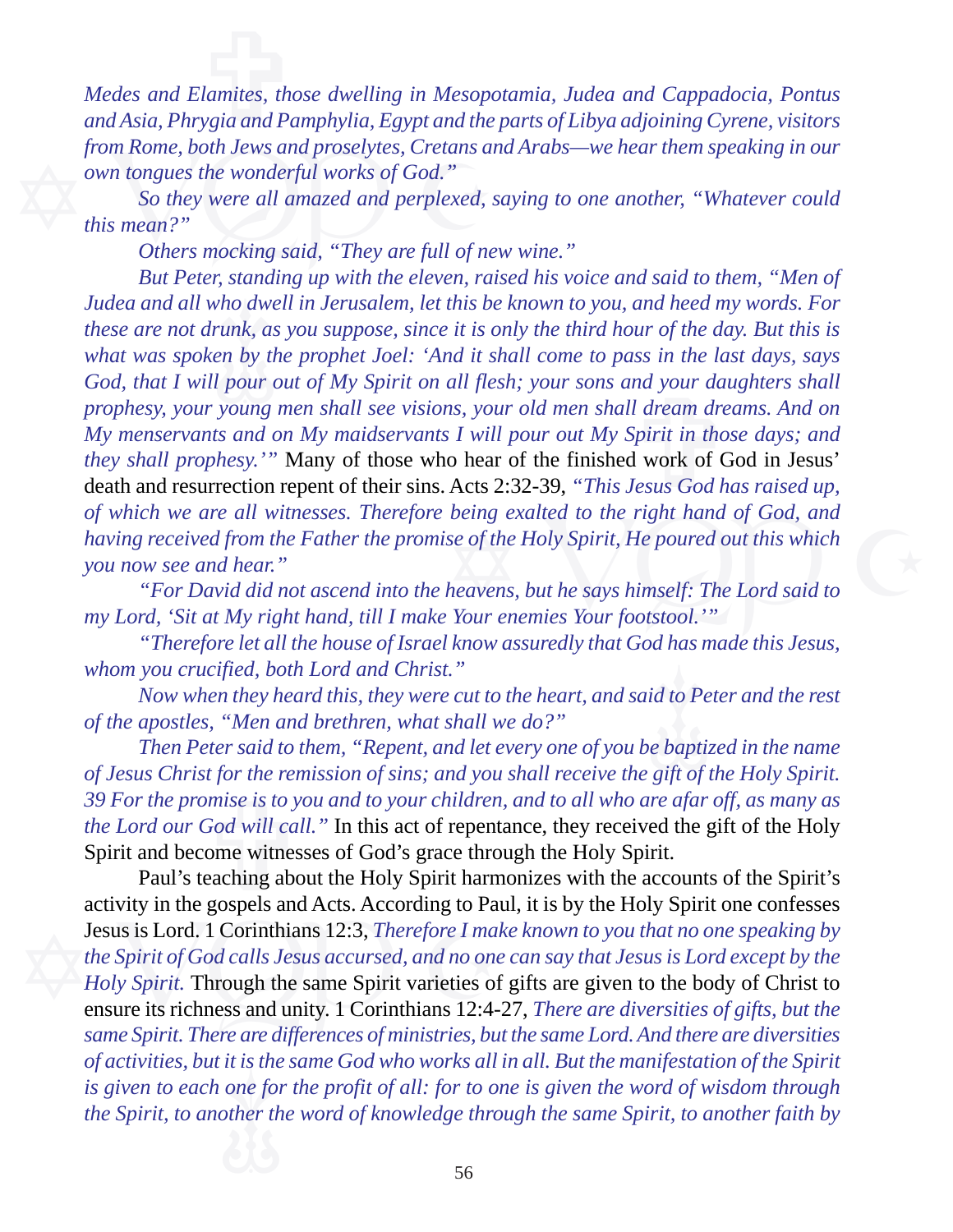$S$ *the same Spirit, to another gifts of healings by the same Spirit, to another the working of miracles, to another prophecy, to another discerning of spirits, to another different kinds of tongues, to another the interpretation of tongues. But one and the same Spirit works all these things, distributing to each one individually as He wills.*

*Becal*<br>f the ed<br>t of the<br>ere hea *should say, "Because I am not a hand, I am not of the body," is it therefore not of the* of tongues, to another the interpretation of tor<br>these things, distributing to each one individ<br>For as the body is one and has many<br>body, being many, are one body, so also is Cl<br>into one body—whether Jews or Greeks, whe *body, being many, are one body, so also is Christ. For by one Spirit we were all baptized* the body which we think to be less honorable, on<br>ir unpresentable parts have greater modesty, but<br>ut God composed the body, having given greater<br>here should be no schism in the body, but that the<br>in the canother. And if on *honor to that part which lacks it, that there should be no schism in the body, but that the* w God has<br>vere all on<br>s, yet one b<br>he head to<br>ly which se *For as the body is one and has many members, but all the members of that one into one body—whether Jews or Greeks, whether slaves or free—and have all been made to drink into one Spirit. For in fact the body is not one member but many. If the foot body? And if the ear should say, "Because I am not an eye, I am not of the body," is it therefore not of the body? If the whole body were an eye, where would be the hearing? If the whole were hearing, where would be the smelling? But now God has set the members, each one of them, in the body just as He pleased. And if they were all one member, where would the body be? But now indeed there are many members, yet one body. And the eye cannot say to the hand, "I have no need of you;" nor again the head to the feet, "I have no need of you." No, much rather, those members of the body which seem to be weaker are necessary. And those members of the body which we think to be less honorable, on these we bestow greater honor; and our unpresentable parts have greater modesty, but our presentable parts have no need. But God composed the body, having given greater members should have the same care for one another. And if one member suffers, all the members suffer with it; or if one member is honored, all the members rejoice with it. Now you are the body of Christ, and members individually.*

should pray for as we ought, but the Spirit Himself makes intercession for us with groanings<br>which cannot be uttered. Now He who searches the hearts knows what the mind of the<br>Spirit is, because He makes intercession for t *glory.* Whom we cry out, Abba, Father. He is the person who bears witness to us that we are children of God. Romans 8:16-17, *The Spirit himself testifies with our spirit that we are God's children. Now if we are children* the Fat<br>s of Go<br>the Sp The Holy Spirit is the way to Jesus Christ the Son and to the Father. Romans 8:14- 15, *For as many as are led by the Spirit of God, these are sons of God. For you did not receive the spirit of bondage again to fear, but you received the Spirit of adoption by whom we cry out, "Abba, Father."* He is the person who bears witness to us that we are children of God. Romans 8:16-17, *The Spirit himself testifies with our spirit that we are God's children. Now if we are children, then we are heirs—heirs of God and co-heirs with Christ, if indeed we share in his sufferings in order that we may also share in his* 8:26-27, *Likewise the Spirit also helps in our weaknesses. For we do not know what we which cannot be uttered. Now He who searches the hearts knows what the mind of the Spirit is, because He makes intercession for the saints according to the will of God.*

man w<br>. Now v<br>might The Holy Spirit also reveals to Christians the deep things of God. 1 Corinthians 2:10-12, *But God has revealed them to us through His Spirit. For the Spirit searches all things, yes, the deep things of God. For what man knows the things of a man except the spirit of the man which is in him? Even so no one knows the things of God except the Spirit of God. Now we have received, not the spirit of the world, but the Spirit who is from God, that we might know the things that have been freely given to us by God.*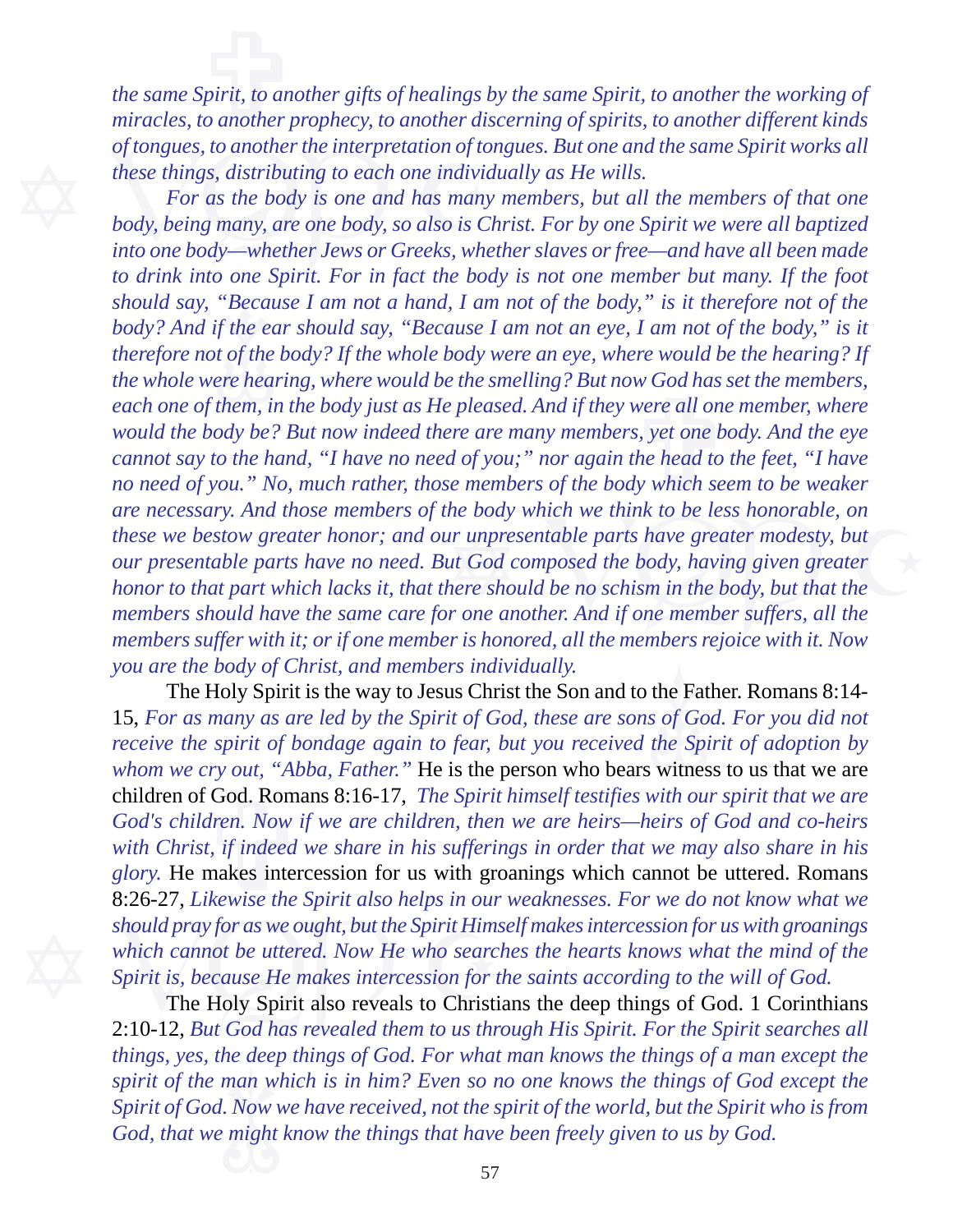read, you may understand my knowledge in the<br>was not made known to the sons of men, as it ha<br>holy apostles and prophets. The Holy Spirit act<br>guarantee by which believers are sealed for the<br>Now He who establishes us with yo guarantee by which believers are sealed for the day of salvation. 2 Corinthians 1:21-22,  $\frac{1}{2}$  it also reve The Holy Spirit also reveals the mystery of Christ. Ephesians 3:3-5, *How that by revelation He made known to me the mystery (as I have briefly written already, by which, when you read, you may understand my knowledge in the mystery of Christ), which in other ages was not made known to the sons of men, as it has now been revealed by the Spirit to His holy apostles and prophets.* The Holy Spirit acts with God and Christ as the pledge or *Now He who establishes us with you in Christ and has anointed us is God, who also has sealed us and given us the Spirit in our hearts as a guarantee.*

The Holy Spirit also influences how believers walk and live. Romans 8:3-6, *For* what the law could not do in that it was weak through the flesh, God did by sending His own Son in the likeness of sinful flesh, on account o The Holy Spirit also influences how believers walk and live. Romans 8:3-6, *For* ho do not wi<br>ding to the<br>the Spirit,<br>ually mind *what the law could not do in that it was weak through the flesh, God did by sending His own Son in the likeness of sinful flesh, on account of sin: He condemned sin in the flesh, to the flesh but according to the Spirit. For those who live according to the flesh set their minds on the things of the flesh, but those who live according to the Spirit, the things of the Spirit. For to be carnally minded is death, but to be spiritually minded is life and peace.*

Free: Romans 15:13, Now may the God of hope<br>that you may abound in hope by the power of<br>ity of the flesh Paul contrasts the fruit of the<br>dness, goodness, faithfulness, gentleness, self-<br>of the Spirit is love, joy, peace, l Believers abound in hope with power. Romans 15:13, *Now may the God of hope fill you with all joy and peace in believing, that you may abound in hope by the power of the Holy Spirit.* Against the lust and enmity of the flesh Paul contrasts the fruit of the Spirit: love, joy, peace, longsuffering, kindness, goodness, faithfulness, gentleness, selfcontrol. Galatians 5:22-23, *But the fruit of the Spirit is love, joy, peace, longsuffering, kindness, goodness, faithfulness, gentleness, self-control. Against such there is no law.*

ous authori<br>d the unfor<br>*on-possess<br>n spoke ana*<br>D*avid?*" amily,<br>the Sc<br>*Holy S<sub>l</sub>*<br>is clear Since the Holy Spirit is the expressed power of the triune family, it is imperative one not grieve the Spirit, since no further appeal to the Father and the Son on the day of redemption is available. Ephesians 4:30, *And do not grieve the Holy Spirit of God, by whom you were sealed for the day of redemption.* Jesus made this clear in His dispute with the religious authorities, who attributed His ministry to Satan rather than the Spirit and committed the unforgivable sin. Matthew 12:22-32, *Then one was brought to Him who was demon-possessed, blind and mute; and He healed him, so that the blind and mute man both spoke and saw. And all the multitudes were amazed and said, "Could this be the Son of David?"*

*Now when the Pharisees heard it they said, "This fellow does not cast out demons except by Beelzebub, the ruler of the demons."*

God ha<br>ds, uni<br> *Therefore they shall be your judges. But if I cast out demons by the Spirit of God, surely* except by Beelzebub, the ruler of the demons."<br>"But Jesus knew their thoughts, and said to<br>itself is brought to desolation, and every city of<br>stand. If Satan casts out Satan, he is divided againstand? And if I cast out dem *stand. If Satan casts out Satan, he is divided against himself. How then will his kingdom "But Jesus knew their thoughts, and said to them: "Every kingdom divided against itself is brought to desolation, and every city or house divided against itself will not stand? And if I cast out demons by Beelzebub, by whom do your sons cast them out? the kingdom of God has come upon you. Or how can one enter a strong man's house and plunder his goods, unless he first binds the strong man? And then he will plunder his*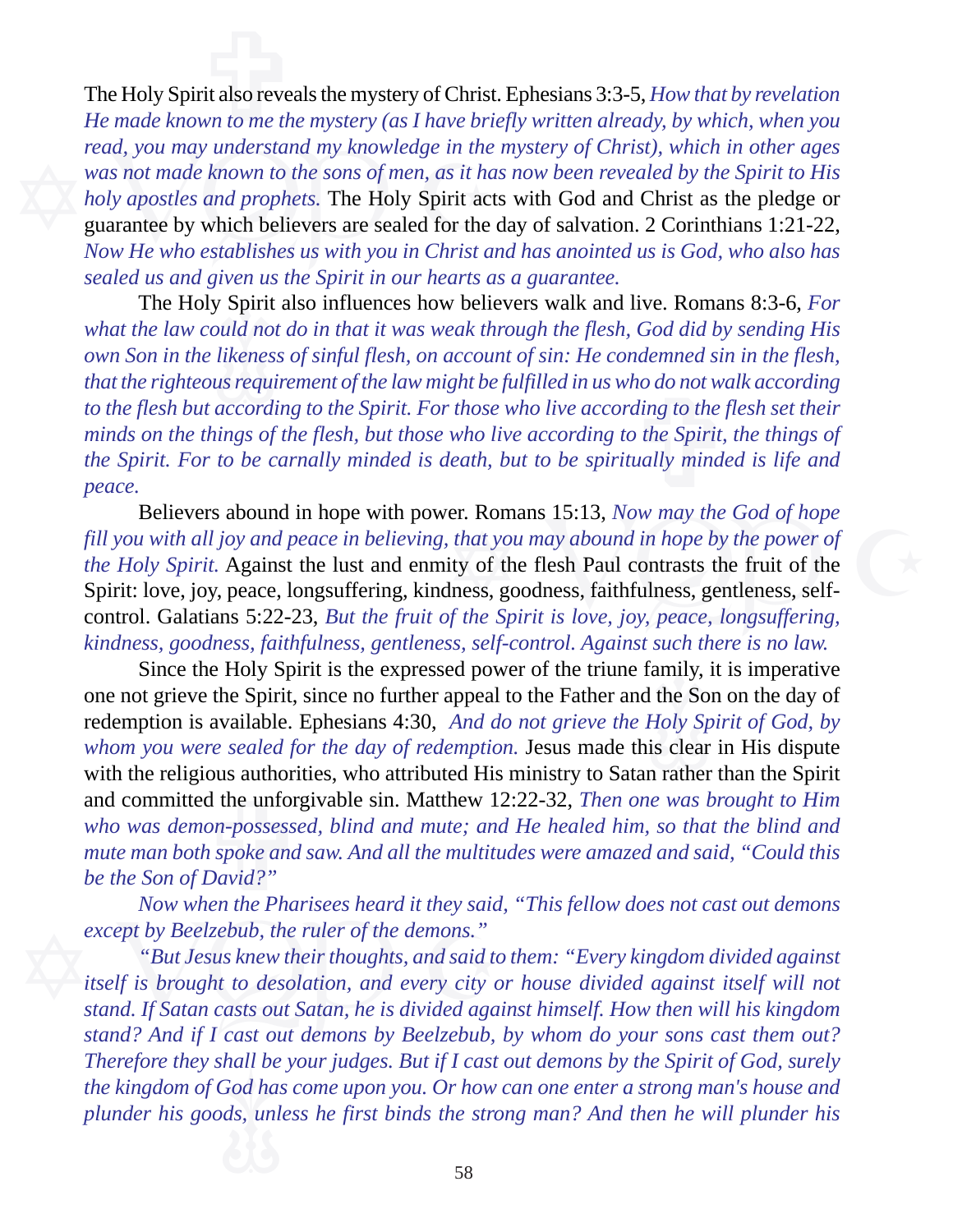$\frac{1}{2}$  who is not *house. He who is not with Me is against Me, and he who does not gather with Me scatters abroad."*

"Therefore I say to you, every sin and<br>blasphemy against the Spirit will not be forgiv<br>the Son of Man, it will be forgiven him; but wh<br>not be forgiven him, either in this age or in th<br>In Paul's letters Christian liberty st *not be forgiven him, either in this age or in the age to come." "Therefore I say to you, every sin and blasphemy will be forgiven men, but the blasphemy against the Spirit will not be forgiven men. Anyone who speaks a word against the Son of Man, it will be forgiven him; but whoever speaks against the Holy Spirit, it will*

 $\frac{1}{3}$  a p<br>into th<br> $\frac{3:18}{4}$ , into h *liberty.* This is a process of beholding as in a mirror the glory of the Lord, and being *transformed into his likeness with ever-increasing glory, which comes from the Lord,*<br>who is the Spirit. The personal work of the Holy Spirit is accordingly one with that of the<br>Father and the Son, so Paul can relate the In Paul's letters Christian liberty stems from the work of the Holy Spirit: 2 Corinthians 3:17, *Now the Lord is the Spirit; and where the Spirit of the Lord is, there is* transformed into the same image from glory to glory, just as by the Spirit of the Lord. 2 Corinthians 3:18, *And we, who with unveiled faces all reflect the Lord's glory, are being who is the Spirit.* The personal work of the Holy Spirit is accordingly one with that of the Father and the Son, so Paul can relate the grace, love, and communion of the triune family in a trinitarian benediction: 2 Corinthians 13:14, *The grace of the Lord Jesus Christ, and the love of God, and the communion of the Holy Spirit be with you all. Amen.*

prews<br>*made*<br>Holy S<sub>l</sub><br>will ma *as the Holy Spirit says: "Today, if you will hear His voice."* Hebrews 9:8, *The Holy Spirit* nt writings the Spirit's ministry is evident in the<br>
a shows the relationship of God, Christ, and the<br> *h* more shall the blood of Christ, who through the<br>
spot to God, cleanse your conscience from dead<br>
y Spirit's work in *eternal Spirit offered Himself without spot to God, cleanse your conscience from dead* Among the other New Testament writings the Spirit's ministry is evident in the profound teaching of Hebrews, which shows the relationship of God, Christ, and the eternal Spirit. Hebrews 9:14, *How much more shall the blood of Christ, who through the works to serve the living God?* The Holy Spirit's work in the Old Testament in preparation for the coming of Christ is explained in this and other passages. Hebrews 3:7, *Therefore, indicating this, that the way into the Holiest of All was not yet made manifest while the first tabernacle was still standing.* Hebrews 10:15-17, *But the Holy Spirit also witnesses to us; for after He had said before, "This is the covenant that I will make with them after those days, says the Lord: I will put My laws into their hearts, and in their minds I will write them," then He adds, "Their sins and their lawless deeds I will remember no more."*

 charismatic power, i.e. Ifte by breathing into his nostrils the breath of life. Genesis 2:7, *And the Lord God formed*<br>man of the dust of the ground, and breathed into his nostrils the breath of life; and man<br>became a living being. The Spirit str *"My Spirit shall not strive with man forever, for he is indeed flesh; yet his days shall be* says the L<br>
" then He a<br>
leads us to<br>
y in the Ne<br>
rth was with This leads us to consider the working of the Spirit in the Old Testament in light of His ministry in the New Testament. The Spirit is the energy of God in creation. Genesis 1:2, *The earth was without form, and void; and darkness was on the face of the deep. And the Spirit of God was hovering over the face of the waters.* God endows man with personal *man of the dust of the ground, and breathed into his nostrils the breath of life; and man became a living being.* The Spirit strives with fallen man. Genesis 6:3, *And the Lord said, one hundred and twenty years."* The Spirit comes upon certain judges and warriors with

 $\lim_{n \to \infty}$ Joshua, Numbers 27:18, *And the Lord said to Moses: "Take Joshua the son of Nun with you, a man in whom is the Spirit, and lay your hand on him."*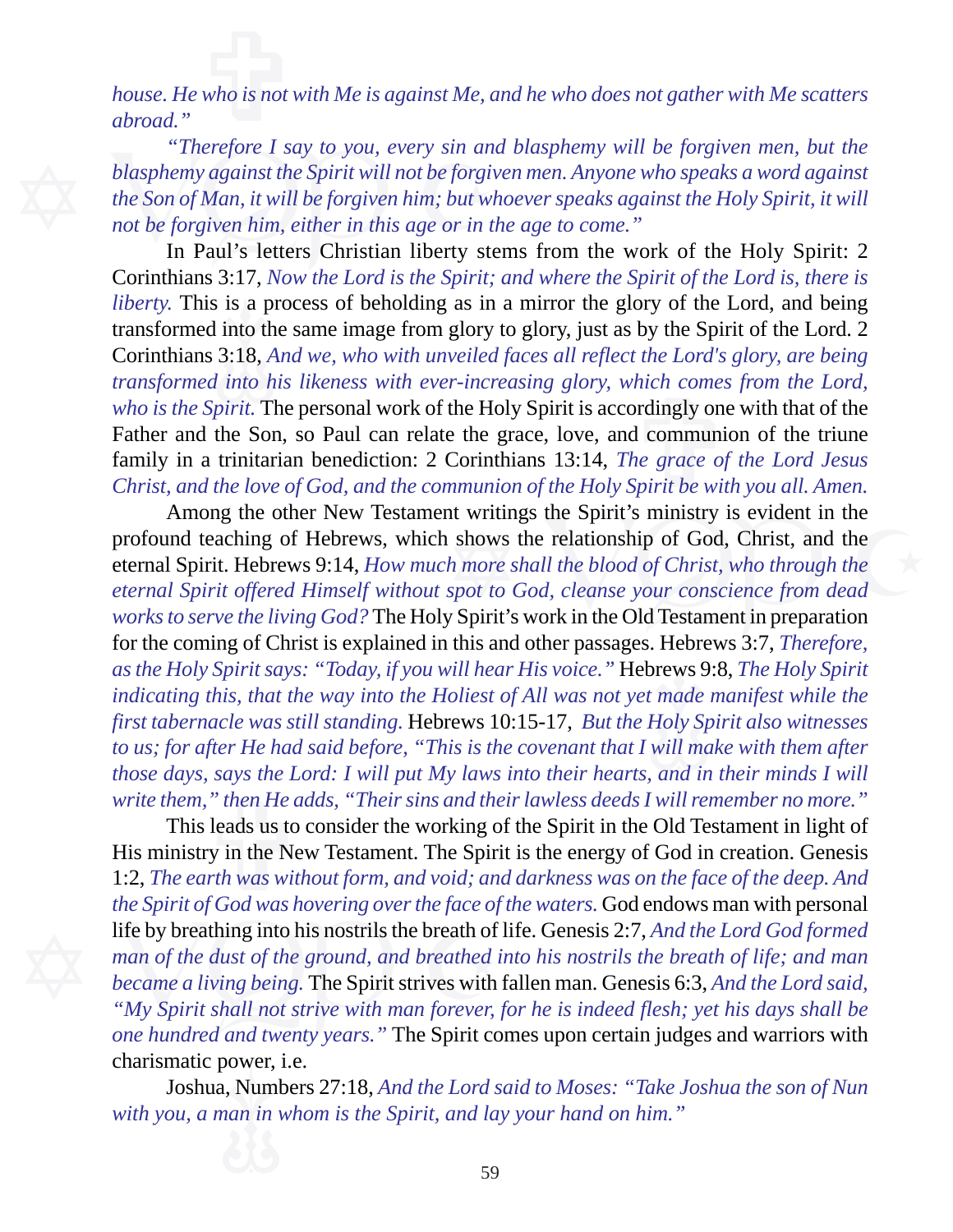$\frac{1}{2}$ , Judges 3: Othniel, Judges 3:10, *The Spirit of the Lord came upon him, and he judged Israel. He went out to war, and the Lord delivered Cushan-Rishathaim king of Mesopotamia into his hand; and his hand prevailed over Cushan-Rishathaim.*

into his hand; and his hand prevailed over Cush<br>Gideon, Judges 6:34, But the Spirit of the<br>the trumpet, and the Abiezrites gathered behind<br>Samson, Judges 13:25, And the Spirit of<br>Mahaneh Dan between Zorah and Eshtaol. Gideon, Judges 6:34, *But the Spirit of the Lord came upon Gideon; then he blew the trumpet, and the Abiezrites gathered behind him.*

 Samson, Judges 13:25, *And the Spirit of the Lord began to move upon him at Mahaneh Dan between Zorah and Eshtaol.*

of the<br>
ug span<br>
clared, *But the Spirit of the Lord departed from Saul, and a distressing spirit from the Lord* However, the Spirit departs from Saul because of his disobedience. 1 Samuel 16:14, *troubled him.*

In the long span of Old Testament prophecy, the Spirit plays a prominent role:

*was on my tongue."*

David declared, 2 Samuel 23:2, "The Spirit of the Lord spoke by me, and His word<br>a my tongue."<br>Ezekiel claimed, Ezekiel 2:2, Then the Spirit entered me when He spoke to me, and<br>on my feet; and I heard Him who spoke to me.<br> Ezekiel claimed, Ezekiel 2:2, *Then the Spirit entered me when He spoke to me, and set me on my feet; and I heard Him who spoke to me.*

The Spirit inspired holiness in the Old Testament believer. Psalms 143:10, *Teach me to do Your will, for You are my God; Your Spirit is good. Lead me in the land of uprightness.*

Your Spirit is good. Lead me in the land of<br>ew heart to God's people, Ezekiel 36:27, I will<br>to walk in My statutes, and you will keep My The Spirit also promised to give a new heart to God's people, Ezekiel 36:27, *I will put My Spirit within you and cause you to walk in My statutes, and you will keep My judgments and do them.*

Used by His *Matsi.* EGOKing forward to the finitially of sesas Ciffst, the Hory Spirit catascal<br>Isaiah to prophesy as the Spirit inspired him. Isaiah 11:2, *The Spirit of the Lord shall rest*<br>upon Him, the Spirit of wisdo and of the<br>e by the sig<br>He shall ji<br>e the earth<br>wicked. Ri ther, th<br>*th a Ro<br>e Lord<br>l and r*  prophecy of Isaiah is a trinitarian preview of the working of the Father, the Spirit, and the This anticipates the crucial work of the Spirit in the ministry of the Messiah. One Son, who is the branch of Jesse Isaiah 11:1-5, *There shall come forth a Rod from the stem of Jesse, and a Branch shall grow out of his roots. The Spirit of the Lord shall rest upon Him, the Spirit of wisdom and understanding, the Spirit of counsel and might, the Spirit of knowledge and of the fear of the Lord. His delight is in the fear of the Lord, and He shall not judge by the sight of His eyes, nor decide by the hearing of His ears; but with righteousness He shall judge the poor, and decide with equity for the meek of the earth; He shall strike the earth with the rod of His mouth, and with the breath of His lips He shall slay the wicked. Righteousness shall be the belt of His loins, and faithfulness the belt of His waist.* Looking forward to the ministry of Jesus Christ, the Holy Spirit caused *upon Him, the Spirit of wisdom and understanding, the Spirit of counsel and might, the Spirit of knowledge and of the fear of the Lord.*

pirit of<br>or; He<br> the New Testament where Jesus claims the fulfillment of this prophecy in Himself. Luke The Holy Spirit inspired Jesus with wisdom, understanding, counsel, might, knowledge, fear of the Lord, righteousness, and faithfulness. Thus we come full cycle to 4:18-19, *"The Spirit of the Lord is upon Me, because He has anointed Me to preach the gospel to the poor; He has sent Me to heal the brokenhearted, to proclaim liberty to the*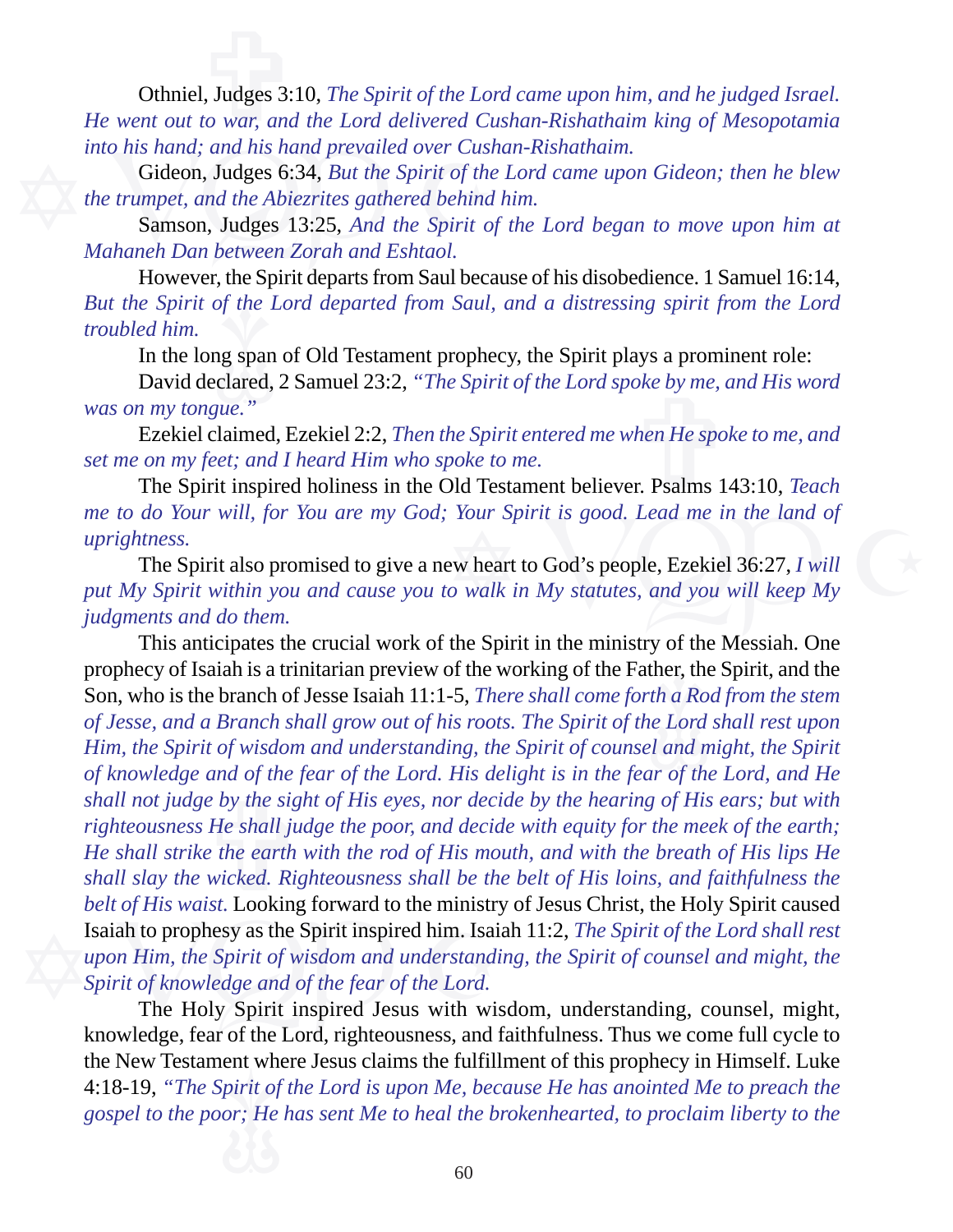and recover *captives and recovery of sight to the blind, to set at liberty those who are oppressed; to proclaim the acceptable year of the Lord."*

 *till He has established justice in the earth; and the coastlands shall wait for His law."* Isaiah summarized the redeeming work<br>of the lost, as God spoke through the prophet<br>*I uphold, My Elect One in whom My soul de<br>will bring forth justice to the Gentiles. He wil*<br>*His voice to be heard in the street. A bruise will bring forth justice to the Gentiles. He will not cry out, nor raise His voice, nor cause* Isaiah summarized the redeeming work of the Father, Son, and Spirit in the salvation of the lost, as God spoke through the prophet: Isaiah 42:1-9, *"Behold! My Servant whom I uphold, My Elect One in whom My soul delights! I have put My Spirit upon Him; He His voice to be heard in the street. A bruised reed He will not break, and smoking flax He will not quench; He will bring forth justice for truth. He will not fail nor be discouraged,*

stablis<br>says G<br>the ea<br>those u in righted<br>the people<br>he prison,<br>me; and M *Thus says God the Lord, who created the heavens and stretched them out, who spread forth the earth and that which comes from it, who gives breath to the people on it, and spirit to those who walk on it: "I, the Lord, have called You in righteousness, and will hold Your hand; I will keep You and give You as a covenant to the people, as a light to the Gentiles, to open blind eyes, to bring out prisoners from the prison, those who sit in darkness from the prison house. I am the Lord, that is My name; and My glory I will not give to another, nor My praise to carved images. Behold, the former things have come to pass, and new things I declare; before they spring forth I tell you of them."*

they spring forth I tell you of them."<br>te interworking of the triune family and the Spirit's<br>estament than in this prophecy. It ties God's grace<br>a remarkable harmony. No clearer reflection of the intimate interworking of the triune family and the Spirit's powerful role can be found in the Old Testament than in this prophecy. It ties God's grace in Old and New Testaments together in remarkable harmony.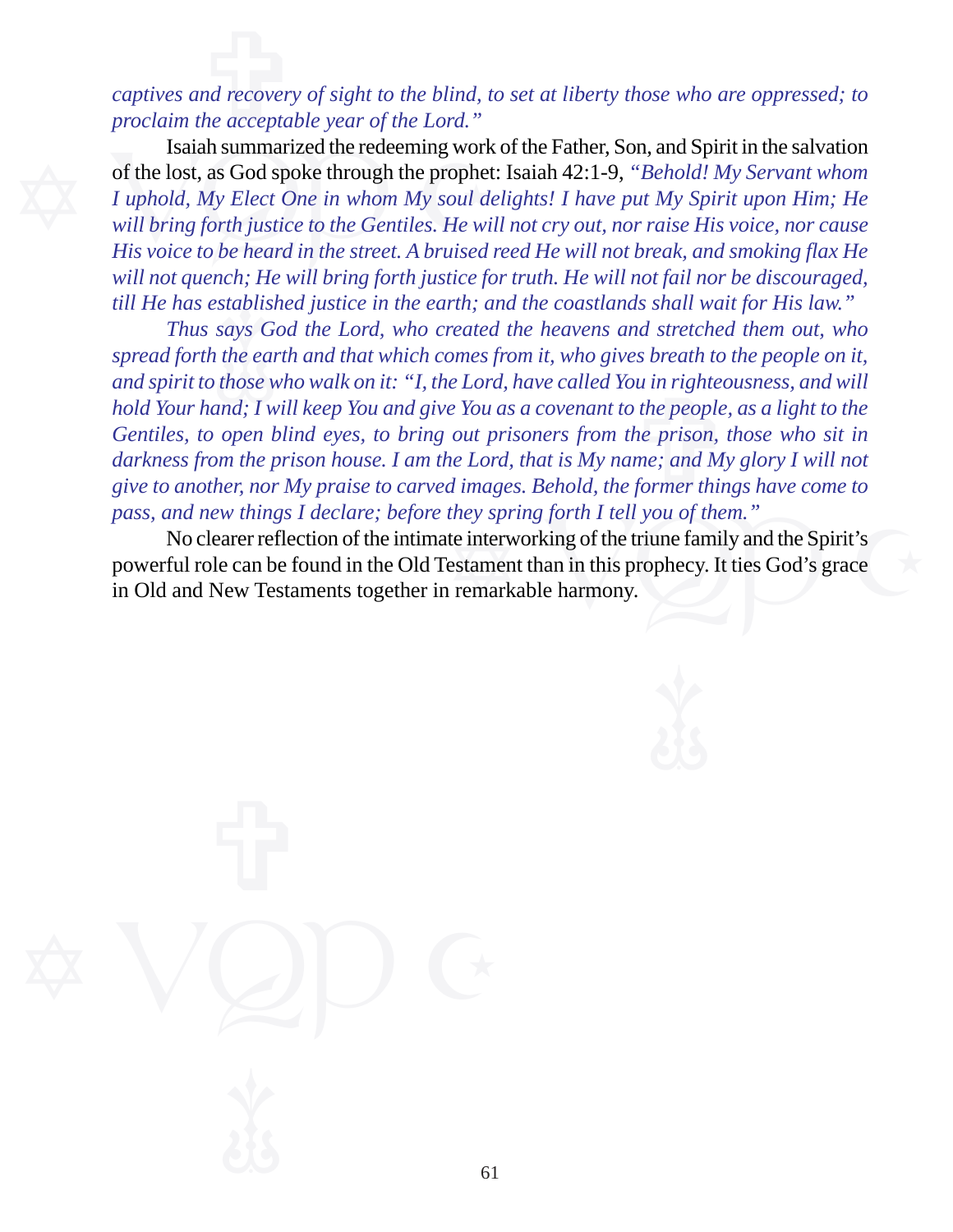# **Chapter 12 Suffering**

**Suffering Suffering Suffering Suffering Suffering SCS-4 NIV, "Not only so, but we a know that suffering produces perseverance; polynope."**  *know that suffering produces perseverance; perseverance, character; and character,* Romans 5:3-4 NIV, *"Not only so, but we also rejoice in our sufferings, because we hope."*

Suffering has been part of the human experience since man's fall into sin. The s, one-third of which are laments, include graphic descriptions of suffering, e.g., s 22. The theme of the Book of Job is the problem of suffer Psalms, one-third of which are laments, include graphic descriptions of suffering, e.g., Psalms 22. The theme of the Book of Job is the problem of suffering and why God permits the righteous to suffer.

surrering a<br>haracter, o<br>can make u<br>ur pain. It Suffering is sometimes a test. It's a test of our faith, our character, our values and our love for God. It's a test that can make us bitter or better. It can make us bitter if we jump to the wrong conclusions about why God has allowed our pain. It can make us better if our eyes are opened to the wonder, power, wisdom, goodness, and love of God.

bodly man. He came out better for his trouble. I<br>bn not only of Job but of the God he learned to<br>fering is the result of evil action or sin in the<br>man after the <u>FALL</u> in the Garden of Eden. Job went into the fire a good and godly man. He came out better for his trouble. I pray you will come to a deeper appreciation not only of Job but of the God he learned to trust as never before.

-*conception; in pain you shall bring forth children; your desire shall be for your husband,* The Bible makes it clear some suffering is the result of evil action or sin in the world. This type of suffering came upon man after the FALL in the Garden of Eden. Genesis. 3:16-19, *To the woman He said: "I will greatly multiply your sorrow and your and he shall rule over you."*

 $\sum_{i=1}^{n} H$  *He su*  things that He suffered. Hebrews 5:8, *Though He was a Son, yet He learned obedience by*  $V$ ; 5:10, In this you greatly rejoice, though now for grieved by various trials, that the genuineness of than gold that perishes, though it is tested by figure and glory at the revelation of Jesus Christ.... But me His e *your sake*<br>shall bring<br>pu shall eat<br>re, and to d<br>ard-looking *Then to Adam He said, "Because you have heeded the voice of your wife, and have eaten from the tree of which I commanded you, saying, 'You shall not eat of it:' Cursed is the ground for your sake; in toil you shall eat of it all the days of your life. Both thorns and thistles it shall bring forth for you, and you shall eat the herb of the field. In the sweat of your face you shall eat bread till you return to the ground, for out of it you were taken; for dust you are, and to dust you shall return."* But some suffering is not related to the past. It is forward-looking in that it serves to shape and refine God's children. 1 Peter 1:6- 7; 5:10, *In this you greatly rejoice, though now for a little while, if need be, you have been grieved by various trials, that the genuineness of your faith, being much more precious than gold that perishes, though it is tested by fire, may be found to praise, honor, and glory at the revelation of Jesus Christ. . . . But may the God of all grace, who called us to His eternal glory by Christ Jesus, after you have suffered a while, perfect, establish, strengthen, and settle you.* The Book of Hebrews declares Jesus learned obedience by the *the things which He suffered.* Jesus was perfected through suffering. Hebrews 2:10, *For it was fitting for Him, for whom are all things and by whom are all things, in bringing*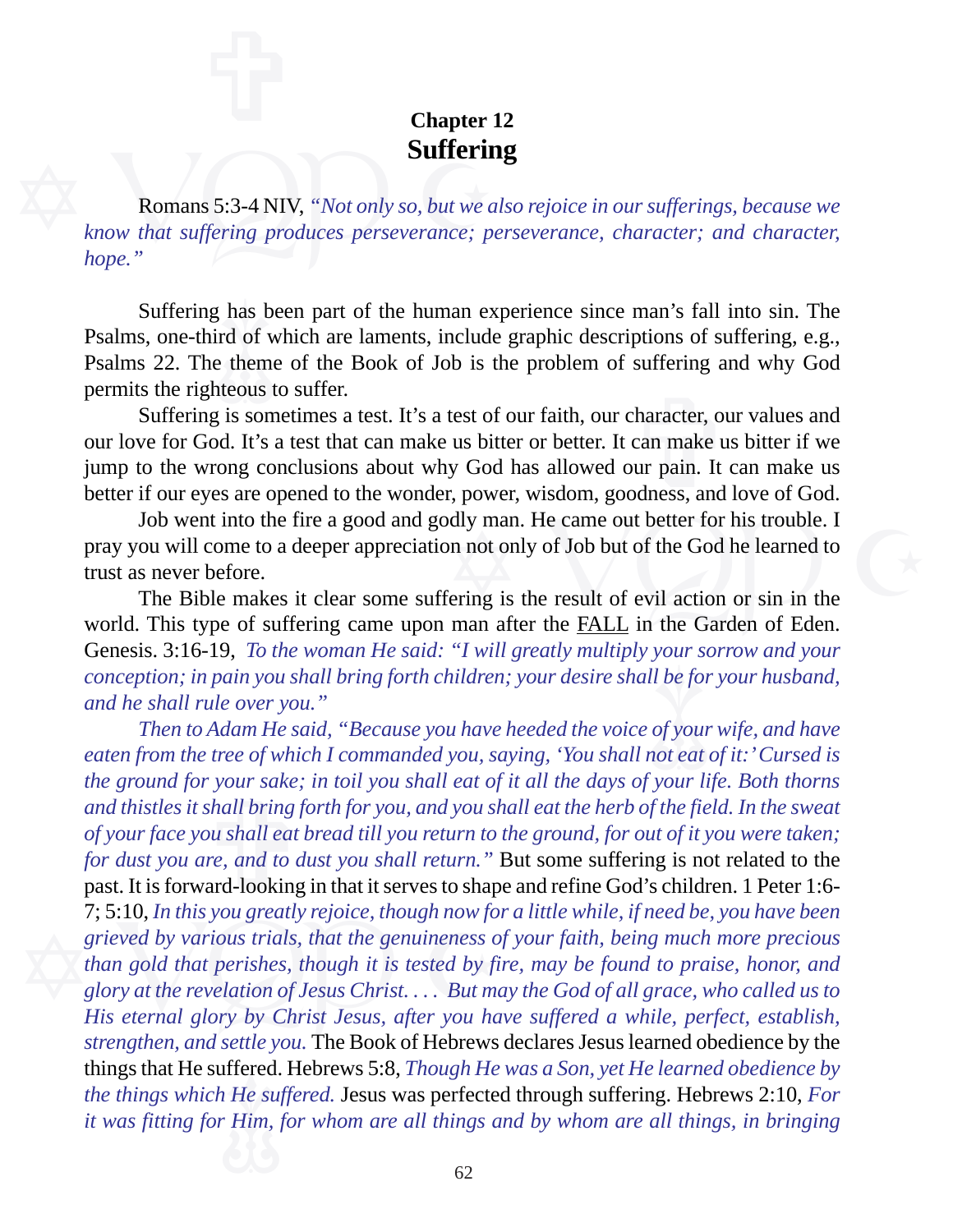<sup>-</sup> Chris<br>icted, i<br>ferings<br>n. *sufferings of Christ abound in us, so our consolation also abounds through Christ. Now* be exalted above measure by the abundance<br>given to me, a messenger of Satan to buffet n<br>who suffer are in a position to comfort other<br>and Father of our Lord Jesus Christ, the Fat.<br>comforts us in all our tribulation, that w *and Father of our Lord Jesus Christ, the Father of mercies and God of all comfort, who*  $\frac{1}{5}$  to glory, *many sons to glory, to make the captain of their salvation perfect through sufferings.* Suffering has the potential of showing God's power. 2 Corinthians 12:7, *And lest I should be exalted above measure by the abundance of the revelations, a thorn in the flesh was given to me, a messenger of Satan to buffet me, lest I be exalted above measure.* Those who suffer are in a position to comfort others. 2 Corinthians 1:3-6, *Blessed be the God comforts us in all our tribulation, that we may be able to comfort those who are in any trouble, with the comfort with which we ourselves are comforted by God. For as the if we are afflicted, it is for your consolation and salvation, which is effective for enduring the same sufferings which we also suffer. Or if we are comforted, it is for your consolation and salvation.*

hrist, however, is another matter. Paul speaks of the<br>nilippians 3:10, *That I may know Him and the power*<br>lis sufferings, *being conformed to His death*. Believers<br>e that through suffering they identify with Christ. To<br>Ma share in the suffering of Christ in the sense that through suffering they identify with Christ. To  $\frac{1}{2}$  ch is more<br>or the sake<br>the *shalf of C*<br>conflict white Suffering also helps believers to identify with Christ, which is more than suffering for Christ. Through persecution and tortures, people have suffered for the sake of Christ and His kingdom. Philippians 1:29-30, *For to you it has been granted on behalf of Christ, not only to believe in Him, but also to suffer for His sake, having the same conflict which you saw in me and now hear is in me.* To suffer with Christ, however, is another matter. Paul speaks of the fellowship of His (*Christ's*) sufferings. Philippians 3:10, *That I may know Him and the power of His resurrection, and the fellowship of His sufferings, being conformed to His death.* Believers be a disciple involves suffering like the Master. Christ as Lord and His believers as disciples are bonded even further through the experience of suffering.

as His miss<br>*d not know*<br>*ut to suffer<br>`hrist also .*<br>ing put to a buiers.<br>|: Isaial<br>*ties; th*<br>|esus a Another type of suffering is that endured for the sake of others. The prophet Isaiah portrayed the Suffering Servant as sin-bearer when he declared: Isaiah 53:5, *But He was wounded for our transgressions, he was bruised for our iniquities; the chastisement for our peace was upon Him, and by His stripes we are healed.* Jesus announced that His suffering was His mission. Matthew 17:12, *"But I say to you that Elijah has come already, and they did not know him but did to him whatever they wished. Likewise the Son of Man is also about to suffer at their hands."* Looking back to the cross, Peter explained: 1 Peter 3:18, *For Christ also suffered once for sins, the just for the unjust, that He might bring us to God, being put to death in the flesh but made alive by the Spirit.*

## **How Do We Respond to Suffering?**

How Do We Response Some of us complain: How could God d<br>bad news, or when the doctor's quiet voice sa<br>respond? bad news, or when the doctor's quiet voice says the words we dread to hear, how do we Some of us complain: How could God do this to me? When the telephone brings us respond?

**Emotionally**: Do we become saddened, or angry?

**Mentally**: Do we become detached, or philosophic?

**Illy**: Do<br> **ually**: A<br>
e been **Spiritually**: Are we hurt, or puzzled? Do we ponder our situation in the light of what we have been taught about the goodness and fairness of God?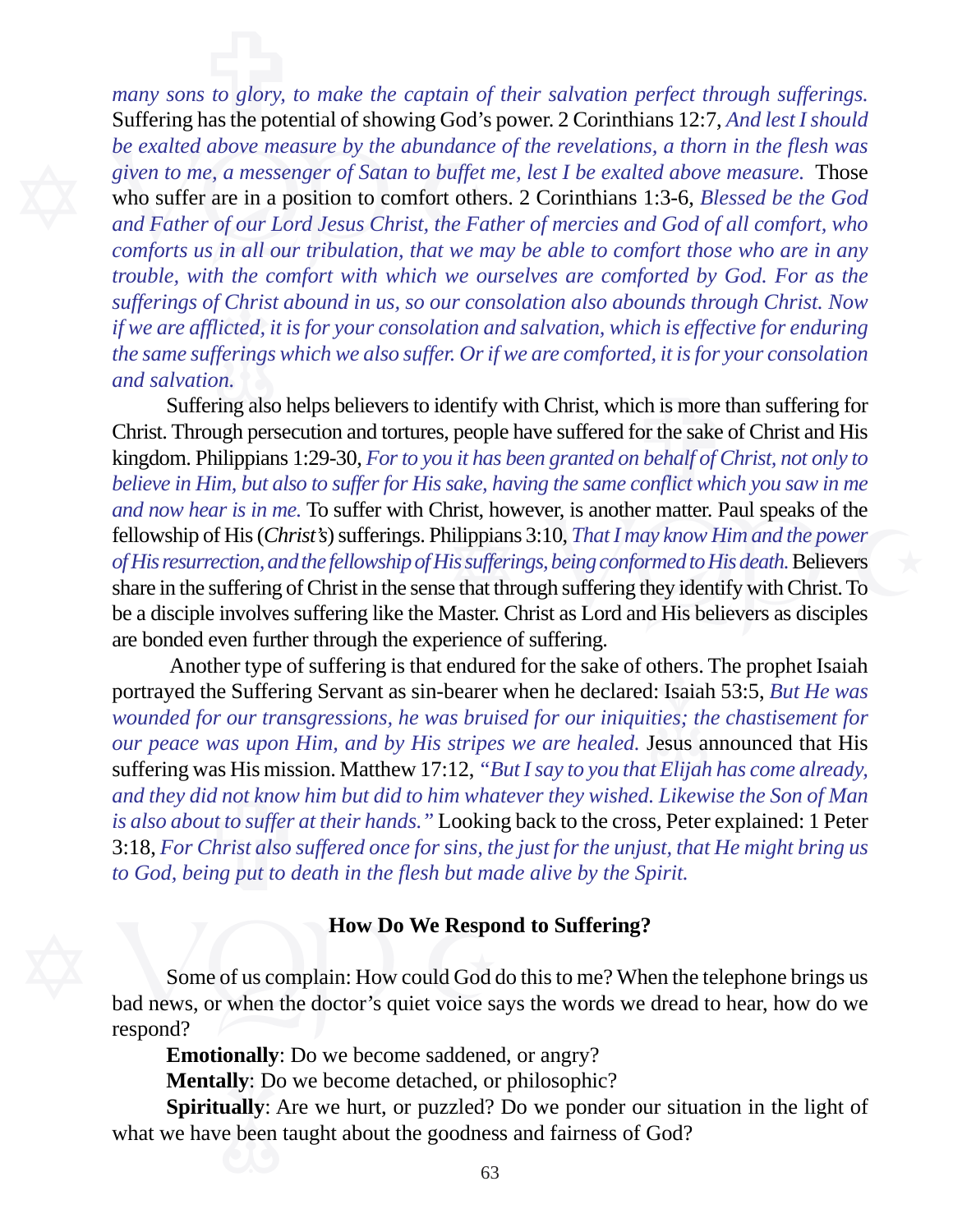people right. We have heard God wants us health<br>all this bad news now? Why is He hammering us<br>ask:<br>• How could God do this to me? robability, In all probability, we will question why this is happening to us. After all, we have been led to believe God is a God of love. We have been told again and again He treats His people right. We have heard God wants us healthy and prosperous. So why are we getting all this bad news now? Why is He hammering us with blow after blow? We may begin to ask:

- How could God do this to me?
- Why couldn't He have waited a few more years?
- $\frac{1}{2}$ <br>orld is The world is full of people worse than I. Why couldn't He afflict one of them?
- I have been faithful to God. Why is He treating me like this?

What kind of God lets terrible affliction strike good people while He lets bad people off<br>the hook?<br>Here are some popular explanations that express various points of view: e this?<br>ar questions<br>as God alle These are not unusual responses. In fact, Job asked similar questions. Let us look at two of the wrong answers people give for suffering. Why does God allow suffering? the hook?

Here are some popular explanations that express various points of view:

an who<br>ner are<br>cause (<br>l gave they must have done something to make God mad at them. A woman who gets bad news **God Must Be Down on Me.** When suffering and trouble come, some people feel about cancer, for example, may say to herself. My failures as a mother are finally catching up with me. Others may feel they are taking it on the chin because God is angry at someone close to them. Or a teenage boy or girl may think, God gave my dad a heart attack because of something I did.

attack because of something I did.<br> **God Doesn't Care.** These people react to suffering by thinking God doesn't care<br>
about them. They transfer their low view of themselves to God, feeling they are not<br>
worthy of His atten **God Doesn't Care.** These people react to suffering by thinking God doesn't care about them. They transfer their low view of themselves to God, feeling they are not giving His attention to more important people. If He cared, He would answer their pleas

 cannot rule earth. Their view of God's power is limited.giving ris attention to more important people. If the care<br>and heal them of their disease or take away their sorrow.<br>**God Isn't in Control.** Other people believe the c<br>God's reach. They are convinced even though He can co<br> God's reach. They are convinced even though He can control many things, God cannot God Isn't in Control. Other people believe the circumstances of life are out of keep the harmful effects of our world from reaching us. He may rule heaven, but He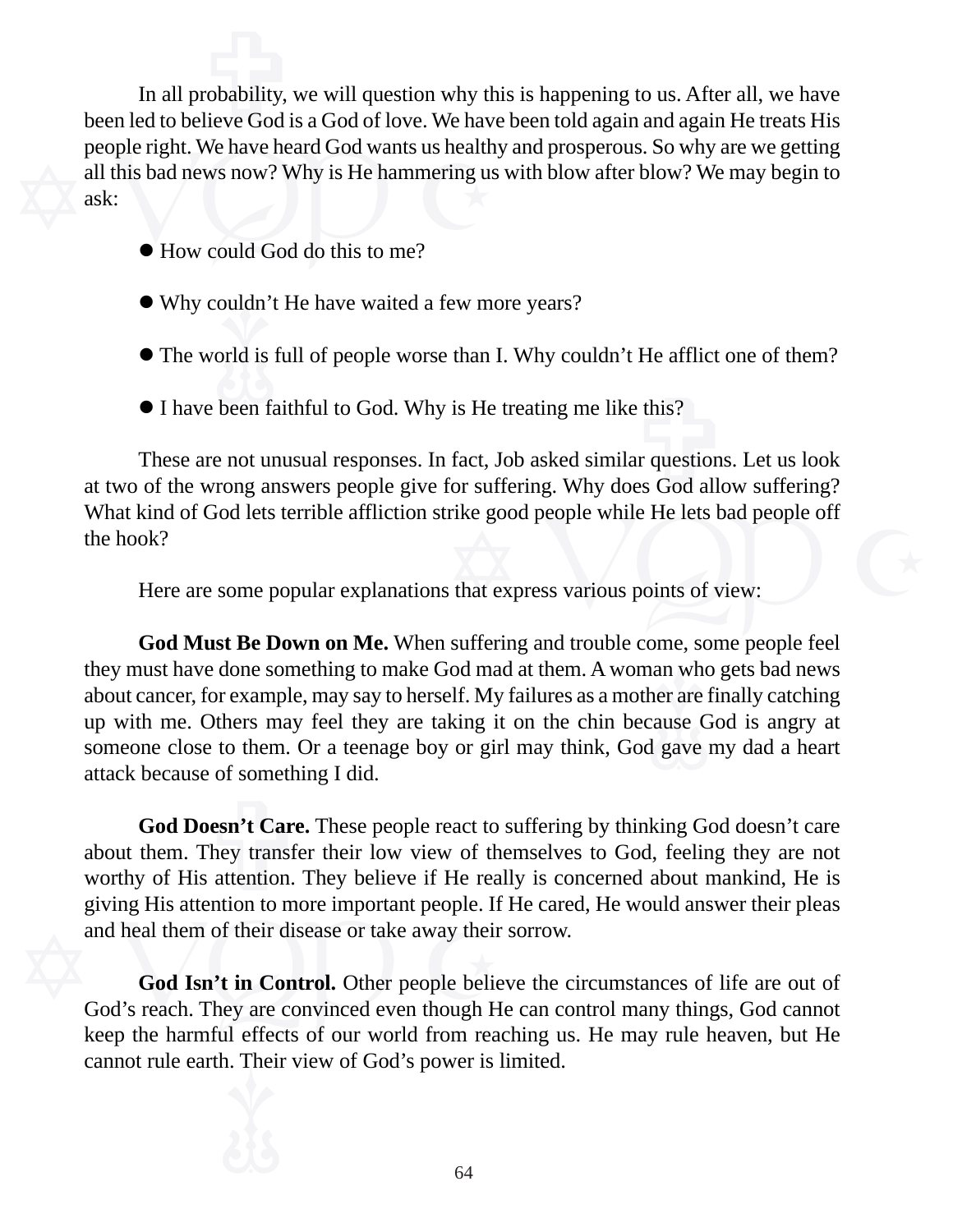Because of that, Satan can do whatever he was<br>Satan focuses his attention on us. These peopart<br>attention to us as long as we are not servin<br>aggressively, or if we start to have success in<br>some affliction to us like he did aggressively, or if we start to have success in leading others to Christ, then Satan sends l Doesn't S **God Doesn't Stop Satan.** People who hold this view conclude since Satan is the prince of the power of the air and the god of this age God is only in control of heaven. Because of that, Satan can do whatever he wants with us. Knowing we are God's children, Satan focuses his attention on us. These people sometimes say Satan doesn't pay much attention to us as long as we are not serving God. But if we begin to overcome sin some affliction to us like he did to Job. He wants to discourage us and stop our spiritual growth.

> $\begin{bmatrix} \text{sn}' & \text{r} \\ \text{them} & \text{th} \\ \text{than} & \text{th} \end{bmatrix}$ others more than they deserve. Such people are wrapped in human comparisons. They<br>determine who deserves what on purely human terms. Why me, they ask? Why do I<br>always have to get the short end of the stick? **God Isn't Fair.** Some people honestly believe they are suffering because God is not treating them fairly. They are convinced He has shortchanged them, while giving determine who deserves what on purely human terms. Why me, they ask? Why do I always have to get the short end of the stick?

akkuk 1:13, *You are of purer eyes than to behold*<br>Vhy do *You look on those who deal treacherously,*<br>devours a person more righteous than he?<br>suffering in any one of these ways. In fact, at times<br>d his mind. But in the en In so doing, they are accusing God of being both unjust and unfair. They are echoing the cry of the prophet Habakkuk: Habakkuk 1:13, *You are of purer eyes than to behold evil, and cannot look on wickedness. Why do You look on those who deal treacherously, and hold Your tongue when the wicked devours a person more righteous than he?*

 Job could have responded to his suffering in any one of these ways. In fact, at times each of these thoughts may have crossed his mind. But in the end, Job had learned to trust God while enduring the worst kinds of suffering. This should help us in our times of trouble as well.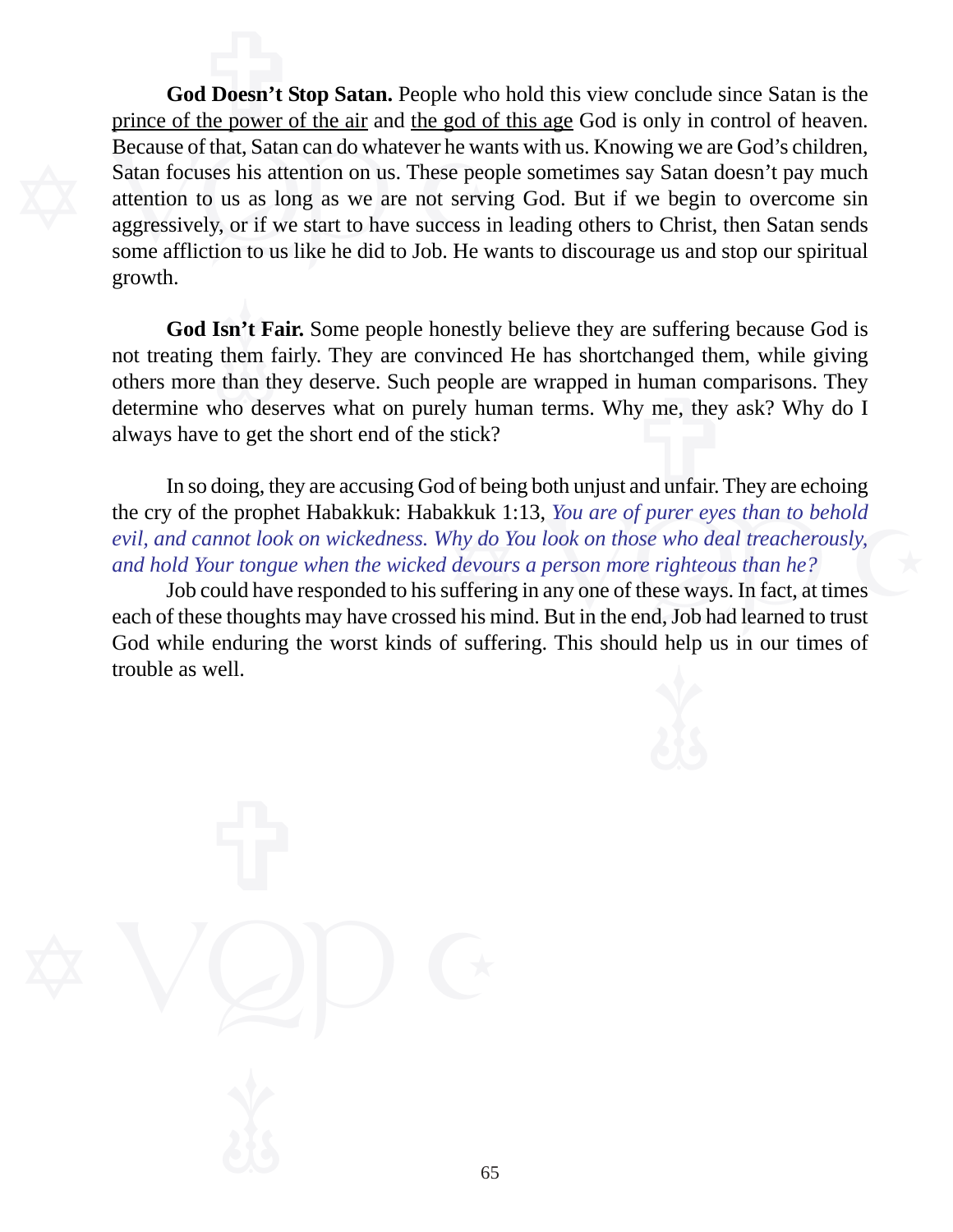# **Chapter 13 Condemnation**

**Condemna**<br>
Romans 5:16 NIV, "Again, the gift of God<br>
The judgment followed one sin and brought contrespasses and brought justification." *The judgment followed one sin and brought condemnation, but the gift followed many* Romans 5:16 NIV, *"Again, the gift of God is not like the result of the one man's sin: trespasses and brought justification."*

cause<br>leath."<br>e a per Romans 8:1-2 NIV, *"Therefore, there is now no condemnation for those who are in Christ Jesus, because through Christ Jesus the law of the Spirit of life set me free from the law of sin and death."*

ondemnation<br>and JUST<br>v your word<br>righteousn To declare a person guilty and worthy of punishment is condemnation! Condemn and condemnation are judicial terms, the opposite of JUSTIFY and JUSTIFICATION. Matthew 12:37, *"For by your words you will be justified, and by your words you will be condemned."* God alone is the judge of men; in His demand for righteousness, sin leads invariably to condemnation and death, and if continued without repentance, it will lead to self-oppression and further separation from God.

you shall not be condemned. Forgive, and you w *s has made<br>it was we<br>ful flesh, or*<br>gracious pa<br>: Luke 6:3 for sinners who repent and believe in Him. Jesus not only bore the consequences of sin,<br>but also condemned (*destroyed*) sin itself so believers are released from its power. Romans<br>8:1-3, *There is therefore now no condemn* m God.<br>demn the world but to save it by bearing, on the<br>"For God did not send His Son into the world<br>through Him might be saved. He who believes<br>not believe is condemned already, because he The mission of Jesus was not to condemn the world but to save it by bearing, on the cross, the sins of the people. John 3:17-18, *"For God did not send His Son into the world to condemn the world, but that the world through Him might be saved. He who believes in Him is not condemned; but he who does not believe is condemned already, because he has not believed in the name of the only begotten Son of God."* There is no condemnation for sinners who repent and believe in Him. Jesus not only bore the consequences of sin, but also condemned (*destroyed*) sin itself so believers are released from its power. Romans 8:1-3, *There is therefore now no condemnation to those who are in Christ Jesus, who do in Christ Jesus has made me free from the law of sin and death. For what the law could not do in that it was weak through the flesh, God did by sending His own Son in the likeness of sinful flesh, on account of sin: He condemned sin in the flesh. Since they have* experienced a gracious pardon, believers are directed to practice forgiveness and to avoid vindictiveness: Luke 6:37, *"Judge not, and you shall not be judged. Condemn not, and you shall not be condemned. Forgive, and you will be forgiven."*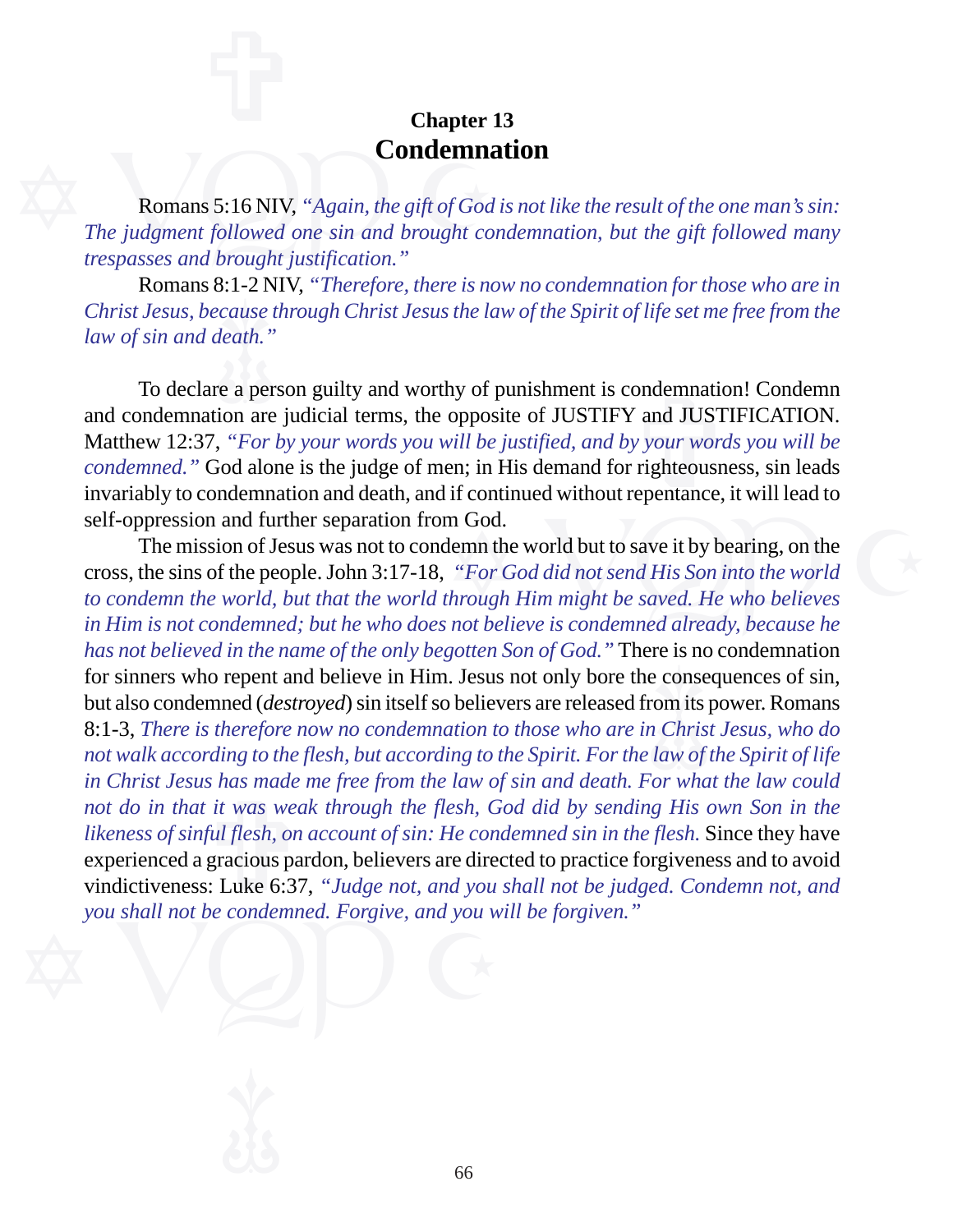### **Chapter 14 Imputation (Accusation)**

**Emputation**<br>Philemon 18 NIV, "If he has done you<br>to me." Philemon 18 NIV, *"If he has done you any wrong or owes you anything, charge it to me."*

> ne else<br>ul says<br><u>:count</u>.<br>mputat Impute - to lay the responsibility or blame for an often false or unjustified charge upon someone else. Thusly, Imputation is charging or reckoning something to a person's account. Paul says any wrong or debt caused by the runaway slave, Onesimus, should be put on my account. Three distinct theological truths in the Bible are directly related to the concept of imputation:

*Christ.*) *T*<br>*condemna*<br>*sulting in j*<br>*rs, so also*<br>original site one o<br>s resul<br>e, muc<br>ll reign spread to all men, because all sinned. (For until the law sin was in the world, but sin is<br>not imputed when there is no law. Nevertheless death reigned from Adam to Moses, even<br>over those who had not sinned according to th *who is a type of Him who was to come. But the free gift is not like the offense. For if by the* the guilt of Adam's sin to all other members of the human race: Romans 5:12-19, *Therefore*, the guilt of Adam's sin to all other members of the human race: Romans 5:12-19, *Therefore*, 1. The Imputation of Adam's Sin to His Descendants. Paul declares God imputes *just as through one man sin entered the world, and death through sin, and thus death spread to all men, because all sinned. (For until the law sin was in the world, but sin is not imputed when there is no law. Nevertheless death reigned from Adam to Moses, even over those who had not sinned according to the likeness of the transgression of Adam, one Man, Jesus Christ, abounded to many. And the gift is not like that which came through the one who sinned. For the judgment which came from one offense resulted in condemnation, but the free gift which came from many offenses resulted in justification. For if by the one man's offense death reigned through the one, much more those who receive abundance of grace and of the gift of righteousness will reign in life through the One, Jesus Christ.) Therefore, as through one man's offense judgment came to all men, resulting in condemnation, even so through one Man's righteous act the free gift came to all men, resulting in justification of life. For as by one man's disobedience many were made sinners, so also by one Man's obedience many will be made righteous.* This concept, also called original sin, is touched on as well in 1st Corinthians. 1 Corinthians 15:21-22, *For since by man came death, by Man also came the resurrection of the dead. For as in Adam all die, even so in Christ all shall be made alive.*

 $\frac{u}{u}$  as the vector  $\frac{u}{u}$  *in Christ reconciling the world to Himself, not imputing their trespasses to them, and has* For since by man came death, by Man also contract Adam all die, even so in Christ all shall be moved.<br>2. The Imputation of the Believer's Sin Adam's sin, each individual is also charged 2. The Imputation of the Believer's Sin to Christ. In addition to guilt imputed from Adam's sin, each individual is also charged with guilt for his personal sin. This Paul describes as imputing their trespasses to them. 2 Corinthians 5:19, *That is, that God was committed to us the word of reconciliation.* The Lord Jesus, whose supernatural conception and birth freed Him from guilt from Adam's sin and who committed no personal sin, had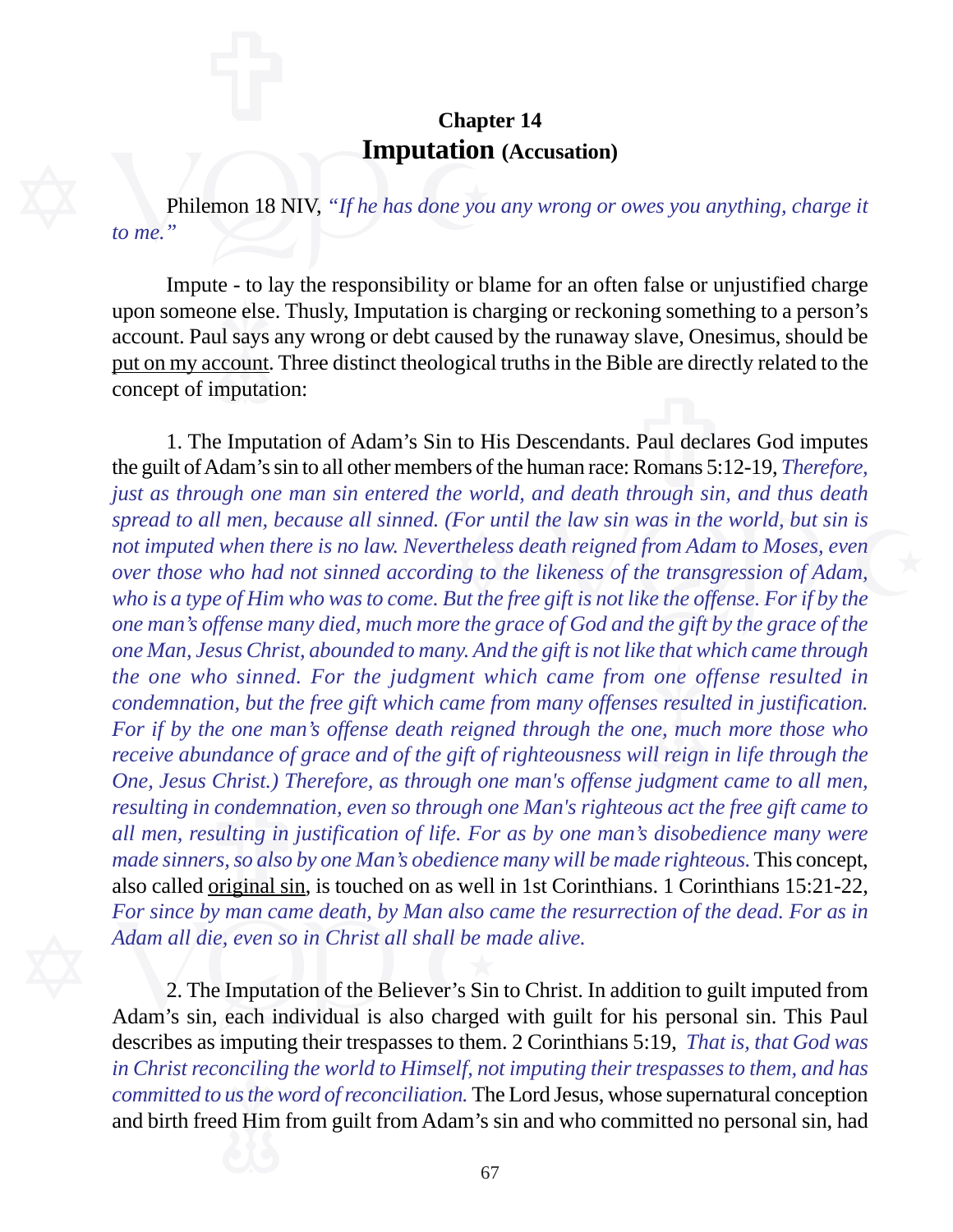sin for us, that we might become the righteousness of God in Him. Therefore, Jesus bore<br>our sins in His own body on the tree. 1 Peter 2:24, Who Himself bore our sins in His own<br>body on the tree, that we, having died to sin *stripes you were healed.* This is made perfectly clear in the Book of Isaiah, where the d against I no sin counted against Him. But when He died as our substitute, God made Him who knew no sin to be sin for us. 2 Corinthians 5:21, *For He made Him who knew no sin to be sin for us, that we might become the righteousness of God in Him.* Therefore, Jesus bore our sins in His own body on the tree. 1 Peter 2:24, *Who Himself bore our sins in His own body on the tree, that we, having died to sins, might live for righteousness—by whose turned, every one, to his own way; and the Lord has laid on Him the iniquity of us all.*

3. The Imputation of Christ's Righteousness to the Believer:

putation<br>inthiar<br>od--an 1 Corinthians 1:30, *But of Him you are in Christ Jesus, who became for us wisdom from God--and righteousness and sanctification and redemption.*

demption.<br>n to be sin f<br>wn righteou 2 Corinthians 5:21, *For He made Him who knew no sin to be sin for us, that we might become the righteousness of God in Him.*

 Philippians 3:9, *And be found in Him, not having my own righteousness, which is from the law, but that* which is through faith in Christ, the righteousness which is from God by faith.

because Jesus has imputed His righteousness and holiness to us through His sacrificial death on the Cross. *n who*<br>before<br>*o prese*<br>nd in 4:24, *But also for us. It shall be imputed to us who believe in Him who raised up Jesus* Exacts 3:14, But you denied the Holy One and<br>ted to you. Jesus fulfilled His perfect obedience<br>only man's disobedience many were made sinners,<br>the made righteous. These qualities are imputed Jesus became the Holy and Just One. Acts 3:14, *But you denied the Holy One and the Just, and asked for a murderer to be granted to you.* Jesus fulfilled His perfect obedience to God's Law. Romans 5:19, *For as by one man's disobedience many were made sinners, so also by one Man's obedience many will be made righteous.* These qualities are imputed in turn to us who believe in Him who raised up Jesus our Lord from the dead. Romans *our Lord from the dead.* Because of this the believer will appear before God faultless. Jude 24, *Now to Him who is able to keep you from stumbling, and to present you faultless before the presence of His glory with exceeding joy.* We can stand in God's presence death on the Cross.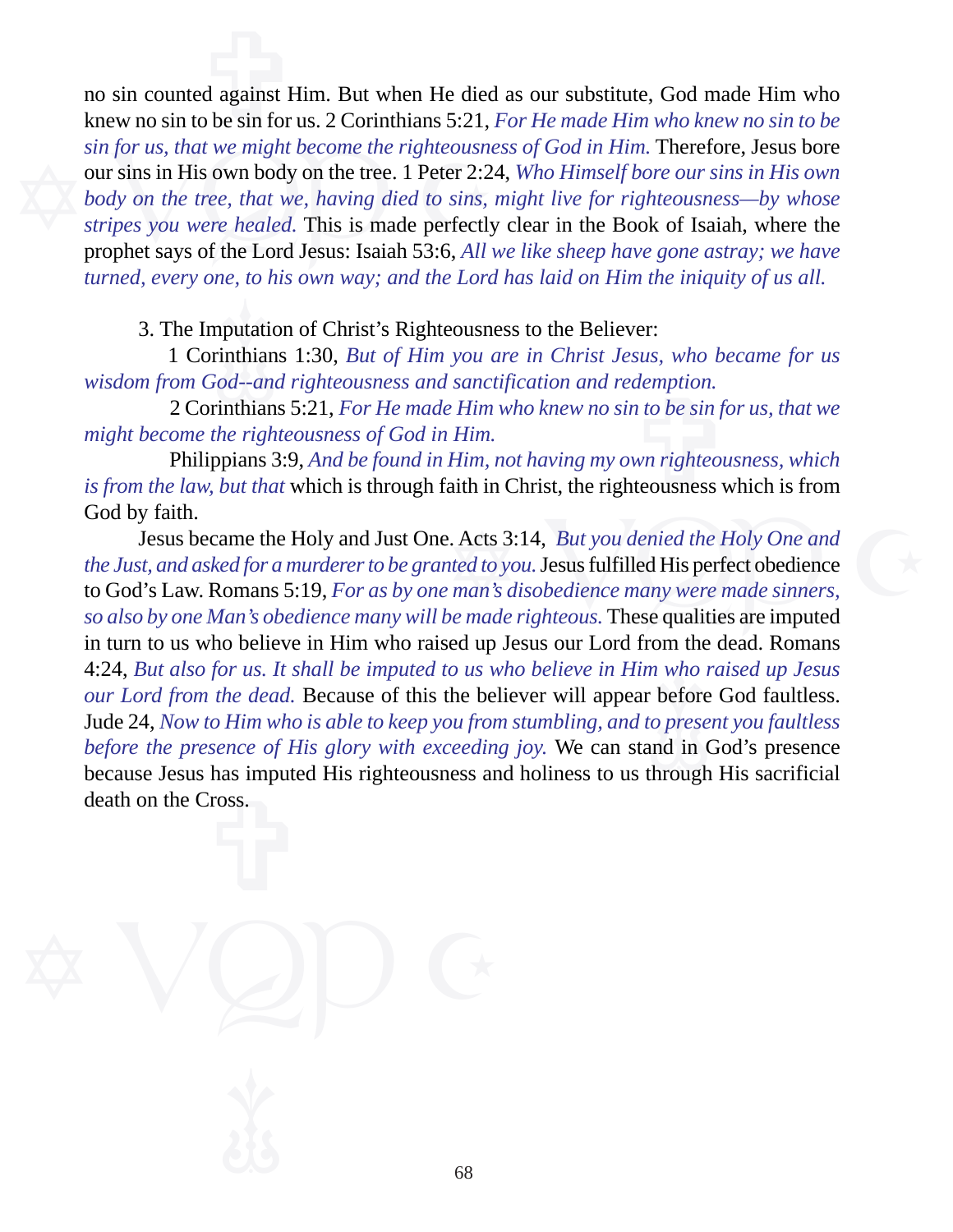### **Chapter 15 Punishment**

**Punish**<br>2 Peter 2:9 NIV, "*The Lord knows how*<br>the unrighteous for the day of judgment, whi *the unrighteous for the day of judgment, while continuing their punishment.* 2 Peter 2:9 NIV, *"The Lord knows how to rescue godly men from trials and to hold*

> the prombution<br>24, Eye<br>only a of for foot.<br>"If men co<br>and he do<br>"with his s Punishment of sin is one of the basic truths of the Old Testament. Mosaic Law spelled out the proper punishments for each crime. The punishments generally took the form of retribution, eye for eye and other punishment in kind being the most memorable. Exodus 21:24, *Eye for eye, tooth for tooth, hand for hand, foot for foot.* Retribution such as this was only a small part of the ideas of compensation and restitution of value emphasized under the Old Testament law. Exodus 21:18-36, *"If men contend with each other, and one strikes the other with a stone or with his fist, and he does not die but is confined to his bed, if he rises again and walks about outside with his staff, then he who struck him shall be acquitted. He shall only pay for the loss of his time, and shall provide for him to be thoroughly healed.*

The servant with a rod, so that he dies under his<br>withstanding, if he remains alive a day or two, he<br>perty.<br>with child, so that she gives birth prematurely, yet *And if a man beats his male or female servant with a rod, so that he dies under his hand, he shall surely be punished. Notwithstanding, if he remains alive a day or two, he shall not be punished; for he is his property.*

rm foll<br>ot for f<br>is male<br>And ij *If men fight, and hurt a woman with child, so that she gives birth prematurely, yet no harm follows, he shall surely be punished accordingly as the woman's husband imposes on him; and he shall pay as the judges determine. But if any harm follows, then you shall give life for life, eye for eye, tooth for tooth, hand for hand, foot for foot, burn for burn, wound for wound, stripe for stripe. If a man strikes the eye of his male or female servant, and destroys it, he shall let him go free for the sake of his eye. And if he knocks out the tooth of his male or female servant, he shall let him go free for the sake of his tooth.*

owner also shall be put to death. If there is imposed or<br>pay to redeem his life, whatever is imposed or<br>a daughter, according to this judgment it shall<br>female servant, he shall give to their master<br>stoned. male or fe<br>
ox gores a<br>
all not be ea<br>
ith its horn<br>
confined so *If an ox gores a man or a woman to death, then the ox shall surely be stoned, and its flesh shall not be eaten; but the owner of the ox shall be acquitted. But if the ox tended to thrust with its horn in times past, and it has been made known to his owner, and he has not kept it confined, so that it has killed a man or a woman, the ox shall be stoned and its owner also shall be put to death. If there is imposed on him a sum of money, then he shall pay to redeem his life, whatever is imposed on him. Whether it has gored a son or gored a daughter, according to this judgment it shall be done to him. If the ox gores a male or female servant, he shall give to their master thirty shekels of silver, and the ox shall be stoned.*

s in ii,<br>e dead<br>L *a donkey falls in it, the owner of the pit shall make it good; he shall give money to their And if a man opens a pit, or if a man digs a pit and does not cover it, and an ox or owner, but the dead animal shall be his.*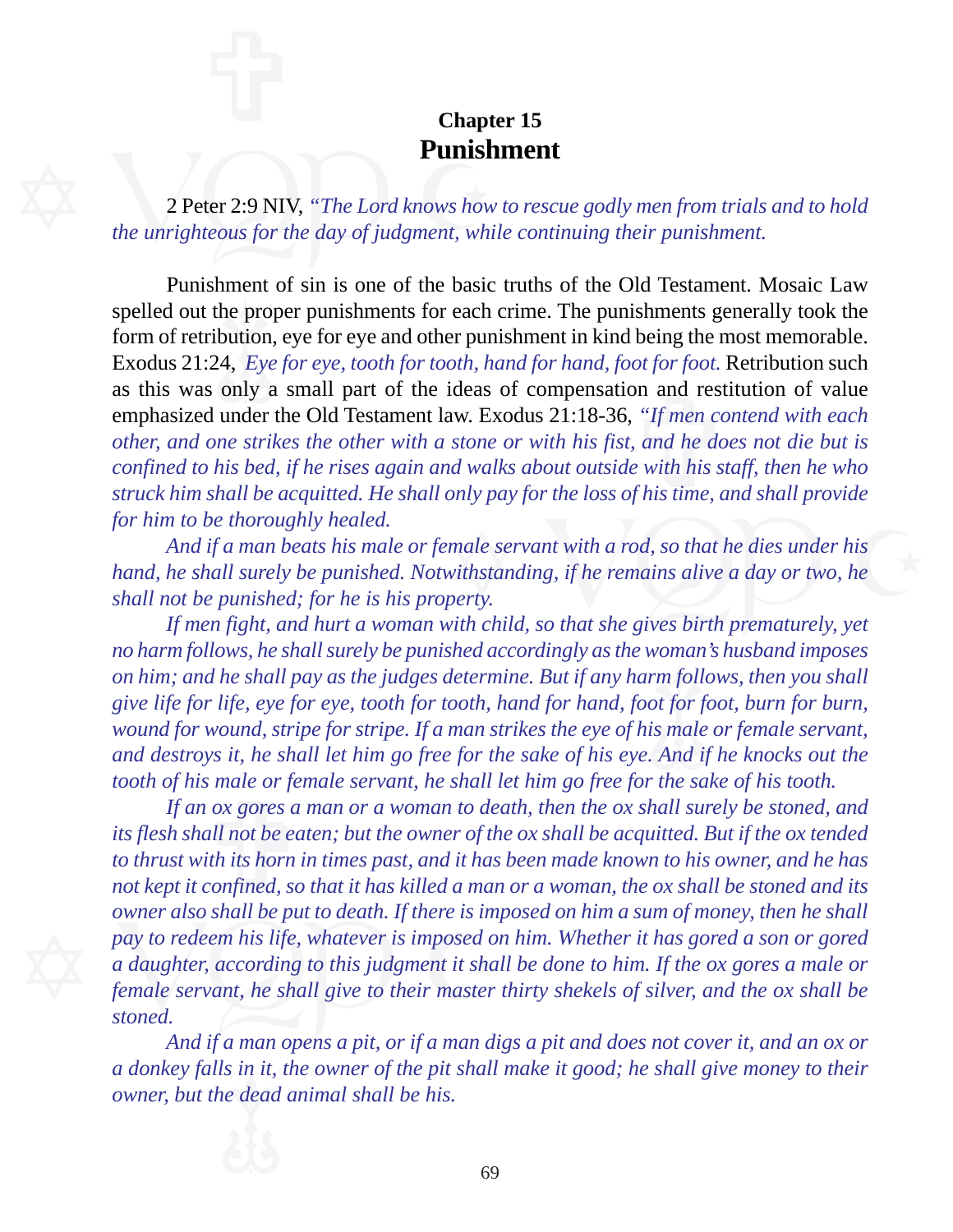the ox tended to thrust in time past, and its owner<br>pay ox for ox, and the dead animal shall be his o<br>another in a fight, he was required to repay the<br>because of the injury. In the case of disfigurer<br>might also suffer the because of the injury. In the case of disfigurement, the person committing the crime  $\frac{1}{2}$  and  $\frac{1}{2}$  and  $\frac{1}{2}$  and  $\frac{1}{2}$  and  $\frac{1}{2}$  and  $\frac{1}{2}$  and  $\frac{1}{2}$  and  $\frac{1}{2}$  and  $\frac{1}{2}$  and  $\frac{1}{2}$  and  $\frac{1}{2}$  and  $\frac{1}{2}$  and  $\frac{1}{2}$  and  $\frac{1}{2}$  and  $\frac{1}{2}$  and  $\frac{1}{2}$  a *If one man's ox hurts another's, so that it dies, then they shall sell the live ox and divide the money from it; and the dead ox they shall also divide. Or if it was known that the ox tended to thrust in time past, and its owner has not kept it confined, he shall surely pay ox for ox, and the dead animal shall be his own."* For example, if one person injured another in a fight, he was required to repay the victim for any time lost from his job might also suffer the same violence as a punishment handed down by the court.

extend<br>hment<br>lesis 19<br>*ur sons*  concept should extend from the temporal world into the spiritual world. God meted out *Son-in-law, your sons, your daughters, and whomever you have in the city—take them out of this place! For we will destroy this place, because the outcry against them has grown great before the face of the Lord, and the* Since punishment was tied so closely to crime and sin, it was only natural that this His own punishment to those who broke His moral law, notably against Sodom and Gomorrah. Genesis 19:12-29, *Then the men said to Lot, "Have you anyone else here? out of this place! For we will destroy this place, because the outcry against them has grown great before the face of the Lord, and the Lord has sent us to destroy it."*

*So Lot went out and spoke to his sons-in-law, who had married his daughters, and said, "Get up, get out of this place; for the Lord will destroy this city!" But to his sons-inlaw he seemed to be joking.*

 *said, "Escape for your life! Do not look behind you nor stay anywhere in the plain.* gels urged Lot to hurry, saying, "Arise, take<br>
there, lest you be consumed in the punishment<br>
took hold of his hand, his wife's hand, and the<br>
merciful to him, and they brought him out and *When the morning dawned, the angels urged Lot to hurry, saying, "Arise, take your wife and your two daughters who are here, lest you be consumed in the punishment of the city." And while he lingered, the men took hold of his hand, his wife's hand, and the hands of his two daughters, the Lord being merciful to him, and they brought him out and set him outside the city. So it came to pass, when they had brought them outside, that he Escape to the mountains, lest you be destroyed."*

' but I cann<br>ity is near (<br>le one?) an<br>said to him<br>row this ci nywhe<br>our se<br>ou hav *Then Lot said to them, "Please, no, my lords! Indeed now, your servant has found favor in your sight, and you have increased your mercy which you have shown me by saving my life; but I cannot escape to the mountains, lest some evil overtake me and I die. See now, this city is near enough to flee to, and it is a little one; please let me escape there (is it not a little one?) and my soul shall live."*

*And he said to him, "See, I have favored you concerning this thing also, in that I will not overthrow this city for which you have spoken. Hurry, escape there. For I cannot do anything until you arrive there." Therefore the name of the city was called Zoar.*

able that the sun had risen upon the earth when L<br>The sun had risen upon the earth when L<br>brimstone and fire on Sodom and Gomorrah, fre<br>overthrew those cities, all the plain, all the inhabi<br>ground. But his wife looked back *ground. But his wife looked back behind him, and she became a pillar of salt. The sun had risen upon the earth when Lot entered Zoar. Then the Lord rained brimstone and fire on Sodom and Gomorrah, from the Lord out of the heavens. So He overthrew those cities, all the plain, all the inhabitants of the cities, and what grew on the*

and he saw, and behold, the smoke of the land which went up like the smoke of a furnace. *Lord. Then he looked toward Sodom and Gomorrah, and toward all the land of the plain; And Abraham went early in the morning to the place where he had stood before the*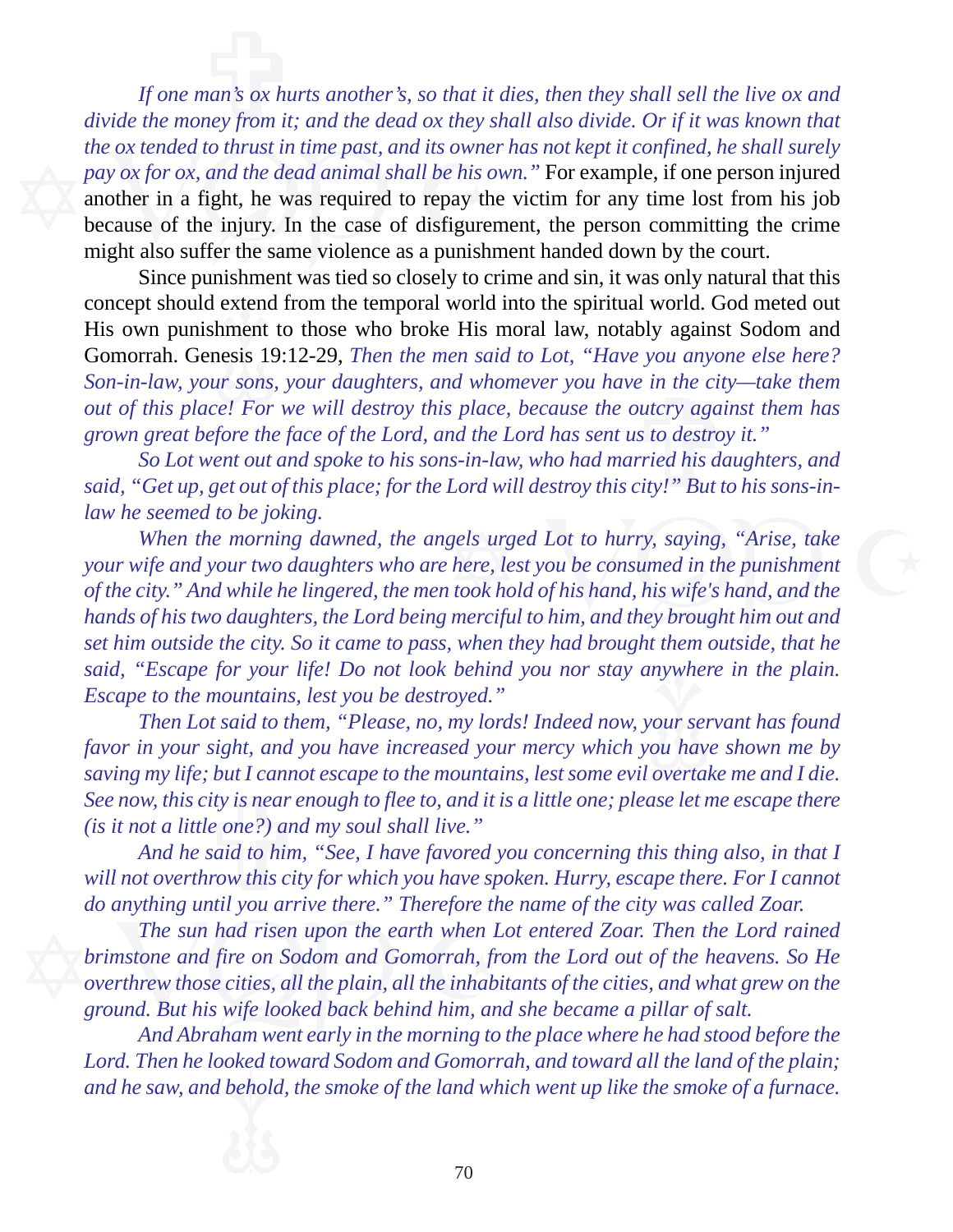imbere<br>'aleb th<br>he vici<br>be vici *who were numbered, according to your entire number, from twenty years old and above.* which Lot had dwelt. Another period of pun<br>people in the wilderness. Numbers 14:26-35<br>saying, "How long shall I bear with this evil<br>have heard the complaints which the children<br>I live,' says the Lord, 'just as you have spo *have heard the complaints which the children of Israel make against Me. Say to them, 'As*  $\frac{1}{2}$ <br>it came to  $\frac{1}{2}$ *v My rejection. I the Lord have spoken this; I will*<br>on who are gathered together against Me. In this<br>d there they shall die.'"<br>ern with temporal punishment became secondary<br>eternal spiritual punishment falls upon those w *i* the land<br>erness. And<br>unt of you<br>o the numb *And it came to pass, when God destroyed the cities of the plain, that God remembered Abraham, and sent Lot out of the midst of the overthrow, when He overthrew the cities in which Lot had dwelt.* Another period of punishment was the wandering of the Hebrew people in the wilderness. Numbers 14:26-35, *And the Lord spoke to Moses and Aaron, saying, "How long shall I bear with this evil congregation who complain against Me? I I live,' says the Lord, 'just as you have spoken in My hearing, so I will do to you: The carcasses of you who have complained against Me shall fall in this wilderness, all of you Except for Caleb the son of Jephunneh and Joshua the son of Nun, you shall by no means enter the land which I swore I would make you dwell in. But your little ones, whom you said would be victims, I will bring in, and they shall know the land which you have despised. But as for you, your carcasses shall fall in this wilderness. And your sons shall be shepherds in the wilderness forty years, and bear the brunt of your infidelity, until your carcasses are consumed in the wilderness. According to the number of the days in which you spied out the land, forty days, for each day you shall bear your guilt one year, namely forty years, and you shall know My rejection. I the Lord have spoken this; I will surely do so to all this evil congregation who are gathered together against Me. In this wilderness they shall be consumed, and there they shall die.'"*

 In the New Testament, the concern with temporal punishment became secondary to Christ's message of redemption. An eternal spiritual punishment falls upon those who refuse to accept God's message.

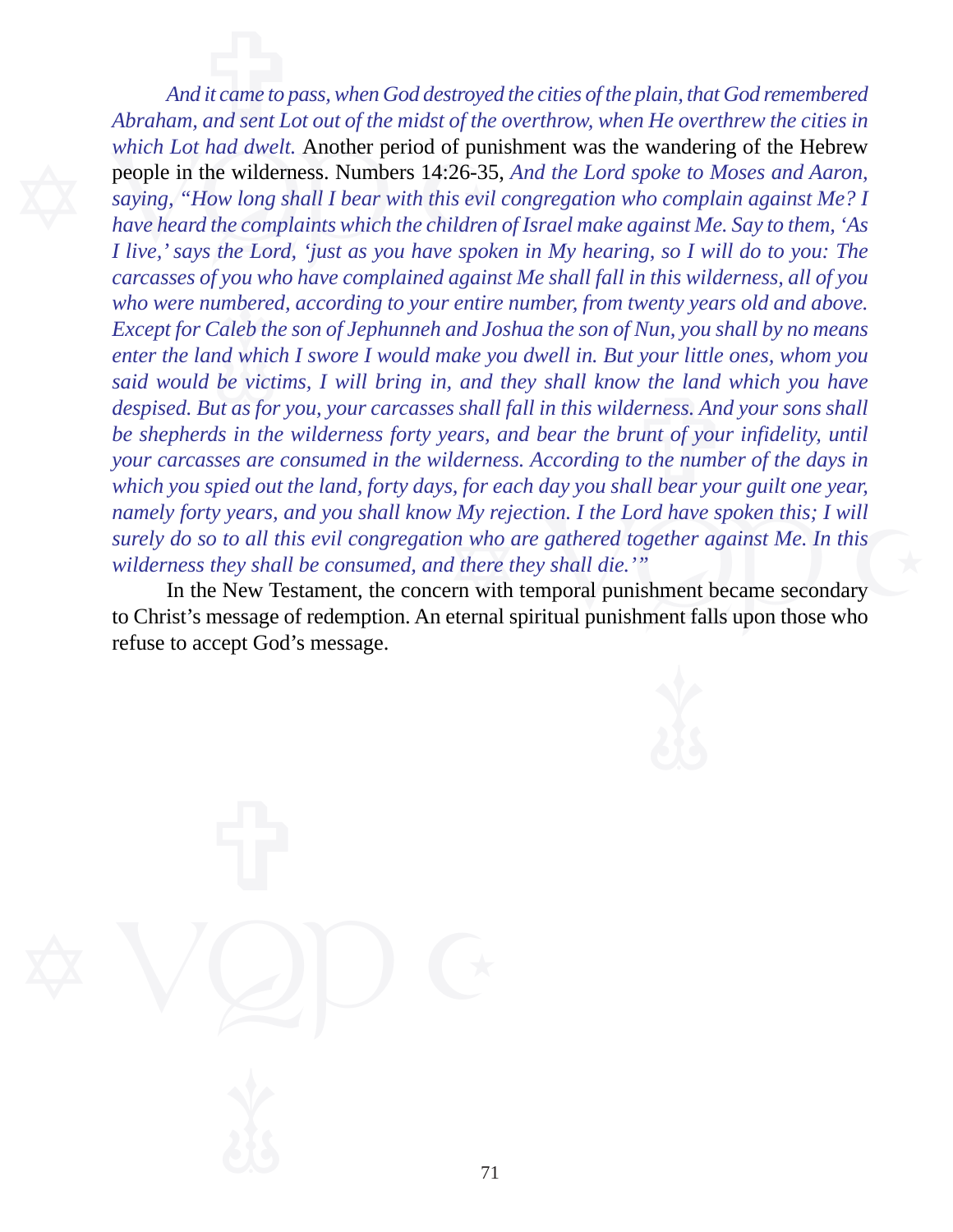### **Chapter 16 Death**

**Death**<br>Romans 6:23 NIV, "For the wages of sin i.<br>in Christ Jesus our Lord." Romans 6:23 NIV, "For *the wages of sin is death, but the gift of God is eternal life in Christ Jesus our Lord."*

than a physical creature, he is also a spiritual being. For man, therefore, physical death<br>does not mean the end of existence but the end of life as we know it and the transition to<br>another dimension in which our conscious Death for the human being is not the end of life. The Bible teaches man is more does not mean the end of existence but the end of life as we know it and the transition to another dimension in which our conscious existence continues.

piritual, and<br>that of Al<br>n*Abel his b*<br>inst Abel hi The Bible speaks of death in a threefold way: physical, spiritual, and eternal. The first physical death of a human being recorded in the Bible is that of Abel, who was murdered by his brother Cain. Genesis 4:8, *Now Cain talked with Abel his brother; and it came to pass, when they were in the field, that Cain rose up against Abel his brother and killed him.* However, death itself, in both the physical and spiritual sense, is first mentioned *shall not eat, for in the day that you eat of it you shall surely die."*

man's offense judgment came to all men, resulting<br>Man's righteous act the free gift came to all men,<br>by one man's disobedience many were made sin<br>many will be made righteous. Moreover the law<br>But where sin abounded, grace not like th<br>om one offe<br>resulted i<br>ne, much n<br>will reion i death reigned from Adam to Moses, even over those who had not sinned according to the<br>likeness of the transgression of Adam, who is a type of Him who was to come. But the free<br>gift is not like the offense. For if by the on by God Himself. Genesis 2:17, *"But of the tree of the knowledge of good and evil you*<br>shall not eat, for in the day that you eat of it you shall surely die."<br>In the Genesis account of the <u>FALL</u> into sin both physical and In the Genesis account of the FALL into sin both physical and spiritual death come as a result of sin. Romans 5:12-21, *Therefore, just as through one man sin entered the world, and death through sin, and thus death spread to all men, because all sinned. (For until the law sin was in the world, but sin is not imputed when there is no law. Nevertheless death reigned from Adam to Moses, even over those who had not sinned according to the likeness of the transgression of Adam, who is a type of Him who was to come. But the free gift is not like the offense. For if by the one man's offense many died, much more the And the gift is not like that which came through the one who sinned. For the judgment which came from one offense resulted in condemnation, but the free gift which came from many offenses resulted in justification. For if by the one man's offense death reigned through the one, much more those who receive abundance of grace and of the gift of righteousness will reign in life through the One, Jesus Christ.) Therefore, as through one man's offense judgment came to all men, resulting in condemnation, even so through one Man's righteous act the free gift came to all men, resulting in justification of life. For as by one man's disobedience many were made sinners, so also by one Man's obedience many will be made righteous. Moreover the law entered that the offense might abound. But where sin abounded, grace abounded much more, so that as sin reigned in death, even so grace might reign through righteousness to eternal life through Jesus Christ our Lord.*

titudes<br>prews 1 Various attitudes toward death are expressed in the Bible, from dread to anticipation. The ancient Hebrews regarded death as entrance into SHEOL, where they were cut off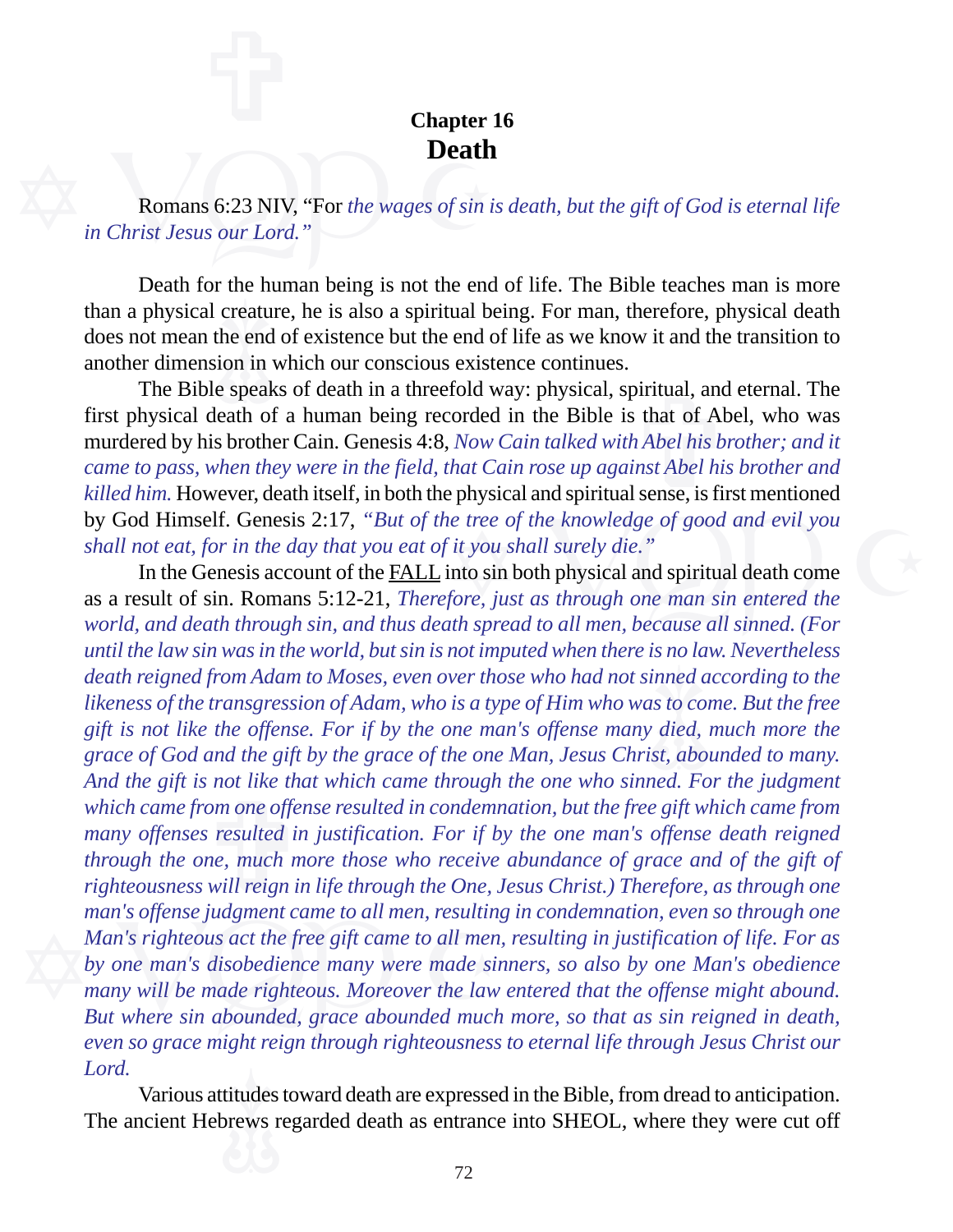can I go from Your Spirit? Or where can I<br>heaven, You are there; if I make my bed in he<br>bringing a person out of Sheol (the grave).<br>alive; He brings down to the grave and bring *alive; He brings down to the grave and brings up."* whing dear from everything dear in life, including God and loved ones. But God revealed to the psalmist that the Redeemer God is both in heaven and in Sheol. Psalms 139:7-8, *Where can I go from Your Spirit? Or where can I flee from Your presence? If I ascend into heaven, You are there; if I make my bed in hell, behold, You are there.* God is capable of bringing a person out of Sheol (the grave). 1 Samuel 2:6, *"The Lord kills and makes*

arated<br>
and fa<br>
truth; i<br>
yone v dead, or separated from God who is the Source of spiritual life. Romans 3:23, *For all* things. Everyone who has not been redeemed by Christ is spiritually dead. Ephesians 2:1-3, And you He made alive, who were dead in trespasses and sins, in which you once walked according to the course of this world, accord Because all have sinned and fall short of the glory of God, all men are spiritually *have sinned and fall short of the glory of God.* Sin makes a person hate the light and despise the truth; it causes one to break God's laws and to become insensitive to holy 2:1-3, *And you He made alive, who were dead in trespasses and sins, in which you once walked according to the course of this world, according to the prince of the power of the air, the spirit who now works in the sons of disobedience, among whom also we all once conducted ourselves in the lusts of our flesh, fulfilling the desires of the flesh and of the mind, and were by nature children of wrath, just as the others.*

 *immoral, sorcerers, idolaters, and all liars shall have their part in the lake which burns* by the set of the others.<br>
And death, which is an eternal death, the everlasting<br>
ion 2:11; 20:14; 21:8, "He who has an ear, let him<br>
hes. He who overcomes shall not be hurt by the<br>
Hades were cast into the lake of fire. *hear what the Spirit says to the churches. He who overcomes shall not be hurt by the* The Bible also speaks of the second death, which is an eternal death, the everlasting separation from God in HELL. Revelation 2:11; 20:14; 21:8, *"He who has an ear, let him second death.". . . Then Death and Hades were cast into the lake of fire. This is the second death. . . . "But the cowardly, unbelieving, abominable, murderers, sexually with fire and brimstone, which is the second death."*

nd eternal.<br>*e those wh*<br>bolished de<br>:10, But ha<br>oolished de rt *in the*<br>ans 15:<br>mquere The apostle Paul speaks of death as an enemy: 1 Corinthians 15:26, *The last enemy that will be destroyed is death.* In His resurrection, Jesus conquered death: physical, spiritual, and eternal. Through fear of death, men are subject to bondage. Hebrews 2:15, *And release those who through fear of death were all their lifetime subject to bondage.* Jesus has abolished death and brought life and immortality to light through the gospel. 2 Timothy 1:10, But has now been revealed by the appearing of our Savior Jesus Christ, who has abolished death and brought life and immortality to light through the gospel.

73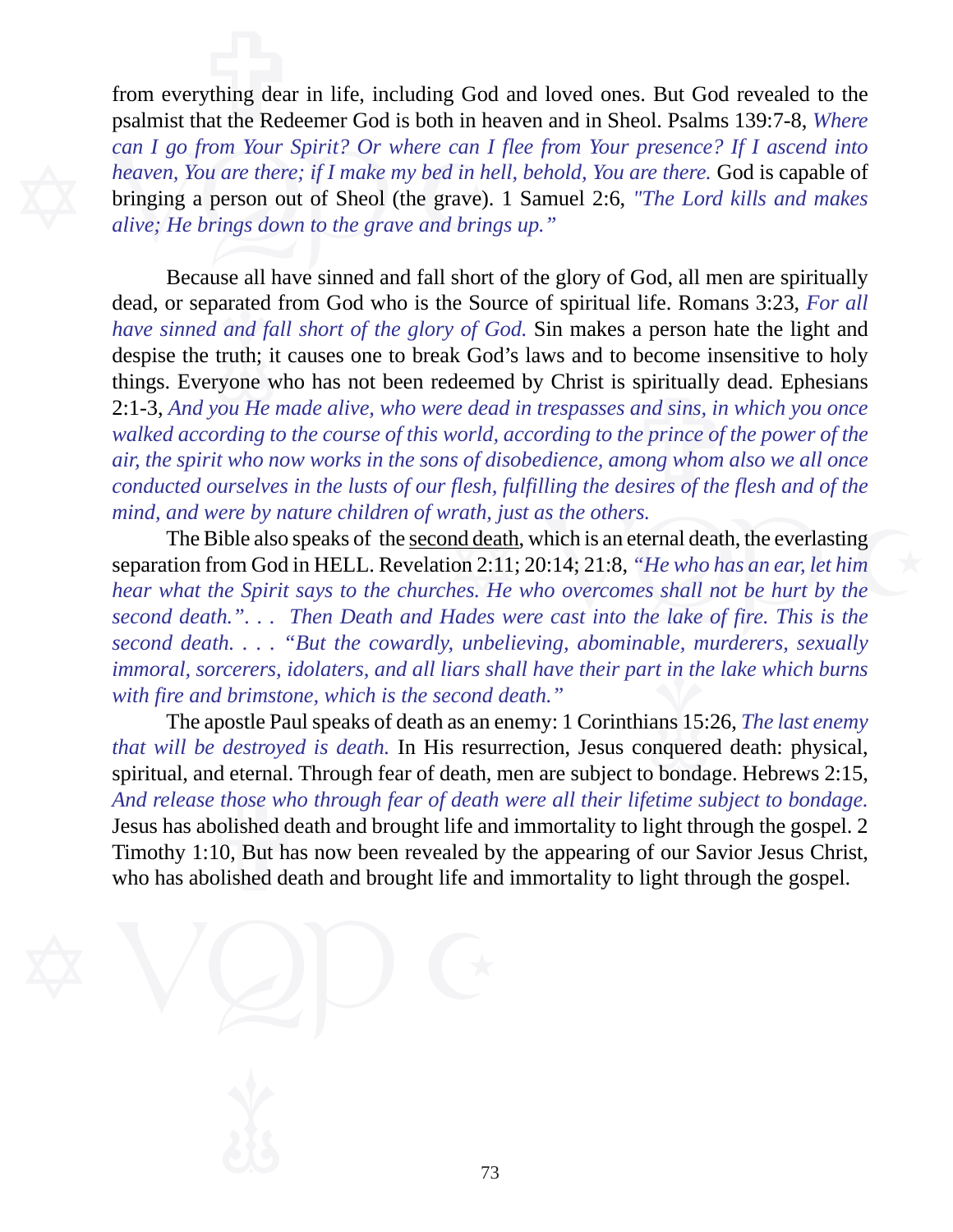### **Chapter 17 The Dead**

Ephesians 2:1 NIV, *"As for you, you were dead in your transgressions and sins."*

The Dead<br>Ephesians 2:1 NIV, "As for you, you were dead in your transgressions and sins."<br>The Bible speaks of two types of death: physical and spiritual. Those outside of Christ are alive physically, but they are spiritually dead.

ated m<br>oweve<br>*tered th*<br>*ned*. Th to guard the way to the tree of life. When the<br>Then man sins, he is separated from God and he<br>lead in sins: yes, in trespasses and sins, which<br>actual, sins of heart and of life. Sin is the death ettern spred<br>i, he died, let<br>i 5:5, *So all*<br>owever, with ellowship. God created man to live forever, both physically and spiritually. By man's disobedience, however, death became his fate. Romans 5:12, *Therefore, just as through one man sin entered the world, and death through sin, and thus death spread to all men, because all sinned.* The day Adam partook of the forbidden tree, he died, he did not die physically but lived on and reached the age of 930 years. Genesis 5:5, *So all the days that Adam lived were nine hundred and thirty years; and he died.* However, with that act of disobedience he died spiritually and was separated from God's fellowship. Genesis 3:24, *So He drove out the man; and He placed cherubim at the east of the garden of Eden, and a flaming sword which turned every way, to guard the way to the tree of life.* When the breath leaves the body, the body is dead. When man sins, he is separated from God and he becomes dead spiritually.

Deing destitute of the principles, and powers of spiritual life; and of course, cut off<br>God, the fountain of life. They are dead in law, as a condemned sinner is said to be<br>man.<br>The Bible also speaks of eternal, or everlas All those who are in their sins, are dead in sins: yes, in trespasses and sins, which may signify all sorts of sins, habitual and actual, sins of heart and of life. Sin is the death of the soul. Wherever sin prevails there is a void of all spiritual life. Sinners are dead in state, being destitute of the principles, and powers of spiritual life; and of course, cut off from God, the fountain of life. They are dead in law, as a condemned sinner is said to be a dead man.

n forever in<br>
<u>nd death</u>, as<br>
one may fi<br>
tive points unbelief remain forever in spiritual death— eternal separation from God— which Scripture calls the second death, as explained in the previous chapter.

Perhaps one may find it strange that death applies to the living. However, there are certain suggestive points of similarity between natural and spiritual death:

1. The dead have all the organs of sense, but<br>the idols of the heathen, so are the dead: Psalms 1<br>not speak; eyes they have, but they do not see; the<br>they have, but they do not smell. So the spiritually<br>the things of God; 1. The dead have all the organs of sense, but no sensibility. As the psalmist said of the idols of the heathen, so are the dead: Psalms 115:5-6, *They have mouths, but they do not speak; eyes they have, but they do not see; they have ears, but they do not hear; noses they have, but they do not smell.* So the spiritually dead have no susceptibility in regard to the things of God; they see not the beauties of holiness, they do not see God or Christ.

<u>add have</u><br>ve all the<br>t they 2. The dead have all the machinery of motion, but the machine is at rest. So the spiritual dead have all the natural faculties of life—judgment, memory, imagination, feeling conscience—but they are unable to renew themselves into spiritual life. The inability is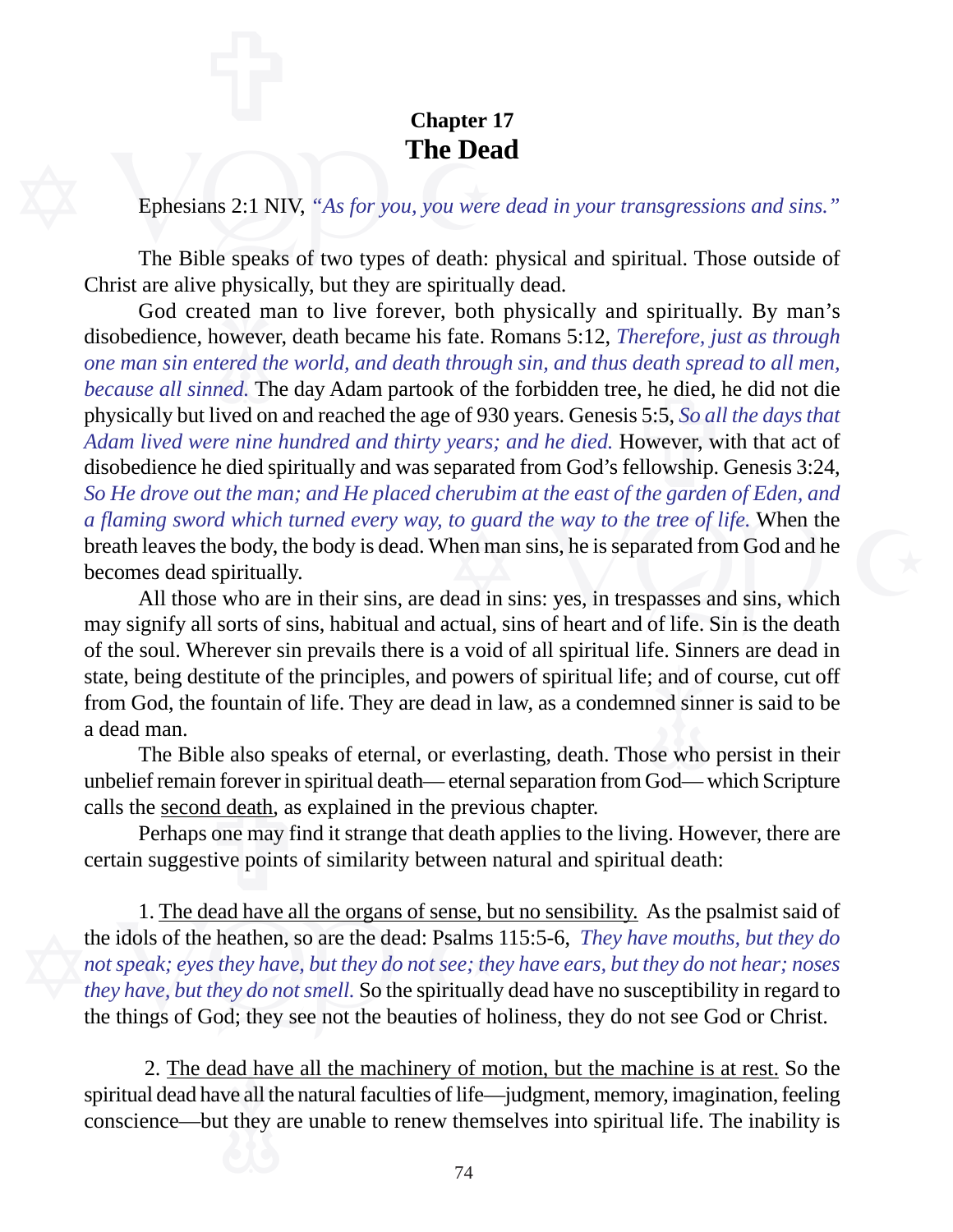Let the set of the set of the set of the set of the set of the set of the set of the set of the set of the set of the set of the set of the set of the set of the set of the set of the set of the set of the set of the set o not natural, but moral, and therefore sinners are responsible for it. **They cannot, because they will not.** John 5:40, *"But you are not willing to come to Me that you may have life."*

 indifferent, or even hostile, to the interest of the kingdom of grace. 3. The dead are cold to the touch. The l<br>same manner as a fire retains its heat, and, in a<br>out like the fuel that is consumed in our fires<br>them. So are the spiritually dead, they have n out like the fuel that is consumed in our fires. The dead are cold as the grave that covers 3. The dead are cold to the touch. The living body retains its heat very much in the same manner as a fire retains its heat, and, in a very true sense, we are all literally burning them. So are the spiritually dead, they have no warmth of Christian love going out either to God or man. Though intellectually alive to all purely worldly interests, they are coldly

or ever<br>
<u>e dead</u><br>
y the sl for a time by the skill of man, but it will prevail in the end, and man returns to the dust<br>from whence he came, as the spirit has returned to the God who gave it. So the spiritually<br>dead are corrupt, constitutionally, in 4. The dead go onward to corruption. The process of corruption may be arrested from whence he came, as the spirit has returned to the God who gave it. So the spiritually dead are corrupt, constitutionally, in virtue of the sin of Adam, and they are still more corrupt through temptation to actual transgression. The absence of the love of God interposes no check to the progress of corruption in a human heart.

cessively by the shroud, the coffin, the hearse, the<br>are surrounded by <u>trespasses and sins</u>. These two<br>ly the cause of death, but its conditions and<br>s exceedingly expressive as embodying what is circumstances. The term **trespasses**, is exceedingly expressive as embodying what is We see our dead surrounded successively by the shroud, the coffin, the hearse, the grave. So likewise the spiritually dead are surrounded by trespasses and sins. These two expressive terms indicate, not simply the cause of death, but its conditions and involved in the original term.

 us not to pass. Yet who can say he has not passed the landmark? Who can say he has not First, it suggests the idea of a landmark fixed by God, which He has commanded trespassed upon God's sacred places?

ed by terrib<br>3:10, For a<br>*law, to do i*<br>nscribed up ? Who<br>od has<br>of his Second, the word suggests the further idea of a barrier God has placed in our way, and told us we are not to force it or pass it. There is the barrier of his Law, which he has strengthened by terrible penalties, and upon which he has inscribed his own fearful curse. Galatians 3:10, *For as many as are of the works of the law are under the curse; for it is written, "Cursed is everyone who does not continue in all things which are written in the book of the law, to do them."* Yet who can say he has not passed this barrier, though God's curse was inscribed upon it? There is the barrier of conscience God has built up strongly in every man and woman. Who can say he has not again and again passed this barrier, often bringing the artillery of worldly advantage or pleasure to bear against it and break it down?

 every department of human conduct. The principle of sin is not merely negative, for it is often bringing the artillery of worldly advanta<br>it down?<br>The term sin points to the sinful mov<br>purpose, as trespasses seem to point to the val<br>are the fruit of a moral corruption that has it purpose, as trespasses seem to point to the various developments of a sinful nature. Sins The term **sin** points to the sinful movements of the soul—sins of thought and are the fruit of a moral corruption that has its seat in the heart, and radiates thence to a positive negation of the Divine will, putting something else in its place.

gation<br>rm **sins**<br>ly muc The term **sins** would, more exactly than the other, include sins of omission, which are necessarily much more numerous than sins of commission. It is a solemn thought that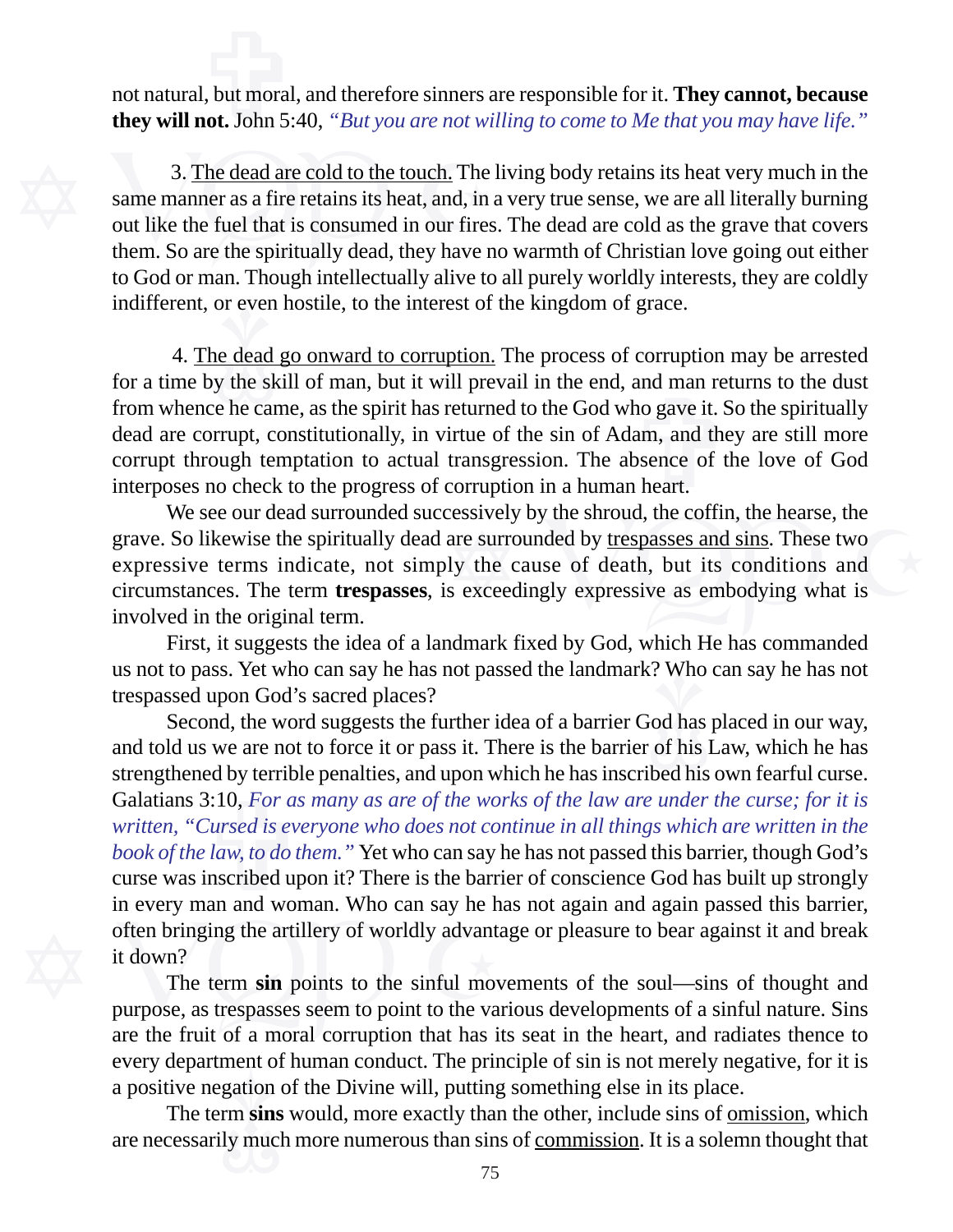men are de men and women are dead in sin by every duty they omit, by every opportunity they neglect, by every blessing they despise, as well as by every positive transgression of the Divine Law.

Divine Law.<br>The radical significance of both terms importlision with the pure Law of God. This dark position with the pure Law of God. This dark position The radical significance of both terms implies a real hostility to God, and painful collision with the pure Law of God. This dark picture of the sinner's state suggests that:

 We should mourn for the dead, as we mourn for our dear ones who are carried forth to torment.

 We should pray for the dead, that God may grant them a reviving to life together with Christ.

• We should pray for the dead, that God<br>with Christ.<br>• We should warn the dead should they<br>be buried in their trespasses and sins, forever! We should warn the dead should they die in their trespasses and sins, they will

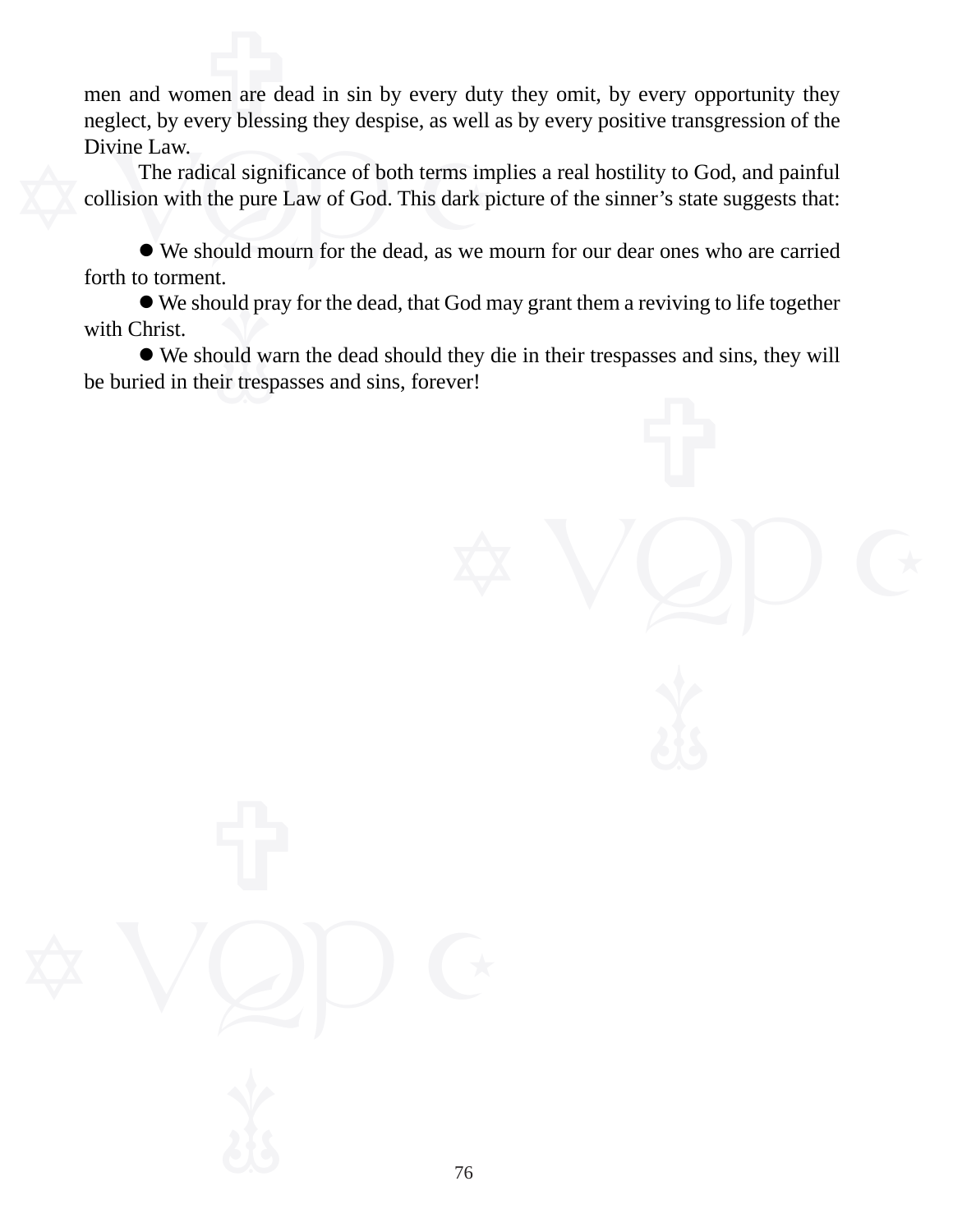### **Chapter 18 Obedience**

**Obedition Channel Channel Channel Channel Channel Channel Channel Channel Channel Channel Channel Channel Channel Channel Channel Channel Channel Channel Channel Channel Channel Channel Channel Channel Channel Channel Cha**  *covenant, then you shall be a special treasure to Me above all people; for all the earth is* Exodus 19:5 NIV, *Now therefore, if you will indeed obey My voice and keep My Mine.*

> offerings and sacrifices, as in obeying the voice of the Lord? Behold, to obey is better than sacrifice, and to heed than the fat of rams."<br>Obedience is carrying out the word and will of another person, especially the will 1 Samuel 15:22 NIV, *So Samuel said: "Has the Lord as great delight in burnt than sacrifice, and to heed than the fat of rams."*

ind the<br>Blessed<br>o be de *and the increase of your herds, the increase of your cattle and the offspring of your* my 28:1-14, "Now it shall come to pass, if you<br><u>r God</u>, to observe carefully all His commandments<br>ord your God will set you high above all nations of<br>**I come upon you and overtake you**, because you<br>blessed shall you be in *the earth. And all these blessings shall come upon you and overtake you, because you* r person, es<br>ey is relate<br>erson hear:<br>pey God res Obedience is carrying out the word and will of another person, especially the will of God. In both the Old and New Testaments the word obey is related to the idea of hearing. Obedience is a positive, active response to what a person hears. God summons people to active obedience to His revelation. Man's failure to obey God results in judgment. In the Old Testament covenant between God and man, obedience was the basis for knowing God's blessing and favor. Deuteronomy 28:1-14, *"Now it shall come to pass, if you diligently obey the voice of the Lord your God, to observe carefully all His commandments which I command you today, that the Lord your God will set you high above all nations of obey the voice of the Lord your God: blessed shall you be in the city, and blessed shall you be in the country. Blessed shall be the fruit of your body, the produce of your ground flocks. Blessed shall be your basket and your kneading bowl. Blessed shall you be when you come in, and blessed shall you be when you go out.*

shall come<br>and the ble<br>He will ble<br>Lord will e<br>keep the co *The Lord will cause your enemies who rise against you to be defeated before your face; they shall come out against you one way and flee before you seven ways. The Lord will command the blessing on you in your storehouses and in all to which you set your hand, and He will bless you in the land which the Lord your God is giving you.*

peoples of the earlier shall see that you are call<br>be afraid of you. And the Lord will grant you p<br>the increase of your livestock, and in the produ<br>Lord swore to your fathers to give you.<br>The Lord will open to you His good *The Lord will establish you as a holy people to Himself, just as He has sworn to you, if you keep the commandments of the Lord your God and walk in His ways. Then all peoples of the earth shall see that you are called by the name of the Lord, and they shall be afraid of you. And the Lord will grant you plenty of goods, in the fruit of your body, in the increase of your livestock, and in the produce of your ground, in the land of which the Lord swore to your fathers to give you.*

rected<br>y, and i<br>nand y<br>he wor *but you shall not borrow. And the Lord will make you the head and not the tail; you shall The Lord will open to you His good treasure, the heavens, to give the rain to your land in its season, and to bless all the work of your hand. You shall lend to many nations, be above only, and not be beneath, if you heed the commandments of the Lord your God, which I command you today, and are careful to observe them. So you shall not turn aside from any of the words which I command you this day, to the right or the left, to go after*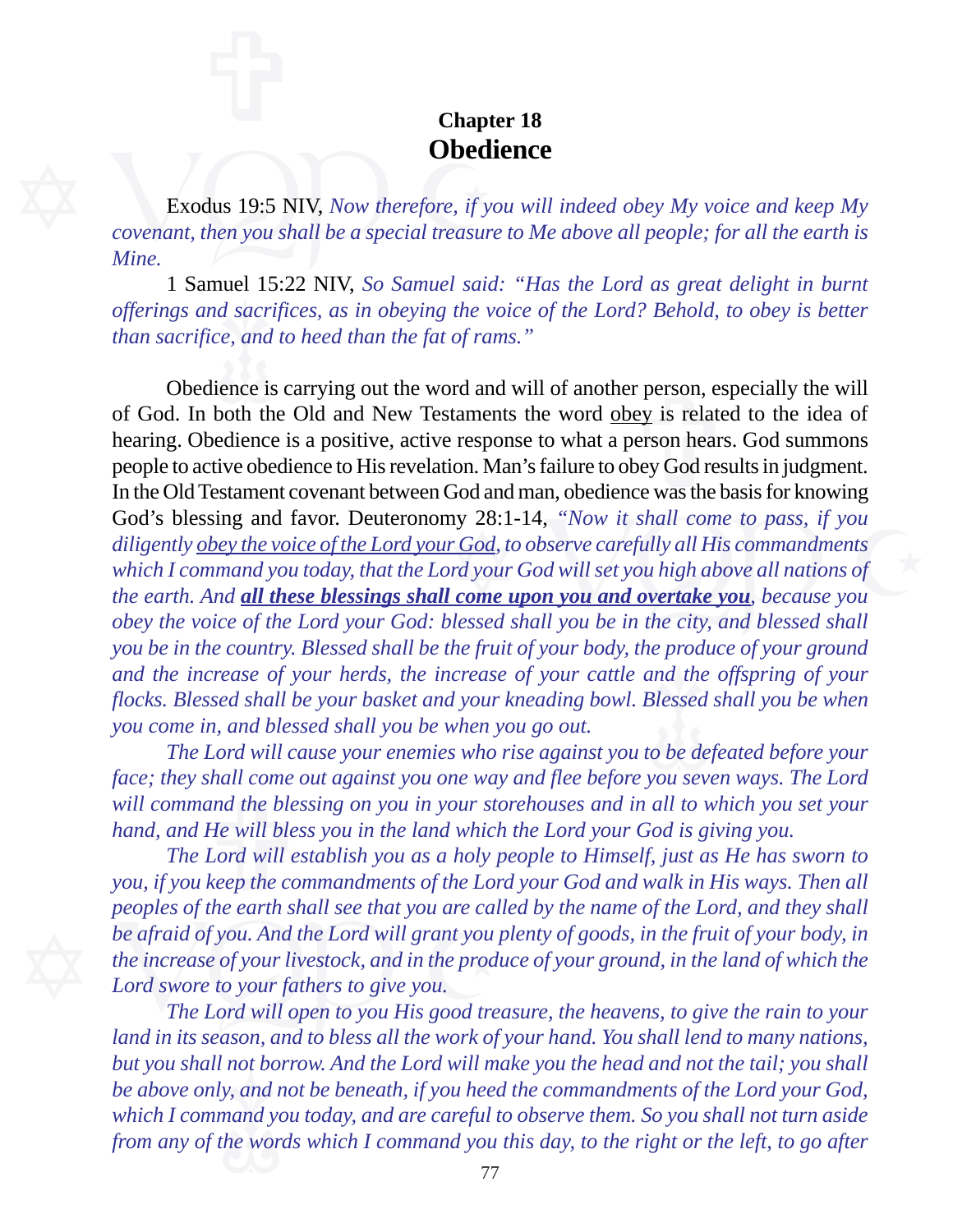gift. Jeremiah 31:33, *But this is the covenant the after those days, says the Lord: I will put My limearts; and I will be their God, and they shall b* In the New Testament, the obedience of Ch of Adam. The disobedience of serve then *other gods to serve them."* Samuel emphasized that God's pleasure was not in sacrifice but in obedience. Even the promise of a new covenant emphasized obedience as God's gift. Jeremiah 31:33, *But this is the covenant that I will make with the house of Israel after those days, says the Lord: I will put My law in their minds, and write it on their hearts; and I will be their God, and they shall be My people.*

d the *v*<br>ned. (F<br>Never<br>accora *man sin entered the world, and death through sin, and thus death spread to all men,* In the New Testament, the obedience of Christ stands in contrast to the disobedience reover<br>pundea<br>ghteou.<br> *so also by one Man's obedience many will be made righteous. Moreover the law entered* enses resulted in justification. For if by the one<br>the, much more those <u>who receive abundance of</u><br>I reign in life through the One, Jesus Christ.)<br>se judgment came to all men, resulting in<br>'s righteous act the free gift ca  $\int$  Adam, wh<br>For if by the grace of<br>th came this of Adam. The disobedience of Adam brought death, but the perfect obedience of Christ brought grace, righteousness, and life. Romans 5:12-21, *Therefore, just as through one because all sinned. (For until the law sin was in the world, but sin is not imputed when there is no law. Nevertheless death reigned from Adam to Moses, even over those who had not sinned according to the likeness of the transgression of Adam, who is a type of Him who was to come. But the free gift is not like the offense. For if by the one man's offense many died, much more the grace of God and the gift by the grace of the one Man, Jesus Christ, abounded to many. And the gift is not like that which came through the one who sinned. For the judgment which came from one offense resulted in condemnation, but the free gift which came from many offenses resulted in justification. For if by the one man's offense death reigned through the one, much more those who receive abundance of grace and of the gift of righteousness will reign in life through the One, Jesus Christ.) Therefore, as through one man's offense judgment came to all men, resulting in condemnation, even so through one Man's righteous act the free gift came to all men, resulting in justification of life. For as by one man's disobedience many were made sinners, that the offense might abound. But where sin abounded, grace abounded much more, so that as sin reigned in death, even so grace might reign through righteousness to eternal life through Jesus Christ our Lord.*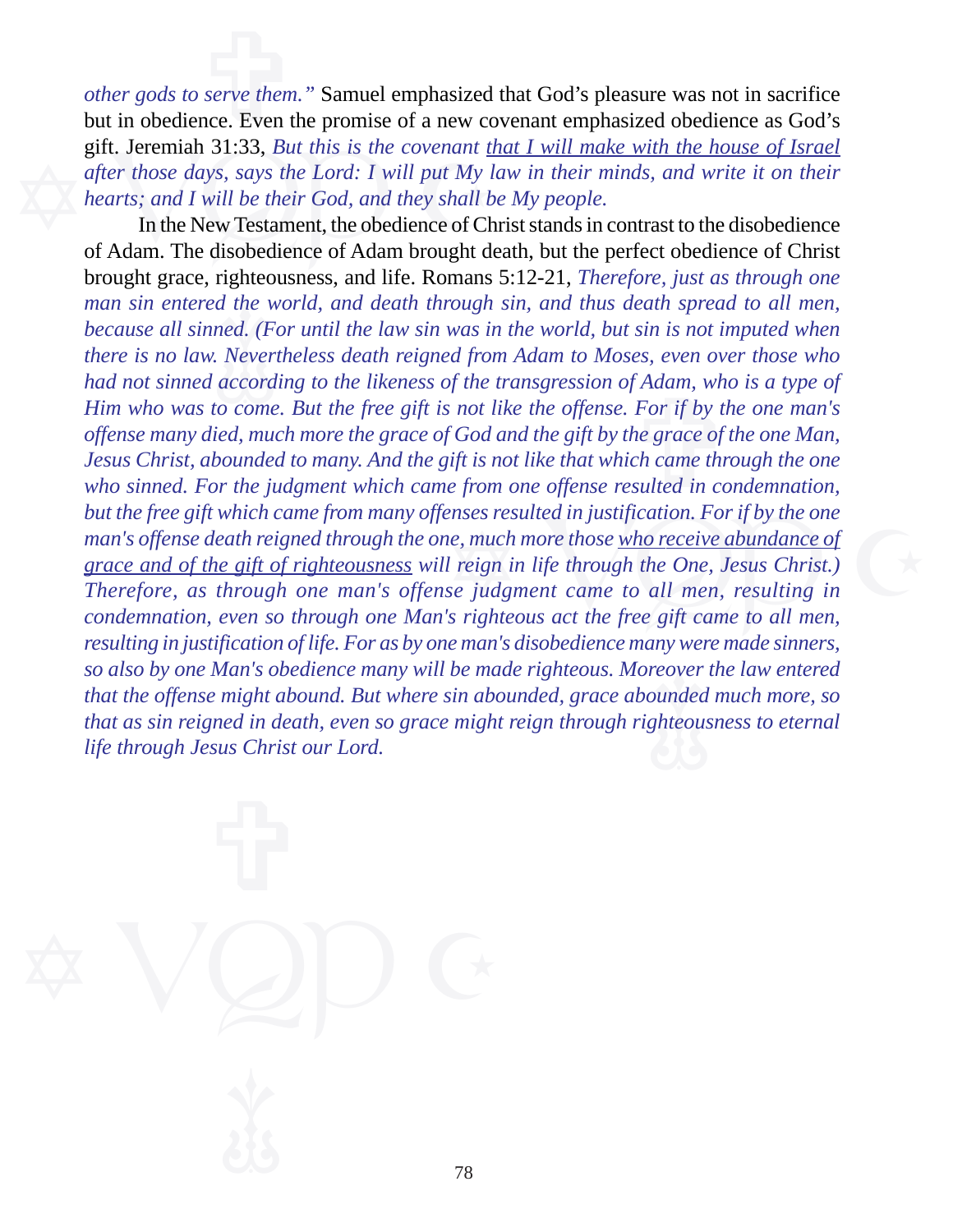### **Chapter 19 Atonement**

Atone<br>
Leviticus 17:11 NIV, For the life of a<br>
to you to make atonement for yourselves on th<br>
for one's life. *to you to make atonement for yourselves on the altar; it is the blood that makes atonement* Leviticus 17:11 NIV, *For the life of a creature is in the blood, and I have given it for one's life.*

> ement i<br>mself a<br>great tr<br>prgiven <u>ent</u>. Through<br>f <u>at-one-me</u> Atonement is the act by which God restores a relationship of harmony and unity between Himself and human beings. The word can be broken into three parts which express this great truth in simple but profound terms: a-tone-ment. Through God's atoning grace and forgiveness, we are reinstated to a relationship of at-one-ment with God, in spite of our sin.

#### **Human Need**

holy wratl<br>*ies we wer*<br>*n reconcile* His sight, but all things are naked and open to the eyes of Him to whom we must give<br>account. We all stand condemned by sin. Romans 3:19, Now we know that whatever the<br>law says, it says to those who are under the law, that In the personal sin, no person is worthy of a<br>stes 7:20, For there is not a just man on earth who<br>estament reference is: Romans 3:23, For all have<br>We are helpless to correct this situation. Proverbs<br>heart clean, I am pure *sinned and fall short of the glory of God.* We are helpless to correct this situation. Proverbs Because of Adam's sin and our own personal sin, no person is worthy of a relationship with a Holy God. Ecclesiastes 7:20, *For there is not a just man on earth who does good and does not sin.* A New Testament reference is: Romans 3:23, *For all have* 20:9, *Who can say, "I have made my heart clean, I am pure from my sin?"* We can do nothing to hide our sins from God. Hebrews 4:13, *And there is no creature hidden from His sight, but all things are naked and open to the eyes of Him to whom we must give account.* We all stand condemned by sin. Romans 3:19, *Now we know that whatever the law says, it says to those who are under the law, that every mouth may be stopped, and all* nature (His holy wrath against sin) that makes us enemies. Romans 5:10, *For if when we were enemies we were reconciled to God through the death of His Son, much more, having been reconciled, we shall be saved by His life.*

#### **God's Gift: Atonement**

 *the guilt of the son. The righteousness of the righteous shall be upon himself, and the* God's gracious response to the helples<br>Israel, was to give them a means of <u>RECONCI</u><br>Law. This came in the sacrificial system wh<br>accepted by God as a substitute for the death t God's gracious response to the helplessness of His chosen people, the nation of Israel, was to give them a means of RECONCILIATION through Old Testament covenant Law. This came in the sacrificial system where the death, or blood of the animal was accepted by God as a substitute for the death that the sinner deserved: Ezekiel 18:20, *The soul who sins shall die. The son shall not bear the guilt of the father, nor the father bear wickedness of the wicked shall be upon himself.*

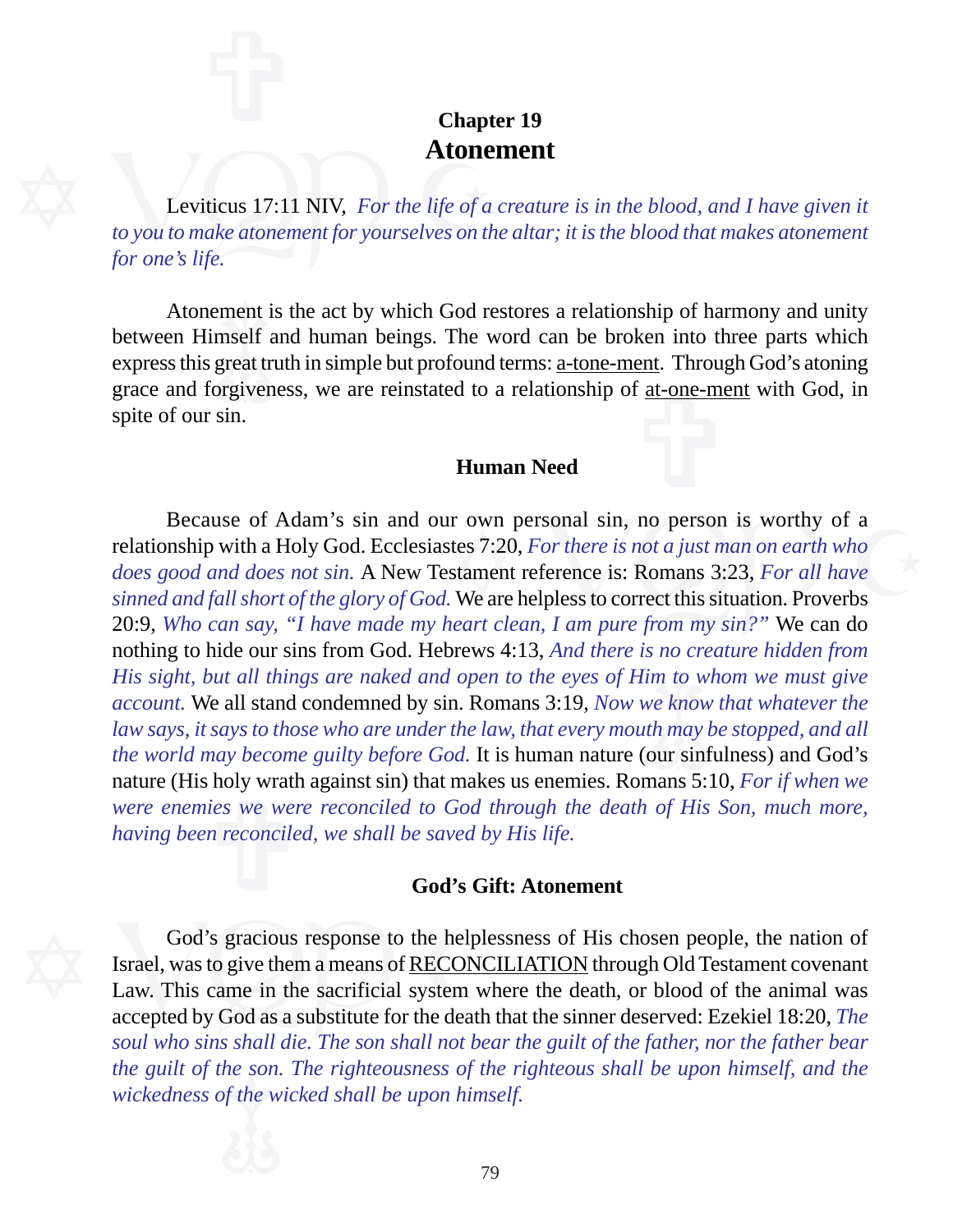ou. Fo<br>ay be d<br>sonally<br>he burn *dwells among you. For on that day the priest shall make atonement for you, to cleanse* make people right with God in some simple, mechanical way. The hostility between God<br>and man because of sin is a personal matter. God for His part personally gave the means<br>of atonement in the sacrificial system, men and w to recognize the seriousness of their sin. Leviticus 16:29-30, *"This shall be a statute* w required The Law required that the sacrificial victims must be free from defect, and buying them always involved some cost to the sinner. But an animal's death did not automatically make people right with God in some simple, mechanical way. The hostility between God and man because of sin is a personal matter. God for His part personally gave the means of atonement in the sacrificial system, men and women for their part personally are expected *souls, and do no work at all, whether a native of your own country or a stranger who you, that you may be clean from all your sins before the Lord."* They must also identify themselves personally with the victim that dies. Leviticus 1:4, *Then he shall put his hand for him.*

on the head of the burnt offering, and it will be accepted on his behalf to make atonement<br>for him.<br>In the Old Testament, God Himself brought about atonement by graciously providing<br>the appointed sacrifices. The priests re In the Old Testament, God Himself brought about atonement by graciously providing the appointed sacrifices. The priests represented Him in the atonement ritual, and the sinner received the benefits of being reconciled to God in forgiveness and harmony.

*served in the death of Jesus Christ as a substitute for our sins. Hebrews 9:12, Not with the blood of goats and calves, but with His own blood He entered the Most Holy Place once for all, having obtained eternal redemptio a faith,<br>wer the<br>ousnes*<br>ver, Go *Jesus, whom God set forth as a propitiation by His blood, through faith, to demonstrate* s were truly forgiven and received genuine<br>New Testament clearly states during the Old<br>rved. Hebrews 10:4, *For it is not possible that*<br>way *sins*. Atonement was possible because in<br>sins that were previously committed. Ro Although Old Testament believers were truly forgiven and received genuine atonement through animal sacrifice, the New Testament clearly states during the Old Testament period God's justice was not served. Hebrews 10:4, *For it is not possible that the blood of bulls and goats could take away sins.* Atonement was possible because in His forbearance God had passed over the sins that were previously committed. Romans 3:24-26, *Being justified freely by His grace through the redemption that is in Christ His righteousness, because in His forbearance God had passed over the sins that were previously committed, to demonstrate at the present time His righteousness, that He might be just and the justifier of the one who has faith in Jesus.* However, God's justice was served in the death of Jesus Christ as a substitute for our sins. Hebrews 9:12, *Not with the blood of goats and calves, but with His own blood He entered the Most Holy Place once for all, having obtained eternal redemption.* For this reason Jesus is the Mediator of the new covenant. Hebrews 9:15, *And for this reason He is the Mediator of the new covenant, those who are called may receive the promise of the eternal inheritance.*

#### **Our Response**

d on Je *the Man Christ Jesus, who gave Himself a ransom for all, to be testified in due time.* For all. 1 Timothy 2:5-6, *For there is one God and one Mediator between God and men,*  The Lord Jesus came according to God's will to give His life a ransom for many or Though God laid on Jesus the iniquity of us all He has loved us and given Himself for us, an offering and a sacrifice to God. Ephesians 5:2, *And walk in love, as Christ also has*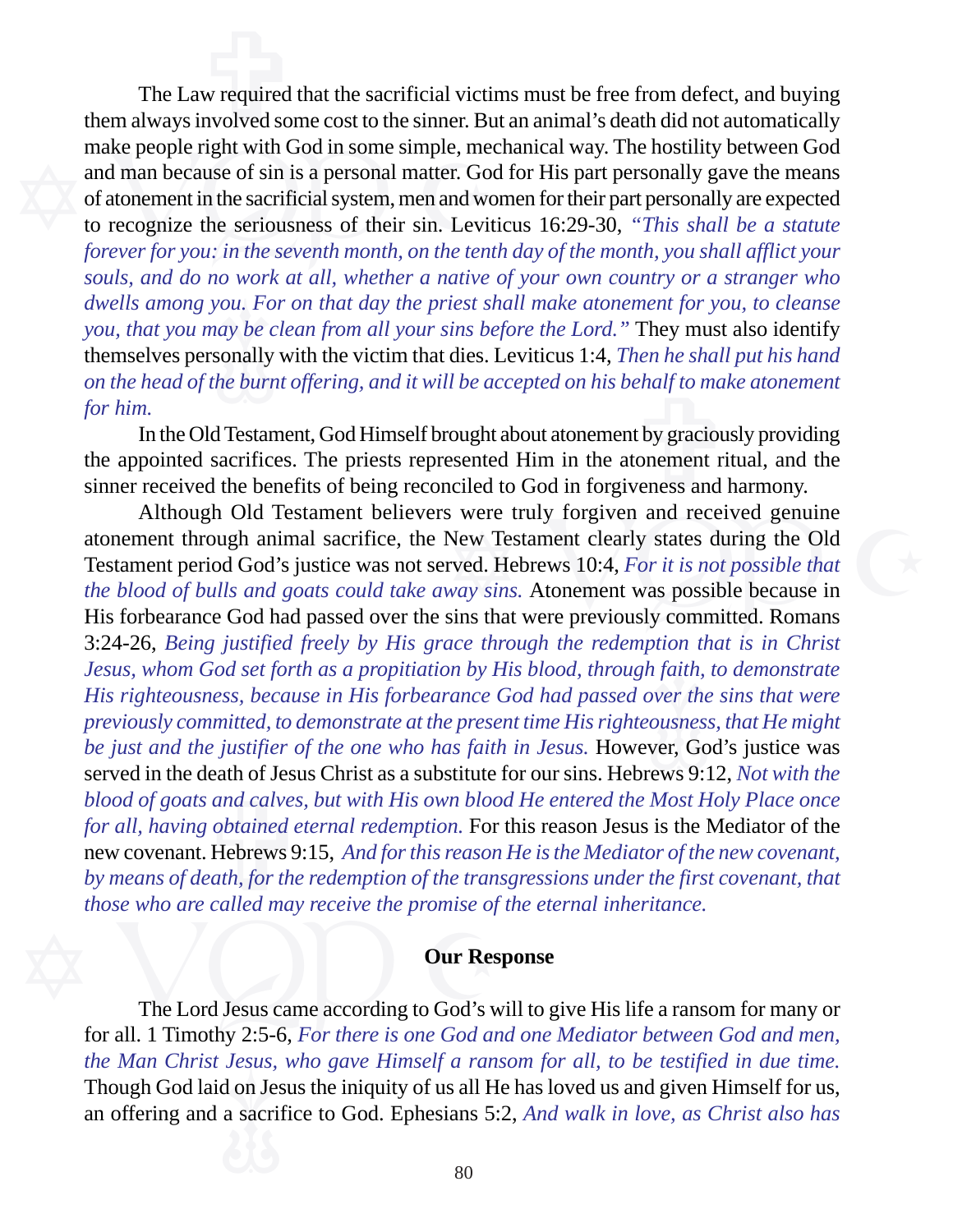*loved us and given Himself for us, an offering and a sacrifice to God for a sweet-smelling aroma.* Jesus did this so that those who believe in Him might receive atonement and be saved from (*God'*s) wrath. Romans 5:9, *Much more then, having now been justified by His blood, we shall be saved from wrath through Him.*

ore the<br>Pyou<br>xceedii<br>xceedii faultless before the presence of His glory with exceeding joy. Jude 24, *Now to Him who* saved from (*God's*) wrath. Romans 5:9, *Mud*<br>*His blood, we shall be saved from wrath thrc*<br>No believer, who truly understands the<br>terrible hopelessness that comes from perso<br>deep love Jesus has for each of us. God's gra terrible hopelessness that comes from personal sin, can fail to be overwhelmed by the No believer, who truly understands the awesome holiness of God's wrath and the deep love Jesus has for each of us. God's gracious gift of eternal atonement through the cross of Christ is available to everyone. Through the blood of Jesus, God will accept us *is able to keep you from stumbling, and to present you faultless before the presence of His glory with exceeding joy.*

81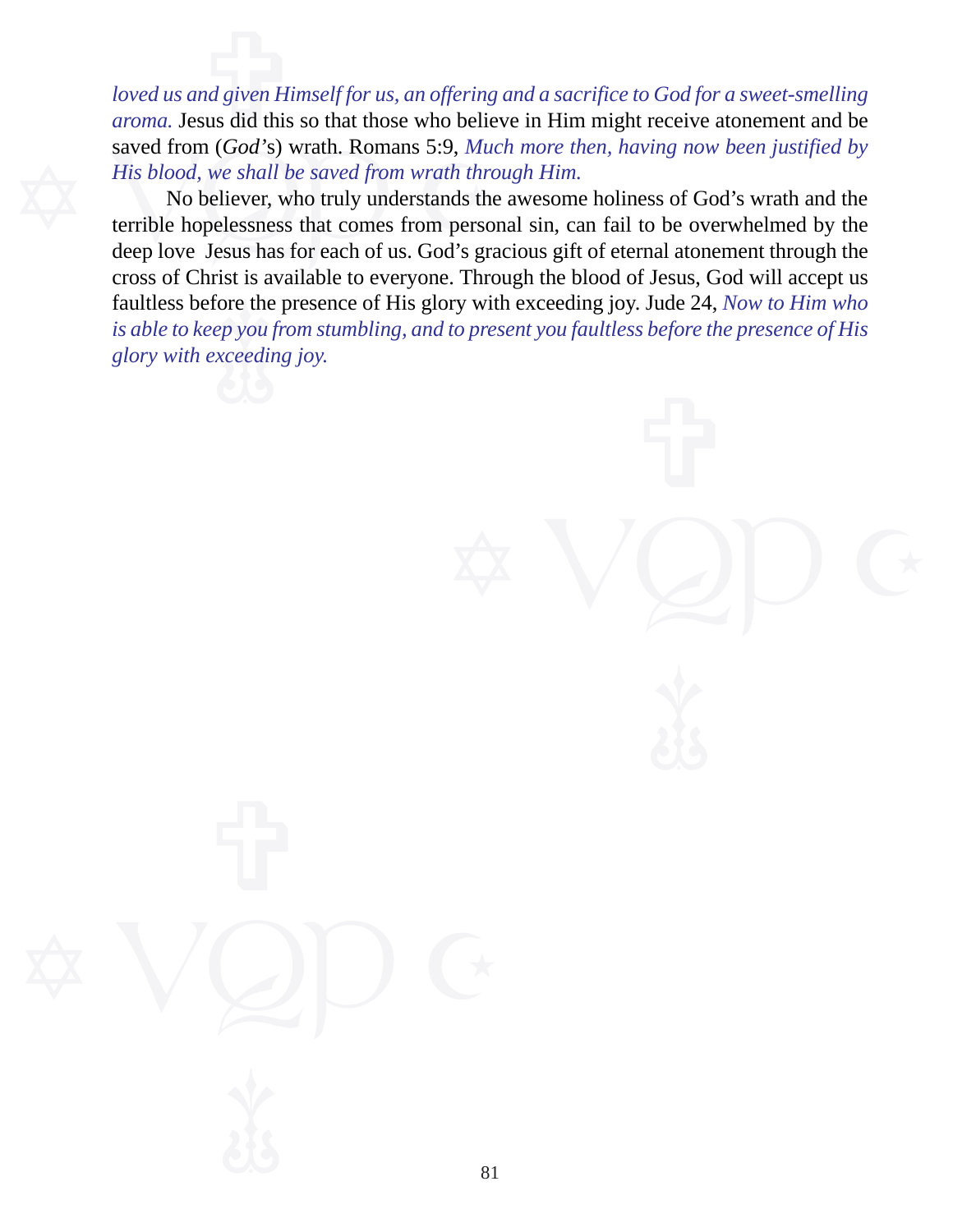### **Chapter 20 Salvation**

**Salvatio**<br>Matthew 1:21, "And *she will bring forth a*<br>*for He will save His people from their sins."*<br>John 12:47, *And if anyone hears My wor for He will save His people from their sins."* Matthew 1:21, "And *she will bring forth a Son, and you shall call His name Jesus,*

John 12:47, *And if anyone hears My words and does not believe, I do not judge him; for I did not come to judge the world but to save the world.*

Romans 5:9, *Much more then, having now been justified by His blood, we shall be*<br>from wrath through Him.<br>The spiritual meaning of salvation is the redemption and deliverance from the *saved from wrath through Him.*

The spiritual meaning of salvation is the redemption and deliverance from the power of sin. In the Old Testament, the word salvation sometimes referred to:

nd delivera<br>es referred<br>ake you to<br>shall not pr Deliverance from danger, Jeremiah 15:20, *"And I will make you to this people a fortified bronze wall; and they will fight against you, but they shall not prevail against you; for I am with you to save you and deliver you," says the Lord.*

pressor, Psalms 35:9-10, And my soul shall be<br>ulvation. All my bones shall say, "Lord, who is<br>no is too strong for him, yes, the poor and the<br>The Lord was ready to save me; therefore we Deliverance of the weak from an oppressor, Psalms 35:9-10, *And my soul shall be joyful in the Lord; it shall rejoice in His salvation. All my bones shall say, "Lord, who is like You, delivering the poor from him who is too strong for him, yes, the poor and the needy from him who plunders him?"*

Healing of sickness, Isaiah 38:20, *"The Lord was ready to save me; therefore we will sing my songs with stringed instruments all the days of our life, in the house of the Lord."*

i1:14,1<br>ongue s Deliverance from blood guilt and its consequences, Psalms 51:14, *Deliver me from the guilt of bloodshed, O God, the God of my salvation, and my tongue shall sing aloud of Your righteousness.*

National deliverance from military threat, Exodus 14:13, *And Moses said to the*<br>  $P<sub>i</sub>$ , "Do not be afraid. Stand still, and see the salvation of the Lord, which He will<br>
plish for you today. For the Egyptians whom you *people, "Do not be afraid. Stand still, and see the salvation of the Lord, which He will accomplish for you today. For the Egyptians whom you see today, you shall see again no more forever."*

Release from captivity, Psalms 14:7, *Oh, that the salvation of Israel would come out of Zion! When the Lord brings back the captivity of His people, let Jacob rejoice and Israel be glad.*

out of *Lion!* When the *Lord brings back the capti*<br>Israel be glad.<br>But salvation finds its deepest meaning in the<br>need for salvation is one of the clearest teaching.<br>The need for salvation goes back to man's i But salvation finds its deepest meaning in the spiritual realm of life. Man's universal need for salvation is one of the clearest teachings of the Bible.

ued ins<br>as fille<br>flesh he<br> violence dominated his world. Genesis 6:11-13, *The earth also was corrupt before God,* The need for salvation goes back to man's removal from the Garden of Eden. After the Fall, man's life was marked by strife and difficulty. Increasingly, corruption and *and the earth was filled with violence. So God looked upon the earth, and indeed it was corrupt; for all flesh had corrupted their way on the earth. And God said to Noah, "The*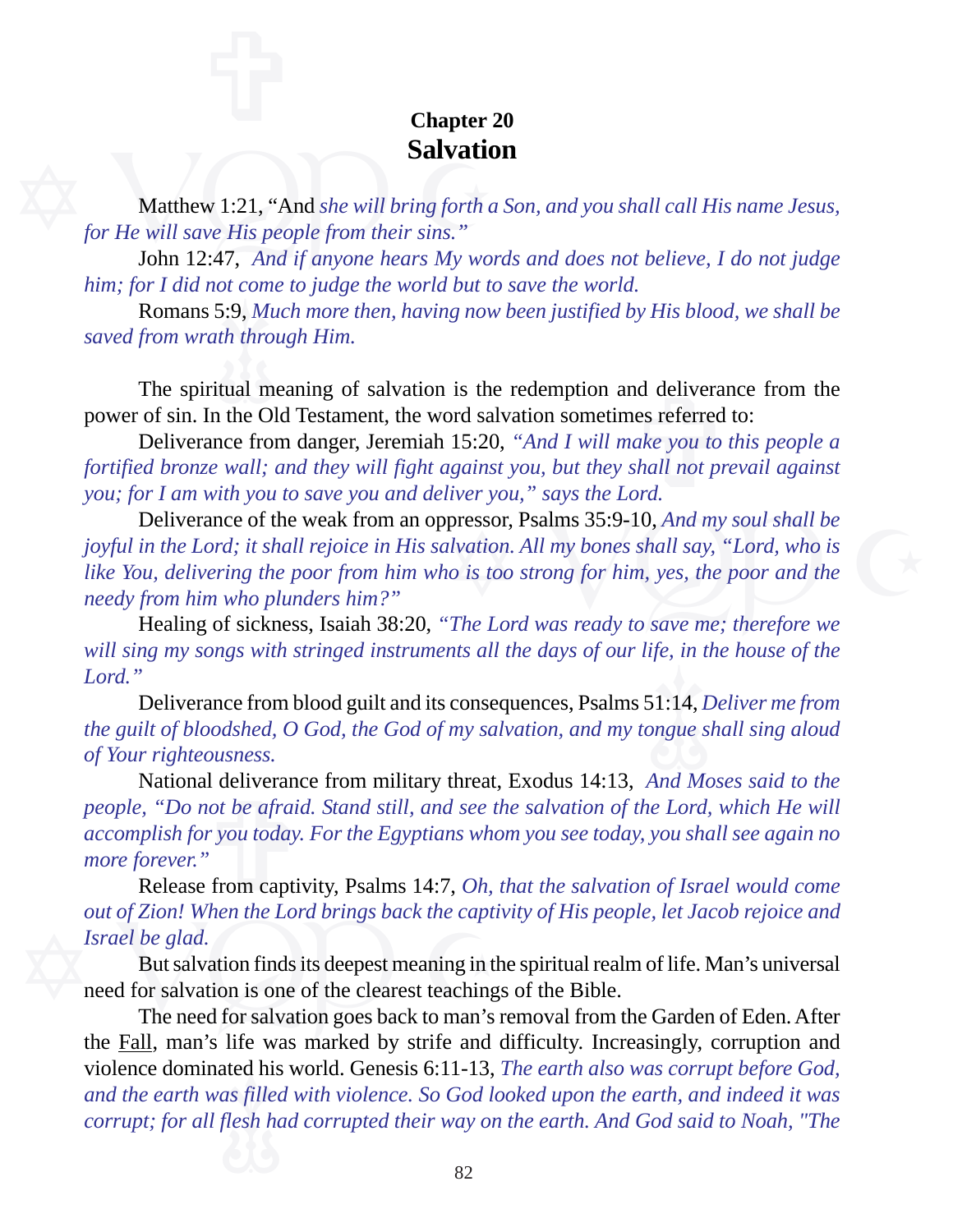he Divi<br>which<br>ich nov<br>good c *when once the Divine longsuffering waited in the days of Noah, while the ark was being* flood, He also performed the first act of salving<br>eight people became the basis of another chan<br>his family was viewed by the apostle Peter as<br>Christ. 1 Peter 3:18-22, For Christ also suffer<br>He might bring us to God, being Christ. 1 Peter 3:18-22, *For Christ also suffered once for sins, the just for the unjust, that* flesh has c *answer of a good conscience toward God), through the resurrection of Jesus Christ, who*<br>has gone into heaven and is at the right hand of God, angels and authorities and powers<br>having been made subject to Him.<br>The central *end of all flesh has come before Me, for the earth is filled with violence through them; and behold, I will destroy them with the earth.* When God destroyed the world with the flood, He also performed the first act of salvation by saving Noah and his family. These eight people became the basis of another chance for mankind. The salvation of Noah and his family was viewed by the apostle Peter as a pattern of full salvation that we receive in *He might bring us to God, being put to death in the flesh but made alive by the Spirit, by whom also He went and preached to the spirits in prison, who formerly were disobedient, prepared, in which a few, that is, eight souls, were saved through water. There is also an antitype which now saves us--baptism (not the removal of the filth of the flesh, but the has gone into heaven and is at the right hand of God, angels and authorities and powers having been made subject to Him.*

all tell you<br>en I came u<br>petween you<br>ord has bro<br>n year to y i shall<br>he seve<br>n days<br>3 you ir *fathers to give you, a land flowing with milk and honey, that you shall keep this service in* anny in Egypt to freedom in the Promised Land.<br>
E people: "Remember this day in which you went<br>
uge; for by strength of hand the Lord brought you<br>
all be eaten. On this day you are going out, in the<br>
ord brings you into th *out of this place. No leavened bread shall be eaten. On this day you are going out, in the* The central Old Testament experience of salvation is the Exodus. Exodus 12:40- 14:31 (Text not inserted). Much of Israel's worship of God was a renewal of this mighty experience that brought them from tyranny in Egypt to freedom in the Promised Land. Exodus 13:3-16, *And Moses said to the people: "Remember this day in which you went out of Egypt, out of the house of bondage; for by strength of hand the Lord brought you month Abib. And it shall be, when the Lord brings you into the land of the Canaanites and the Hittites and the Amorites and the Hivites and the Jebusites, which He swore to your this month. Seven days you shall eat unleavened bread, and on the seventh day there shall be a feast to the Lord. Unleavened bread shall be eaten seven days. And no leavened bread shall be seen among you, nor shall leaven be seen among you in all your quarters. And you shall tell your son in that day, saying, 'This is done because of what the Lord did for me when I came up from Egypt.' It shall be as a sign to you on your hand and as a memorial between your eyes, that the Lord's law may be in your mouth; for with a strong hand the Lord has brought you out of Egypt. You shall therefore keep this ordinance in its season from year to year.*

brought us out of Egypt, out of the house of bondage. And it came to pass, when Pharaoh<br>was stubborn about letting us go, that the Lord killed all the firstborn in the land of *come, saying, 'What is this?' that you shall say to him, 'By strength of hand the Lord swore to you and your fathers, and gives it to you, that you shall set apart to the Lord all that open the womb, that is, every firstborn that comes from an animal which you have; the males shall be the Lord's. But every lamb; and if you will not redeem it, then you shall break its neck. And all the firstborn of "And it shall be, when the Lord brings you into the land of the Canaanites, as He that open the womb, that is, every firstborn that comes from an animal which you have; the males shall be the Lord's. But every firstborn of a donkey you shall redeem with a man among your sons you shall redeem. So it shall be, when your son asks you in time to was stubborn about letting us go, that the Lord killed all the firstborn in the land of*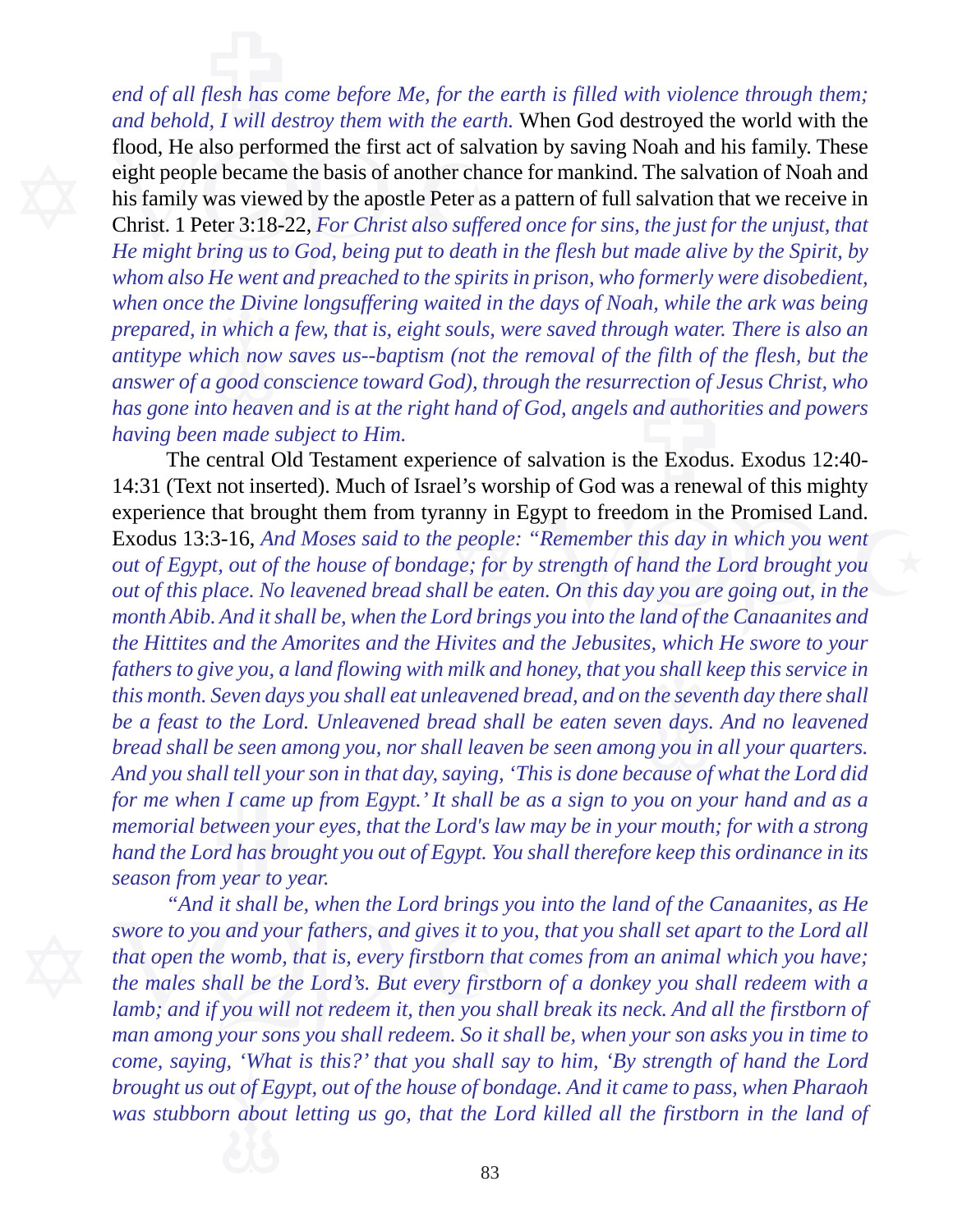*Egypt, both the firstborn of man and the firstborn of beast. Therefore I sacrifice to the Lord all males that open the womb, but all the firstborn of my sons I redeem.' It shall be as a sign on your hand and as frontlets between your eyes, for by strength of hand the Lord brought us out of Egypt."*

shall be a special treasure to Me above all people; for all<br>be to Me a kingdom of priests and a holy nation. Thes<br>speak to the children of Israel." The Exodus became<br>God's future deeds of redemption could be understood. *shall be a special treasure to Me above all people; for all the earth is Mine. And you shall* as a sign on your hand and as frontlets between your eyes, for by strength of hand the<br>*Lord brought us out of Egypt*."<br>**The mighty saving power of God was demonstrated dramatically as the Israelites**<br>formed a holy nation formed a holy nation of priestly servants of the Lord. Exodus 19:4-6, *"You have seen* The mighty saving power of God was demonstrated dramatically as the Israelites *Myself. Now therefore, if you will indeed obey My voice and keep My covenant, then you be to Me a kingdom of priests and a holy nation. These are the words which you shall speak to the children of Israel."* The Exodus became a pattern of salvation by which

out of the Promised Land at the hands of the<br>
cand will not occur until Jesus' return. To this<br>
way from the Promised Land and not knowing<br>
Judah in Babylon was a disastrous return to however,<br>ods that Isr<br>lit of the na The Exodus symbolized all Israel's salvation as a nation, however, this salvation as a nation did not last. The book of Judges identifies several periods that Israel was again in bondage. The greatest returns to bondage occurred after the split of the nation into two kingdoms: Israel, the northern kingdom, and Judah, the southern kingdom. God divorced Israel for their wickedness and cast them out of the Promised Land at the hands of the Assyrians. Their return to the Promised Land will not occur until Jesus' return. To this day Israel remains in an outcast condition away from the Promised Land and not knowing who they are as a people.

hem out of<br>hem, says t<br>those days<br>und I will b<br>neighbor, a restore<br>says th<br><u>house</u><br>that I t and better Exodus in which God would forgive their sins and restore their hearts to On the other hand, the captivity of Judah in Babylon was a disastrous return to bondage for them also. The people responded to this plight with expectations of a new faithfulness. Jeremiah 31:31-34, *"Behold, the days are coming, says the Lord, when I will make a new covenant with the house of Israel and with the house of Judah—not according to the covenant that I made with their fathers in the day that I took them by the hand to lead them out of the land of Egypt, My covenant which they broke, though I was a husband to them, says the Lord. But this is the covenant that I will make with the house of Israel after those days, says the Lord: I will put My law in their minds, and write it on their hearts; and I will be their God, and they shall be My people. No more shall every man teach his neighbor, and every man his brother, saying, 'Know the Lord,' for they all shall know Me, from the least of them to the greatest of them, says the Lord. For I will forgive their iniquity, and their sin I will remember no more."*

midst; and the nations shall know that I am the Lord," says the Lord God, "when I am<br>hallowed in you before their eyes. For I will take you <u>from among the nations</u>, gather you *name, which has been profaned among the nations, which you have profaned in their* shall know the, from the teast of them to the gre<br>forgive their iniquity, and their sin I will rememb<br>This hope for a new Exodus merged with<br>rule of God. Ezekiel 36:22-38, Therefore say to the<br>God: <u>I do not do this for yo</u> *God: I do not do this for your sake, O house of Israel, but for My holy name's sake, which* This hope for a new Exodus merged with expectation of a full realization of the rule of God. Ezekiel 36:22-38, *Therefore say to the house of Israel, "Thus says the Lord you have profaned among the nations wherever you went. And I will sanctify My great hallowed in you before their eyes. For I will take you from among the nations, gather you*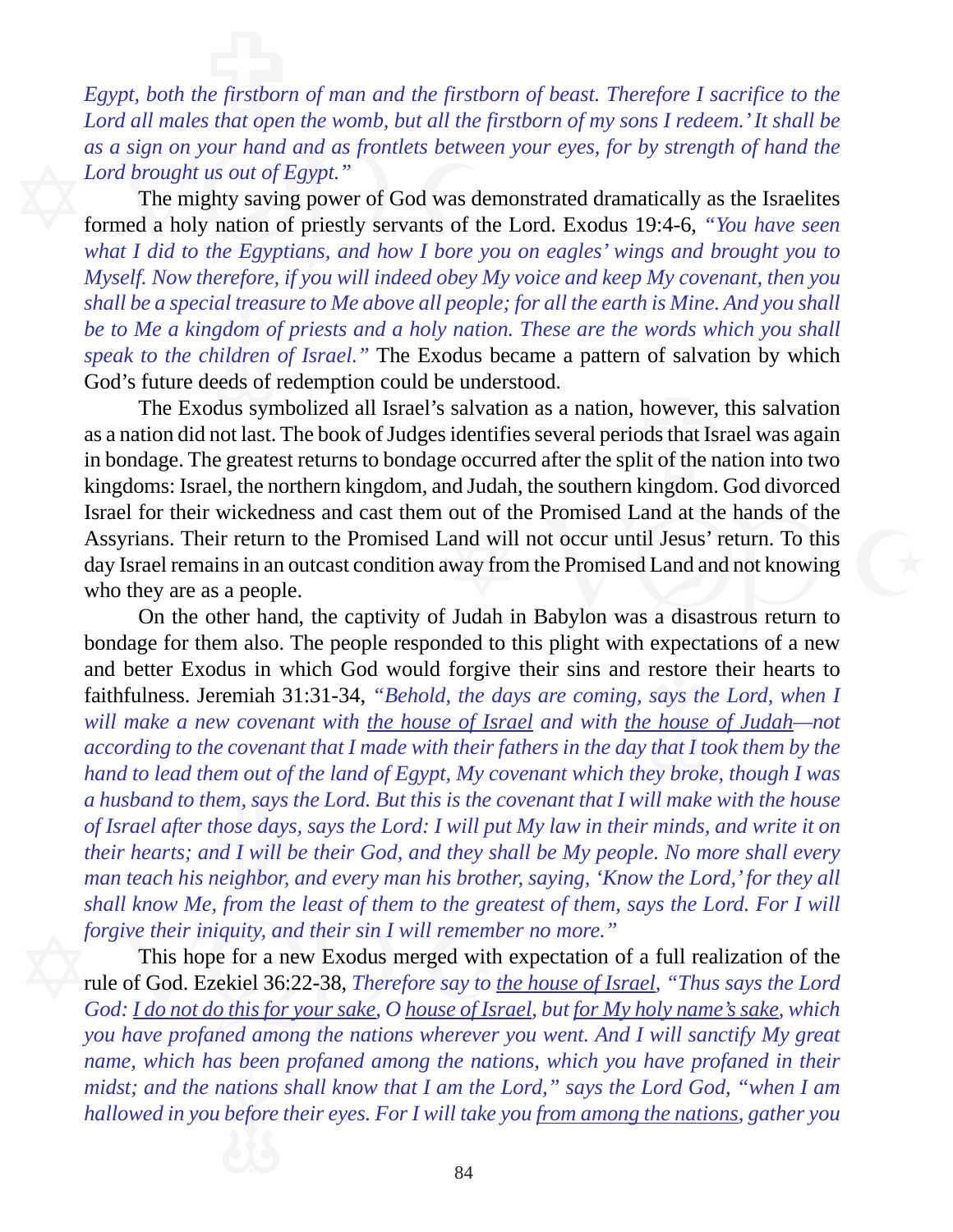*of you*<br>*ations.*<br>vou wil<br>us. <u>Not</u> *the increase of your fields, so that you need never again bear the reproach of famine* idols. I will give you a new heart and put a new stone out of your flesh and give you a heart cause you to walk in My statutes, and you will shall dwell in the land that I gave to your fat your God. I will deliver you from *shall dwell in the land that I gave to your fathers; you shall be My people, and I will be* a<br>
a a shell bo *out of all countries, and bring you into your own land. Then I will sprinkle clean water on you, and you shall be clean; I will cleanse you from all your filthiness and from all your idols. I will give you a new heart and put a new spirit within you; I will take the heart of stone out of your flesh and give you a heart of flesh. I will put My Spirit within you and cause you to walk in My statutes, and you will keep My judgments and do them. Then you your God. I will deliver you from all your uncleannesses. I will call for the grain and multiply it, and bring no famine upon you. And I will multiply the fruit of your trees and among the nations. Then you will remember your evil ways and your deeds that were not good; and you will loathe yourselves in your own sight, for your iniquities and your Be ashamed and confounded for your own ways, O house of Israel!"*

is like the garden of Eden; and the wasted, desolate,<br>d inhabited.' Then the nations which are left all<br>, have rebuilt the ruined places and planted what<br>it, and I will do it."<br>also let <u>the house of Israel</u> inquire of Me *abominations. <u>Not for your sake do I do this</u>," says the Lord God, "<u>let it be known to you.</u><br>
<u>Be ashamed and confounded for your own ways, O house of Israel!</u>"<br>
<i>Thus says the Lord God: "On the day that I cleanse you f Thus says the Lord God: "On the day that I cleanse you from all your iniquities, I will also enable you to dwell in the cities, and the ruins shall be rebuilt. The desolate land shall be tilled instead of lying desolate in the sight of all who pass by. So they will say, 'This land that was desolate has become like the garden of Eden; and the wasted, desolate, and ruined cities are now fortified and inhabited.' Then the nations which are left all around you shall know that I, the Lord, have rebuilt the ruined places and planted what was desolate. I, the Lord, have spoken it, and I will do it."*

es be j<br>ickly c<br>el. Eze<br>el and *the flock at Jerusalem on its feast days, so shall the ruined cities be filled with flocks of Thus says the Lord God: "I will also let the house of Israel inquire of Me to do this for them: I will increase their men like a flock. Like a flock offered as holy sacrifices, like men. Then they shall know that I am the Lord."* We must quickly clear up one thing. Jeremiah was a prophet to Judah and had little to say about Israel. Ezekiel was a Prophet to Israel and had little to say about Judah. Both the house of Israel and the house of Judah make up God's people. Since God was Lord and had shown Himself to be righteous and faithful, He must one day overpower His enemies and perfect the life of His people.

 $\frac{1}{\pi}$  s they<br>e set in *appearance of horses; and like swift steeds, so they run. With a noise like chariots over* day by the Ebra is colling, for a is at hand. a day by darkness and globimiess, a day by clouds and thick darkness, like the morning clouds spread over the mountains. A people come, great and strong, the like of whom has n *them a flame burns; the land is like the Garden of Eden before them, and behind them a* od's people<br>e must one<br>hope of re:<br>by the Old<br>*larm in M*y This hope of restoration is expressed through the concept of the day of the Lord as described by the Old Testament prophets. Joel 2:1-11, *Blow the trumpet in Zion, and sound an alarm in My holy mountain! Let all the inhabitants of the land tremble; for the day of the Lord is coming, for it is at hand: a day of darkness and gloominess, a day of come, great and strong, the like of whom has never been; nor will there ever be any such after them, even for many successive generations. A fire devours before them, and behind desolate wilderness; surely nothing shall escape them. Their appearance is like the mountaintops they leap, like the noise of a flaming fire that devours the stubble, like a strong people set* i*n battle array. Before them the people writhe in pain; all faces are*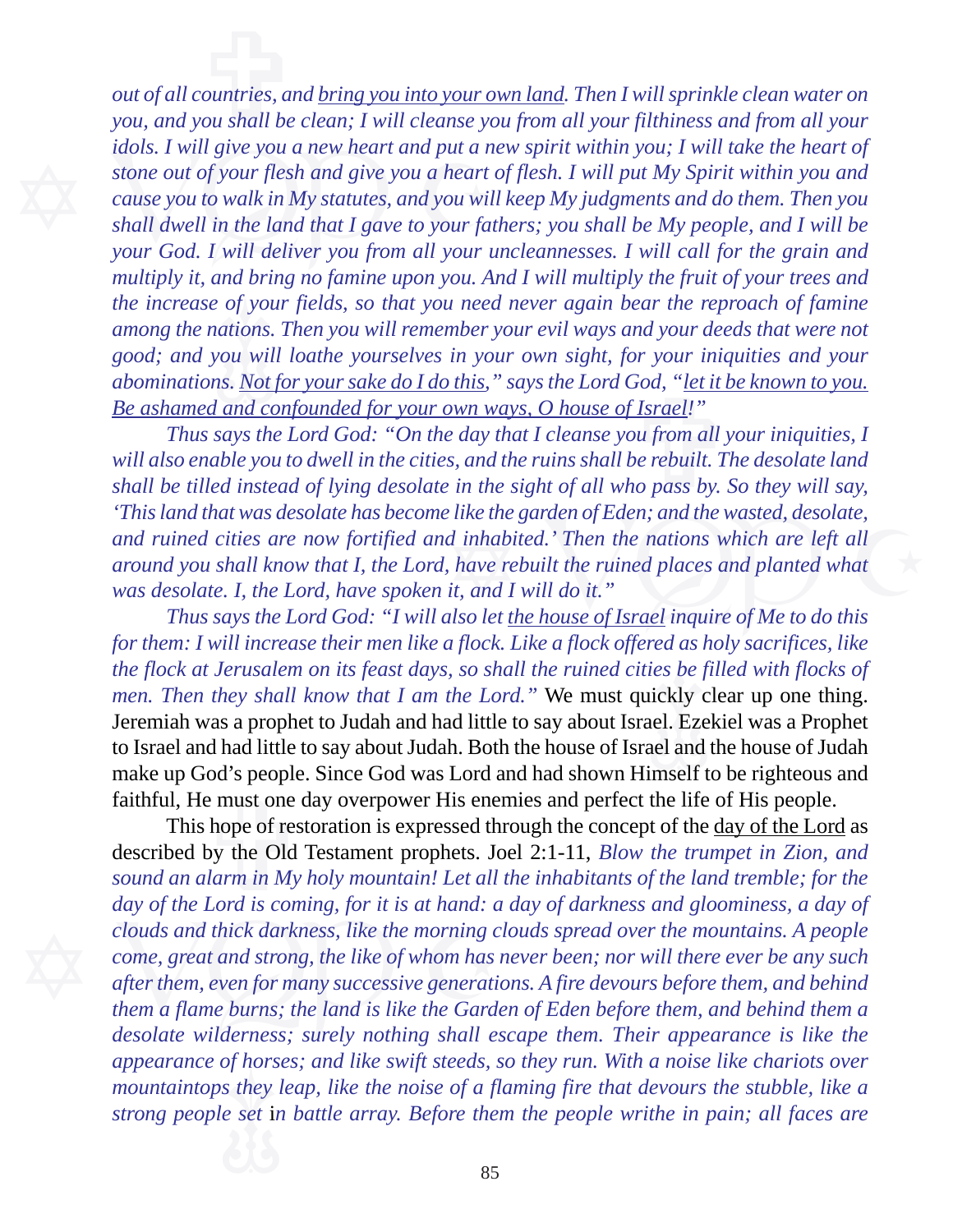uat day<br>ges; I v<br>emna<br>oes thi 9:11-15, *"On that day I will raise up the tabernacle of David, which has fallen down, and* every one marches in his own column. Though the<br>not cut down. They run to and fro in the city, the<br>houses, they enter at the windows like a thief. The<br>tremble; the sun and moon grow dark, and the s<br>gives voice before His a *tremble; the sun and moon grow dark, and the stars diminish their brightness. The Lord lor.* They if *the Lord who does this thing. "Behold, the days are coming," says the Lord, "when the plowman shall overtake the reaper, and the treader of grapes him who sows seed; the mountains shall drip with sweet wine, and all the h drained of color. They run like mighty men, they climb the wall like men of war; every one marches in formation, and they do not break ranks. They do not push one another; every one marches in his own column. Though they lunge between the weapons, they are not cut down. They run to and fro in the city, they run on the wall; they climb into the houses, they enter at the windows like a thief. The earth quakes before them, the heavens gives voice before His army, for His camp is very great; for strong is the One who executes His word. For the day of the Lord is great and very terrible; who can endure it?* Amos *repair its damages; I will raise up its ruins, and rebuild it as in the days of old; that they may possess the remnant of Edom, and all the Gentiles who are called by My name," says plowman shall overtake the reaper, and the treader of grapes him who sows seed; the mountains shall drip with sweet wine, and all the hills shall flow with it. I will bring back the captives of My people Israel; they shall build the waste cities and inhabit them; they shall plant vineyards and drink wine from them; they shall also make gardens and eat fruit from them. I will plant them in their land, and no longer shall they be pulled up from the land I have given them," says the Lord your God.*

will give You the nations for Your inheritance, and the ends of the earth for Your possession.<br>*You shall break them with a rod of iron; You shall dash them to pieces like a potter's*<br>vessel.'''<br>*Now therefore, be wise, O* ord sh<br>ess the<br>ill dect<br>You. A *Their cords from us." He who sits in the heavens shall laugh; the Lord shall hold them in* nd, and no longer shall they be pulled up from<br>d your God.<br>le of the Anointed King and the coming of the<br>us rage, and the people plot a vain thing? The<br>rulers take counsel together, against the Lord But this hope also focused on the role of the Anointed King and the coming of the Messiah. Psalm 2:1-12, *Why do the nations rage, and the people plot a vain thing? The kings of the earth set themselves, and the rulers take counsel together, against the Lord and against His Anointed, saying, "Let us break Their bonds in pieces and cast away derision. Then He shall speak to them in His wrath, and distress them in His deep displeasure: "Yet I have set My King On My holy hill of Zion. I will declare the decree: the Lord has said to Me, 'You are My Son, today I have begotten You. Ask of Me, and I will give You the nations for Your inheritance, and the ends of the earth for Your possession. You shall break them with a rod of iron; You shall dash them to pieces like a potter's vessel.'"*

*Now therefore, be wise, O kings; be instructed, you judges of the earth. Serve the in the way, when His wrath is kindled but a little. Blessed are all those who put their trust in Him.*

 $\frac{1}{x}$ ; and t<br>ver in coming of a completely new age. Isaiah 65:17- 25, *"For behold, I create new heavens* in Him.<br>
Even Judah's return from the captivity in 1<br>
Haggai 2:3, Who is left among you who saw this<br>
you see it now? In comparison with it, is this no<br>
understanding arose: the full realization of God's *you see it now? In comparison with it, is this not in your eyes as nothing?* So a new Even Judah's return from the captivity in Babylon failed to fulfill all their hopes. Haggai 2:3, *Who is left among you who saw this temple in its former glory? And how do* understanding arose: the full realization of God's purpose of salvation would involve the *and a new earth; and the former shall not be remembered or come to mind. But be glad and rejoice forever in what I create; for behold, I create Jerusalem as a rejoicing, and*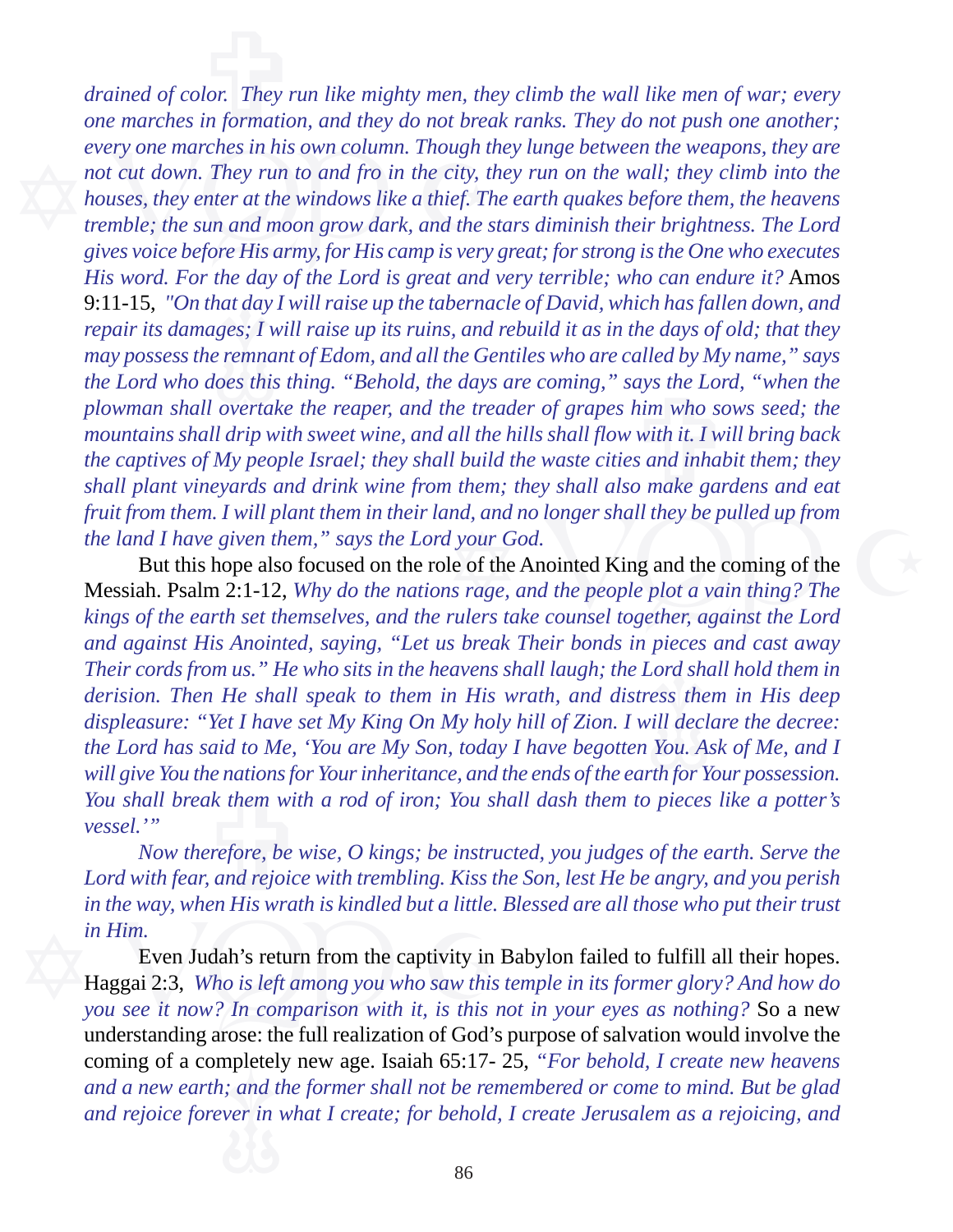$\frac{1}{2}$  a joy. I will *her people a joy. I will rejoice in Jerusalem, and joy in My people; the voice of weeping shall no longer be heard in her, nor the voice of crying."*

 *vain, nor bring forth children for trouble; for they shall be the descendants of the blessed* "Wo more shall an infant from there li'<br>not fulfilled his days; for the child shall die cone<br>nundred years old shall be accursed. The<br>shall plant vineyards and eat their fruit. The<br>shall not plant and another eat; for as t *shall plant vineyards and eat their fruit. They shall not build and another inhabit; they "No more shall an infant from there live but a few days, nor an old man who has not fulfilled his days; for the child shall die one hundred years old, but the sinner being one hundred years old shall be accursed. They shall build houses and inhabit them; they shall not plant and another eat; for as the days of a tree, so shall be the days of My people, and My elect shall long enjoy the work of their hands. They shall not labor in of the Lord, and their offspring with them."*

ng fori<br>and th<br>all con<br>vill hed eceive<br>! childi<br>who ai *children or lands, for My sake and the gospel's, who shall not receive a hundredfold now* ing His earthly ministry, salvation was brought by<br>the 19:9-10, And Jesus said to him, "Today salvation<br>so is a son of Abraham; for the Son of Man has<br>us lost." Now, our salvation is based on His death<br>esus answered and sa *come to seek and to save that which was lost."* Now, our salvation is based on His death her, the lion<br>thurt nor definition<br>to the same of the same of the same<br>if id by Hi *"It shall come to pass that before they call, I will answer; and while they are still speaking, I will hear. The wolf and the lamb shall feed together, the lion shall eat straw like the ox, and dust shall be the serpent's food. They shall not hurt nor destroy in all My holy mountain," says the Lord.* This doctrine of salvation reached its fulfillment in the death of Christ on our behalf. Jesus' mission was to save the world from sin and the wrath of God. Romans 5:9, *Much more then, having now been justified by His blood, we shall be saved from wrath through Him.* During His earthly ministry, salvation was brought by His presence and the power of faith. Luke 19:9-10, *And Jesus said to him, "Today salvation has come to this house, because he also is a son of Abraham; for the Son of Man has* and resurrection. Mark 10:29-31, *So Jesus answered and said, "Assuredly, I say to you, there is no one who has left house or brothers or sisters or father or mother or wife or in this time—houses and brothers and sisters and mothers and children and lands, with persecutions—and in the age to come, eternal life. But many who are first will be last, and the last first."*

uarant<br>7-28, A<br>S as His children. 2 Corinthians 1:22, *Who also has sealed us and given us the Spirit in our* IS:11, And do this, knowing the time, that no<br>13:11, And do this, knowing the time, that no<br>now our salvation is nearer than when we first<br>the power of Christ's resurrection. Romans 6:4,<br>baptism into death, that just as Ch *baptism into death, that just as Christ was raised from the dead by the glory of the Father,* salvation consideration is<br>a prophenderation in the proor<br>in the proor<br>ing to the j The salvation coming through Christ may be described in three tenses: past, present, and future. When a person believes in Christ, he is saved. Acts 16:31, *So they said, "Believe on the Lord Jesus Christ, and you will be saved, you and your household."* But we are also in the process of being saved from the power of sin. Romans 8:13, *For if you live according to the flesh you will die; but if by the Spirit you put to death the deeds of the body, you will live.* Finally, we shall be saved from the very presence of sin. Romans 13:11, *And do this, knowing the time, that now it is high time to awake out of sleep; for now our salvation is nearer than when we first believed.* God releases into our lives today the power of Christ's resurrection. Romans 6:4, *Therefore we were buried with Him through even so we also should walk in newness of life.* God allows us a foretaste of our future life *hearts as a guarantee.* Our experience of salvation will be complete when Christ returns. Hebrews 9:27-28, *And as it is appointed for men to die once, but after this the judgment,*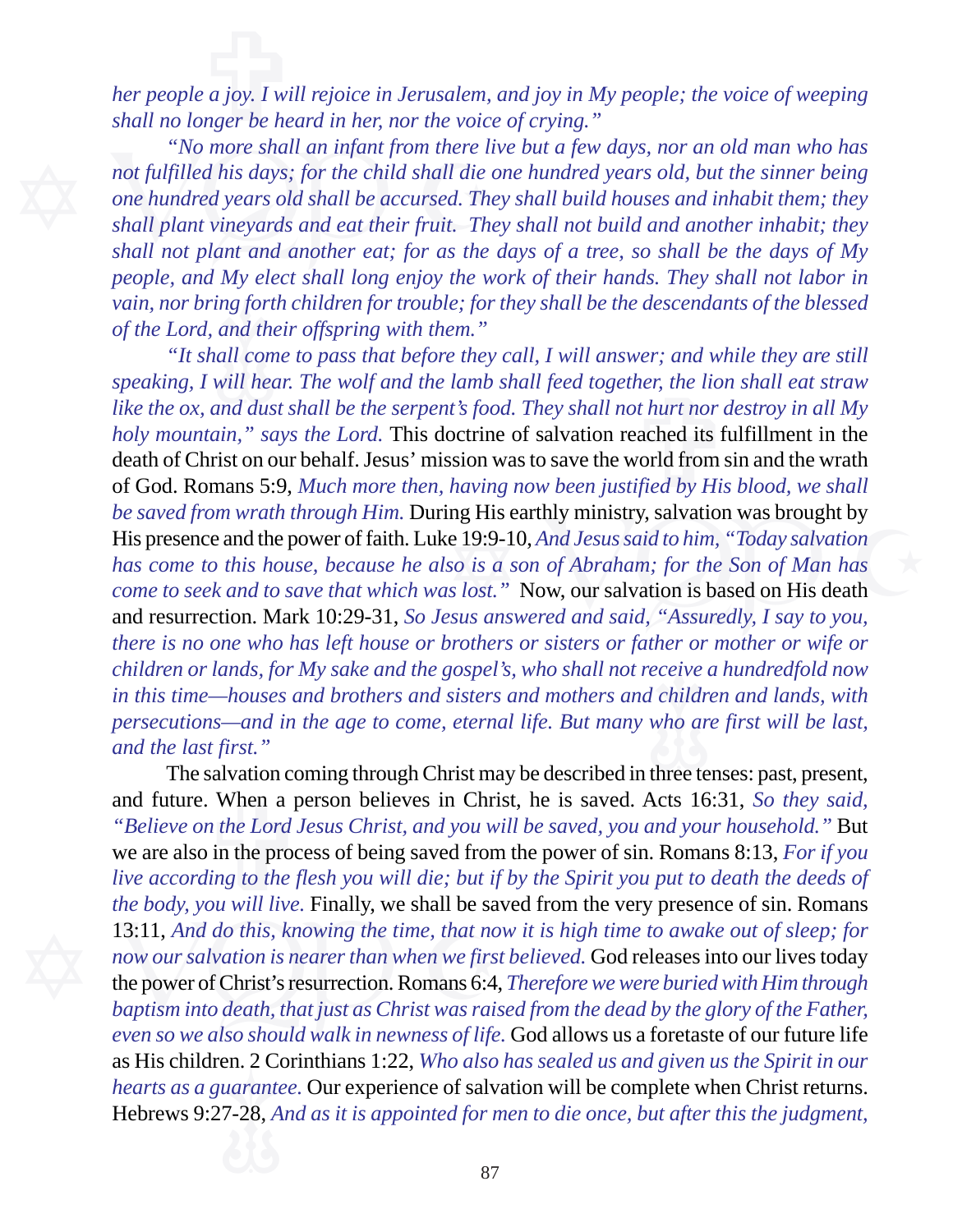returns, the kingdom of God will be fully revealed. Matthew 13:4<br> *will send out His angels, and they will gather out of His kingdom*<br> *and those who practice lawlessness, and will cast them into the full<br>
be wailing and g be wailing and gnashing of teeth. Then the righteous will shine forth as the sun in the* offered on *so Christ was offered once to bear the sins of many. To those who eagerly wait for Him He will appear a second time, apart from sin, for salvation.* Upon that day, when Christ returns, the kingdom of God will be fully revealed. Matthew 13:41-43, *"The Son of Man will send out His angels, and they will gather out of His kingdom all things that offend, and those who practice lawlessness, and will cast them into the furnace of fire. There will*

a accep<br>Do yc<br>only w<br>I to sav Have you accepted Jesus as your Lord and Savior? If not do you understand the wrath to come? Do you know how to break this chain of sin that you wear? Jesus is the answer and the only way to get to His Father's house! It is a simple matter to ask Jesus to forgive you and to save you from the wrath to come. The answer is given in Romans.

**God has raised Him from the dead, you will be saved**. For with the heart one believes unto righteousness, and with the mouth confession is made unto salvation. For the Scripture says, "Whoever believes on Him will not be *mouth and in your heart" (that is, the word of faith which we preach): that if* mouth and *in your heart" (that is, the word of faith which we preach): that* Romans 10:8-13, *But what does it say? "The word is near you, in your you confess with your mouth the Lord Jesus and believe in your heart that believes unto righteousness, and with the mouth confession is made unto salvation. For the Scripture says, "Whoever believes on Him will not be put to shame." For there is no distinction between Jew and Greek, for the same Lord over all is rich to all who call upon Him. For "whoever calls on the name of the Lord shall be saved."*

88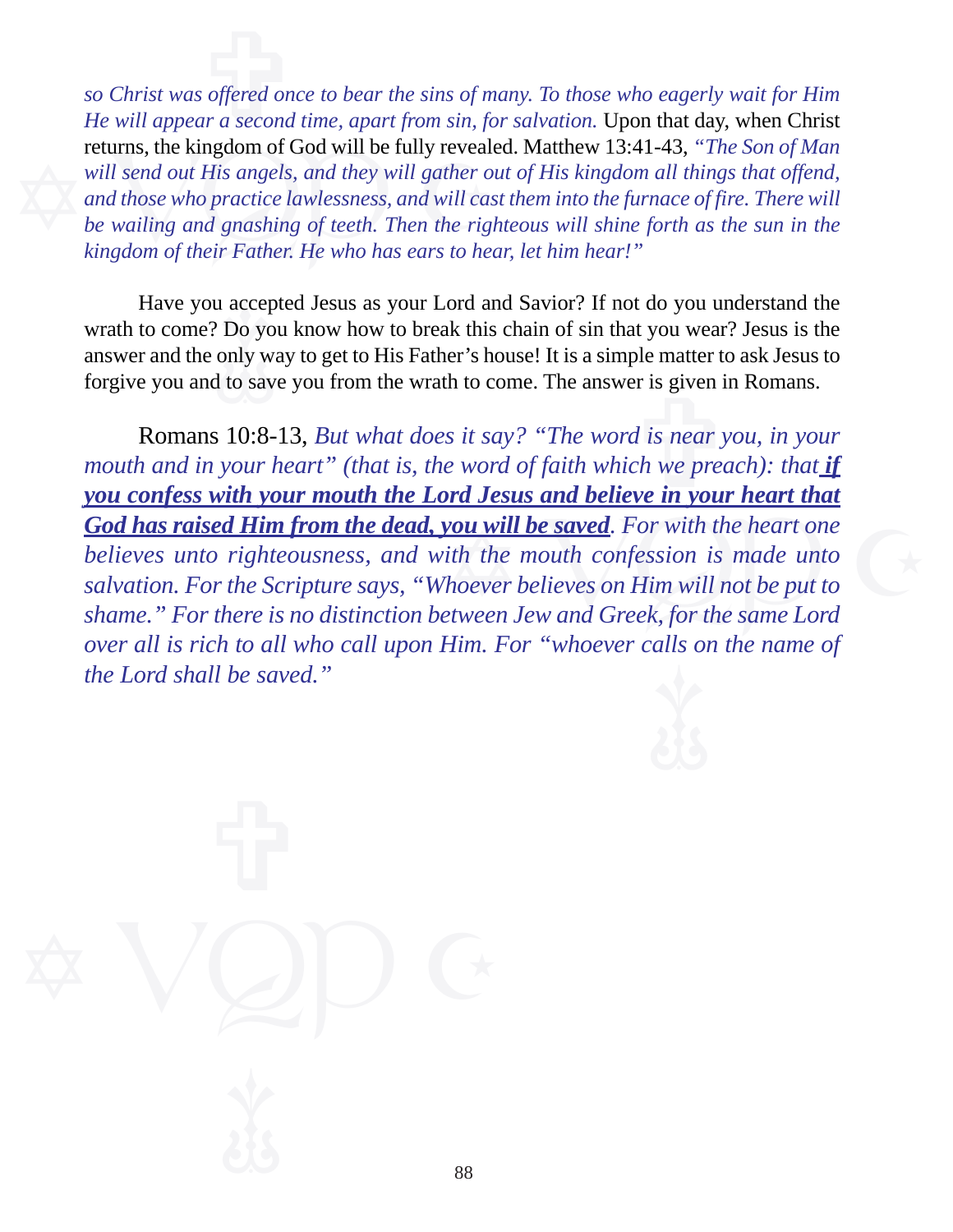### **Appendix A Finding Help In Special Circumstances**

#### **Being a friend Being a leader**

Finding Help In Spe<br>Being a friend<br>Proverbs 17:17; Luke 10:25-37<br>John 15:11-17; Romans 16:1,2 Proverbs 17:17; Luke 10:25-37 Isaiah 11:1-9; 32:1-8; John 15:11-17; Romans 16:1,2 1 Timothy 3:1-7; Titus 1:5-9

Genesis 47:1-12; Ruth 1; Psalm 100; Proverbs 22:6;

### **Celebrating a graduation**

Philippians 4:4-9

### **Celebrate wedding anniversary Controlling your temper**

### **Controlling your tongue Discovering God's will**

# Encountering a cult<br>Matthew 7:15-20; 2 Peter 2;<br>1 John 4:1-6: Jude

## Entering college<br>Proverbs 2:1-8; 3:1-18; 4:1-27;<br>23:12; Romans 8:1-17;<br>Experience death of love one<br>Ish 10:25.27; Jahr 11:25.27; **Entering college Entering military service** Proverbs 2:1-8; 3:1-18; 4:1-27; 2 Samuel 22:2-51; Psalm 91;

### **Experience death of love one Experiencing illness**

 $\frac{1}{2}$  and  $\frac{1}{2}$  14:1-7; Romans 8:31-39; 14:7-9 James 5:14-16 1 Thessalonians 4:13-18

# 2 Timothy 2:14-26

Caring for the aged & widowed<br>
Genesis 47:1-12; Ruth 1;<br>
Proverbs 23:22; 1 Timothy 5:3-8<br>
Luke 18:15-17; John 16:16-22 Luke 18:15-17; John 16:16-22<br>Celebrating a marriage **Caring for the aged & widowed Celebrating child birth/adoption**

 Psalm 119:105,106; Proverbs 9: Genesis 2:18-24; Song of Songs 8:6-7 10-12; Galatians 5:16-26; Ephesians 5:21-33; Colossians 2:6,7

**Controlling your temper<br>Proverbs 14:17,29; 15:18; 19:11; 29:22<br>Ecclesiastes 7:9; Galatians 5:16-26**  Psalm 100:1; 1 Corinthians 13 Proverbs 14:17,29; 15:18; 19:11; 29:22 Ecclesiastes 7:9; Galatians 5:16-26

**'s will**<br>h 6:6-8<br>domans<br>John 4 Psalm 12; 19:14; Proverbs 11:13 Psalm 15; Micah 6:6-8; Matthew 5:14-16 Proverbs 26:20; James 3:1-12 Luke 9:21-27; Romans 13:8-14; 2 Peter 1:3-9; 1 John 4:7-21

#### **Encountering peer pressure**

Proverbs 1:7-19; Romans 12:1-2; Galatians  $6:1-5$ ; Ephesians  $5:1-20$ 

23:12; Romans 8:1-17; Ephesians 6:10-20; 2 Timothy 2:1-13

# Job 19:25-27; John 11:25-27; Psalm 23; Mark 1:29-34; 6:53-56;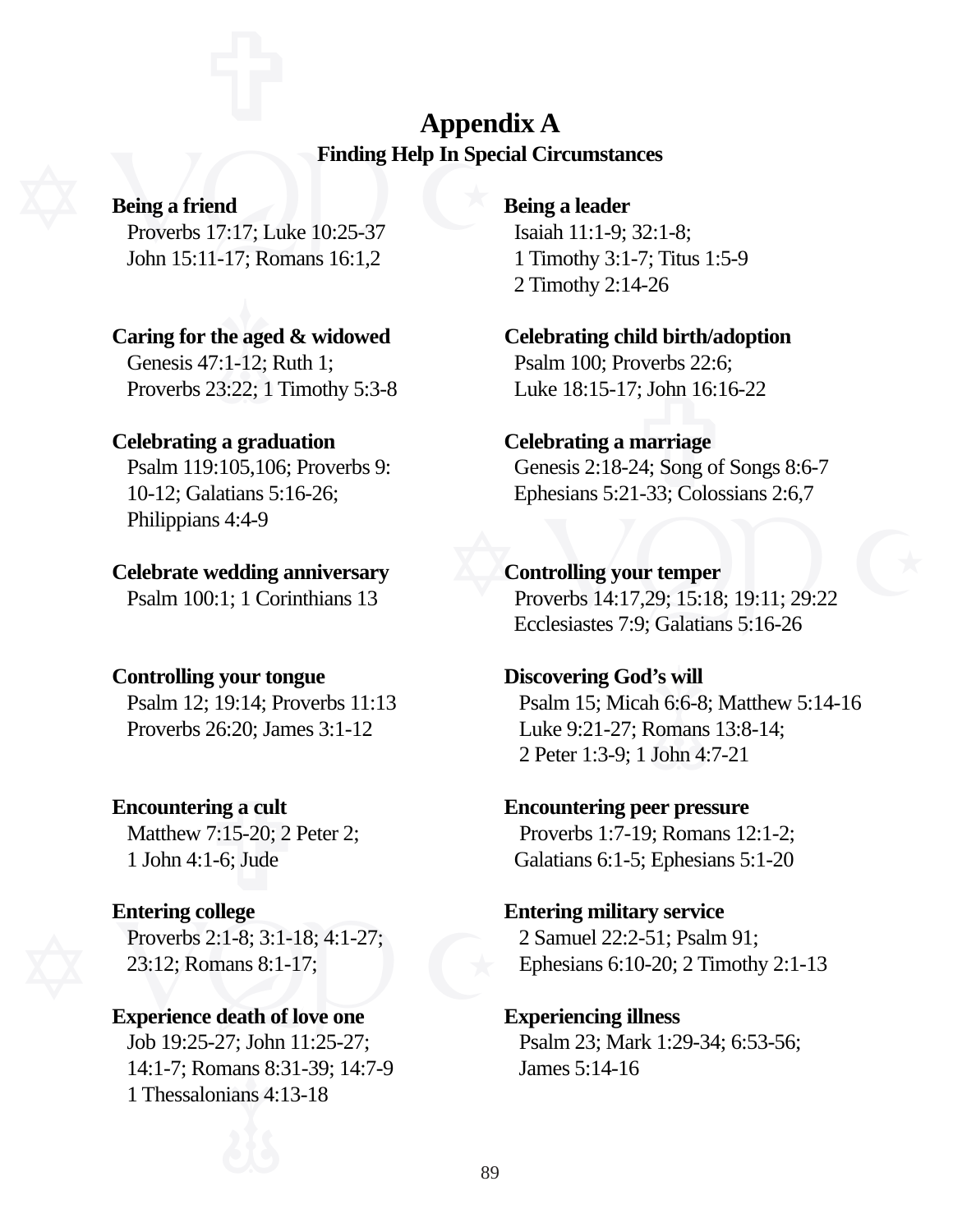# |<br>| persecution<br>| 10:153-16

Matthew 5:3-12; John 15:18; 16:4;<br>
Romans 8:18-30; 2 Corinthians<br>
4:1-15; Hebrews 12:1-11;<br>
1 Peter 4:12-19 Psalm 109; 119:153-160; 1 Kings 3; Esther 4-7; Psalm 139; Romans 8:18-30; 2 Corinthians 4:1-15; Hebrews 12:1-11; 1 Peter 4:12-19

#### **Facing a divorce Facing homelessness**

Philippians 3:1-11 Psalm 25; Matthew 19:1-9;

#### Facing imprisonment Facing life alone

Matthew 25:31-46; Luke 4:16-21 12:1-31

#### **Facing a natural disaster Facing a trial or lawsuit**

Genesis 8:1-9,17; Job 36:22-37; Psalm 26; Isaiah 50:4-11; Job 13; Psalms 29, 124; Luke 18:1-8 Psalm 36:5-9; Jeremiah 31:35-37; Romans 8:31-39; 1 Peter 1:3-12

Philippians 4:10-13 41:17-20; Romans 8:18-39

**ir time**<br>11; 28:19; N<br>34-36;<br>11-16; Titu 1 Timothy 4:11-16; Titus 3:8-14 3:20-21

#### **Overcoming addiction Overcoming a grudge**

Psalm 40:1-5, 11-17; 116:1-7<br>Proverbs 23:29-35; Ephesians 4:<br>22-24; 2 Corinthians 5:16-21<br>Overcoming prejudice 22-24; 2 Corinthians 5:16-21

### **Overcoming prejudice Overcoming pride**

Galatians 3:26-29; Ephesians 2:<br>11-22; Colossians 3:5-11; Matthew 7:1-5; Acts 10:34-36  $James 2:1-13$  1-10

#### **Suffering and persecution Facing a difficult decision**

Matthew 5:3-12; John 15:18; 16:4; Daniel 2:14-23; Colossians 3:12-17

### Psalm 90:1-2; Isaiah 65:17-25; Lamentations 3:19-24; Luke 9:57-62; Revelations 21:1-4

# $5-38; 1 \text{ } \text{Col}$ Lamentations 3:34-36; 1 Corinthians 7:25-38; 1 Corinthians

Facing a trial or lawsuit<br>Psalm 26; Isaiah 50:4-11;<br>Luke 18:1-8

### t**y or p**<br>17; Isai<br>8:18-39 **Losing your job Losing your property or possessions** Jeremiah 29:10-14; Luke 16:1-13; Job 1:13:22; 42: 7-17; Isaiah 30:19-26;

#### **Managing your time Moving into a new home**

Proverbs 12:11; 28:19; Mark Psalm 127:1-2; Proverbs 24:3-4; John 13:32-37; Luke 21:34-36; 14:1-7; Ephesians 3:14-21; Revelation

 Psalm 40:1-5, 11-17; 116:1-7 Leviticus 19:17-18; Matthew 5:23-26 Proverbs 23:29-35; Ephesians 4: Luke 6:27-36; Ephesians 4:25-32

Psalm 131; Mark 9:33-37; Luke 14:7-11 18:9-14; 22:24-27; Romans 12:14-16; 1 Corinthians 1:1831; 2 Corinthians 12:

90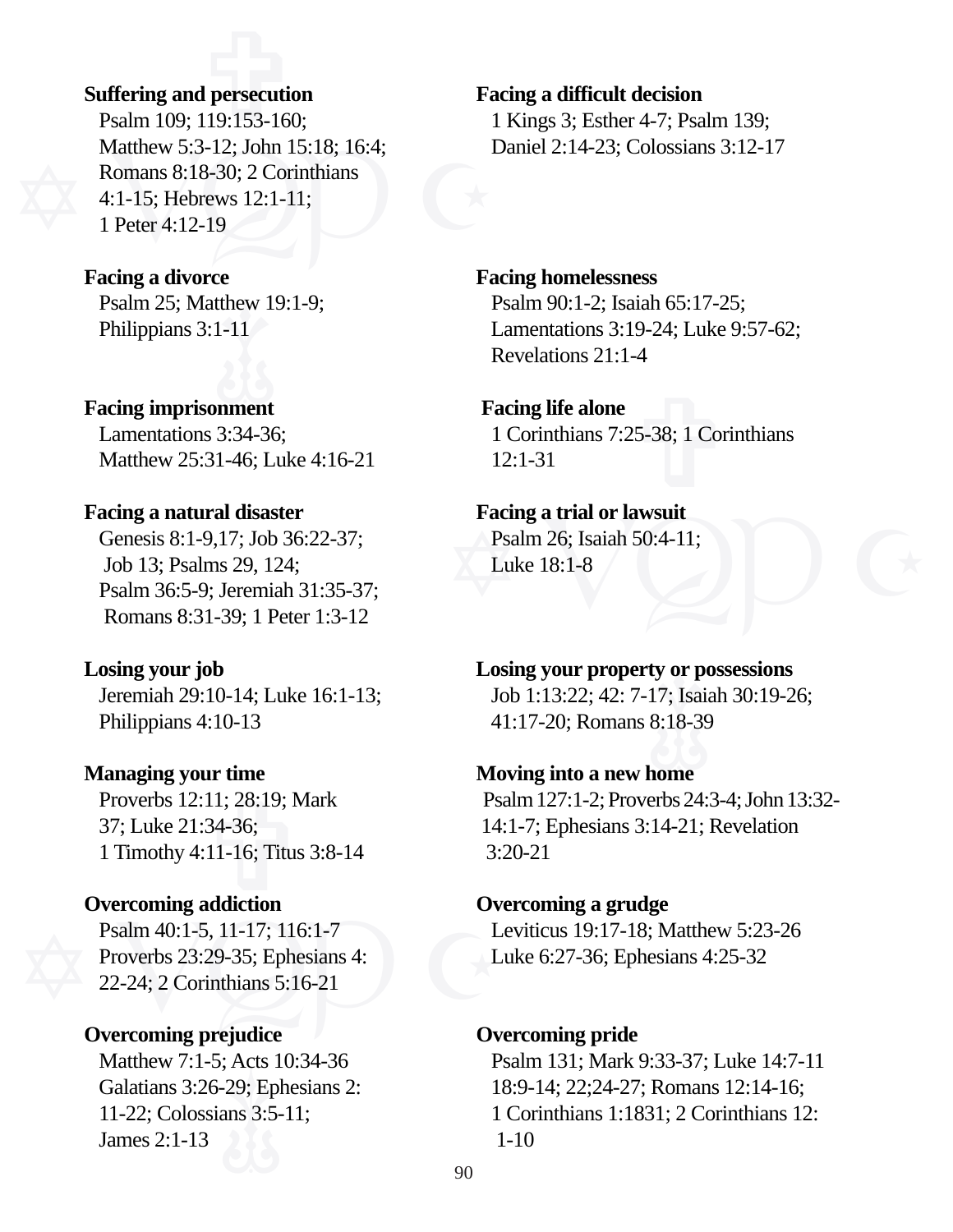

#### **Overcoming procrastination Raising children**

Overcoming procrastination<br>Matthew 22:1-14; 25:1-13<br>2 Corinthians 6:1-2<br>Respecting civil authorities 2 Corinthians 6:1-2 Colossians 3:21

### **Respecting civil authorities Respecting parents**

Titus 3:1-2; 1 Peter 2:13-17

### **Retiring from your job Seeking forgiveness**

; 1 Pete<br>**m you**<br>∴24-26 Numbers 6:24-26; Psalm 145;<br>
Matthew 25:31-46; Romans 12:1-2;<br>
Psalm 32:1-5; 51; Proverbs 28:13;<br>
Joel 2:12-17; Matthew 6:14-15; Lu<br>
Philemon; Hebrews 4:14-16;<br>
2 Peter 1:2<br>
1 John 1:5-10 Philippians 3: 12-21; Philemon; Hebrews 4:14-16; 2 Peter 1:2 1 John 1:5-10

### **Seeking God's help Seeking justice**

Psalm 119:169-176; Matthew 7: 1-7; 61:1-9; Amos 5:21-24; 7-12 Habakkuk 1:1-2:4

### **Seeking salvation Seeking strength**

 John 3:1-21; Romans 1:16-17 Psalms 46; 138; Isaiah 40:27-31 Ephesians 1:3-14; 2:1-10 2 Thessalonians 2:16-17

**Seeking truth**<br>
Psalm 119:153-160;<br>
John 14:6-14; 16:4b-15;<br>
1 Timothy 2:1-7<br>
John 8:31-47

Start a new job<br>
Proverbs 11:3; 22:29; Romans<br>
12:3-11; 1 Thessalonians 5:12-18<br>
2 Thessalonians 3:6-13;<br>
1 Peter 4:7-11 2 Thessalonians 3:6-13; 1 Peter 4:7-11

# Matthew 22:1-14; 25:1-13 Proverbs 22:6; Ephesians 6:4

 Mark 12:13-17; Romans 13:1-7 Exodus 20:12; Proverbs 23:22 Ephesians  $6:1-3$ ; Colossians  $3:20$ 

Matthew 25:31-46; Romans 12:1-2; Joel 2:12-17; Matthew 6:14-15; Luke 15;

Seeking justice<br>
Psalms 10; 17; 75; 94; Isaiah 42:<br>
1-7; 61:1-9; Amos 5:21-24;<br>
Habakkuk 1:1-2:4 Psalms 5; 57; 86; 121; 130; Psalms 10; 17; 75; 94; Isaiah 42:

Isaiah<br>: Ephes<br>2:16-1 Romans 3:21-31; 5:1-11; 10:5-13 Isaiah 51:12-16; Ephesians 6:10-20

#### **Sharing your gifts**

**Exodus 35:20-29; Malachi 3:6-12** Luke 21:1-4; Acts 2:43-47; 4:32-37 Romans 12:9-13; 1 Corinthians 16:1-4 2 Corinthians 8:1-15; 9:6-15

#### **Start a new job Understanding your relationship with God**

Proverbs 11:3; 22:29; Romans Deuteronomy 5:1-22; Psalm 139; 12:3-11; 1 Thessalonians 5:12-18 John 15:1-17; Romans 5:1-11; 8:1-17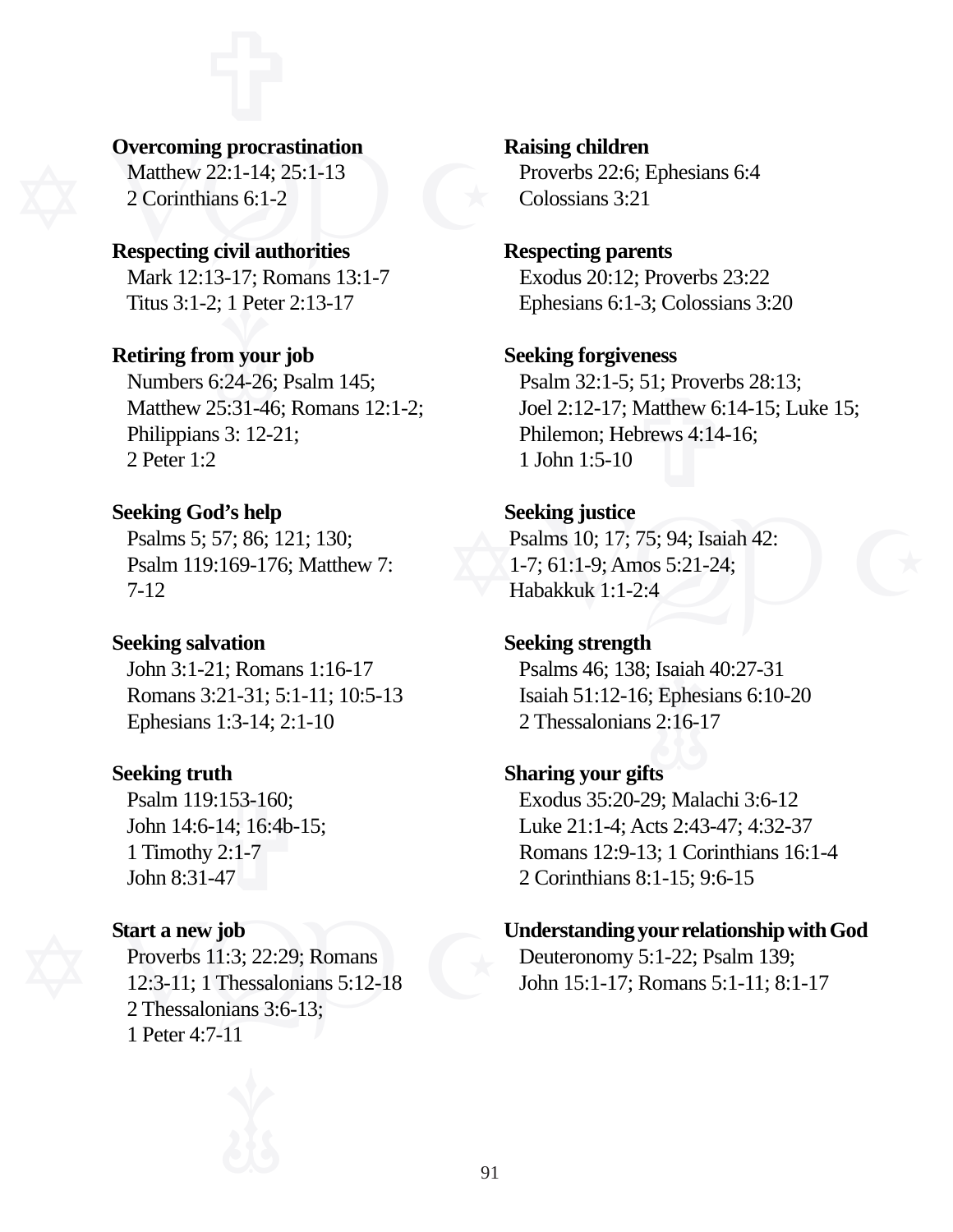## ng your rel **Understanding your relationship Worrying about the future with others**

Deuteronomy 5:16-21; Proverbs<br>
3:27-35; Matthew 18:15-17, 21-35;<br>
Romans 14:13-23; 15:1-6; Galatians<br>
6:1-10; Colossians 3:12-17;<br>
1 John 4:7-12 Deuteronomy 5:16-21; Proverbs Isaiah 35; 60; Jeremiah 29:10-14 3:27-35; Matthew 18:15-17, 21-35; 1 Peter 1:3-5; Revelations 21:1-8 Romans 14:13-23; 15:1-6; Galatians 6:1-10; Colossians 3:12-17; 1 John 4:7-12

#### **Worrying about growing old Worry about money**

Psalm 37:23-29; Isaiah 46:3-4

ŧ Proverbs 11:7; Ecclesiastes 5:10-20 Matthew 6:24-34; Luke 12:13-21; 1 Timothy 6:6-10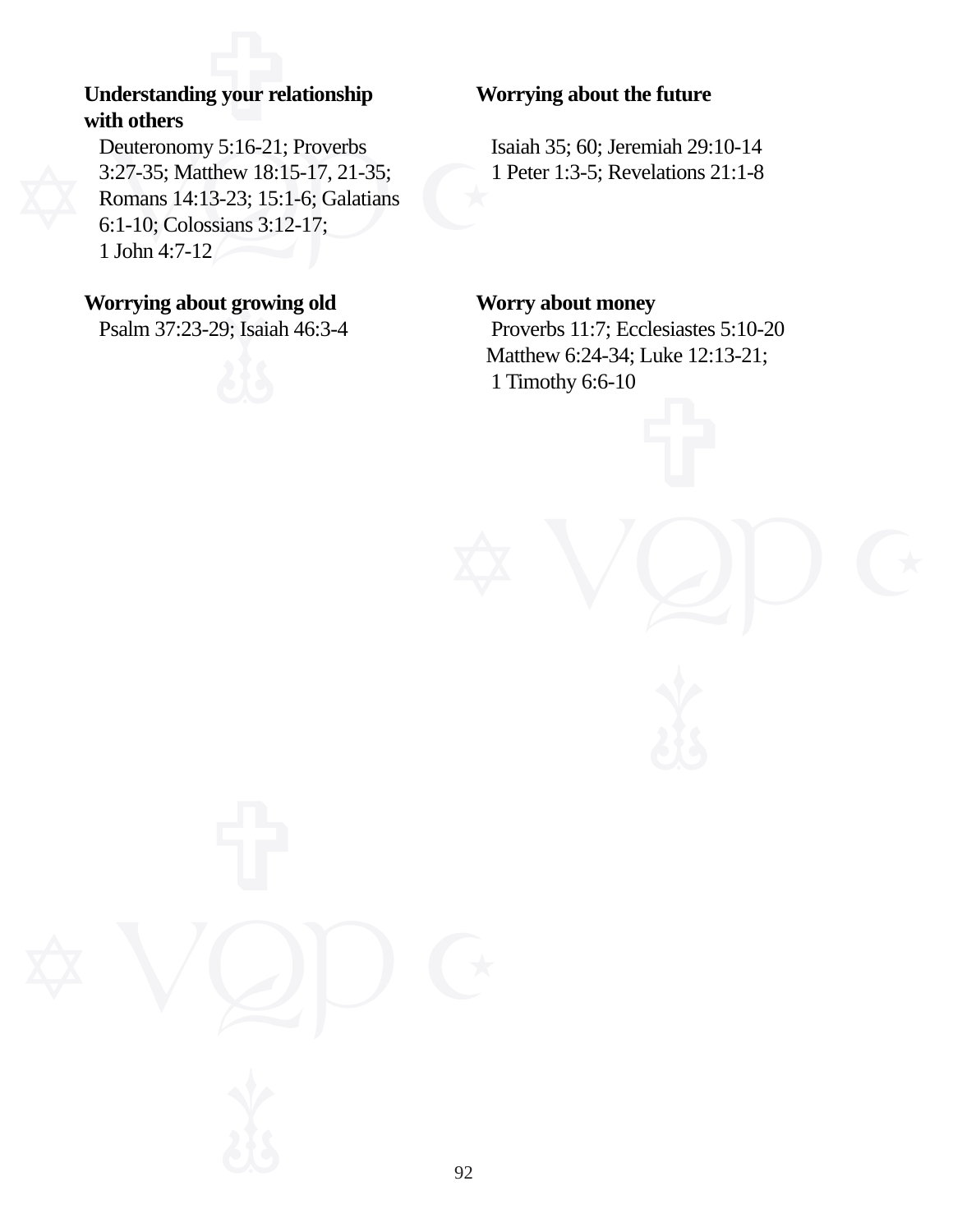# What The Bible Says Ab<br>  $\frac{What The Bible Says Ab}{W}$  Every person is separated from God **Appendix B What The Bible Says About God's Forgiveness**

**Every person is separated from God because of sin.**

Isaiah 59:1-15 Romans 3:9-20 Romans 5:12-21 Ecclesiastes 7:20 Romans 7:14-25

th people. **God has always sought to form a close relationship with people.**

Exodus 19:3b-8 Jeremiah 31:31-34 Isaiah 54:1-10 1 Peter 1:1-10 1 John 3:1-10

Expansion of the set of the set of the set of the set of the set of the set of the set of the set of the set of the set of the set of the set of the set of the set of the set of the set of the set of the set of the set of **God has reached out to people in a personal way by sending Jesus Christ.**

Colossians 1:15-23 Romans 5:1-11 1 Peter 2:10-25 John 3:1-21 2 Timothy 1:3-10 Ephesians 2:1-10

 $E_{\rm p}$ <br>Ep<br>God's for: **God's forgiveness through Jesus Christ is available to every person.**

1 John 1:5-10<br>
Romans 10:5-13<br>
Psalm 32:1-11<br>
Romans 8:31-39<br>
Romans 3:21-26 Psalm 51:1-17 1 John 1:5-10 Romans 10:5-13 Psalm 32:1-11 Romans 8:31-39 Romans 3:21-26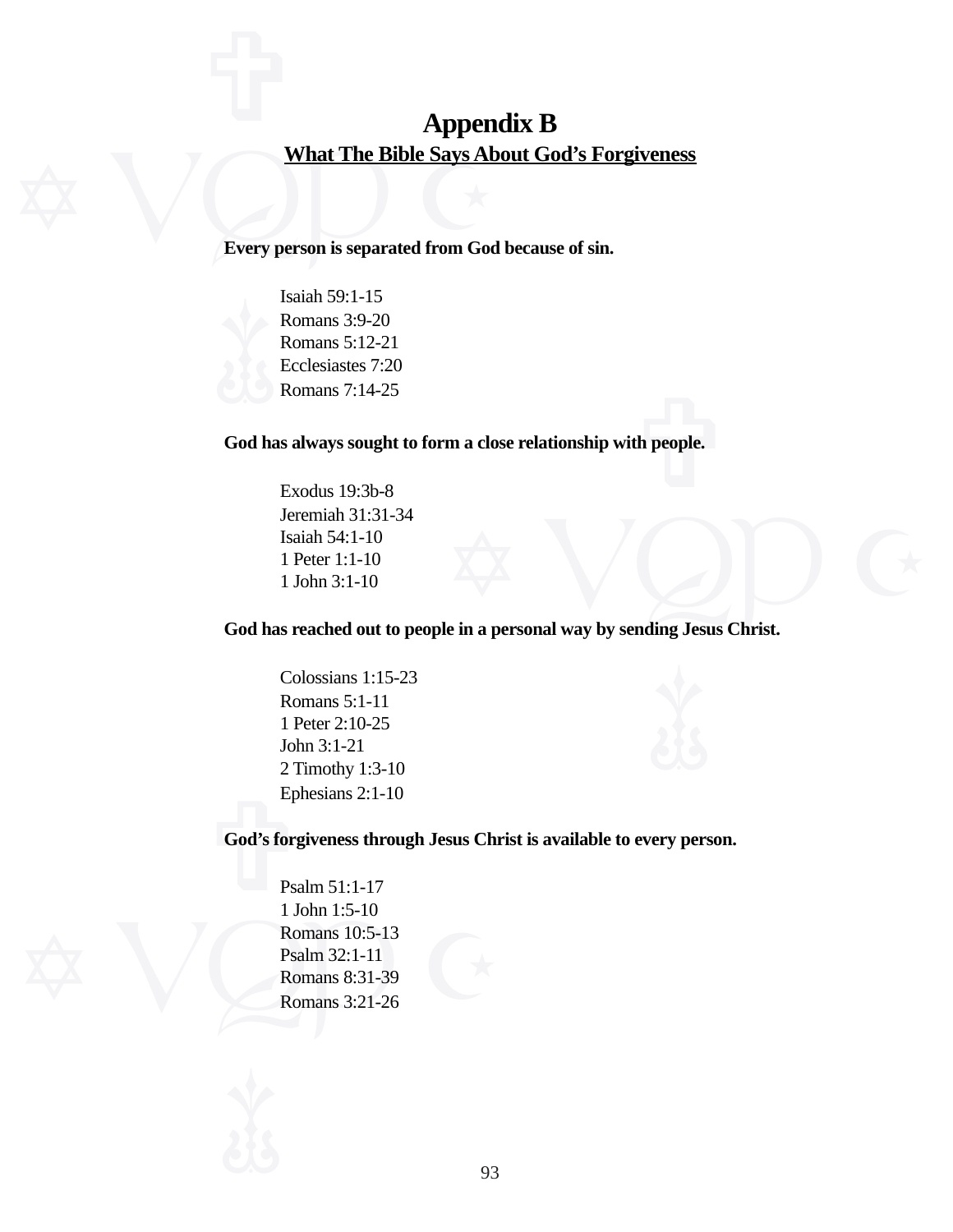# **Example 1**<br>New life in C **New life in Christ calls a person to live in a Christ-like way.**

Romans 6:1-14<br>Matthew 20:20-28<br>Ephesians 4:17-32<br>Galatians 5:16-26<br>1 John 4:7-21<br>Romans 12:1-21 Romans 6:1-14 Matthew 20:20-28 Ephesians 4:17-32 Galatians 5:16-26 1 John 4:7-21 Romans 12:1-21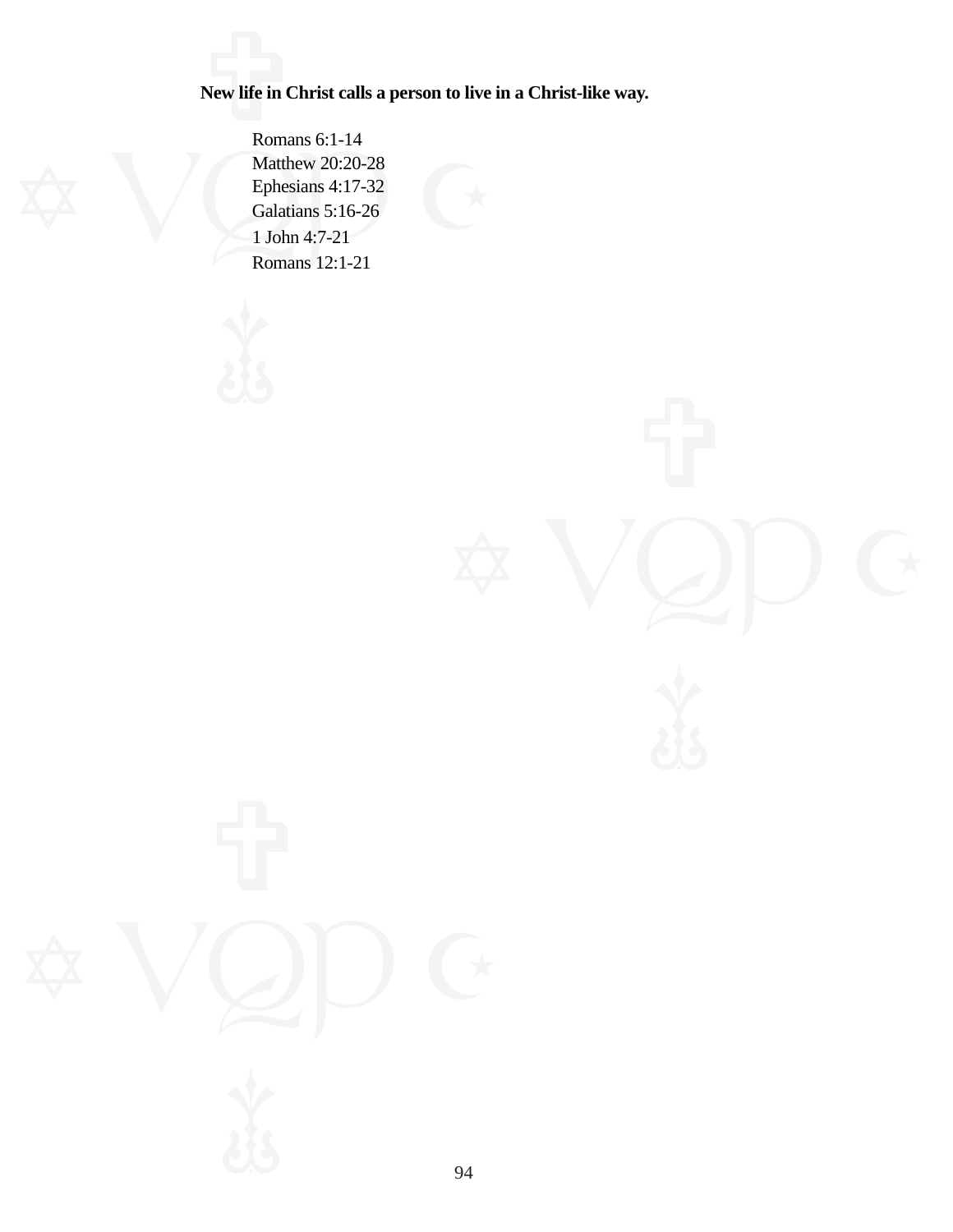### **Appendix C Experiencing Troublesome Feelings**

Experiencing Trou<br>
Afraid?<br>
Psalms 27; 91; Isaiah 41:5-13;<br>
Mark 4:35-41: Hebrews 13:5.6:

Proverbs 15:1; Matthew 5:21-24; Proverbs 15:1; Matthew 5:21-24;<br>
Romans 12:17-21; James 1:19-21<br>
Ephesians 4:26-32<br> **Depressed?**<br> **Disappointed?** Let down? Romans 12:17-21; James 1:19-21 1 Peter 1:3-5; 5:7 Ephesians 4:26-32

 Isaiah 61:1-4; Jeremiah 15:10-20 Lamentations 3:55-57; Ephesians 3:14-21

France 17.5, France 3.5-12;<br>
2 Corinthians 4:16-18;<br>
2 Philippians 4:10-13;<br>
2 Colossians 1:9-14<br>
2 Colossians 1:9-14 Psalm 34; Isaiah 12:1-6; Psalms 8; 146; Proverbs 30:5; Romans 15:13; Hebrews 6:9-12; Philippians 4:10-13; Hebrews 11; Romans 4:13-25 Colossians 1:9-14

### **Frustrated? Impatient?**

Frustrated? **Impatier**<br>
Job 21:1-16; 24:1-17; 36:1-26; Psalms 1<br>
Matthew 7:13,14 Ecclesias<br> **Insecure? Lacking confidence? Jealous?** Matthew 7:13,14 Ecclesiastes 3:1-15;

Deuteronomy 31:1-8;<br>
Psalm 73:21-26; 108;<br>
Philippians 4:10-20; 1 John 3:19-24<br> **Lonely?**<br>
Psalms 22: 42: John 14:15-31a Deuteronomy 31:1-8; Psalm 49; Proverbs 23:17; James 3:13-18 Psalm 73:21-26; 108; Philippians 4:10-20; 1 John 3:19-24

### **Afraid? Afraid of death?**

 Psalms 27; 91; Isaiah 41:5-13; Psalms 23; 63:1-8; John 6:35-40; Mark 4:35-41; Hebrews 13:5,6; Romans 8:18-39; 1 Corinthians 15:35-57; 1 John 4:13-18 2 Corinthians 5:1-10; 2 Timothy 1:8-10

### **Angry? Anxious? Worried?**

Psalm 25; Matthew 6:24-34; 10:26-31

Psalms 16; 43; 130; John 3:14-17 Psalms 55; 62:1-8; Jeremiah 20:7-18

# Doubting your faith in God? **Discouraged? Doubting your faith in God?**

Matthew 7:7-12; Luke 17:5.6;

 Job 21:1-16; 24:1-17; 36:1-26; Psalms 13; 37:1-7; 40:1-5; James 5:7-11 Lamentations 3:25-33; Hebrews 6:13-20

### **Lonely? Overwhelmed? Experiencing stress?**

Psalms 22; 42; John 14:15-31a Isaiah 55:1-9; Matthew 11:25-30; John 4:1-30; 2 Corinthians 6:3-10; Revelations 22:17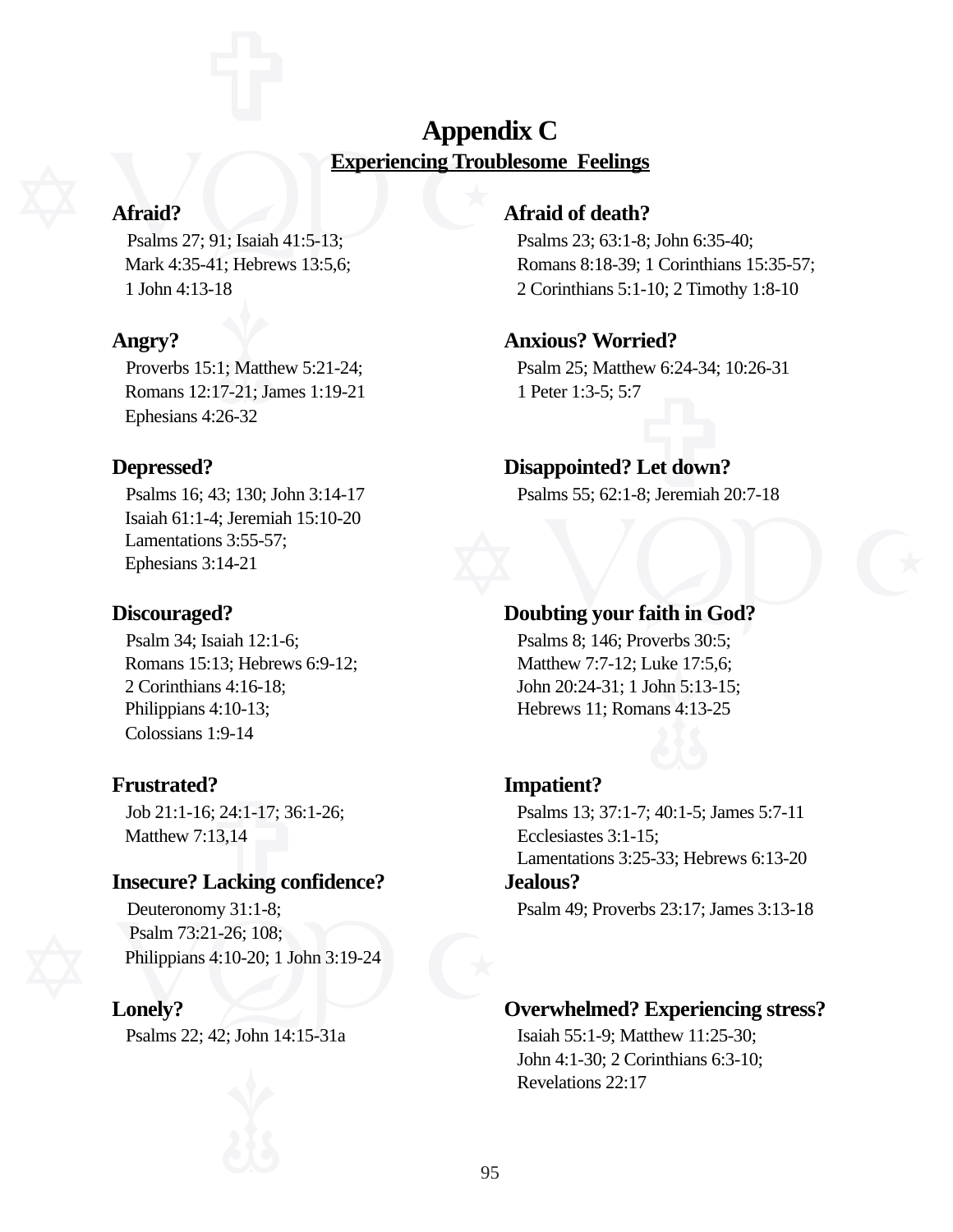#### **Rejected? Tempted?**

Luke 4:16-30; John 15:18-16:4;<br>
Ephesians 1:13-14;<br>
1 Peter 2:1-10<br> **Tempted by sex?**<br>
2 Semuel 11:1 12:25;  $\frac{1}{2}$ Ephesians 1:13-14; James 1:12-18 1 Peter 2:1-10

### **Tempted by sex? Tired? Weary?**

12-20,<br>!6<br>? **Infer**<br>emiah 1: 1 Corinthians 6:12-20; Galatians 5:16-26 Hebrews 4:1-11

### **Feeling useless? Inferior? Vengeful?**

 Galatians 1:11-24; Ephesians 4:1-16; 1 Peter 2:4-10

 Psalm 38; Isaiah 52:13-53:12; Psalm 19:12-14; 141; Luke 4:1-13; Luke 4:16-30; John 15:18-16:4; Hebrews 2:11-18; Hebrews 4:14-16;

2 Samuel 11:1-12:25; Psalms 3:5-6; 4:4-8; Isaiah 35:1-10; Matthew 11:25-30; 2 Thessalonians 3:16;

omans 12:17 **Isaiah 6:1-8; Jeremiah 1:4-10; Matthew 5:38-42; Romans 12:17-21**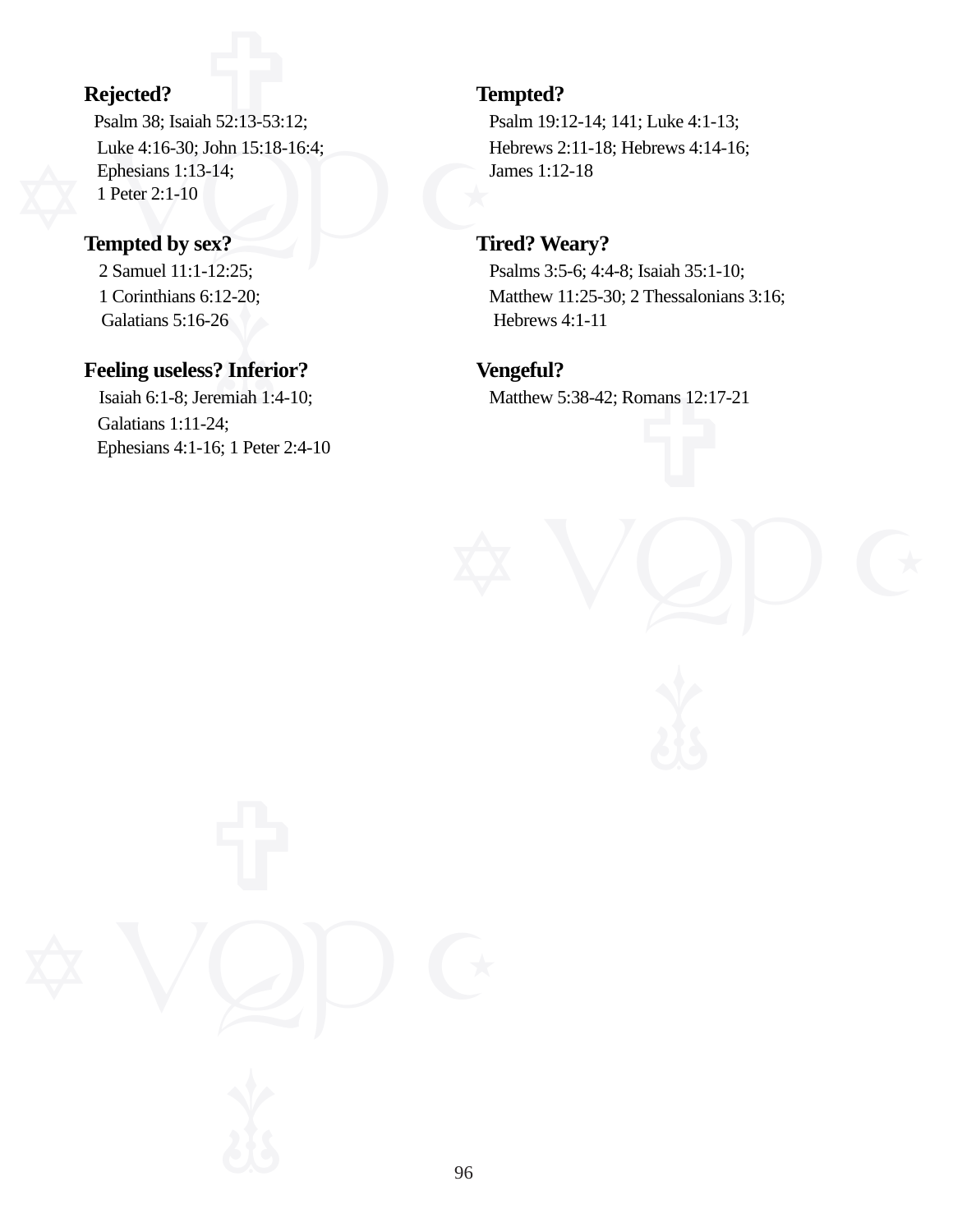